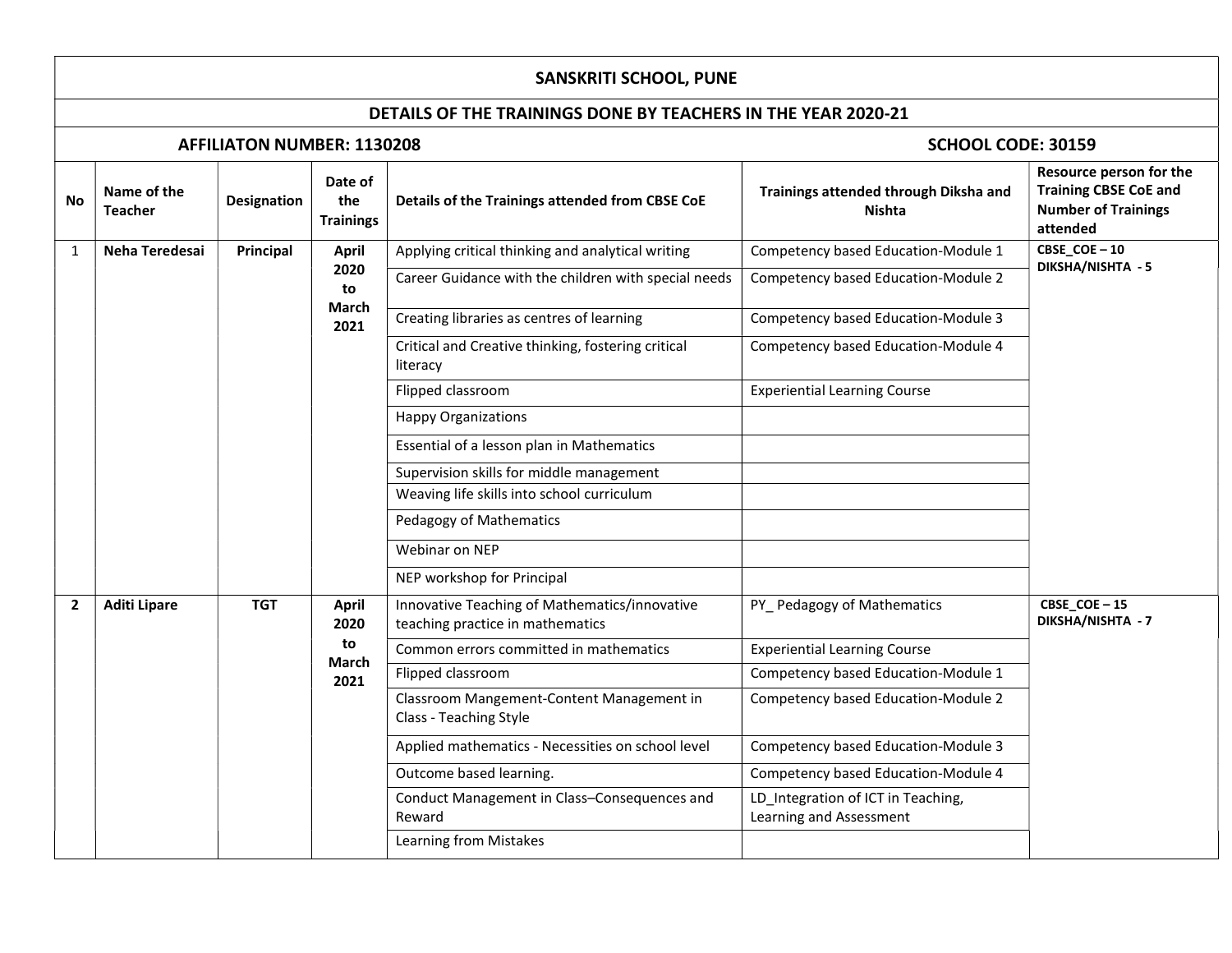|   |               |            |                      | CAREER GUIDANCE - Revisiting the role of teahers in<br>Career Guidance                                      |                                                                    |                                  |
|---|---------------|------------|----------------------|-------------------------------------------------------------------------------------------------------------|--------------------------------------------------------------------|----------------------------------|
|   |               |            |                      | Competancy based Education                                                                                  |                                                                    |                                  |
|   |               |            |                      | ICT integration in Math                                                                                     |                                                                    |                                  |
|   |               |            |                      | The Building Blocks of Logical Reasoning                                                                    |                                                                    |                                  |
|   |               |            |                      | MATHEMATICS-Innovative Pedagogy in Mathematics<br><b>Experiential learning</b>                              |                                                                    |                                  |
|   |               |            |                      | Education in cross culture setup                                                                            |                                                                    |                                  |
|   |               |            |                      | Ethics: Teachers as Role Models                                                                             |                                                                    |                                  |
| 3 | Anagha Phadke | <b>PGT</b> | <b>April</b><br>2020 | NEP Assessment and Reforms                                                                                  | NL_Pedagogy in science                                             | CBSE_COE-15<br>DIKSHA/NISHTA - 7 |
|   |               |            | to<br>March          | Innovative Pedagogy in Chemistry                                                                            | AS_Introduction To Gender In Teaching<br><b>Learning Processes</b> |                                  |
|   |               |            | 2021                 | Enhancing practical skills and projects in Chemistry                                                        | <b>Experiential learning</b>                                       |                                  |
|   |               |            |                      | 21st Century Skills                                                                                         | Competency based learning- Module1                                 |                                  |
|   |               |            |                      | Happy Classroom                                                                                             | Competency based learning-Module2                                  |                                  |
|   |               |            |                      | Mistakes in Setting question paper                                                                          | Competency based learning-Module3                                  |                                  |
|   |               |            |                      | Empowering your team                                                                                        | Competency based learning-Module4                                  |                                  |
|   |               |            |                      | mindfullness                                                                                                |                                                                    |                                  |
|   |               |            |                      | Integration of art in Science                                                                               |                                                                    |                                  |
|   |               |            |                      | Common errors in Science                                                                                    |                                                                    |                                  |
|   |               |            |                      | Creating Concept maps and mind maps                                                                         |                                                                    |                                  |
|   |               |            |                      | Self Auditing                                                                                               |                                                                    |                                  |
|   |               |            |                      | <b>Team Building</b>                                                                                        |                                                                    |                                  |
|   |               |            |                      | Designing MCQ                                                                                               |                                                                    |                                  |
|   |               |            |                      | Art of saying NO                                                                                            |                                                                    |                                  |
| 4 | Ashish        | <b>TGT</b> | <b>April</b>         | <b>Cyber Ethics</b>                                                                                         | Competency based Education-Module 1                                | CBSE_COE-15<br>DIKSHA/NISHTA - 5 |
|   | Sunderraj     |            | 2020<br>to<br>March  | INTEGRATION OF ARTS IN CURRICULUM THROUGH<br><b>EXPERIENTIAL LEARNING-Link Between Learning</b><br>Outcomes | Competency-based Education-Module 2                                |                                  |
|   |               |            | 2021                 | Introduction to Cyber Crime                                                                                 | Competency-based Education-Module 3                                |                                  |
|   |               |            |                      | NEP 2020 - Empowering the Teachers                                                                          | Competency-based Education-Module 4                                |                                  |
|   |               |            |                      | Introduction to Experiential Learning                                                                       | EXPERENTIAL LEARNING - CBSE                                        |                                  |
|   |               |            |                      | Power of Mind                                                                                               |                                                                    |                                  |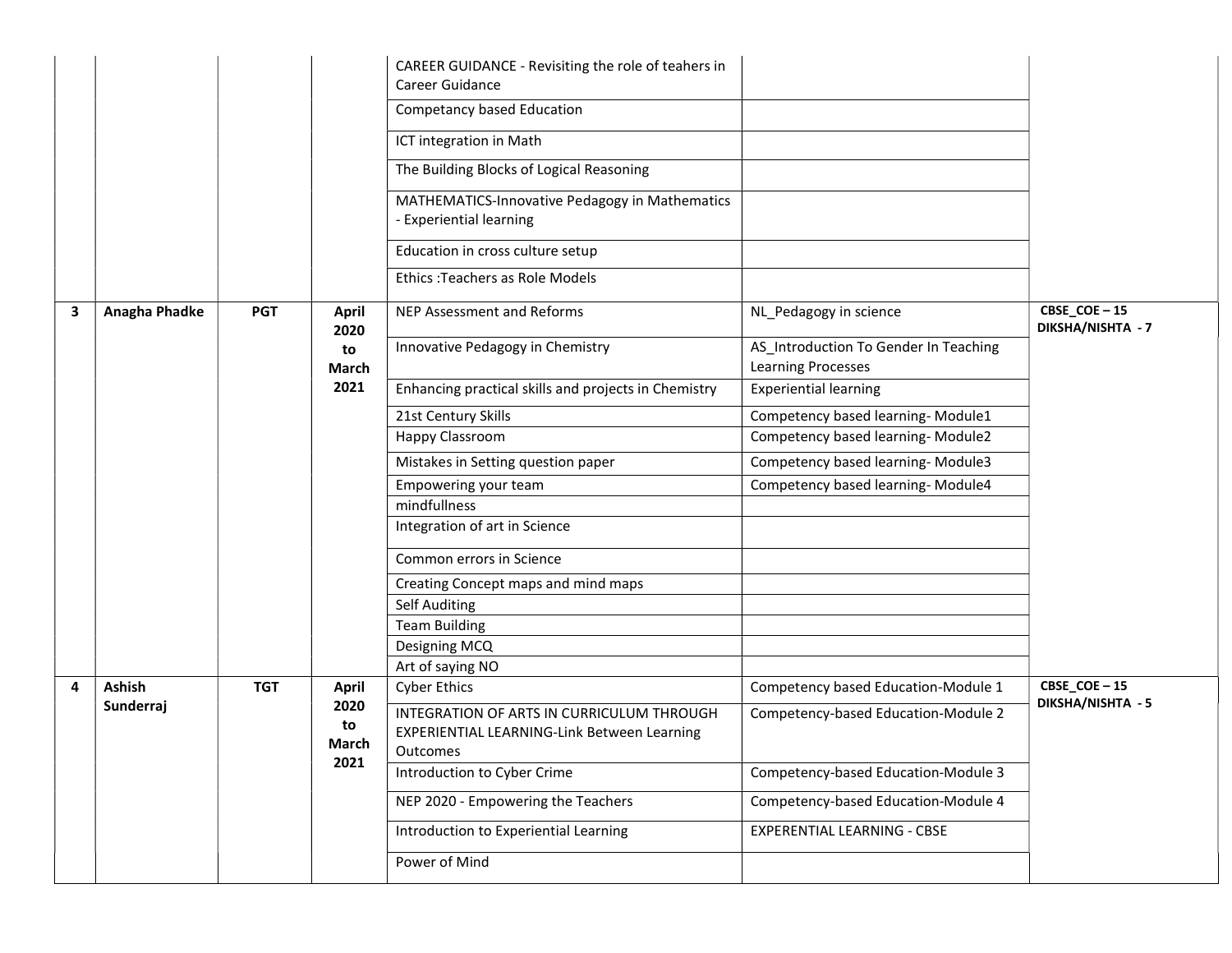|   |                              |            |                      | Constructivism                                                                                      |                                           |                                  |
|---|------------------------------|------------|----------------------|-----------------------------------------------------------------------------------------------------|-------------------------------------------|----------------------------------|
|   |                              |            |                      | Higher Order Thinking Skills                                                                        |                                           |                                  |
|   |                              |            |                      | Teaching Style and Classroom Management Style                                                       |                                           |                                  |
|   |                              |            |                      | Data Structures and it's applications in PYTHON                                                     |                                           |                                  |
|   |                              |            |                      | Blended Learning- The Way Forward                                                                   |                                           |                                  |
|   |                              |            |                      | Multiple Intelligence                                                                               |                                           |                                  |
|   |                              |            |                      | MetacognitionA step towards self directed learning                                                  |                                           |                                  |
|   |                              |            |                      | Enhancing life skills- Effective Communication                                                      |                                           |                                  |
|   |                              |            |                      | <b>Dramatics In Teaching</b>                                                                        |                                           |                                  |
| 5 | Baisakhi<br><b>Mukherjee</b> | <b>TGT</b> | <b>April</b><br>2020 | Understanding and Working with Higher Order<br><b>Thinking Skills</b>                               | Competency based Education - Module 1     | CBSE_COE-15<br>DIKSHA/NISHTA - 5 |
|   |                              |            | to<br>March          | ENGLISH (IX-X) - Teaching Strategies/Methodologies<br>in English (Listening)                        | Competency based Education - Module2      |                                  |
|   |                              |            | 2021                 | Stress Management-Sources of Stress and its<br>responses                                            | Competency based Education - Module3      |                                  |
|   |                              |            |                      | NEP2020 - School Teachers, Curriculum and<br>Pedagogy                                               | Competency based Education - Module 4     |                                  |
|   |                              |            |                      | Peer relations                                                                                      | <b>Experiential Learning Course</b>       |                                  |
|   |                              |            |                      | Pedagogy of Social Sciences                                                                         |                                           |                                  |
|   |                              |            |                      | Pedagogy of Languages                                                                               |                                           |                                  |
|   |                              |            |                      | Pathways to Critical Thinking                                                                       |                                           |                                  |
|   |                              |            |                      | Enhancing Life Skills - Coping with Emotions                                                        |                                           |                                  |
|   |                              |            |                      | Enhancing life skills- Interpersonal Relationships                                                  |                                           |                                  |
|   |                              |            |                      | <b>Critical &amp; Creative Thinking</b>                                                             |                                           |                                  |
|   |                              |            |                      | <b>ENGLISH (XII)-Creating Questions according to listed</b>                                         |                                           |                                  |
|   |                              |            |                      | competencies-Literature<br>Constructivism                                                           |                                           |                                  |
|   |                              |            |                      | Adolescence in present scenario (social and                                                         |                                           |                                  |
|   |                              |            |                      | emotional chracteristics)                                                                           |                                           |                                  |
|   |                              |            |                      | <b>Blended Learning</b>                                                                             |                                           |                                  |
| 6 | Bhagyashree                  | <b>TGT</b> | <b>April</b>         | 21st Century Skills                                                                                 | Competency Based Learning Module 1        | CBSE_COE-15                      |
|   | Jadhav                       |            | 2020                 | Teaching StrategiesMethodologies in Mathematics                                                     | <b>Competency Based Learning Module 2</b> | DIKSHA/NISHTA - 9                |
|   |                              |            | to<br>March<br>2021  | Experiential Learning-Exploring Experiential Learning<br>through Projects - A step by step approach | <b>Competency Based Learning Module 3</b> |                                  |
|   |                              |            |                      | Webinar on board practical and Theory exams                                                         | Competency Based Learning Module 4        |                                  |
|   |                              |            |                      | Strategies of Effective Annual Curriculum Plans                                                     | <b>Experiential Learning</b>              |                                  |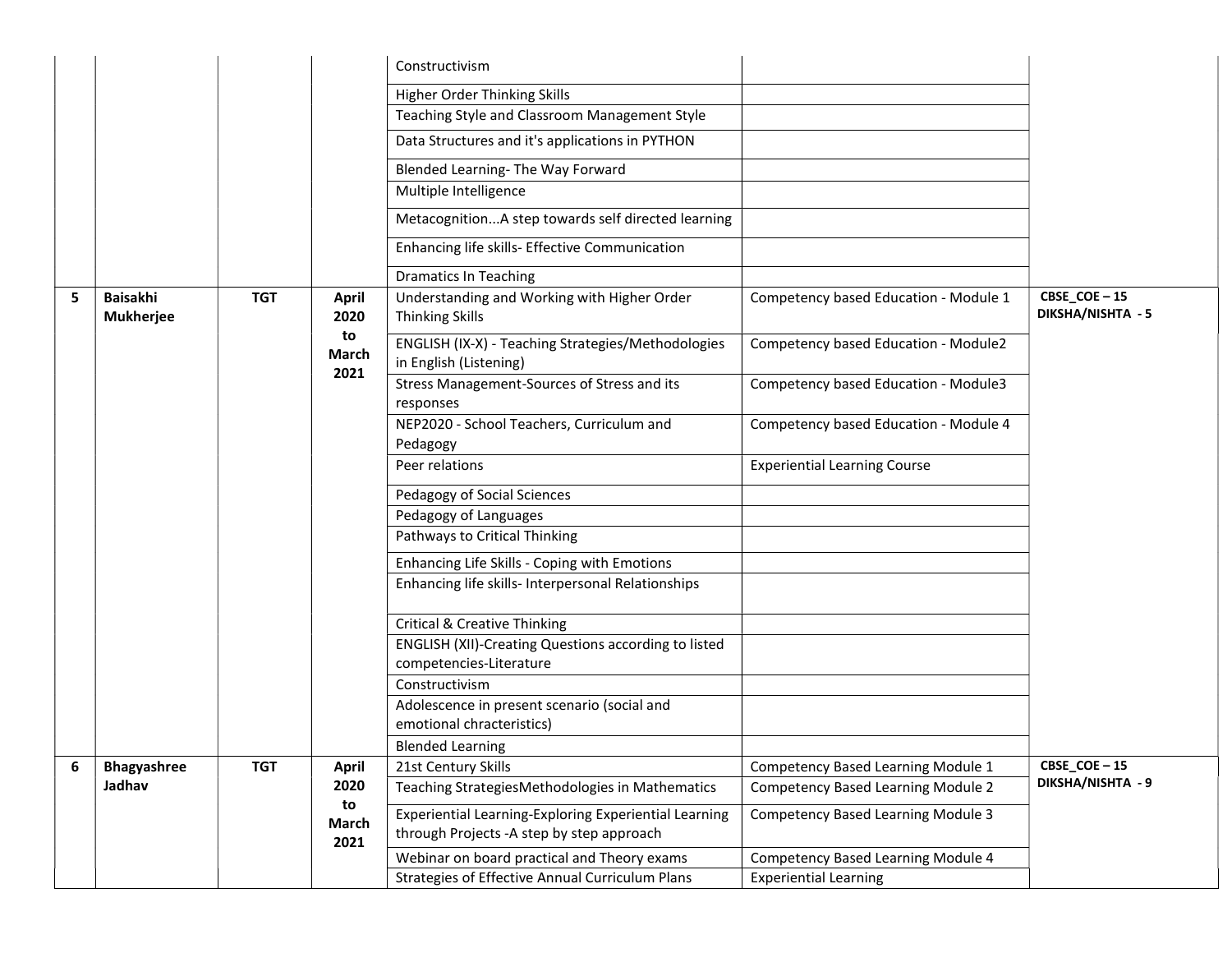|                         |                            |  |       | Magic of Gratitude                                                                        | Pedagogy of Mathematics                                            |                                                           |                              |                                  |
|-------------------------|----------------------------|--|-------|-------------------------------------------------------------------------------------------|--------------------------------------------------------------------|-----------------------------------------------------------|------------------------------|----------------------------------|
|                         |                            |  |       | Self Auditing                                                                             | How to Create Practice Content -<br>Mathematics - Grades 6 - 10    |                                                           |                              |                                  |
|                         |                            |  |       | <b>Critical Thinking Skills in Mathematics</b>                                            | How to Create explanation Content -<br>Mathematics - Grades 6 - 10 |                                                           |                              |                                  |
|                         |                            |  |       | <b>Empowering your Team</b>                                                               | Pedagogy of Mathematics                                            |                                                           |                              |                                  |
|                         |                            |  |       | Happy Teachers Create Happy Classroom                                                     |                                                                    |                                                           |                              |                                  |
|                         |                            |  |       | NEP 2020 - Empowering The Teachers                                                        |                                                                    |                                                           |                              |                                  |
|                         |                            |  |       | <b>Technology In Mathematics</b>                                                          |                                                                    |                                                           |                              |                                  |
|                         |                            |  |       | Enhancing Practical Skills and Projects in<br>Mathematics                                 |                                                                    |                                                           |                              |                                  |
|                         |                            |  |       | NEP 2020 - Assessment and Examination Reforms                                             |                                                                    |                                                           |                              |                                  |
|                         |                            |  |       | <b>Recreational Math</b>                                                                  |                                                                    |                                                           |                              |                                  |
|                         |                            |  |       | Integration of Arts In Mathematics                                                        |                                                                    |                                                           |                              |                                  |
|                         |                            |  |       | <b>NEP 2020</b>                                                                           |                                                                    |                                                           |                              |                                  |
| $\overline{\mathbf{z}}$ | Damini Joshi<br><b>PGT</b> |  |       |                                                                                           | <b>April</b><br>2020                                               | Experiential Learning (Joyful Learning of<br>Mathematics) | <b>Experiential Learning</b> | CBSE_COE-15<br>DIKSHA/NISHTA - 8 |
|                         |                            |  | to    | Art Integration in Mathematics                                                            | <b>Competency Based Education Module 2</b>                         |                                                           |                              |                                  |
|                         |                            |  | March | Innovative Teaching of Mathematics/innovative                                             | <b>Competency Based Education Module 1</b>                         |                                                           |                              |                                  |
|                         |                            |  | 2021  | teaching practice in mathematics                                                          |                                                                    |                                                           |                              |                                  |
|                         |                            |  |       | NEP 2020 & ITS IMPLICATIONS TO SCHOOL<br><b>EDUCATION</b>                                 | KA_Pedagogy of Mathematics                                         |                                                           |                              |                                  |
|                         |                            |  |       | Career Guidance - Unleash the power of goal setting.                                      | MH_M6_Art Integrated Learning                                      |                                                           |                              |                                  |
|                         |                            |  |       | <b>Flipped Classroom</b>                                                                  | <b>Competency Based Education Module 3</b>                         |                                                           |                              |                                  |
|                         |                            |  |       | Teaching Strategies/Methodologies in Mathematics                                          | Competency Based Education Module 4                                |                                                           |                              |                                  |
|                         |                            |  |       | <b>MATHEMATICS - Assessment in Mathematics</b>                                            | POSCO                                                              |                                                           |                              |                                  |
|                         |                            |  |       | Happy Classrooms-Strategies for a Happy classroom                                         |                                                                    |                                                           |                              |                                  |
|                         |                            |  |       | Adapting to post Covid in School Education                                                |                                                                    |                                                           |                              |                                  |
|                         |                            |  |       | Application of life skills in day to day life                                             |                                                                    |                                                           |                              |                                  |
|                         |                            |  |       | Adolescence Education-Understanding the Need and<br><b>Issues of Adolescent Education</b> |                                                                    |                                                           |                              |                                  |
|                         |                            |  |       | Common mistakes in Mathematics                                                            |                                                                    |                                                           |                              |                                  |
|                         |                            |  |       | Magic of gratitude                                                                        |                                                                    |                                                           |                              |                                  |
|                         |                            |  |       | Gamification in learning                                                                  |                                                                    |                                                           |                              |                                  |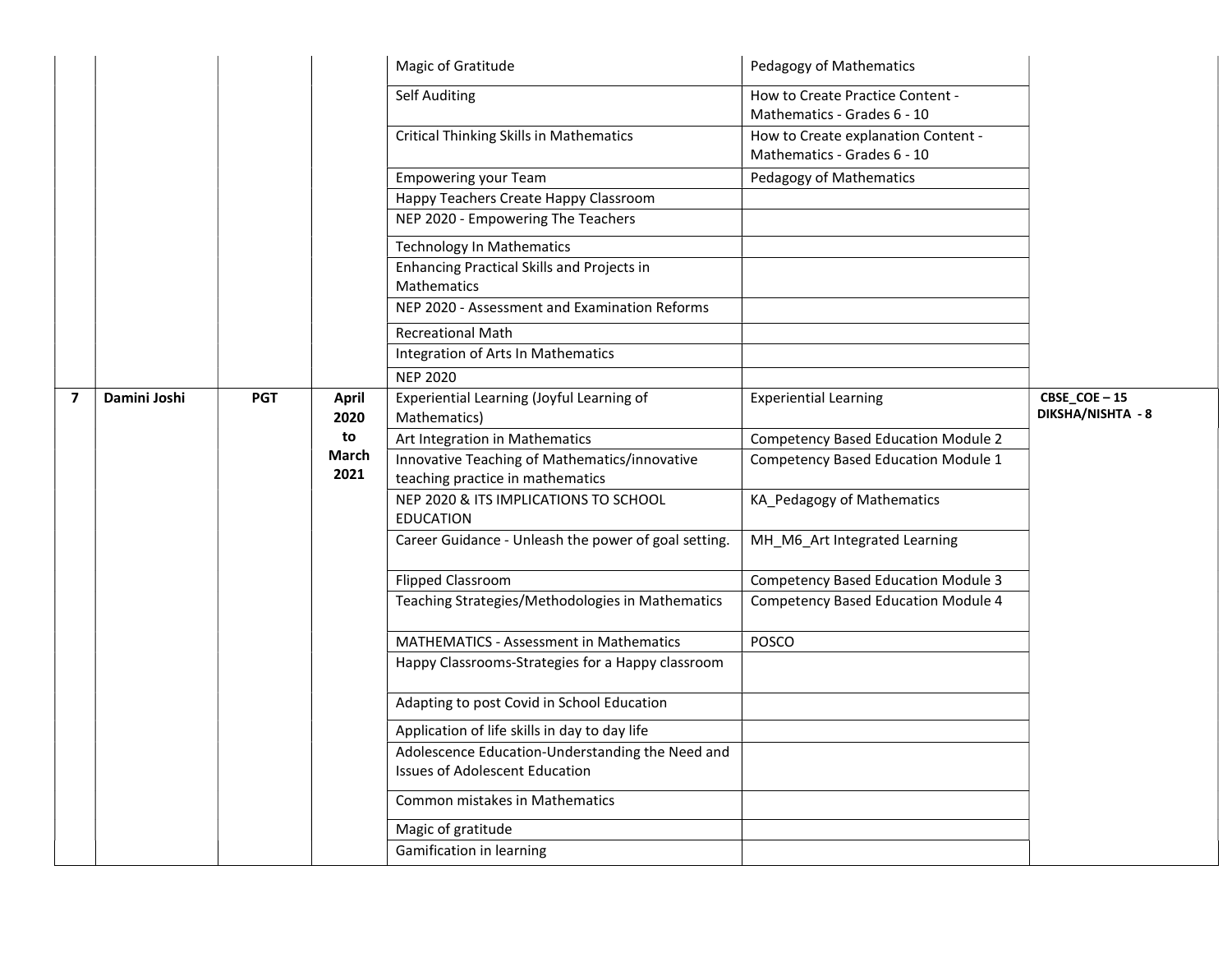| 8  | <b>Gauri Hanspal</b>  | <b>TGT</b> | April<br>2020<br>to<br>March<br>2021 | Hindi bhasha ke navachari Shikshan Shastra Suchna<br>evam Sanchar takniki ka upyog, Anubhavatmak<br>Adhigam, Kaka ka Ekikaran<br>Hindi Bhasha May Lekhan Tatha Sahitya Srijan<br>Hindi Bhasha Shikshan Ki Path Yojna<br>Positive Mindful Mantras for Fighting Stress<br>NEP 2020 - Empowering the Teachers<br>Environment Green Intelligence<br>Multiple Intelligence<br><b>Dramatics in Teaching</b><br><b>Emotional Intelligenc</b><br><b>Flipped Classroom</b><br><b>Attitude Building</b><br>Magic of gratitudude<br>Happy Classrooms-Happy Teachers creating Happy | Competency based Education-Module 1<br>Competency based Education-Module 2<br>Competency based Education-Module 3<br>Competency based Education-Module 4<br><b>Experiential learning</b> | CBSE_COE-15<br>DIKSHA/NISHTA - 5 |
|----|-----------------------|------------|--------------------------------------|-------------------------------------------------------------------------------------------------------------------------------------------------------------------------------------------------------------------------------------------------------------------------------------------------------------------------------------------------------------------------------------------------------------------------------------------------------------------------------------------------------------------------------------------------------------------------|------------------------------------------------------------------------------------------------------------------------------------------------------------------------------------------|----------------------------------|
|    |                       |            |                                      | Spaces<br>Hindi Bhasha Adhyan ke kshetra me Aajeevika /<br>Vyavsay ki Sambhavnaye<br>Inclusive Education - CBSE's Provisions & Exemptions                                                                                                                                                                                                                                                                                                                                                                                                                               |                                                                                                                                                                                          |                                  |
| 9  | <b>Jennifer Singh</b> |            | April<br>2020<br>to                  | Happy classroom Happy teachers<br>Virtual classes                                                                                                                                                                                                                                                                                                                                                                                                                                                                                                                       | AS-Art Integrated Learning<br>AS-Integration of ICT in teaching, Learning<br>and Assessmment                                                                                             | CBSE_COE-15<br>DIKSHA/NISHTA - 9 |
|    |                       |            | March<br>2021                        | <b>Stress Management Techniques</b><br>Multiple Intelligence<br>Introduction to Experiential Learning                                                                                                                                                                                                                                                                                                                                                                                                                                                                   | Competency based Education-Module 1<br>Competency based Education-Module 2<br>Competency based Education-Module 3                                                                        |                                  |
|    |                       |            |                                      | Magic of Gratitude<br>Story telling as Pedagogy                                                                                                                                                                                                                                                                                                                                                                                                                                                                                                                         | Competency based Education-Module 4<br><b>Experiential learning</b>                                                                                                                      |                                  |
|    |                       |            |                                      | NEP2020 - School Teachers, Curriculum and<br>Pedagogy                                                                                                                                                                                                                                                                                                                                                                                                                                                                                                                   | How to create language learning content                                                                                                                                                  |                                  |
|    |                       |            |                                      | <b>Flipped Classroom</b>                                                                                                                                                                                                                                                                                                                                                                                                                                                                                                                                                | Learning outcomes and Pedagogies                                                                                                                                                         |                                  |
|    |                       |            |                                      | Peer relations                                                                                                                                                                                                                                                                                                                                                                                                                                                                                                                                                          |                                                                                                                                                                                          |                                  |
|    |                       |            |                                      | <b>Understanding Bullying</b><br>Gamification in Learning                                                                                                                                                                                                                                                                                                                                                                                                                                                                                                               |                                                                                                                                                                                          |                                  |
|    |                       |            |                                      | Enhancing life skills- Effective Communication                                                                                                                                                                                                                                                                                                                                                                                                                                                                                                                          |                                                                                                                                                                                          |                                  |
|    |                       |            |                                      | NEP 2020 and its implications to school education                                                                                                                                                                                                                                                                                                                                                                                                                                                                                                                       |                                                                                                                                                                                          |                                  |
|    |                       |            |                                      | <b>Mental Health and Wellness</b>                                                                                                                                                                                                                                                                                                                                                                                                                                                                                                                                       |                                                                                                                                                                                          |                                  |
|    |                       |            |                                      | Integration of Arts in English                                                                                                                                                                                                                                                                                                                                                                                                                                                                                                                                          |                                                                                                                                                                                          |                                  |
| 10 | <b>Mahesh Naik</b>    |            | <b>April</b>                         | Happy Teachers Creating Happy Spaces                                                                                                                                                                                                                                                                                                                                                                                                                                                                                                                                    | Compentency based Education Module 1                                                                                                                                                     | CBSE_COE-15                      |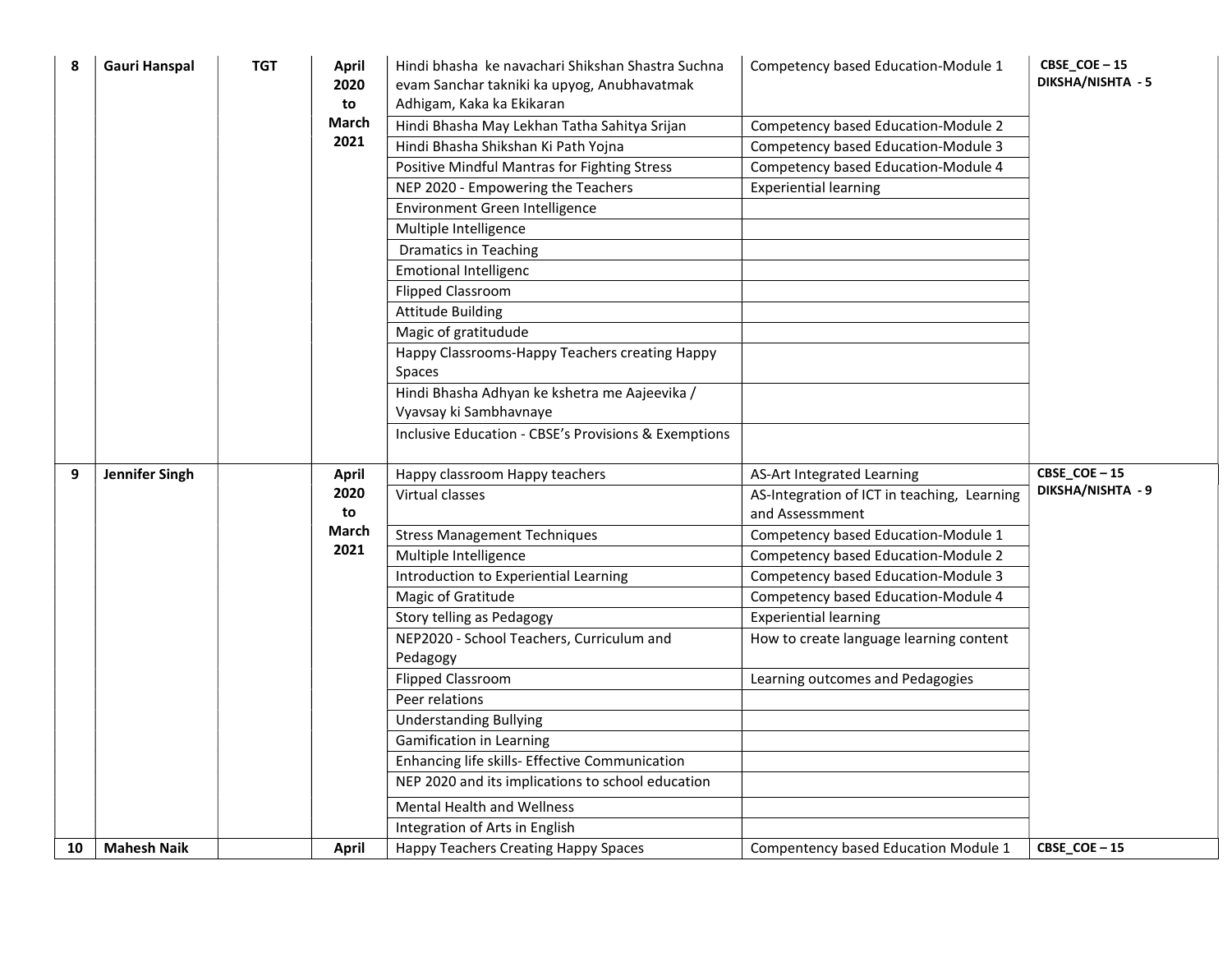|    |                                 |            | 2020<br>to    | Importance of Personal hygiene, Nutrition and<br>Health for Adolescents. | Compentency based Education Module 2                       | DIKSHA/NISHTA - 5               |
|----|---------------------------------|------------|---------------|--------------------------------------------------------------------------|------------------------------------------------------------|---------------------------------|
|    |                                 |            | March         | Health and Physical Education                                            | <b>Compentency based Education Module 3</b>                |                                 |
|    |                                 |            | 2021          | Introduction to Experiential Learning                                    | Compentency based Education Module 4                       |                                 |
|    |                                 |            |               | <b>Crisis Management</b>                                                 | <b>Experiential Learning Course</b>                        |                                 |
|    |                                 |            |               | <b>Understanding Stress</b>                                              |                                                            |                                 |
|    |                                 |            |               | Strategies of Effective Annual Curriculum Plans                          |                                                            |                                 |
|    |                                 |            |               | <b>Health Promoting School</b>                                           |                                                            |                                 |
|    |                                 |            |               | <b>GENDER SENSITIVITY - Gender Sensitivity Class</b><br>Environment      |                                                            |                                 |
|    |                                 |            |               | Introductions to Cyber Security and safety                               |                                                            |                                 |
|    |                                 |            |               | <b>SELF AUDITING</b>                                                     |                                                            |                                 |
|    |                                 |            |               | <b>Understanding Bullying</b>                                            |                                                            |                                 |
|    |                                 |            |               | Positive Mindful Mantras for Fighting Stress                             |                                                            |                                 |
|    |                                 |            |               | Art of Saying No                                                         |                                                            |                                 |
|    |                                 |            |               | POCSO ACT-2020                                                           |                                                            |                                 |
| 11 | <b>Manisha</b><br><b>Nehete</b> | <b>PGT</b> | April<br>2020 | Art integration in Physics                                               | Integration of ICT in teaching, learning and<br>assessment | CBSE_COE-18<br>DIKSHA/NISHTA -7 |
|    |                                 |            | to            | NEP _Early Childhood Care                                                | Pedagogy of Science                                        |                                 |
|    |                                 |            | March<br>2021 | Common Errors in Science                                                 | <b>Experiential learning</b>                               |                                 |
|    |                                 |            |               | Designing MCQ                                                            | Competancy based education - Module I                      |                                 |
|    |                                 |            |               | Exploring Experiential Learning through Projects                         | Cometency based education - Module 2                       |                                 |
|    |                                 |            |               | Pathways to 21st Century Skills                                          | Cometency based education - Module 3                       |                                 |
|    |                                 |            |               | Experiential Learning-Introduction to Experiential<br>Learning           | Cometency based education - Module 4                       |                                 |
|    |                                 |            |               | Enhancing Practical skills and Investigatory Project in<br>Physics.      |                                                            |                                 |
|    |                                 |            |               | <b>Stategies in Physics</b>                                              |                                                            |                                 |
|    |                                 |            |               | 3030 STEM Program                                                        |                                                            |                                 |
|    |                                 |            |               | Inovative Pedagogy -                                                     |                                                            |                                 |
|    |                                 |            |               | Out of box teaching                                                      |                                                            |                                 |
|    |                                 |            |               | Adolescence and the body image                                           |                                                            |                                 |
|    |                                 |            |               | Assessment in Physics                                                    |                                                            |                                 |
|    |                                 |            |               | Adolescence Education-Integrating elements of<br>Adolescence             |                                                            |                                 |
|    |                                 |            |               | Managing virtual Class roms                                              |                                                            |                                 |
|    |                                 |            |               | Art integrated learning in Science                                       |                                                            |                                 |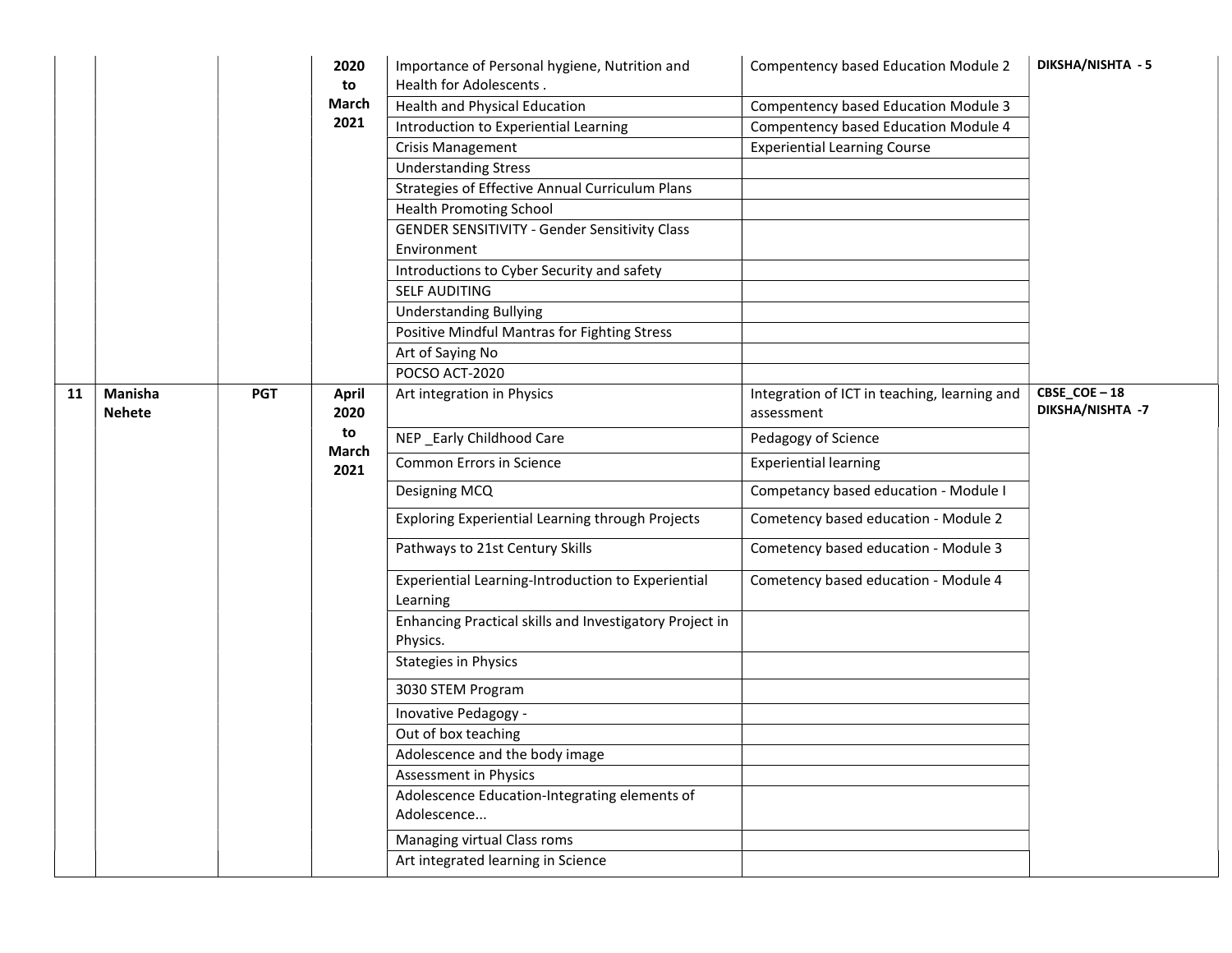|    |                          |            |                                                                            | <b>NEP WEBINAR</b>                                                                                                            |                                      |                                 |
|----|--------------------------|------------|----------------------------------------------------------------------------|-------------------------------------------------------------------------------------------------------------------------------|--------------------------------------|---------------------------------|
| 12 | Megha<br><b>Bhandare</b> | <b>TGT</b> | <b>April</b><br>2020<br>to                                                 | HINDI BHASHA KE NAVACHARI SHIKSHAN SHASRA,<br>SUCHANA EVM SANCHAR TAKNIKI KA UPYOG,<br>ANUBHAVATMAK ADHIGAM KALA KA EKIKARAN. | Chintan : sikhane ka jariya          | CBSE_COE-15<br>DIKSHA/NISHTA -9 |
|    |                          |            | <b>March</b>                                                               | HINDI COURSE B(X)                                                                                                             | Pratipushti ka Prabhav               |                                 |
|    |                          |            | 2021                                                                       | HINDI BHASHA SHIKSHAN KI PAATH YOJANA COURSE<br>В                                                                             | Competency based Education-Module 1  |                                 |
|    |                          |            |                                                                            | TEACHING OF LITERATURE IN LANGUAGE<br>CLASSROOM                                                                               | Competency based Education-Module 2  |                                 |
|    |                          |            |                                                                            | HINDI BHASHA KE GADYA -PADYA EVM VYAKARAN<br>KA SHIKSHAN COURSE B                                                             | Competency based Education-Module 3  |                                 |
|    |                          |            |                                                                            | DRAMATICS IN TEACHING                                                                                                         | Competency based Education-Module 4  |                                 |
|    |                          |            |                                                                            | HAPPY CLASSROOMS- HAPPY TEACHERS CREATING<br><b>HAPPY SPACES</b>                                                              | AEES_ Bhasha Shikshan shasra         |                                 |
|    |                          |            |                                                                            | HINDI- AAMUKH AUR PAATH PARICHAY KI MAHATTA                                                                                   | AS- Art Integrated Learning          |                                 |
|    |                          |            |                                                                            | OUTCOME BASED LEARNING                                                                                                        | BR- vidyalayin shiksha me nayi pahal |                                 |
|    |                          |            |                                                                            | NEP-2020- Empowering the Teachers-ETT                                                                                         |                                      |                                 |
|    |                          |            | SANSHODHIT BLOOM VARGIKARAN PER ADHARIT<br>VISHISHT UDYESH LEKHEN COURSE B |                                                                                                                               |                                      |                                 |
|    |                          |            |                                                                            | Learning Styles                                                                                                               |                                      |                                 |
|    |                          |            |                                                                            | POCSO ACT-2020                                                                                                                |                                      |                                 |
|    |                          |            |                                                                            | MADHYAMIK STAR PAR HINDI BHASHA MAIN<br><b>AAKALAN</b>                                                                        |                                      |                                 |
|    |                          |            |                                                                            | <b>Stress Management at work</b>                                                                                              |                                      |                                 |
| 13 | <b>Mira Dhond</b>        | <b>TGT</b> | April                                                                      | HOW TO BE A GOOD ONLINE TEACHER                                                                                               | Competency based Education-Module 1  | CBSE_COE-15                     |
|    |                          |            | 2020                                                                       | Sustainable Green School                                                                                                      | Competency based Education-Module 2  | DIKSHA/NISHTA -7                |
|    |                          |            | to                                                                         | art of Teaching Mathematics                                                                                                   | Competency based Education-Module 3  |                                 |
|    |                          |            | March<br>2021                                                              | Teaching Strategies-Methodologies in Chemistry                                                                                | Competency based Education-Module 4  |                                 |
|    |                          |            |                                                                            | Enhancing Practicals Skills and Projects in Chemistry                                                                         | <b>Experiential Learning Course</b>  |                                 |
|    |                          |            |                                                                            | Teaching Mathematics using technology                                                                                         | PEDAGOGY OF MATHEMATICS              |                                 |
|    |                          |            |                                                                            | Dramatics in teaching                                                                                                         | PEDAGOGY OF SCIENCE                  |                                 |
|    |                          |            |                                                                            | Teaching Strategies in Science - focus on Online<br>Practicals                                                                |                                      |                                 |
|    |                          |            |                                                                            | Students Learning Enhancement Guidelines for those                                                                            |                                      |                                 |
|    |                          |            |                                                                            | having Limited Access or Very Basic Technological<br><b>Devices</b>                                                           |                                      |                                 |
|    |                          |            |                                                                            | Physics-Teaching Strategies-Methodologies in Physics                                                                          |                                      |                                 |
|    |                          |            |                                                                            | Career Guidance-Career Guidance and major<br>components of Career Guidance                                                    |                                      |                                 |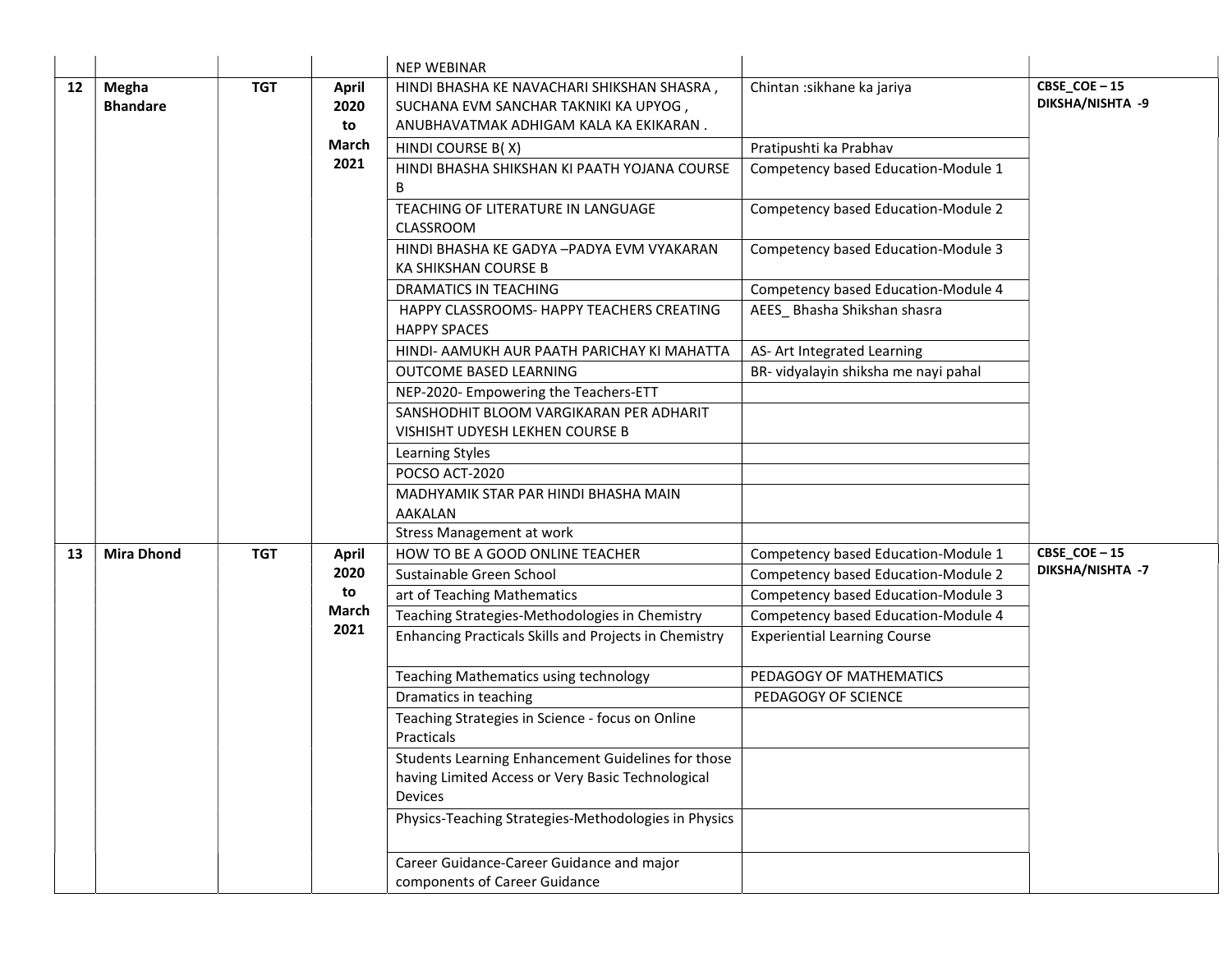|    |              |                |                     | Revising the role of teachers in career guidance                                                        |                                                                    |                                 |
|----|--------------|----------------|---------------------|---------------------------------------------------------------------------------------------------------|--------------------------------------------------------------------|---------------------------------|
|    |              |                |                     | <b>Interdisciplinary Projects</b>                                                                       |                                                                    |                                 |
|    |              |                |                     | Teaching Strategies Methodologies in Mathematics                                                        |                                                                    |                                 |
|    |              |                |                     | <b>CBSE Assessment Scheme Decoding Board Periodic</b><br>Test Papers and Multiple Assessment Techniques |                                                                    |                                 |
| 14 | Nandkumar    | <b>SPORT</b>   | <b>April</b>        | Happy teachers Creating Happy Spaces                                                                    | Competency-based Education-Module-1                                | CBSE_COE-15<br>DIKSHA/NISHTA -5 |
|    | Patil        | <b>TEACHER</b> | 2020<br>to<br>March | Importance of Personal hygiene, Nutrition and<br><b>Health for Adolelscents</b>                         | Competency-based Education-Module-2                                |                                 |
|    |              |                | 2021                | Health and Physical Education                                                                           | Competency-based Education-Module-3                                |                                 |
|    |              |                |                     | Introduction to Experiential Learning                                                                   | Competency-based Education-Module-4                                |                                 |
|    |              |                |                     | <b>Interdisciplinary Projects</b>                                                                       | <b>Experiential Learning Course</b>                                |                                 |
|    |              |                |                     | Mental well-being of students during covid-19<br>pandemic                                               |                                                                    |                                 |
|    |              |                |                     | Assessment of Co-Scholastic Activities                                                                  |                                                                    |                                 |
|    |              |                |                     | <b>Understanding Stress</b>                                                                             |                                                                    |                                 |
|    |              |                |                     | Strategies of Effective Annual Curriculum Plans                                                         |                                                                    |                                 |
|    |              |                |                     | <b>Crisis Management</b>                                                                                |                                                                    |                                 |
|    |              |                |                     | <b>Health Promoting School</b>                                                                          |                                                                    |                                 |
|    |              |                |                     | <b>GENDER SENSITIVITY - Gender Sensitivity Class</b>                                                    |                                                                    |                                 |
|    |              |                |                     | Environment                                                                                             |                                                                    |                                 |
|    |              |                |                     | Introductions to Cyber Security and safety                                                              |                                                                    |                                 |
|    |              |                |                     | <b>SELF AUDITING</b>                                                                                    |                                                                    |                                 |
|    |              |                |                     | Positive Mindful Mantras for Fighting Stress                                                            |                                                                    |                                 |
| 15 | Neha Bedekar | <b>TGT</b>     | <b>April</b>        | NEP 2020 Assessment and Reforms                                                                         | NL_Pedagogy in science                                             | CBSE_COE-15                     |
|    |              |                | 2020<br>to          | Sustainable green school                                                                                | AS_Introduction To Gender In Teaching<br><b>Learning Processes</b> | DIKSHA/NISHTA - 7               |
|    |              |                | March<br>2021       | Innovative pedagogy in science- Experiential<br>Learning-IX-X                                           | <b>Experiential learning</b>                                       |                                 |
|    |              |                |                     | 21 st Centuary skills                                                                                   | Competency based learning Module I                                 |                                 |
|    |              |                |                     | <b>Crisis Management</b>                                                                                | Competency based learning Module II                                |                                 |
|    |              |                |                     | Dealing with deliquency- Catching them young                                                            | Competency based learning Module III                               |                                 |
|    |              |                |                     | <b>Flipped Classroom</b>                                                                                | Competency based learning Module IV                                |                                 |
|    |              |                |                     | Gamification in learning                                                                                |                                                                    |                                 |
|    |              |                |                     | Inclusive education CBSE provision and exemption                                                        |                                                                    |                                 |
|    |              |                |                     | Magic of gratitude                                                                                      |                                                                    |                                 |
|    |              |                |                     | Multiple Intelligence                                                                                   |                                                                    |                                 |
|    |              |                |                     | Pathway to 21 centuary skills                                                                           |                                                                    |                                 |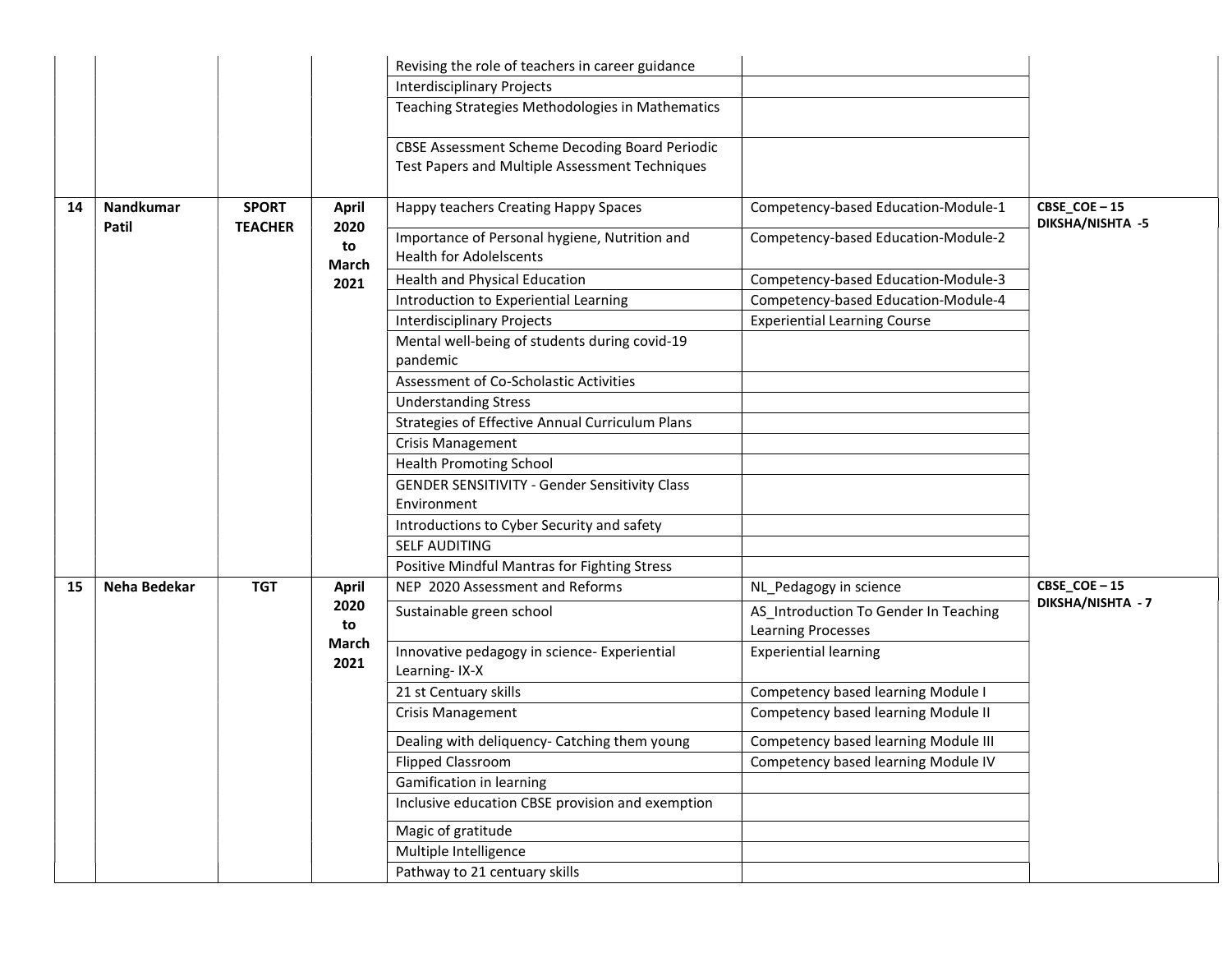|    |                      |            |                      | <b>Priority Management</b>                                                                                                    |                                                                                             |                                   |
|----|----------------------|------------|----------------------|-------------------------------------------------------------------------------------------------------------------------------|---------------------------------------------------------------------------------------------|-----------------------------------|
|    |                      |            |                      | <b>Self Auditing</b>                                                                                                          |                                                                                             |                                   |
|    |                      |            |                      | Gamification in learning                                                                                                      |                                                                                             |                                   |
|    |                      |            |                      | Teaching strategies and Methadologies in Chemistry                                                                            |                                                                                             |                                   |
| 16 | Nidhi Tiwari         | <b>PGT</b> | <b>April</b>         | Biology (XI-XII) Assessment in Biology                                                                                        | Competency Based Education-module1                                                          | CBSE_COE-16<br>DIKSHA/NISHTA - 14 |
|    |                      |            | 2020<br>to           | BIOLOGY (XI-XII)-Understanding Blooms Taxonomy<br>and its application in Biology                                              | <b>Experiential Learning</b>                                                                |                                   |
|    |                      |            | March<br>2021        | Teaching Strategies/Methodologies in Biology                                                                                  | Integratration of ICT in Teaching, learning<br>and Assessment                               |                                   |
|    |                      |            |                      | Innovative Pedagogy in Biology-Experiential Learning                                                                          | Developing Social-Personal Qualities and<br>Creating Safe and Healthy School<br>Environment |                                   |
|    |                      |            |                      | SCIENCE (IX-X) - Integration of arts in Science                                                                               | Initiatives in School Education                                                             |                                   |
|    |                      |            |                      | <b>Interdisciplinary Projects</b>                                                                                             | ICSE Art Integration Learning                                                               |                                   |
|    |                      |            |                      | Mistakes in Setting Question                                                                                                  | Pedagogy of Science                                                                         |                                   |
|    |                      |            |                      | <b>Gamification in Learning</b>                                                                                               | <b>Competency Based Education Module-2</b>                                                  |                                   |
|    |                      |            |                      | BIOLOGY (XI-XII)-Common errors committed in                                                                                   | AS-Integration of ICT in teaching,                                                          |                                   |
|    |                      |            |                      | <b>Biology</b>                                                                                                                | Learning and Assessment                                                                     |                                   |
|    |                      |            |                      | CREATIVE CLASSROOM AND COLLABORATIVE<br>LEARNING                                                                              | LD-Curriculum and Inclusive Classroom                                                       |                                   |
|    |                      |            |                      | Assessment in Science                                                                                                         | JK- School Based Assessment                                                                 |                                   |
|    |                      |            |                      | <b>Managing Virtual Classes</b>                                                                                               | Sainik School- Pedagogy of Science                                                          |                                   |
|    |                      |            |                      | Happy Classrooms-Happy Teachers creating Happy<br>Spaces                                                                      | <b>Competency Based Education Module-3</b>                                                  |                                   |
|    |                      |            |                      | Art of Mind Mapping and Concept Mapping                                                                                       | <b>Competency Based Education Module-4</b>                                                  |                                   |
|    |                      |            |                      | Magic of Gratitude                                                                                                            |                                                                                             |                                   |
|    |                      |            |                      | <b>National Education Policy</b>                                                                                              |                                                                                             |                                   |
| 17 | <b>Nilkanth Giri</b> | <b>TGT</b> | <b>April</b><br>2020 | HINDI BHASHA KE NAVACHARI SHIKSHAN SHASRA,<br>KALA KA EKIKARAN.                                                               | AEES- विद्यालयी नेतृत्व-संकल्पना और<br>अनुप्रयोग                                            | CBSE_COE-15<br>DIKSHA/NISHTA -7   |
|    |                      |            | to                   | HINDI COURSE B (X)                                                                                                            | CG 10-सामाजिक विज्ञान का शिक्षण                                                             |                                   |
|    |                      |            | March<br>2021        |                                                                                                                               |                                                                                             |                                   |
|    |                      |            |                      |                                                                                                                               | शास्त्र                                                                                     |                                   |
|    |                      |            |                      | HINDI BHASHA KE NAVACHARI SHIKSHAN SHASRA,<br>SUCHANA EVM SANCHAR TAKNIKI KA UPYOG,<br>ANUBHAVATMAK ADHIGAM KALA KA EKIKARAN. | Competency based Education-Module 1                                                         |                                   |
|    |                      |            |                      | HINDI BHASHA SHIKSHAN KI PAATH YOJANA COURSE<br>B                                                                             | <b>Competency Based Education-Module 2</b>                                                  |                                   |
|    |                      |            |                      | HINDI BHASHA KE GADYA -PADYA EVM VYAKARAN<br>KA SHIKSHAN COURSE B                                                             | Competency besed Education-Module 3                                                         |                                   |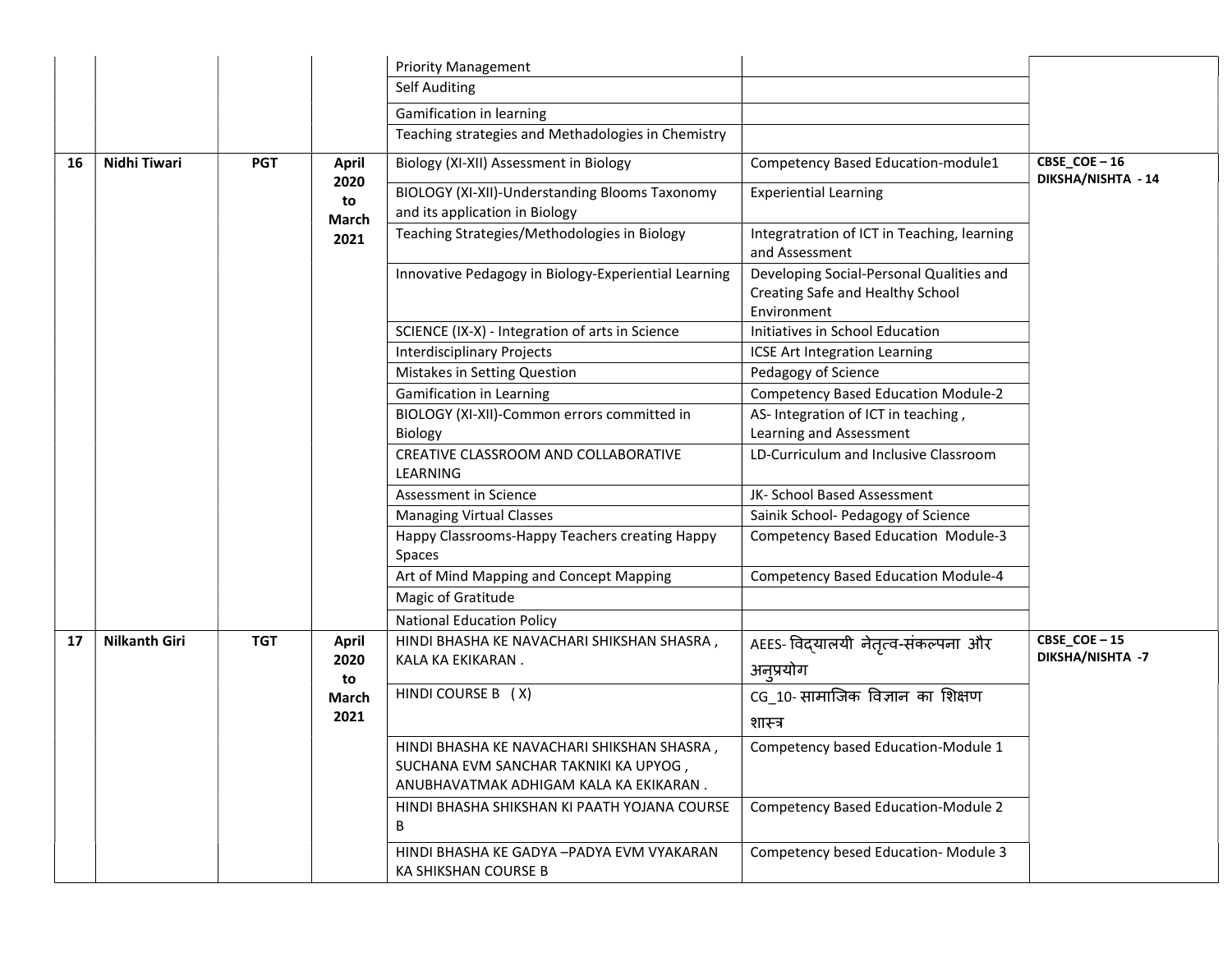|    |                      |                |              | Learning from Misteks                           | Competency based Education-Module 4 |                  |
|----|----------------------|----------------|--------------|-------------------------------------------------|-------------------------------------|------------------|
|    |                      |                |              | Cooprative Learning                             | <b>Experiential Learning Course</b> |                  |
|    |                      |                |              | <b>Bhashik kaoushal</b>                         |                                     |                  |
|    |                      |                |              | Life skill                                      |                                     |                  |
|    |                      |                |              | Positive Miendful                               |                                     |                  |
|    |                      |                |              | <b>CBSE Assissment scheme</b>                   |                                     |                  |
|    |                      |                |              | <b>Story Telling</b>                            |                                     |                  |
|    |                      |                |              | Dramatics in teaching                           |                                     |                  |
|    |                      |                |              | Dealing with misbehavior                        |                                     |                  |
|    |                      |                |              | Manak Vartani Lipi                              |                                     |                  |
| 18 | <b>Nitin Akotkar</b> | <b>ART</b>     | April        | Introduction to art & how art are powerful      | <b>POCSO</b>                        | CBSE_COE-15      |
|    |                      | <b>TEACHER</b> | 2020         | engagement tools                                |                                     | DIKSHA/NISHTA -6 |
|    |                      |                | to           | Need of Value Education                         | Competency based Education-Module 1 |                  |
|    |                      |                | March        | Art intigration With Social Science             | Competency Based Education-Module 2 |                  |
|    |                      |                | 2021         | Learning From Mistake                           | Competency besed Education-Module 3 |                  |
|    |                      |                |              | Health & Physical Education                     | Competency based Education-Module 4 |                  |
|    |                      |                |              | Enhancing Life Skills - Critical Thinking       | <b>Experiential Learning Course</b> |                  |
|    |                      |                |              | Digital Learning and Management                 |                                     |                  |
|    |                      |                |              | <b>Gamification in Learning</b>                 |                                     |                  |
|    |                      |                |              | Magic of Gratitude                              |                                     |                  |
|    |                      |                |              | Enhancing Life Skills - Effective Communication |                                     |                  |
|    |                      |                |              | Myths about Stress                              |                                     |                  |
|    |                      |                |              | <b>SELF AUDITING</b>                            |                                     |                  |
|    |                      |                |              | Story telling as Pedagogy                       |                                     |                  |
|    |                      |                |              | Pathways to Critical Thinking                   |                                     |                  |
|    |                      |                |              | Learning - Styles                               |                                     |                  |
| 19 | Pandurang            | <b>SPORT</b>   | <b>April</b> | Happy teachers Creating Happy Spaces            | Competency based Education-Module 1 | CBSE_COE-15      |
|    | <b>Udale</b>         | <b>TEACHER</b> | 2020         | Importance of Personal hygiene, Nutrition and   | Competency Based Education-Module 2 | DIKSHA/NISHTA -5 |
|    |                      |                | to           | <b>Health for Adolelscents</b>                  |                                     |                  |
|    |                      |                | March        | Health and Physical Education                   | Competency besed Education-Module 3 |                  |
|    |                      |                | 2021         | Introduction to Experiential Learning           | Competency based Education-Module 4 |                  |
|    |                      |                |              | Crisis Management                               | <b>Experiential Learning Course</b> |                  |
|    |                      |                |              | <b>Interdisciplinary Projects</b>               |                                     |                  |
|    |                      |                |              | Mental well-being of students during covid-19   |                                     |                  |
|    |                      |                |              | pandemic                                        |                                     |                  |
|    |                      |                |              | Assessment of Co-Scholastic Activities          |                                     |                  |
|    |                      |                |              | <b>Understanding Stress</b>                     |                                     |                  |
|    |                      |                |              | Strategies of Effective Annual Curriculum Plans |                                     |                  |
|    |                      |                |              | <b>Health Promoting School</b>                  |                                     |                  |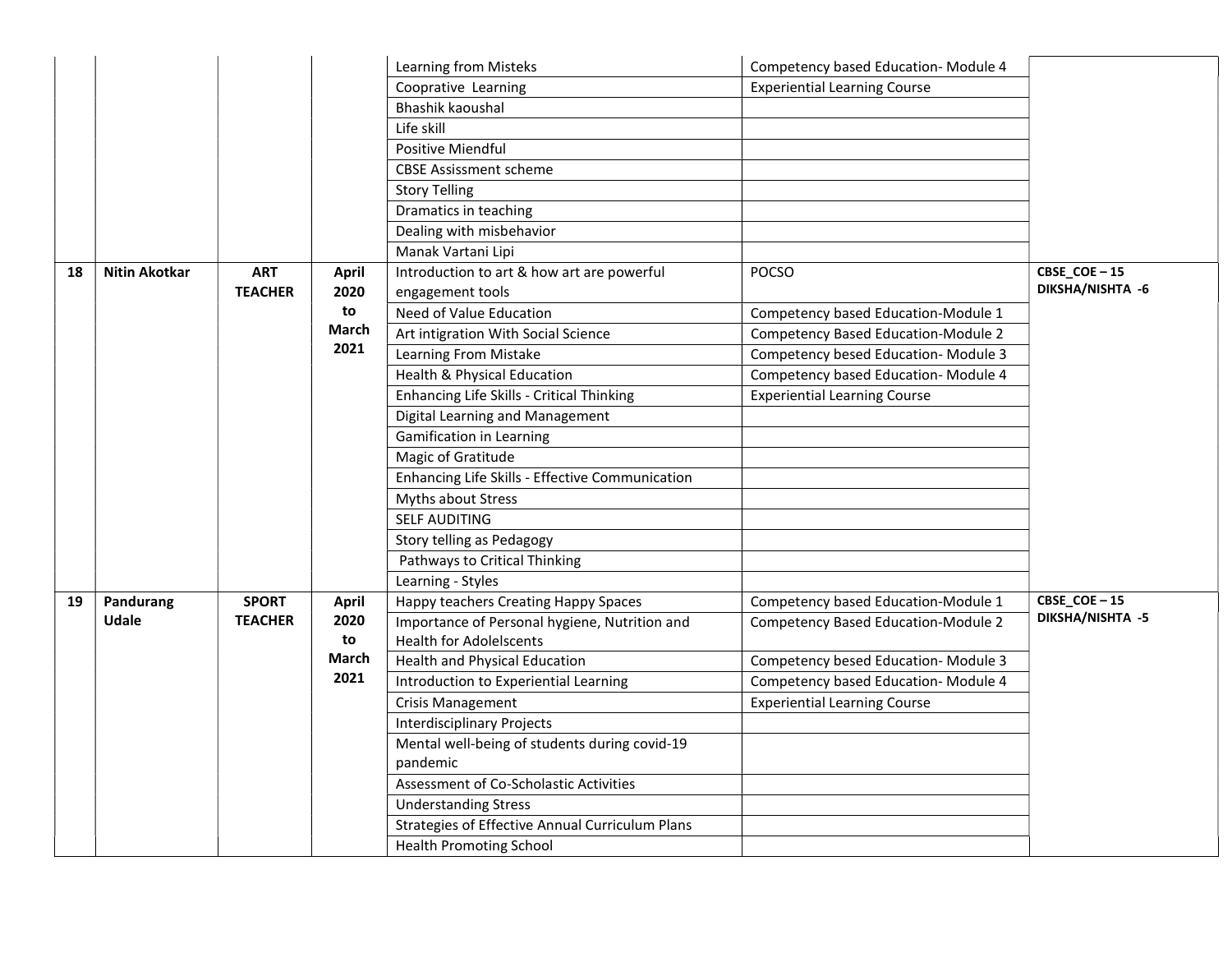|    |                            |                                |                      | <b>GENDER SENSITIVITY - Gender Sensitivity Class</b><br>Environment                                |                                     |                                        |
|----|----------------------------|--------------------------------|----------------------|----------------------------------------------------------------------------------------------------|-------------------------------------|----------------------------------------|
|    |                            |                                |                      | Introductions to Cyber Security and safety                                                         |                                     |                                        |
|    |                            |                                |                      | SELF AUDITING                                                                                      |                                     |                                        |
|    |                            |                                |                      | Positive Mindful Mantras for Fighting Stress                                                       |                                     |                                        |
| 20 | Poonam<br><b>Kothavade</b> | <b>MUSIC</b><br><b>TEACHER</b> | <b>April</b><br>2020 | Classroom Management-Managing Virtual Classes                                                      | Competency-based Education-Module 1 | CBSE_COE-15<br><b>DIKSHA/NISHTA -5</b> |
|    |                            |                                | to                   | ART INTEGRATION IN SOCIAL SCIENCE                                                                  | Competency-based Education-Module 2 |                                        |
|    |                            |                                | <b>March</b><br>2021 | Introduction to Arts and How the Arts Are Powerful<br><b>Engagement Tools</b>                      | Competency-based Education-Module 3 |                                        |
|    |                            |                                |                      | Ethics - My circle of concern, influence and control                                               | Competency-based Education-Module 4 |                                        |
|    |                            |                                |                      | Constructivism                                                                                     | <b>Experential Learning</b>         |                                        |
|    |                            |                                |                      | MATHEMATICS - Integration of arts in Mathematics                                                   |                                     |                                        |
|    |                            |                                |                      | Positive Mindful Mantras for Fighting Stress                                                       |                                     |                                        |
|    |                            |                                |                      | Dramatics in teaching                                                                              |                                     |                                        |
|    |                            |                                |                      | Art Integrated learning Model                                                                      |                                     |                                        |
|    |                            |                                |                      | Myths about Stress                                                                                 |                                     |                                        |
|    |                            |                                |                      | Enhancing life skills Critical Thinking                                                            |                                     |                                        |
|    |                            |                                |                      | Enhancing Life skills-Interpersonal Relationship                                                   |                                     |                                        |
|    |                            |                                |                      | INTEGRATION OF ARTS IN CURRICULUM THROUGH                                                          |                                     |                                        |
|    |                            |                                |                      | EXPERIENTIAL LEARNING-Local Arts and How They                                                      |                                     |                                        |
|    |                            |                                |                      | Can Be Integrated into Teaching a Concept                                                          |                                     |                                        |
|    |                            |                                |                      | Enhancing life skills- Empathy                                                                     |                                     |                                        |
|    |                            |                                |                      | <b>Priority Management</b>                                                                         |                                     |                                        |
| 21 | Rajeswari<br><b>Bagchi</b> | <b>TGT</b>                     | <b>April</b><br>2020 | ART INTEGRATION IN SOCIAL SCIENCE                                                                  | Competency-based Education-Module 1 | CBSE_COE-19<br>DIKSHA/NISHTA - 9       |
|    |                            |                                | to                   | CRITICAL AND CREATIVE THINKING-APPLYING                                                            | Competency-based Education-Module 2 |                                        |
|    |                            |                                | March                | CRITICAL THINKING ANALYTICAL WRITNG                                                                |                                     |                                        |
|    |                            |                                | 2021                 | BUSTING MISCONCEPTIONS AND ENHANCING<br>INTEREST IN TEACHING LEARNING OF SOCIAL<br><b>SCIENCES</b> | Competency-based Education-Module 3 |                                        |
|    |                            |                                |                      | ENHANCING PRACTICAL SKILLS/PROJECTS AND MAP<br><b>WORK IN GEOGRAPHY</b>                            | Competency-based Education-Module 4 |                                        |
|    |                            |                                |                      | ENHANCING PRACTICAL SKILLS AND PROJECTS IN<br>POLITICAL SCIENCE                                    | EXPERENTIAL LEARNING COURSE         |                                        |
|    |                            |                                |                      | ENHANCING PRACTICAL SKILLS AND PROJECTS IN<br><b>HISTORY</b>                                       | CBSE PEDAGOGY OF SOCIAL SCIENCES    |                                        |
|    |                            |                                |                      | ESSENTIAL OF A LESSON PLAN IN SOCIAL SCIENCE                                                       | KVS PEDAGOGY OF SOCIAL SCIENCES     |                                        |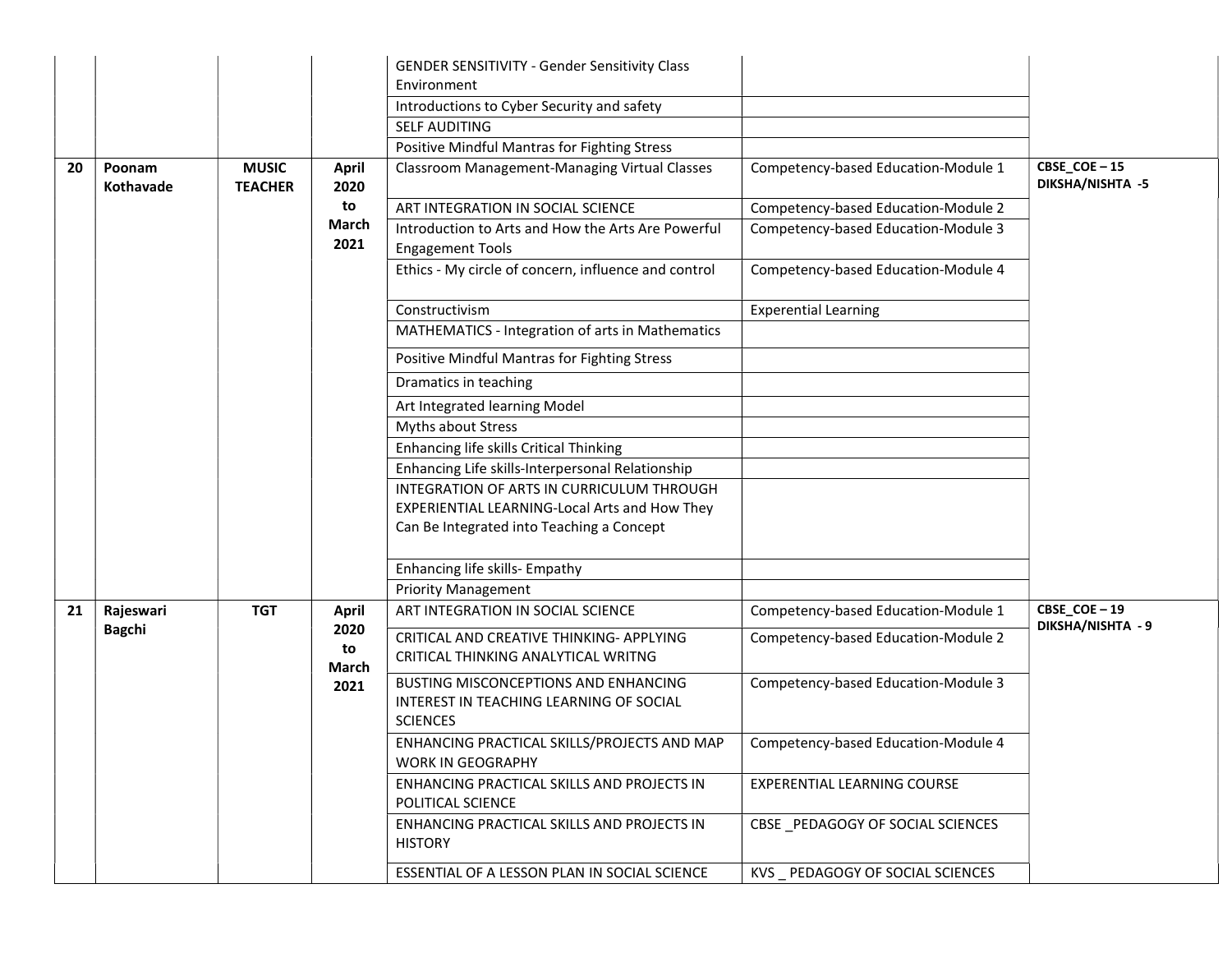|    |                |            |                      | ENHANCING PRACTICAL SKILLS, MAPS AND PROJECT<br><b>IN HISTORY</b>                                         | TR PEDAGOGY OF SOCIAL SCIENCES       |                                        |
|----|----------------|------------|----------------------|-----------------------------------------------------------------------------------------------------------|--------------------------------------|----------------------------------------|
|    |                |            |                      | INNOVATIVE PEDAGOGY IN SOCIAL SCIENCE -<br><b>EXPERENTIAL LEARNING</b>                                    | HOW TO CREATE PRACTICE CONTENT       |                                        |
|    |                |            |                      | SOCIAL SCIENCE - TEACHING STRATEGIES /<br>METHODOLOGIES IN SOCIAL SCIENCE                                 |                                      |                                        |
|    |                |            |                      | NEP 2020 - ASSESSMENT AND EXAMINATION<br><b>REFORMS</b>                                                   |                                      |                                        |
|    |                |            |                      | NEP 2020 - EMPOWERING THE TEACHERS                                                                        |                                      |                                        |
|    |                |            |                      | SOCIAL SCIENCE(CLASS IX-X)ENHANCING PRACTICAL<br>SKILLS/PROJECTS AND MAPS IN SOCIAL SCIENCE               |                                      |                                        |
|    |                |            |                      | TEACHING STRATEGIES/ METHODOLOGIES IN SOCIAL<br><b>SCIENCE</b>                                            |                                      |                                        |
|    |                |            |                      | UNDERSTANDING BLOOM'S TAXONOMY AND ITS<br>APPLICATION IN ECONOMICS                                        |                                      |                                        |
|    |                |            |                      | REVISION TECHNIQUES IN SOCIAL SCIENCES                                                                    |                                      |                                        |
|    |                |            |                      | <b>GOOGLE EARTH TOOL FOR EDUCATION</b>                                                                    |                                      |                                        |
|    |                |            |                      | WEBINAR ON DIGITAL PAYMENTS, DIGITAL LITERACY<br>AND FRAUD AWARENESS IN COLLABORATION WITH<br><b>NCIP</b> |                                      |                                        |
|    |                |            |                      | <b>NEP</b>                                                                                                |                                      |                                        |
| 22 | Renu Golwarkar | <b>TGT</b> | <b>April</b><br>2020 | Enhancing Life Skills - Effective Communication                                                           | Competency-based Education-Module 1  | CBSE_COE-15<br><b>DIKSHA/NISHTA -5</b> |
|    |                |            | to                   | <b>Exploring Happiness</b>                                                                                | Competency-based Education-Module 2  |                                        |
|    |                |            | March<br>2021        | Happy Classrooms-Strategies for a Happy classroom                                                         | Competency-based Education-Module 3  |                                        |
|    |                |            |                      | <b>Stress Management Techniques</b>                                                                       | Competency-based Education-Module 4  |                                        |
|    |                |            |                      | Life Skills-Application of life skills in day to day life                                                 | <b>Experiential learning</b>         |                                        |
|    |                |            |                      | Mindfulness                                                                                               |                                      |                                        |
|    |                |            |                      | Role of Teachers                                                                                          |                                      |                                        |
|    |                |            |                      | Outcome based learning.                                                                                   |                                      |                                        |
|    |                |            |                      | <b>Healthy Relationship</b>                                                                               |                                      |                                        |
|    |                |            |                      | Learning from Mistakes                                                                                    |                                      |                                        |
|    |                |            |                      | Magic of Gratitude                                                                                        |                                      |                                        |
|    |                |            |                      | Sanskrit Bhasha ke Gadya, Padya awam Vyakaran ka<br>Shikshan                                              |                                      |                                        |
|    |                |            |                      | Becoming a Favourite Teacher                                                                              |                                      |                                        |
|    |                |            |                      | Pathways to (Critical Thinking)                                                                           |                                      |                                        |
| 23 | Sampada        | <b>PGT</b> | <b>April</b>         | Sustainable Green School                                                                                  | Competency based education- Module 1 | CBSE_COE-15                            |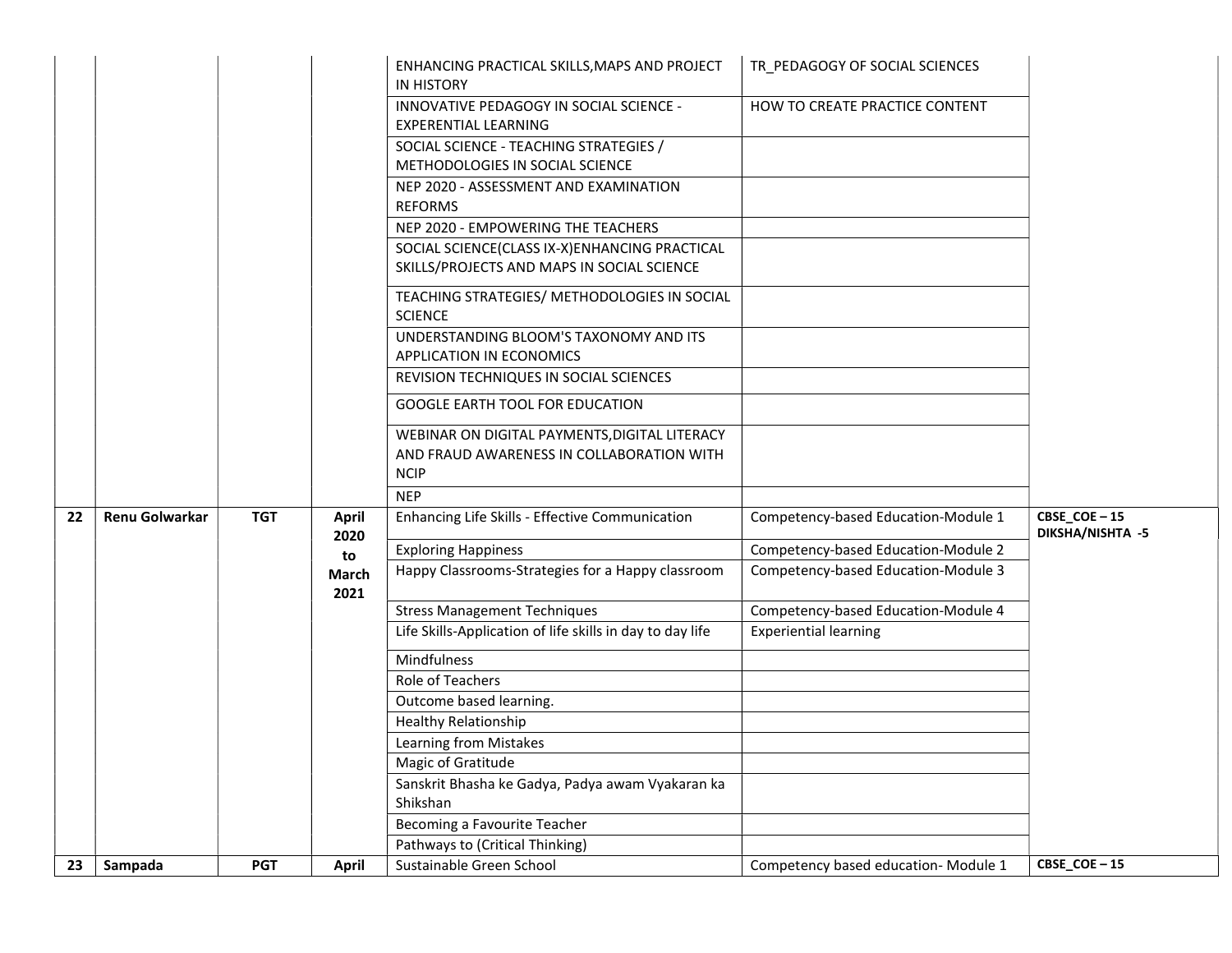|    | Ketkar         |            | 2020         | BIOLOGY (XI-XII)-Assessment in Biology                       | Competency based education- Module 2 | DIKSHA/NISHTA - 6 |
|----|----------------|------------|--------------|--------------------------------------------------------------|--------------------------------------|-------------------|
|    |                |            | to           | NEP: Holistic Progress Card                                  | Competency based education- Module 3 |                   |
|    |                |            | March        | <b>Blended Learning</b>                                      | Competency based education- Module 4 |                   |
|    |                |            | 2021         | Innovative Pedagogy in Biology-Experiential Learning         | Art Integration                      |                   |
|    |                |            |              | Gamification in learning                                     | <b>Experential learning</b>          |                   |
|    |                |            |              | LINKING LEARNING OUTCOMES TO AUTHENTIC<br><b>ASSESSMENTS</b> |                                      |                   |
|    |                |            |              | Happy Classroom                                              |                                      |                   |
|    |                |            |              | Competency based education                                   |                                      |                   |
|    |                |            |              | <b>Self Auditing</b>                                         |                                      |                   |
|    |                |            |              | Understanding anger                                          |                                      |                   |
|    |                |            |              | Empowering your team                                         |                                      |                   |
|    |                |            |              | <b>Interdisciplinary Projects</b>                            |                                      |                   |
|    |                |            |              | Competency based education: Overview                         |                                      |                   |
|    |                |            |              | Science (Class-IX-X)-Common errors committed in<br>Science   |                                      |                   |
| 24 | Sandeep        | <b>TGT</b> | <b>April</b> | हिंदी भाषा के नवाचारी शिक्षण शास्त्र सूचना एवं               | Competency based Education -Module-1 | CBSE_COE-15       |
|    | <b>Khalkar</b> |            | 2020<br>to   | संचार तकनीकी का उपयोग, अनुभवात्मक अधिगम,                     |                                      | DIKSHA/NISHTA -12 |
|    |                |            | March        | कला का एकीकरण                                                |                                      |                   |
|    |                |            | 2021         | Positive Mindful Mantras For Fighting Stress                 | Competency based Education -Module-2 |                   |
|    |                |            |              | हिंदी भाषा शिक्षण की पाठ योजना कोर्स 'ब'                     | Competency based Education -Module-3 |                   |
|    |                |            |              | Happy Classroom                                              | Competency based Education -Module-4 |                   |
|    |                |            |              | हिंदी भाषा के गदय-पदय एवं व्याकरण का शिक्षण                  | <b>Experential Learning</b>          |                   |
|    |                |            |              | कोर्स 'ब'                                                    |                                      |                   |
|    |                |            |              | Learning from Mistakes                                       | AEES- विद्यालयी शिक्षा में नई पहलें  |                   |
|    |                |            |              | <b>Cooperative Learning</b>                                  | Basics of COVID-19                   |                   |
|    |                |            |              | Theatre in Education                                         | CG_11- भाषा शिक्षण शास्त्र           |                   |
|    |                |            |              | भाषिक कौशल एवं उनका शिक्षण                                   | AEES- विद्यालयी नेतृत्व-संकल्पना और  |                   |
|    |                |            |              |                                                              | अनुप्रयोग                            |                   |
|    |                |            |              | मानक देवनागरी लिपि तथा वर्तनी                                | CG_10-सामाजिक विज्ञान का शिक्षण      |                   |
|    |                |            |              |                                                              | शास्त्र                              |                   |
|    |                |            |              | Pre School Teaching                                          | CG_12- विज्ञान का शिक्षाशास्त्र      |                   |
|    |                |            |              | Happy Classrooms, strategies For A happy classroom           | AEES-पूर्व-प्राथमिक शिक्षा           |                   |
|    |                |            |              | Introduction to Experiential Learning                        |                                      |                   |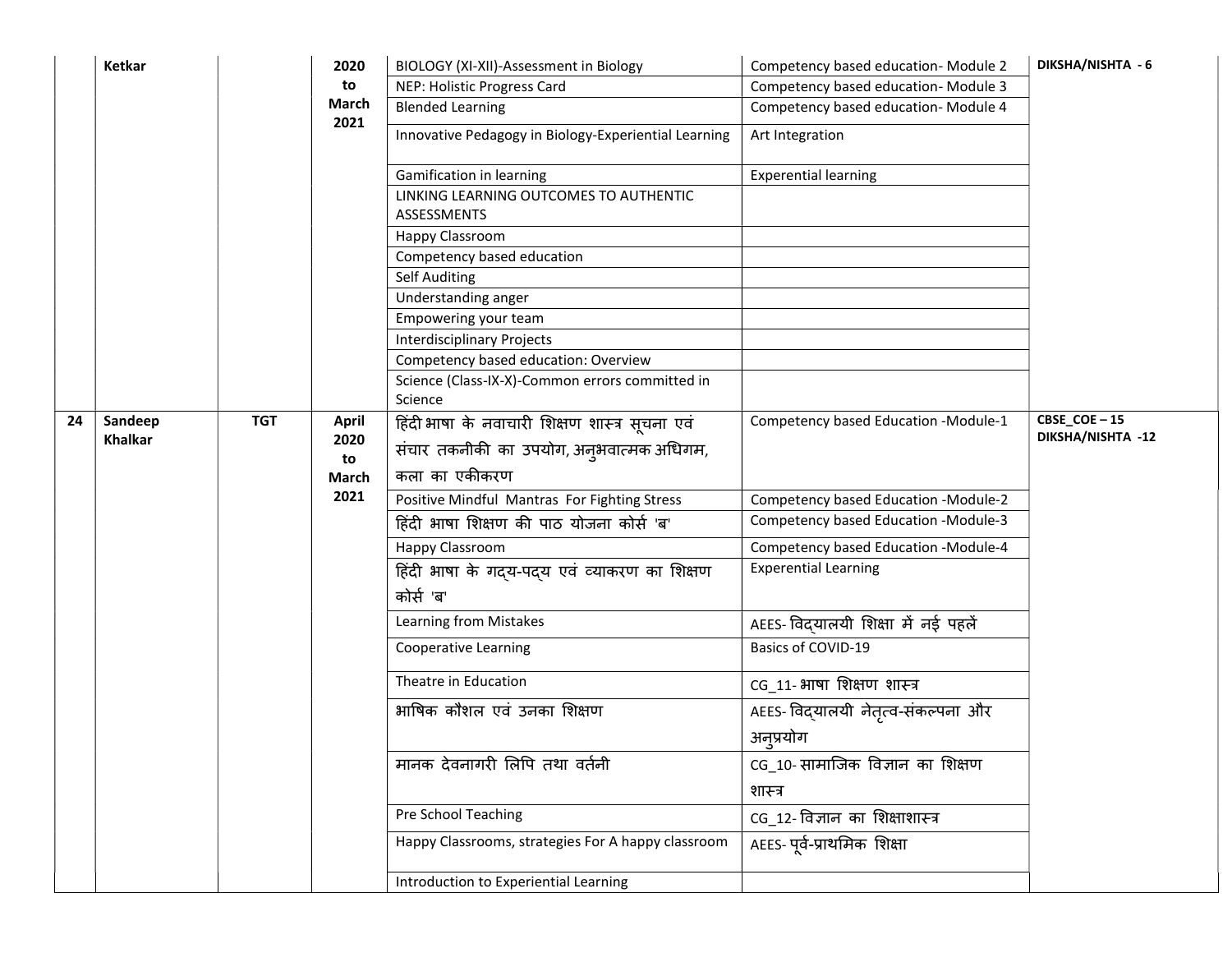|    |                    |            |                                             | Essentials Of Lesson Plan In Biolagy                                                                                                                                                                                                                                                                                                                                                                                                                                                   |                                                                                                                                                                                                  |                                           |
|----|--------------------|------------|---------------------------------------------|----------------------------------------------------------------------------------------------------------------------------------------------------------------------------------------------------------------------------------------------------------------------------------------------------------------------------------------------------------------------------------------------------------------------------------------------------------------------------------------|--------------------------------------------------------------------------------------------------------------------------------------------------------------------------------------------------|-------------------------------------------|
|    |                    |            |                                             | Inclusive education mental Illness Nature Strategies<br>For Inclusion                                                                                                                                                                                                                                                                                                                                                                                                                  |                                                                                                                                                                                                  |                                           |
| 25 | <b>Shaily Bhat</b> | <b>TGT</b> | <b>April</b><br>2020<br>to<br>March<br>2021 | Integration of ICT in Teaching of Social Science<br>Social Science (Class IX-X)-Innovative Pedagogy in<br>Social Science<br>NEP-2020-SALIENT FEATURES<br>Adapting to post Covid in School Education<br><b>Interdisciplinary Projects</b><br>Managing students misbehavior<br>Revision Techniques in Social Sciences<br>Positive Mindful Mantras for Fighting Stress<br>Developing the skills of Decision making in<br>Adolescents<br>Happy Classrooms-Strategies for a Happy classroom | Competancy based Education- Module 1<br>Competancy based Education-Module 2<br>Competancy based Education-Module 3<br>Competancy based Education-Module 4<br><b>Experiential Learning Course</b> | CBSE_COE $-15$<br><b>DIKSHA/NISHTA -5</b> |
|    |                    |            |                                             | Empowering your team<br>SUSTAINABLE GREEN SCHOOL<br>Magic of Gratitude<br>Supervision skills for middle management<br><b>NEP</b>                                                                                                                                                                                                                                                                                                                                                       |                                                                                                                                                                                                  |                                           |
| 26 | Shivani Jalan      | <b>TGT</b> | <b>April</b><br>2020<br>to<br>March<br>2021 | MATHEMATICS (INNOVATIVE TEACHING)<br>Teaching Strategies/Methodologies in Social Science                                                                                                                                                                                                                                                                                                                                                                                               | <b>Experiential learning</b><br>Competancy Based Education Module_1                                                                                                                              | CBSE COE-17                               |
|    |                    |            |                                             | Common errors committed in Mathematics.<br>Teaching Strategies/Methodologies in Social Science<br>Assessment in Social Science<br>MATHEMATICS - Integration of ICT in Teaching of<br>Mathematics                                                                                                                                                                                                                                                                                       | Competancy Based Education Module_2<br>Competancy Based Education Module_3<br>Competancy Based Education Module_4<br>AS Art integrated learning                                                  | DIKSHA/NISHTA - 6                         |
|    |                    |            |                                             | <b>Emotional Intelligence</b><br>Competency Based Education - an Insight<br>Personal Financial Literacy - Understanding money,<br>how it comes and goes (Economics)<br>Teaching Map Skills in Social Science<br><b>Teaching Constitutional Values</b><br>Creating Concept Maps and Mind Maps<br>Change Management.<br>Content Management in Class - Time Management<br>Cyber Security-Understanding the issues related to<br><b>Cyber Ethics</b><br>Digital Learning and Management    |                                                                                                                                                                                                  |                                           |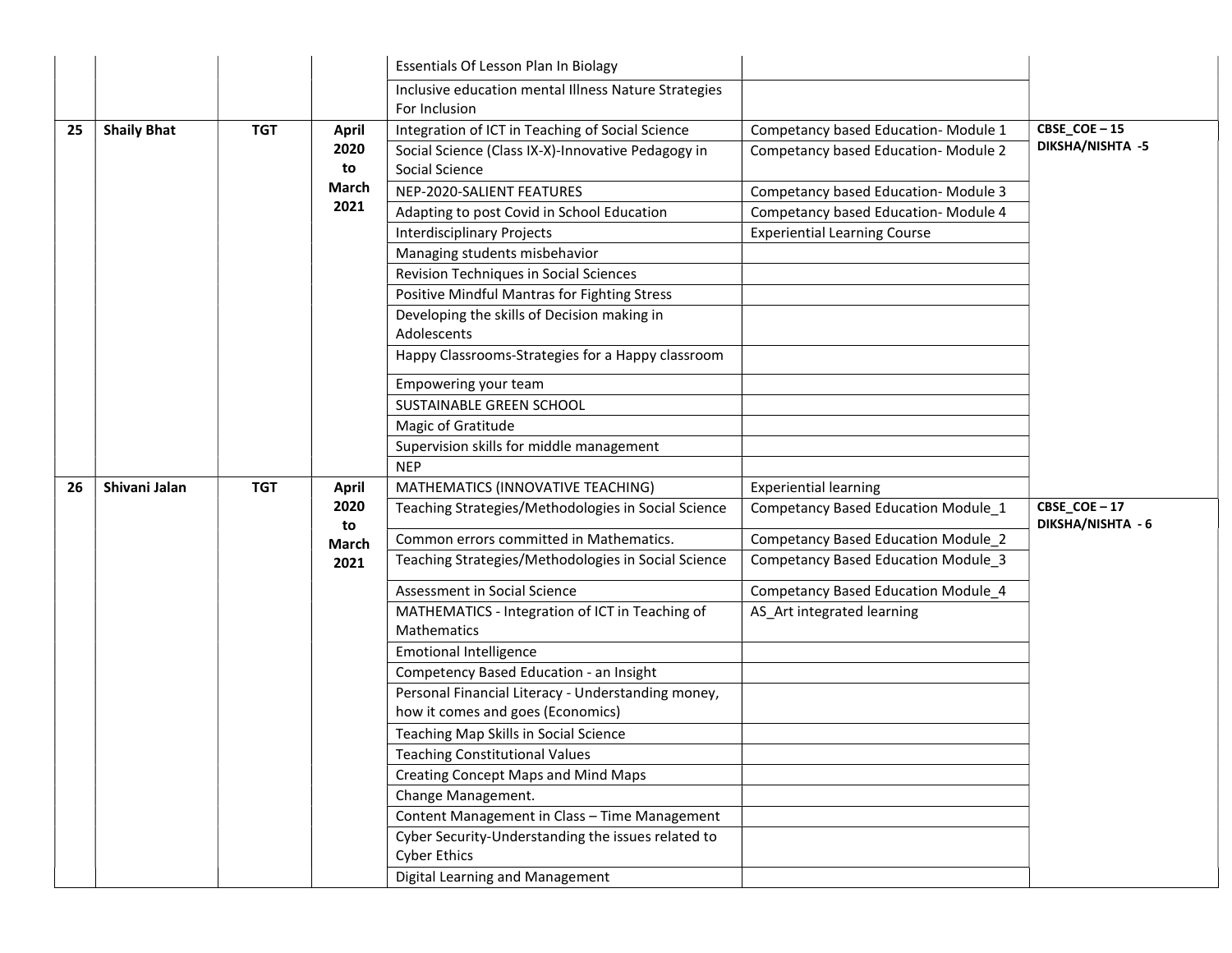|    |                         |            |                                     | Webinar NEP                                                                            |                                                                                                                                                |                                   |
|----|-------------------------|------------|-------------------------------------|----------------------------------------------------------------------------------------|------------------------------------------------------------------------------------------------------------------------------------------------|-----------------------------------|
| 27 | <b>Shweta Singh</b>     | <b>TGT</b> | <b>April</b><br>2020<br>to<br>March | Teaching Strategies/Methodologies in English<br>(Speaking)                             | PY2020-A12-How to Create Language<br>Learning Content -<br>Master Course - English - Grades 6-10 -<br>English Medium                           | CBSE_COE-16<br>DIKSHA/NISHTA - 11 |
|    |                         |            | 2021                                | Teaching Strategies/Methodologies in Social Science                                    | Competency based Education-Module 1                                                                                                            |                                   |
|    |                         |            |                                     | Literary Devices in Teaching Poetry (English)                                          | <b>Competancy Based Education Module 2</b>                                                                                                     |                                   |
|    |                         |            |                                     | CBSE_Assessment Scheme_Decoding Portfolio and<br><b>Subject Enrichment Activities</b>  | Competancy Based Education Module 3                                                                                                            |                                   |
|    |                         |            |                                     | dramatics in teaching                                                                  | Competancy Based Education Module_4                                                                                                            |                                   |
|    |                         |            |                                     | <b>Strategies for Happy Classroom</b>                                                  | <b>Experiential Learning Course</b>                                                                                                            |                                   |
|    |                         |            |                                     | Ethics - Teachers / Elders as Role Models                                              | PY2020-A14-How to Create Language<br>Learning Content -<br>Content Type 1 - Explanation Content -<br>English - Grades 6-10<br>- English Medium |                                   |
|    |                         |            |                                     | Self Auditing                                                                          | Pedagogy of Language                                                                                                                           |                                   |
|    |                         |            |                                     | Critical and Creative Thinking-Applying Critical<br><b>Thinking Analytical Writing</b> | How to Create Explanation Content -<br>Social Science - Geography - Grades 6-10 -<br>English                                                   |                                   |
|    |                         |            |                                     | ICT integration in teaching of (Economics)                                             | AEES_Pedagogy of Languages                                                                                                                     |                                   |
|    |                         |            |                                     | Teaching Strategies in English (Writing)                                               | Curriculum and Inclusive Classroom                                                                                                             |                                   |
|    |                         |            |                                     | English-XI-XII-Assessment in English                                                   |                                                                                                                                                |                                   |
|    |                         |            |                                     | ICT integration in teaching of English                                                 |                                                                                                                                                |                                   |
|    |                         |            |                                     | CHALLENGING AREAS IN ENGLISH CORE                                                      |                                                                                                                                                |                                   |
|    |                         |            |                                     | NEP2020 - School Teachers, Curriculum and<br>Pedagogy                                  |                                                                                                                                                |                                   |
|    |                         |            |                                     | <b>NEP</b>                                                                             |                                                                                                                                                |                                   |
| 28 | Sreelakshmi<br>Chandran | <b>TGT</b> | April<br>2020                       | Common Grammatical Mistakes in English                                                 | Competency based Education-Module 1                                                                                                            | CBSE_COE-20<br>DIKSHA/NISHTA -11  |
|    |                         |            | to                                  | ICT Integration in teaching of chemistry                                               | Competency based Education-Module 2                                                                                                            |                                   |
|    |                         |            | March<br>2021                       | Teaching strategies and methodologies in English<br>(speaking)                         | Competency based Education-Module 3                                                                                                            |                                   |
|    |                         |            |                                     | ENGLISH (XII)-Creating Questions according to listed<br>competencies-Literature        | Competency based Education-Module 4                                                                                                            |                                   |
|    |                         |            |                                     | Innovative Pedagogy in Science- Experiential learning                                  | <b>Experiential learning</b>                                                                                                                   |                                   |
|    |                         |            |                                     | Literary Devices in Teaching Poetry (English)                                          | How to Create Language Learning Content<br>- Master Course - English - Grades 6-10 -                                                           |                                   |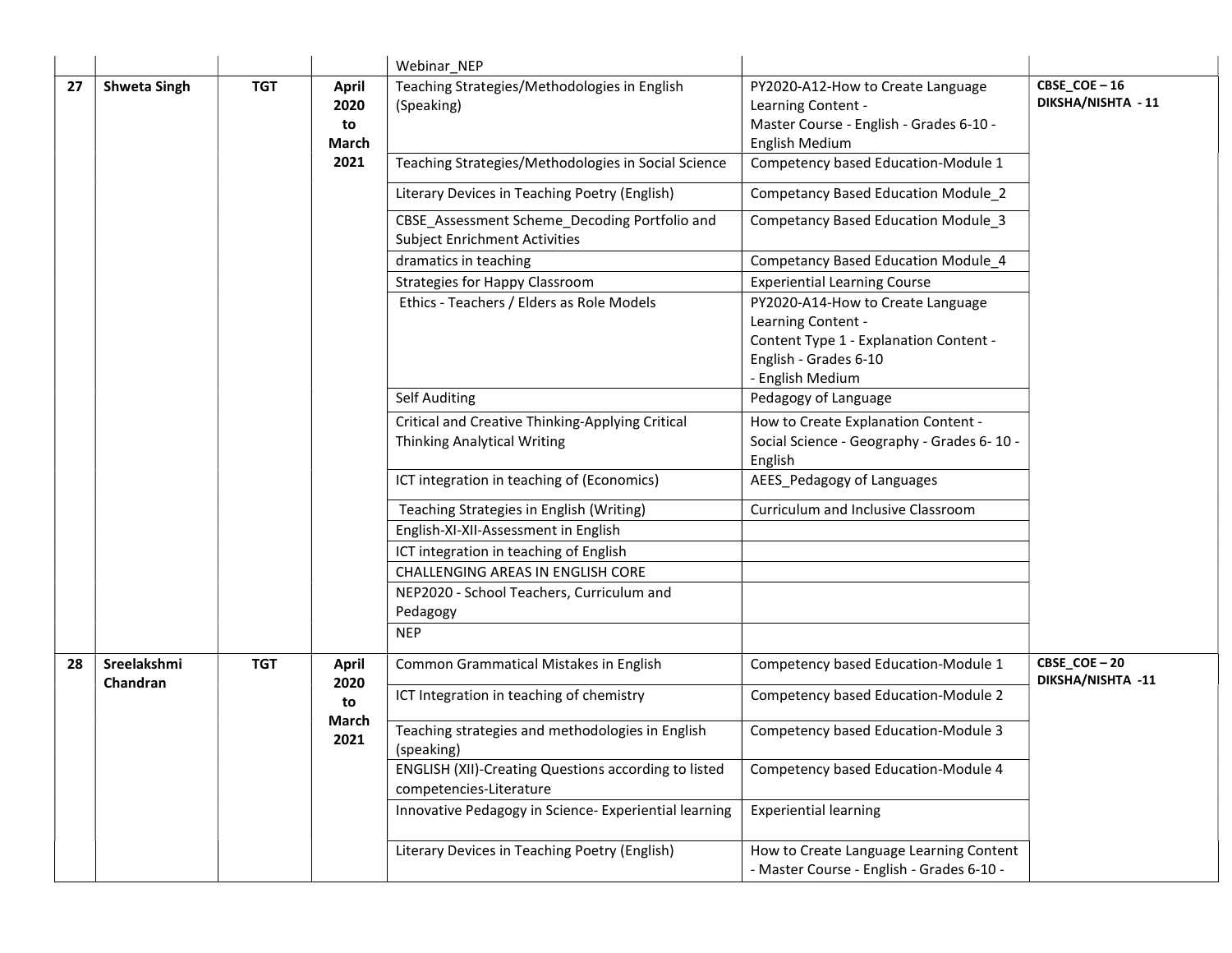|    |                     |              |                                                                                                    | English Medium                                       |                  |
|----|---------------------|--------------|----------------------------------------------------------------------------------------------------|------------------------------------------------------|------------------|
|    |                     |              | English (IX-X)-Reading sub-skills and corresponding<br>items-Reading Skills                        | Pedagogy of Science                                  |                  |
|    |                     |              | Common errors committed in (Science)                                                               | CBSE_Pedagogy of Languages                           |                  |
|    |                     |              | CBSE Assessment Scheme - Decoding Board/Periodic<br>Test Papers and Multiple Assessment Techniques | <b>CBSE_Pedagogy of Science</b>                      |                  |
|    |                     |              | Common errors committed in (Chemistry)                                                             | MH_M1_Curriculum and Inclusive<br>Classrooms_NISHTHA |                  |
|    |                     |              | Enhancing Vocabulary in English                                                                    | CBSE_School Leadership: Concepts and<br>Applications |                  |
|    |                     |              | Blooms Taxonomy and Questioning Techniques in<br>Assessment                                        |                                                      |                  |
|    |                     |              | Teaching Strategies-Methodologies in Chemistry                                                     |                                                      |                  |
|    |                     |              | LIFE SKILLS - Enhancing life skills- Effective<br>Communication                                    |                                                      |                  |
|    |                     |              | Teaching Strategies in English (Writing)                                                           |                                                      |                  |
|    |                     |              | Innovative ways of teaching science - Experiential<br>Learning                                     |                                                      |                  |
|    |                     |              | Happy Classrooms-Happy Teachers creating Happy<br>Spaces                                           |                                                      |                  |
|    |                     |              | Adolescence in present scenario (social and<br>emotional chracteristics)                           |                                                      |                  |
|    |                     |              | ART OF SAYING NO                                                                                   |                                                      |                  |
|    |                     |              | NEP webinar-Teachers                                                                               |                                                      |                  |
| 29 | <b>Sunil Walmki</b> | <b>April</b> | Happy Teachers Creating Happy Spaces                                                               | Competency based Education-Module 1                  | $CBSE\_COE - 15$ |
|    |                     | 2020<br>to   | Importance of personal hygine, Nutrition and health<br>for Adolesencets.                           | Competency based Education-Module 2                  | DIKSHA/NISHTA -5 |
|    |                     | <b>March</b> | <b>Health and Physical Education</b>                                                               | Competency based Education-Module 3                  |                  |
|    |                     | 2021         | Introduction to Experimental learning                                                              | Competency based Education-Module 4                  |                  |
|    |                     |              | <b>Crisis Management</b>                                                                           | Enhancing life skills-coping with emotions           |                  |
|    |                     |              | <b>Interdisciplinary Projects</b>                                                                  |                                                      |                  |
|    |                     |              | Annual Cirriculum Planning                                                                         |                                                      |                  |
|    |                     |              | Introduction to cyber securityand safety                                                           |                                                      |                  |
|    |                     |              | Sustainable green school                                                                           |                                                      |                  |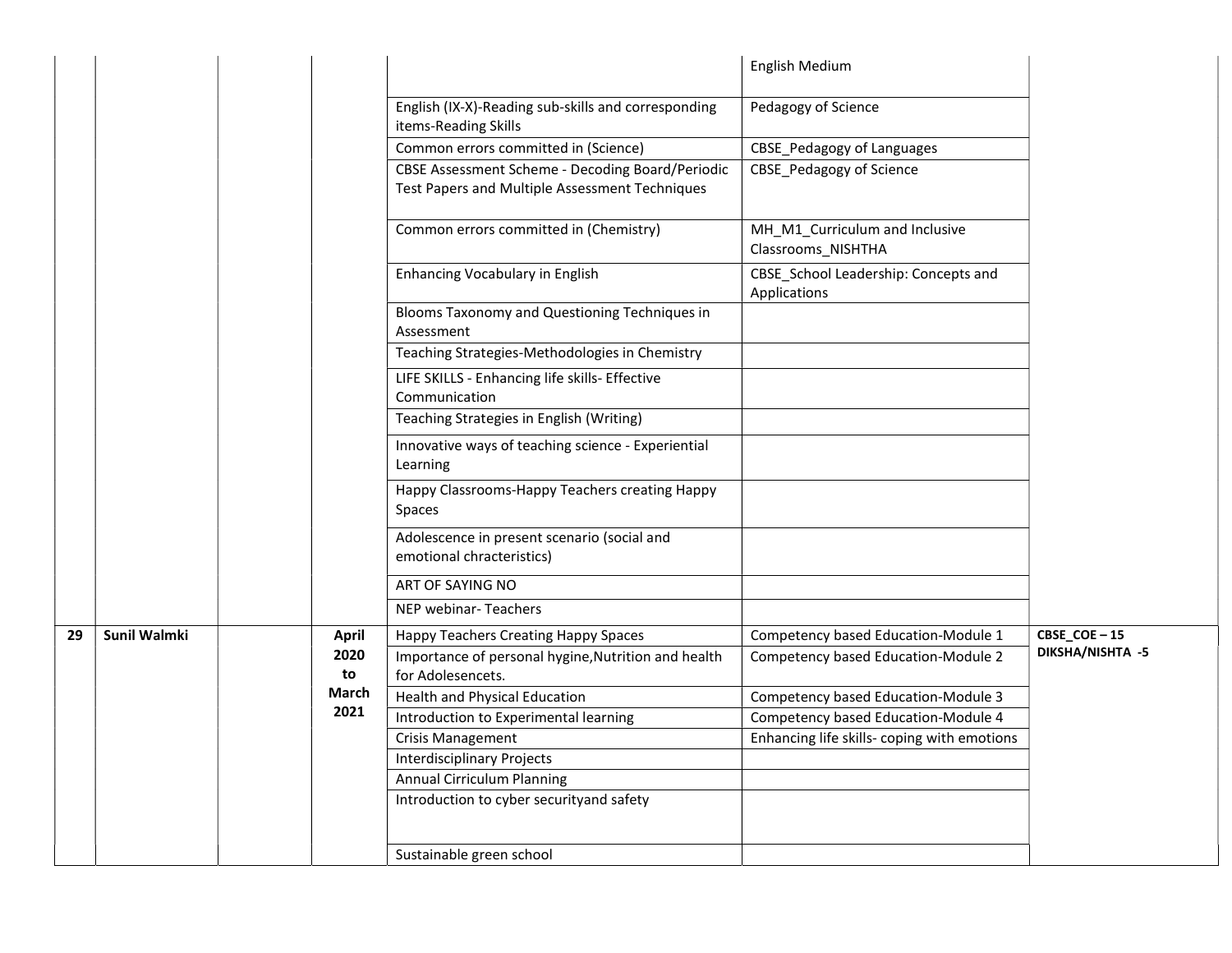|    |                                            |  |                      | Effective Communication An essential for daily life                                      |                                                                                        |                                 |  |
|----|--------------------------------------------|--|----------------------|------------------------------------------------------------------------------------------|----------------------------------------------------------------------------------------|---------------------------------|--|
|    |                                            |  |                      | Cooperative learning                                                                     |                                                                                        |                                 |  |
|    |                                            |  |                      | Gender sensitivity-Gender sensitive school                                               |                                                                                        |                                 |  |
|    |                                            |  |                      | Self Auditing                                                                            |                                                                                        |                                 |  |
|    |                                            |  |                      | Positive Mindful mantras for Fighting stress                                             |                                                                                        |                                 |  |
| 30 | Sushmita<br><b>TGT</b><br><b>Mukherjee</b> |  | <b>April</b><br>2020 | Empowering teachers with Open Educational<br>Resources                                   | Competency based Education - Module 1                                                  | CBSE_COE-22<br>DIKSHA/NISHTA -5 |  |
|    |                                            |  | to<br>March<br>2021  | CBSE Assessment Scheme - Decoding Portfolio and<br><b>Subject Enrichment Activities</b>  | Competency based Education - Module 2                                                  |                                 |  |
|    |                                            |  |                      | Mindfulness                                                                              | Competency based Education - Module 3                                                  |                                 |  |
|    |                                            |  |                      | MetacognitionA step towards self directed learning                                       | Competency based Education - Module 4                                                  |                                 |  |
|    |                                            |  |                      | Innovative method for students to teach Ethics and<br>Integrity                          | <b>Experiential Learning</b>                                                           |                                 |  |
|    |                                            |  |                      |                                                                                          | <b>ENGLISH (XII)-Creating Questions according to listed</b><br>competencies-Literature |                                 |  |
|    |                                            |  |                      | Literature in class room (XI-XII)                                                        |                                                                                        |                                 |  |
|    |                                            |  |                      | Developing the skills of Decision making in<br>Adolescents                               |                                                                                        |                                 |  |
|    |                                            |  |                      | English (IX-X)-Reading sub-skills and corresponding<br>items-Reading Skills              |                                                                                        |                                 |  |
|    |                                            |  |                      | <b>Emotional Intelligence</b>                                                            |                                                                                        |                                 |  |
|    |                                            |  |                      | Dramatics in teaching                                                                    |                                                                                        |                                 |  |
|    |                                            |  |                      | <b>Effective Parenting</b>                                                               |                                                                                        |                                 |  |
|    |                                            |  |                      | Enhancing Vocabulary in English                                                          |                                                                                        |                                 |  |
|    |                                            |  |                      | Literary Devices in Teaching Poetry (For Std. V to X)                                    |                                                                                        |                                 |  |
|    |                                            |  |                      | Understanding school as learning organization                                            |                                                                                        |                                 |  |
|    |                                            |  |                      | <b>ENGLISH-Assessment in English</b>                                                     |                                                                                        |                                 |  |
|    |                                            |  |                      | <b>Flipped Classroom</b>                                                                 |                                                                                        |                                 |  |
|    |                                            |  |                      | Pathways to (Critical Thinking)                                                          |                                                                                        |                                 |  |
|    |                                            |  |                      |                                                                                          | Adolescence in present scenario (social and<br>emotional chracteristics)               |                                 |  |
|    |                                            |  |                      | INTEGRATION OF ARTS IN CURRICULUM THROUGH<br>EXPERIENTIAL LEARNING-Link Between Learning |                                                                                        |                                 |  |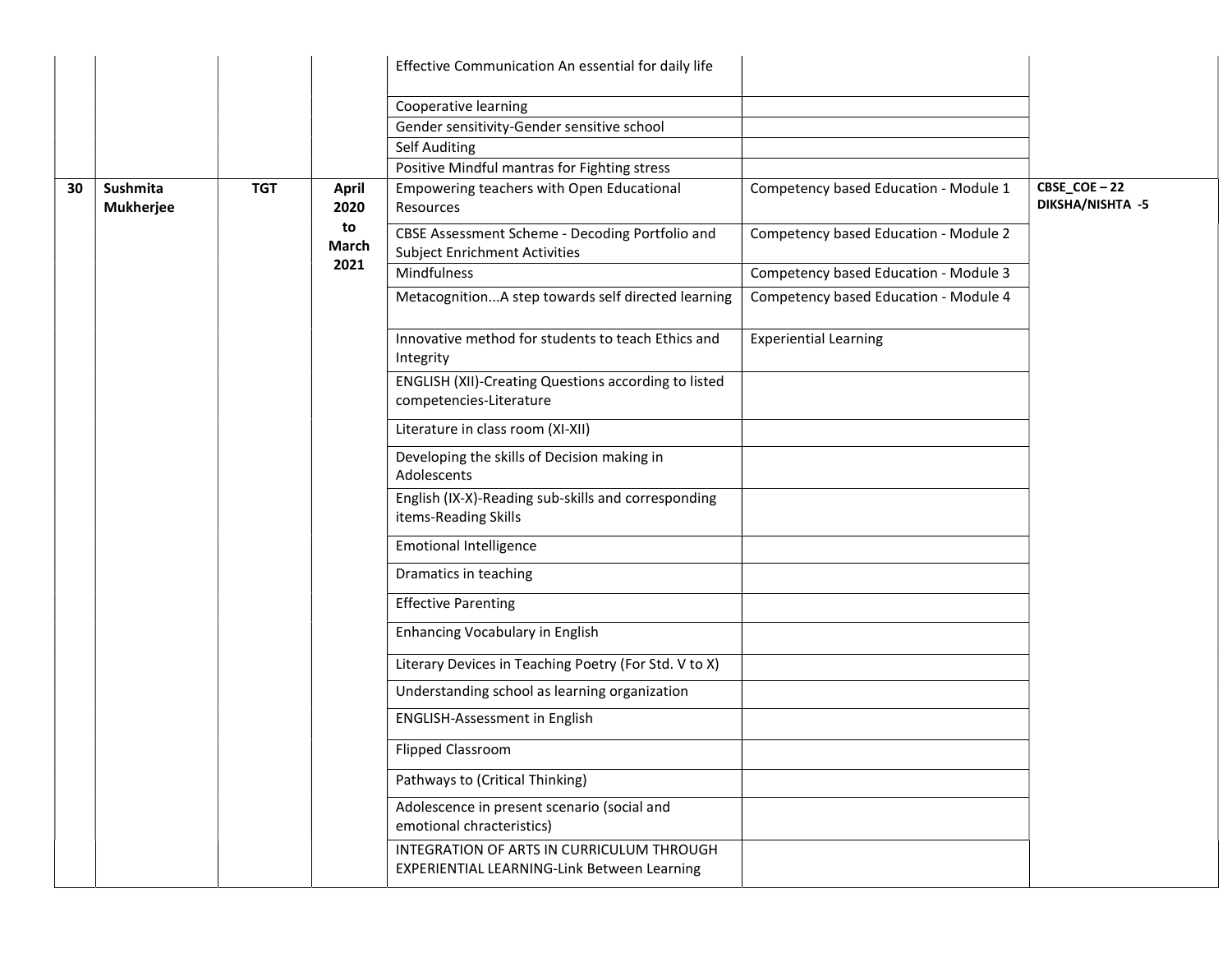|    |                            |            |                      | Outcome                                                                                  |                                                                      |                                  |
|----|----------------------------|------------|----------------------|------------------------------------------------------------------------------------------|----------------------------------------------------------------------|----------------------------------|
|    |                            |            |                      | Myths about Stress                                                                       |                                                                      |                                  |
|    |                            |            |                      | Integration of arts in English (IX-X)                                                    |                                                                      |                                  |
| 31 | Suvrna<br><b>Deshpande</b> | <b>PGT</b> | <b>April</b><br>2020 | Analytical Writing - Class X English                                                     | How to Create Language Learning<br>Content-Master Course Grades-6-10 | CBSE_COE-24<br>DIKSHA/NISHTA - 8 |
|    |                            |            | to                   | Assessment in English (IX-X)                                                             | Competency based Education-Module 1                                  |                                  |
|    |                            |            | March                | Common Grammatical Mistakes in English                                                   | Competency based Education-Module 2                                  |                                  |
|    |                            |            | 2021                 | ENGLISH (IX-X) - Teaching Strategies/Methodologies<br>in English (Listening)             | Competency based Education-Module 3                                  |                                  |
|    |                            |            |                      | ENGLISH (IX-X) - Teaching Strategies/Methodologies<br>in English (Speaking)              | Competency based Education-Module 4                                  |                                  |
|    |                            |            |                      | English (IX-X)-Assessment in English                                                     | <b>Experiential Learning</b>                                         |                                  |
|    |                            |            |                      | English (IX-X)-Designing speaking tasks based on the<br>English texts-Speaking Skills    | Pedagogy of Languages                                                |                                  |
|    |                            |            |                      | English (IX-X)-Reading sub-skills and corresponding<br>items-Reading Skills              | Art Integrated Learning                                              |                                  |
|    |                            |            |                      | English (X)-Decoding the English Question Paper-<br>Assessment                           |                                                                      |                                  |
|    |                            |            |                      | <b>ENGLISH (XII)-Creating Questions according to listed</b><br>competencies-Literature   |                                                                      |                                  |
|    |                            |            |                      | English XI-XII--Strategies for Listening skills (Creation<br>and Integration with texts) |                                                                      |                                  |
|    |                            |            |                      | Essential of lesson plan English                                                         |                                                                      |                                  |
|    |                            |            |                      | ENGLISH (XI-XII) - Assessment in English                                                 |                                                                      |                                  |
|    |                            |            |                      | English(XI-XII)-Teaching Strategies/Methodologies in<br>English (Reading)                |                                                                      |                                  |
|    |                            |            |                      | Innovative Pedagogy in English - Experiential learning<br>$(XI-XII)$                     |                                                                      |                                  |
|    |                            |            |                      | Literary Devices in Teaching Poetry (For Std. V to X)                                    |                                                                      |                                  |
|    |                            |            |                      | Literature in Classroom English XII                                                      |                                                                      |                                  |
|    |                            |            |                      | Literature in Language Classroom-Poetry                                                  |                                                                      |                                  |
|    |                            |            |                      | Teaching of Drama in English                                                             |                                                                      |                                  |
|    |                            |            |                      | Teaching strategies/methodologies in English<br>(Listening)                              |                                                                      |                                  |
|    |                            |            |                      | TEACHING STRATEGIES/METHODOLOGIES IN<br>ENGLISH-SPEAKING- XI AND XII                     |                                                                      |                                  |
|    |                            |            |                      | Integration of arts in English (IX-X)                                                    |                                                                      |                                  |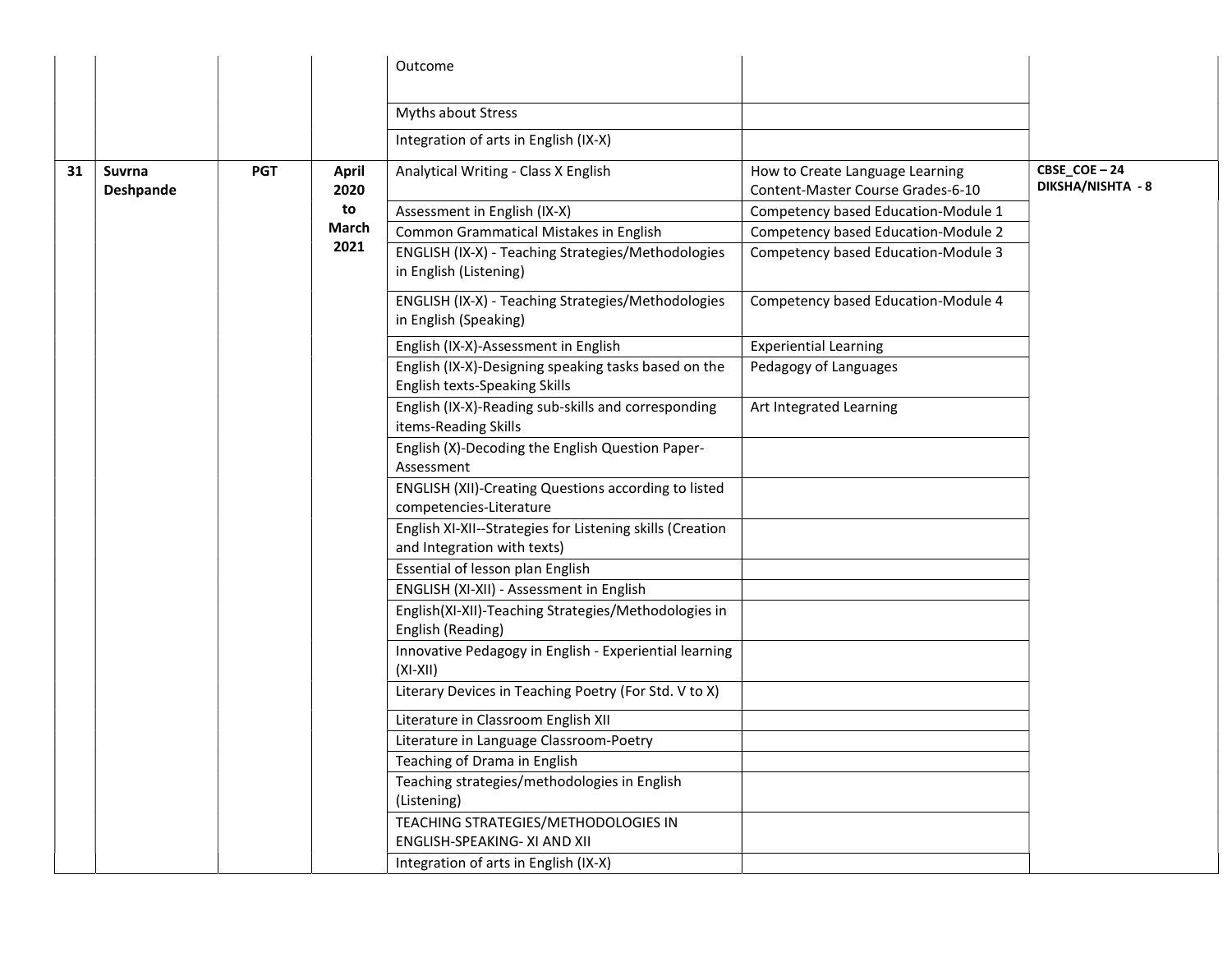|    |                    |            |                      | English (IX-XII)-Case Based Factual Paragraph of                                       |                                                               |                                  |
|----|--------------------|------------|----------------------|----------------------------------------------------------------------------------------|---------------------------------------------------------------|----------------------------------|
|    |                    |            |                      | <b>Reading Comprehension</b>                                                           |                                                               |                                  |
|    |                    |            |                      | English (IX-XII)-Critical Thinking and Eng Texts                                       |                                                               |                                  |
| 32 | Suvidha Gupta      | <b>TGT</b> | <b>April</b>         | Enhancing life skills- Effective Communication                                         | Competency Based Education-module1                            | CBSE_COE-19                      |
|    |                    |            | 2020<br>to           | Exploring Experiential Learning through Projects,                                      | Competency-based Education-Module 2                           | DIKSHA/NISHTA -13                |
|    |                    |            | March                | Integration of arts in (Chemistry)                                                     | Competency-based Education-Module 3                           |                                  |
|    |                    |            | 2021                 | Enhancing Practicals Skills and Projects in Chemistry                                  | Competency-based Education-Module 4                           |                                  |
|    |                    |            |                      | <b>EXPERIENTIAL LEARNING-Introduction to Experiential</b><br>Learning                  | <b>Experiential Learning</b>                                  |                                  |
|    |                    |            |                      | Blooms Taxonomy and questioning technique in<br>assessment                             | Integratration of ICT in Teaching, learning<br>and Assessment |                                  |
|    |                    |            |                      | CHEMISTRY (XI-XII)-Essentials of a lesson plan in<br>Chemistry                         | Initiatives in School Education                               |                                  |
|    |                    |            |                      | <b>Gamification in Learning</b>                                                        | <b>STRESS MANAGEMENT 20.5</b>                                 |                                  |
|    |                    |            |                      | Mistakes in Setting Question                                                           | Pedagogy of Science                                           |                                  |
|    |                    |            |                      | Teaching Strategies-Methodologies in Chemistry                                         | AEES Pedagogy of Science                                      |                                  |
|    |                    |            |                      | Revisiting the Role of Teachers in Career Guidance                                     | KA_7_School based Assessment                                  |                                  |
|    |                    |            |                      | Ethics and Integrity-Ethics-My Circle of Concern,<br>Influence and Control             | Integration of Arts in Science                                |                                  |
|    |                    |            |                      | Common errors committed in (Science)                                                   | MH_M1_Curriculum and Inclusive<br>Classrooms_NISHTHA          |                                  |
|    |                    |            |                      | Happy Classrooms-Happy Teachers creating Happy<br>Spaces                               |                                                               |                                  |
|    |                    |            |                      | Innovative Pedagogy in Science for Teachers teaching<br>Science upto Secondary Classes |                                                               |                                  |
|    |                    |            |                      | Dramatics in teaching                                                                  |                                                               |                                  |
|    |                    |            |                      | Magic of Gratitude                                                                     |                                                               |                                  |
|    |                    |            |                      | <b>ENVIRONMENT GREEN INTELLENCE</b>                                                    |                                                               |                                  |
|    |                    |            |                      | <b>National Education Policy</b>                                                       |                                                               |                                  |
| 33 | <b>Swati Harip</b> | <b>TGT</b> | <b>April</b><br>2020 | Science is looking, doing and concluding                                               | Competency based Education_module<br>1 (diksha)               | CBSE_COE-15<br>DIKSHA/NISHTA - 9 |
|    |                    |            | to<br><b>March</b>   | Science assessment IX and X                                                            | Competency based Education module<br>2_(diksha)               |                                  |
|    |                    |            | 2021                 | Enhancing Practical Skills and Projects in Science                                     | Competency based Education_module<br>3_(diksha)               |                                  |
|    |                    |            |                      | Assessment in Physics                                                                  | Competency based Education_module<br>4_(diksha)               |                                  |
|    |                    |            |                      | Blooms taxonomy and its applications in chemistry                                      | Experiential Learning(diksha)                                 |                                  |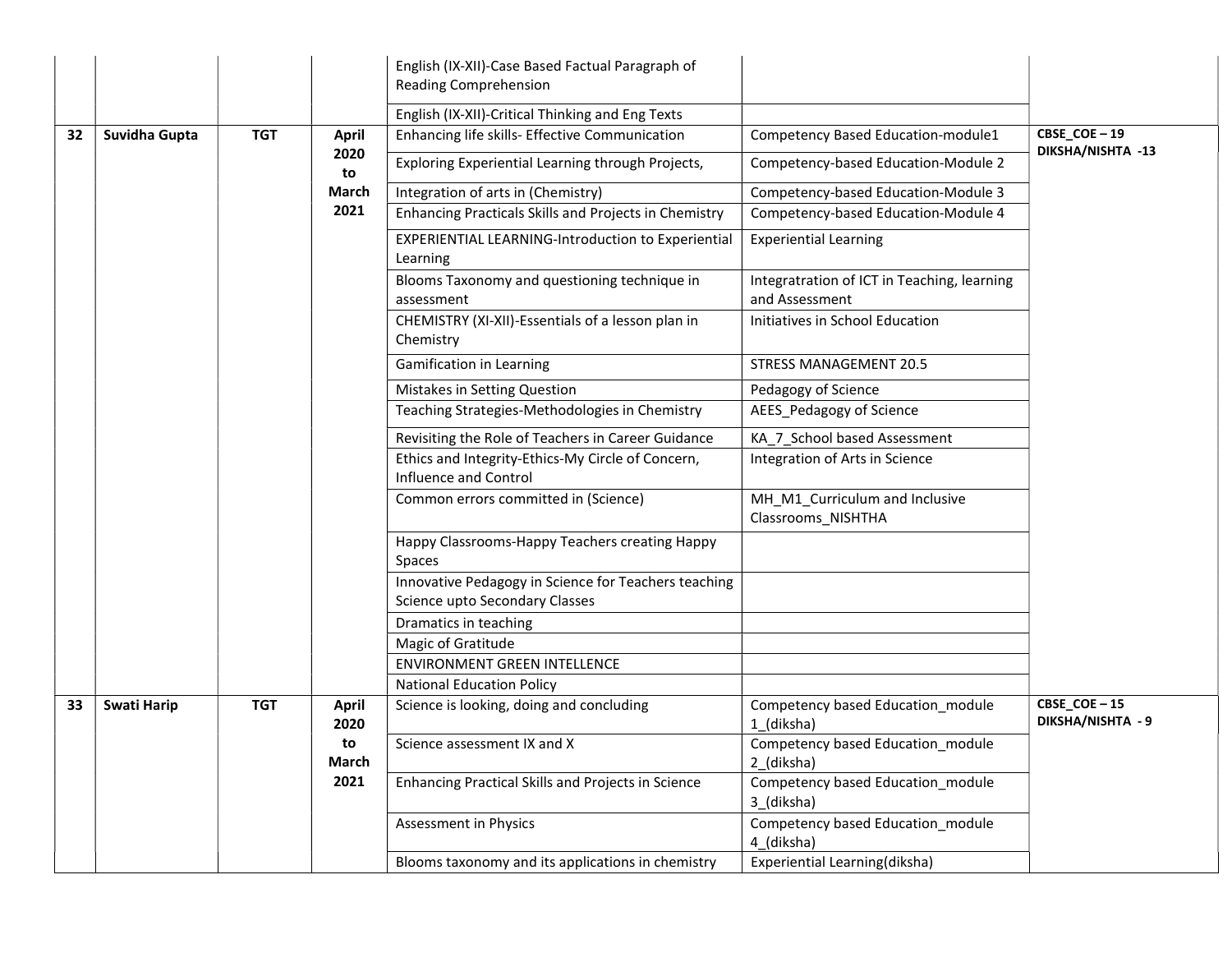|    |                         |                   |                      | Data file handling in Python - an orientation for the<br>project work          | Fabricating Audio-Video based<br>Assessment(diksha) |                                 |
|----|-------------------------|-------------------|----------------------|--------------------------------------------------------------------------------|-----------------------------------------------------|---------------------------------|
|    |                         |                   |                      | Developing communication skills to make teachers<br>more effective             | Initiatives In School Education(diksha)             |                                 |
|    |                         |                   |                      | PHYSICS--Enhancing Practical Skills and Investigatory                          | Integrating Gender in the Teaching                  |                                 |
|    |                         |                   |                      | Projects in Physics                                                            | Learning Process(nishtha)                           |                                 |
|    |                         |                   |                      | Happy Classrooms-Happy Teachers creating Happy                                 | Pedagogy of Science(nishtha)                        |                                 |
|    |                         |                   |                      | Spaces                                                                         |                                                     |                                 |
|    |                         |                   |                      | Innovative Pedagogy in Biology-Experiential Learning                           |                                                     |                                 |
|    |                         |                   |                      | Learning from Mistakes                                                         |                                                     |                                 |
|    |                         |                   |                      | Pathways to Critical Thinking                                                  |                                                     |                                 |
|    |                         |                   |                      | Teaching Strategies/Methodologies in Biology                                   |                                                     |                                 |
|    |                         |                   |                      | Teaching strategies/methodologies in Chemistry                                 |                                                     |                                 |
|    |                         |                   |                      | Empowering your team                                                           |                                                     |                                 |
| 34 | Tejaswini<br>Pendhrakar | <b>Counseller</b> | <b>April</b><br>2020 | NEP 2020 and its implications to school education                              | Competency-based Education-Module-1                 | CBSE_COE-15<br>DIKSHA/NISHTA -5 |
|    |                         |                   | to                   | <b>Emotional Intelligence</b>                                                  | Competency-based Education-Module-2                 |                                 |
|    |                         |                   | <b>March</b><br>2021 | <b>EXPERIENTIAL LEARNING - Introduction to</b><br><b>Experiential Learning</b> | Competency-based Education-Module-3                 |                                 |
|    |                         |                   |                      | Learning Style                                                                 | Competency-based Education-Module-4                 |                                 |
|    |                         |                   |                      | LIFE SKILLS - Enhancing life skills- Interpersonal<br>Relationships            | <b>Experiential Learning Course</b>                 |                                 |
|    |                         |                   |                      | Crisis Management                                                              |                                                     |                                 |
|    |                         |                   |                      | <b>Effective Parenting</b>                                                     |                                                     |                                 |
|    |                         |                   |                      | <b>Understanding Bullying</b>                                                  |                                                     |                                 |
|    |                         |                   |                      | Assessment in (Psychology)                                                     |                                                     |                                 |
|    |                         |                   |                      | Cooperative learning.                                                          |                                                     |                                 |
|    |                         |                   |                      | Multiple disabilities - Nature and strategies for<br>inclusion                 |                                                     |                                 |
|    |                         |                   |                      | Understanding IQ, EQ, AQ and SQ                                                |                                                     |                                 |
|    |                         |                   |                      | Stress management at work                                                      |                                                     |                                 |
|    |                         |                   |                      | Post COVID-19 Schooling                                                        |                                                     |                                 |
|    |                         |                   |                      | Connecting and communicating with parents of<br>students                       |                                                     |                                 |
| 35 | <b>Vinod Ganjare</b>    | <b>SPORT</b>      | <b>April</b>         | Happy teachers Creating Happy Spaces                                           | Competency-based Education-Module-1                 | CBSE COE-15                     |
|    |                         | <b>TEACHER</b>    | 2020                 | <b>Health and Physical Education</b>                                           | Competency-based Education-Module-2                 | DIKSHA/NISHTA -5                |
|    |                         |                   | to                   | Introduction to Experiential Learning                                          | Competency-based Education-Module-3                 |                                 |
|    |                         |                   | March                | <b>Crisis Management</b>                                                       | Competency-based Education-Module-4                 |                                 |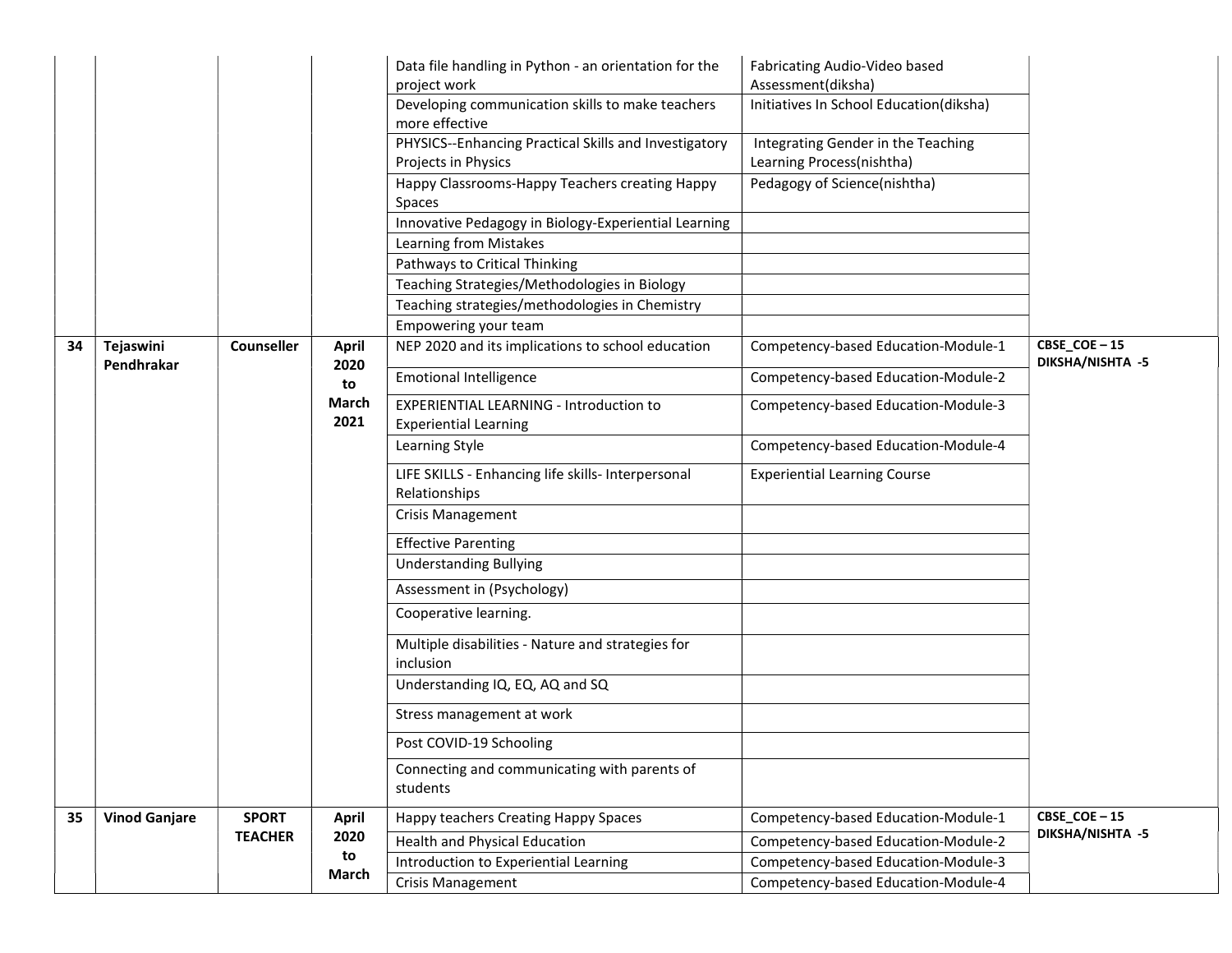|    |                      |            | 2021                 | <b>Interdisciplinary Projects</b>                                   | <b>Experiential Learning Course</b> |                                  |
|----|----------------------|------------|----------------------|---------------------------------------------------------------------|-------------------------------------|----------------------------------|
|    |                      |            |                      | Importance of Personal hygiene, Nutrition and                       |                                     |                                  |
|    |                      |            |                      | <b>Health for Adolelscents</b>                                      |                                     |                                  |
|    |                      |            |                      | Mental well-being of students during covid-19                       |                                     |                                  |
|    |                      |            |                      | pandemic                                                            |                                     |                                  |
|    |                      |            |                      | <b>Healthy Relationship</b>                                         |                                     |                                  |
|    |                      |            |                      | <b>Understanding Stress</b>                                         |                                     |                                  |
|    |                      |            |                      | Strategies of Effective Annual Curriculum Plans                     |                                     |                                  |
|    |                      |            |                      | <b>Health Promoting School</b>                                      |                                     |                                  |
|    |                      |            |                      | <b>GENDER SENSITIVITY - Gender Sensitivity Class</b><br>Environment |                                     |                                  |
|    |                      |            |                      | Understanding the Need and Issues of Adolescent                     |                                     |                                  |
|    |                      |            |                      | Education                                                           |                                     |                                  |
|    |                      |            |                      | <b>SELF AUDITING</b>                                                |                                     |                                  |
|    |                      |            |                      | Positive Mindful Mantras for Fighting Stress                        |                                     |                                  |
| 36 | Yashasree            | <b>TGT</b> | <b>April</b>         | NEP 2020 Multidisciplinary approach                                 | Competency-based Education-Module-1 | CBSE_COE-15                      |
|    | Devdikar             |            | 2020                 | NEP 2020 Assessment and examination                                 | Competency-based Education-Module-2 | <b>DIKSHA/NISHTA -5</b>          |
|    |                      |            | to<br>March          | Decoding Portfolio                                                  | Competency-based Education-Module-3 |                                  |
|    |                      |            | 2021                 | <b>Cyber Secirity</b>                                               | Competency-based Education-Module-4 |                                  |
|    |                      |            |                      | Sustainable Green school                                            | <b>Experiential Learning Course</b> |                                  |
|    |                      |            |                      | Gamification in Learning                                            |                                     |                                  |
|    |                      |            |                      | Outcome based learning                                              |                                     |                                  |
|    |                      |            |                      | <b>Emotional Intelligence</b>                                       |                                     |                                  |
|    |                      |            |                      | Blended Learning-the way forward                                    |                                     |                                  |
|    |                      |            |                      | NEP 2020 School, Teacher and Currulum                               |                                     |                                  |
|    |                      |            |                      | Exploring experiential learning through projects                    |                                     |                                  |
|    |                      |            |                      | Understanding the need and issues of Adolescent                     |                                     |                                  |
|    |                      |            |                      | education                                                           |                                     |                                  |
|    |                      |            |                      | Learning Styles Online classes                                      |                                     |                                  |
|    |                      |            |                      | Happy Teachers-Creating Happy spaces                                |                                     |                                  |
|    |                      |            |                      | Enhancing Life skills -Interpersonal relationships                  |                                     |                                  |
| 37 | <b>Rinee Ghoshal</b> | <b>TGT</b> | <b>April</b><br>2020 | Integration Of ICTin Teaching Social Science                        | Competency-based Education-Module-1 | CBSE_COE-18<br>DIKSHA/NISHTA - 7 |
|    |                      |            | to                   | <b>Experiantial Learning in Social Science</b>                      | Competency-based Education-Module-2 |                                  |
|    |                      |            | March<br>2021        | Exploring Multiple Intelligences and Multidisciplinary<br>skills    | Competency-based Education-Module-3 |                                  |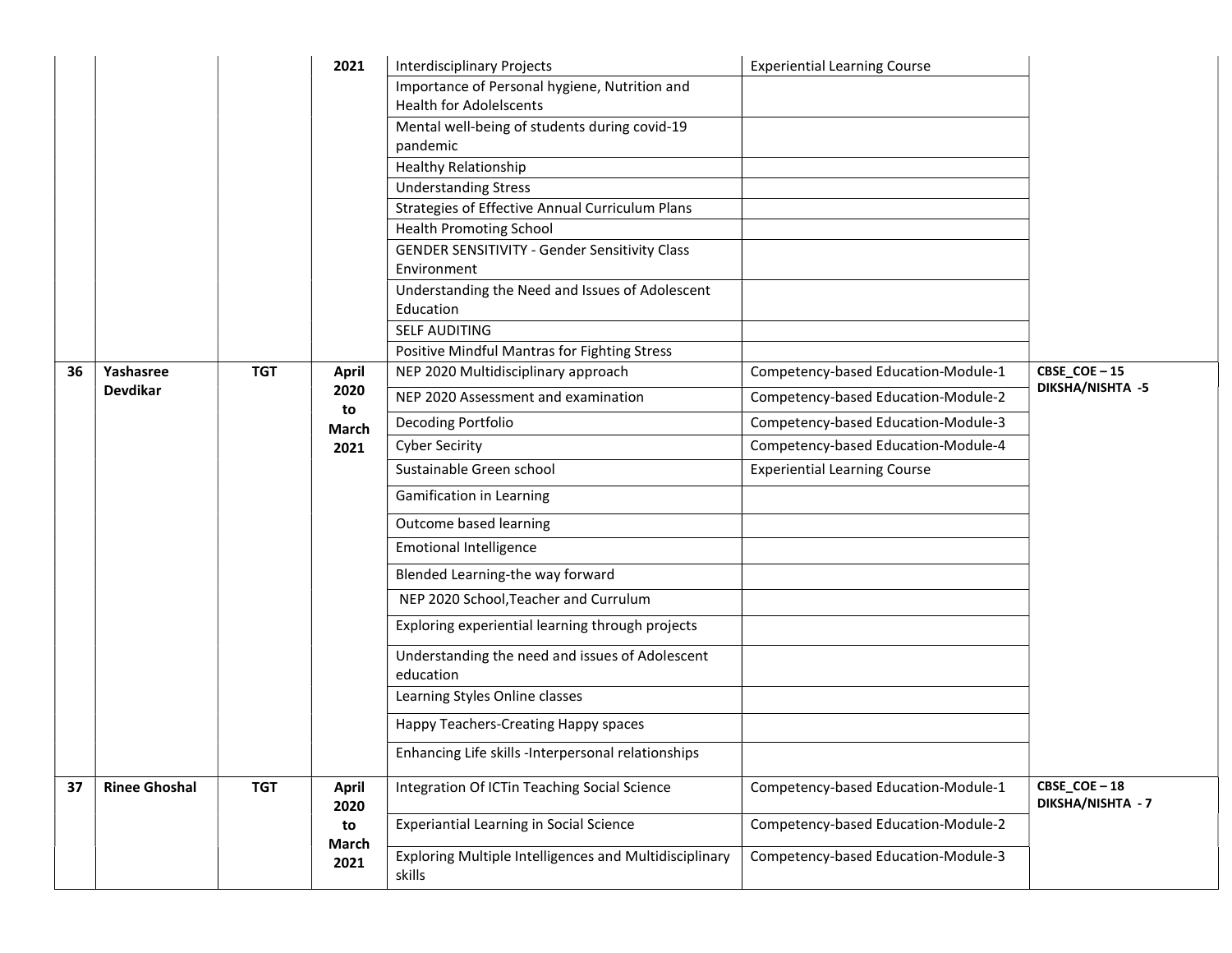|    |                |            |                                             | Art Integrated Learning MH_M6_Art Integrated<br>Learning<br>Webinar on Social Science Assessment<br>Assessment in History<br>Enhancing Practical skills / Projects amd maps in<br>social science<br>Interdisciplinary projects<br>Teaching strategies /Methodologies for teaching<br>Social Science<br>Busting misconceptions and enhancing interest in<br>learning social science<br>Understanding Blooms texonomy and its application<br>in History<br>Essentials of lesson planning in History<br>Experiantial Learning need of the hour<br>NEP-2020 School Teachers, Curriculum and<br>Pedagogy<br>Story Telling as a Pedagogy<br>Happy Classroom and exploring hapiness<br>Enhancing Practical skills / Projects amd maps in<br>History<br>NeP-2020 School Teachers, Curriculum and | Competency-based Education-Module-4<br><b>Experiential Learning Course</b><br>Learning Outcome and Pedagogy<br>Competancy Level -2<br>MH_M6_Art Integrated Learning                                             |                                  |
|----|----------------|------------|---------------------------------------------|------------------------------------------------------------------------------------------------------------------------------------------------------------------------------------------------------------------------------------------------------------------------------------------------------------------------------------------------------------------------------------------------------------------------------------------------------------------------------------------------------------------------------------------------------------------------------------------------------------------------------------------------------------------------------------------------------------------------------------------------------------------------------------------|-----------------------------------------------------------------------------------------------------------------------------------------------------------------------------------------------------------------|----------------------------------|
| 38 | Kanchan Rajput | <b>TGT</b> | <b>April</b><br>2020<br>to<br>March<br>2021 | Pedagogy<br>Innovative Pedagogy in English - Experiential learning<br>(IX-X)<br>English (IX-X)-Reading sub-skills and corresponding<br>items-Reading Skills<br>Literary Devices in Teaching Poetry (English)<br>English (IX-XII)-Critical Thinking and Eng Texts<br>National Education Policy 2020 - Simplified<br>ENGLISH (XII)-Creating Questions according to listed<br>competencies-Literature<br>Innovative Pedagogy in History - Experiential learning                                                                                                                                                                                                                                                                                                                             | Competency based Education-Module 1<br>Competency based Education-Module 2<br>Competency based Education-Module 3<br>Competency based Education-Module 4<br><b>Experiential Learning Course</b><br><b>POCSO</b> | CBSE_COE-21<br>DIKSHA/NISHTA - 6 |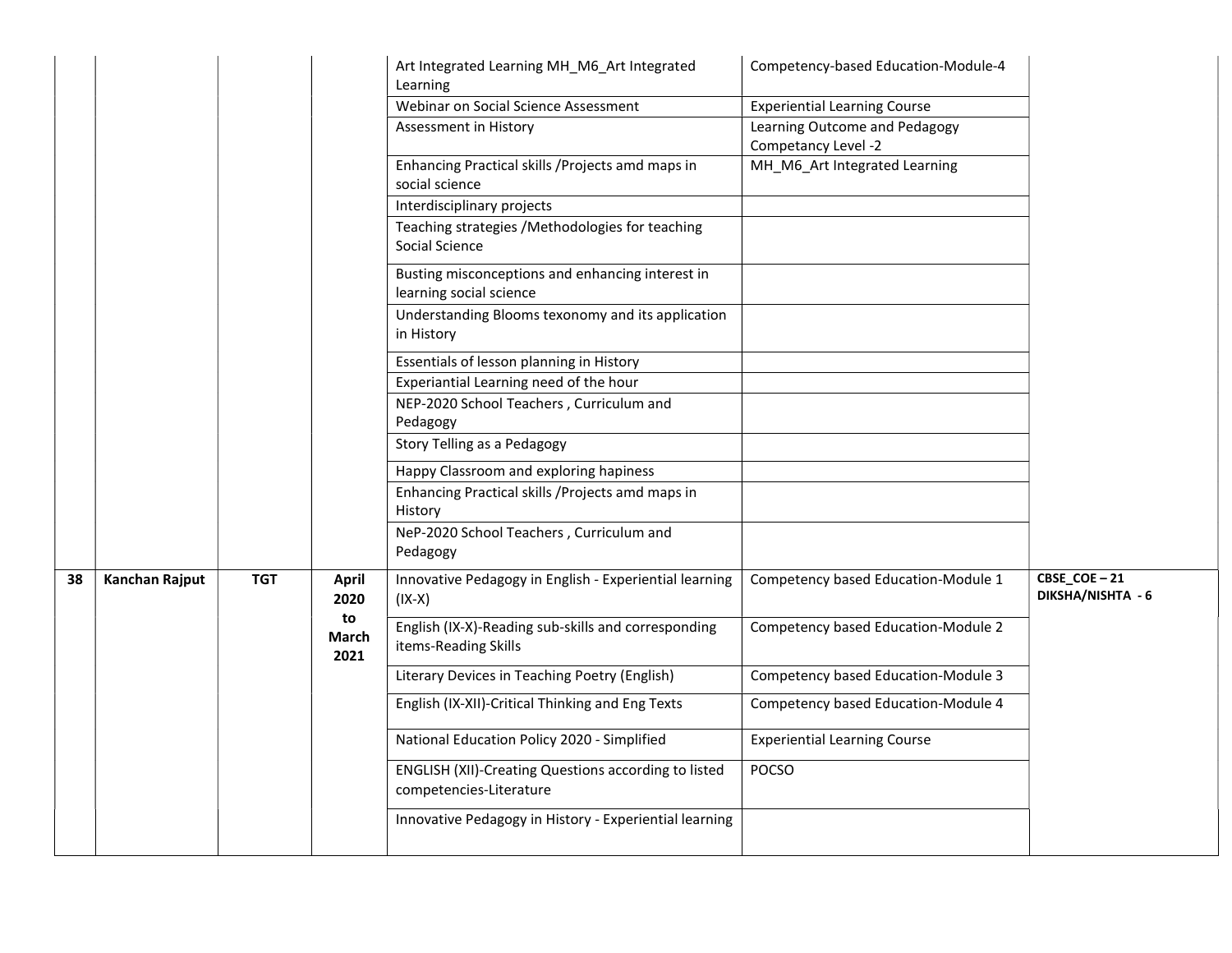|    |               |            |                     | How to create language learning content -Master<br>Course-English-Grade 6-10                  |                                                |                                         |
|----|---------------|------------|---------------------|-----------------------------------------------------------------------------------------------|------------------------------------------------|-----------------------------------------|
|    |               |            |                     | How to create language Explanation content -Social<br>Science-Geography-Grade 6-10            |                                                |                                         |
|    |               |            |                     | AN_Pedagogy of Social Science                                                                 |                                                |                                         |
|    |               |            |                     | NL_Pedagogy of languages                                                                      |                                                |                                         |
|    |               |            |                     | STRESS MANAGEMENT-Stress Management at Work                                                   |                                                |                                         |
|    |               |            |                     | Crisis Management                                                                             |                                                |                                         |
|    |               |            |                     | Twenty - first Century Skills                                                                 |                                                |                                         |
|    |               |            |                     | Gender Sensitivity in Class room EnvironmentCrisis<br>Management                              |                                                |                                         |
|    |               |            |                     | Social Science (Class IX-X)-Enhancing Practical Skills<br>Projects and Maps in Social Science |                                                |                                         |
|    |               |            |                     | Adolescence in present scenario (social and<br>emotional chracteristics)                      |                                                |                                         |
|    |               |            |                     | Analytical Writing - Class X English                                                          |                                                |                                         |
|    |               |            |                     | NEP Early child hood care                                                                     |                                                |                                         |
|    |               |            |                     | Pre school Training                                                                           |                                                |                                         |
|    |               |            |                     | <b>Flipped Classroom</b>                                                                      |                                                |                                         |
| 39 | Shriya Bakshi | <b>TGT</b> | April<br>2020       | BUILDING SKILLS OF AND COMPETENCIES IN ONLINE<br><b>CURRICULUM TRANSACTION</b>                | <b>COMPETENCY BASE EDUCATION -</b><br>MODULE 1 | CBSE_COE-15<br><b>DIKSHA/NISHTA - 7</b> |
|    |               |            | to<br>March<br>2021 | CONDUCT MANAGEMENT IN CLASS CONCEQUENCES<br>AND REWARD                                        | <b>COMPETENCY BASE EDUCATION -</b><br>MODULE 2 |                                         |
|    |               |            |                     | Cooperative Learning                                                                          | <b>COMPETENCY BASE EDUCATION -</b><br>MODULE 3 |                                         |
|    |               |            |                     | ENHANCING LIFESKILLS- INTERPERSONAL<br><b>RELATIONSHIPS</b>                                   | <b>COMPETENCY BASE EDUCATION -</b><br>MODULE 4 |                                         |
|    |               |            |                     | ETHICS AND INTEGRITY -<br>Ethics-Teachers or Elders as Roll Models                            | <b>Experential earning</b>                     |                                         |
|    |               |            |                     | <b>EXPERIENTIAL LEARNING -</b><br>Kolbs Experiential Cycle and its application                | $JH$ आषा $R$ श $\frac{3}{4}$ ण शा[ $\epsilon$  |                                         |
|    |               |            |                     | HAPPY CLASSROOM - STRATEGIES FOR A HAPPY<br>CLASSROOM                                         | ICSE_Art Integrated Learning                   |                                         |
|    |               |            |                     | HEALTH PROMOTING SCHOOLS                                                                      |                                                |                                         |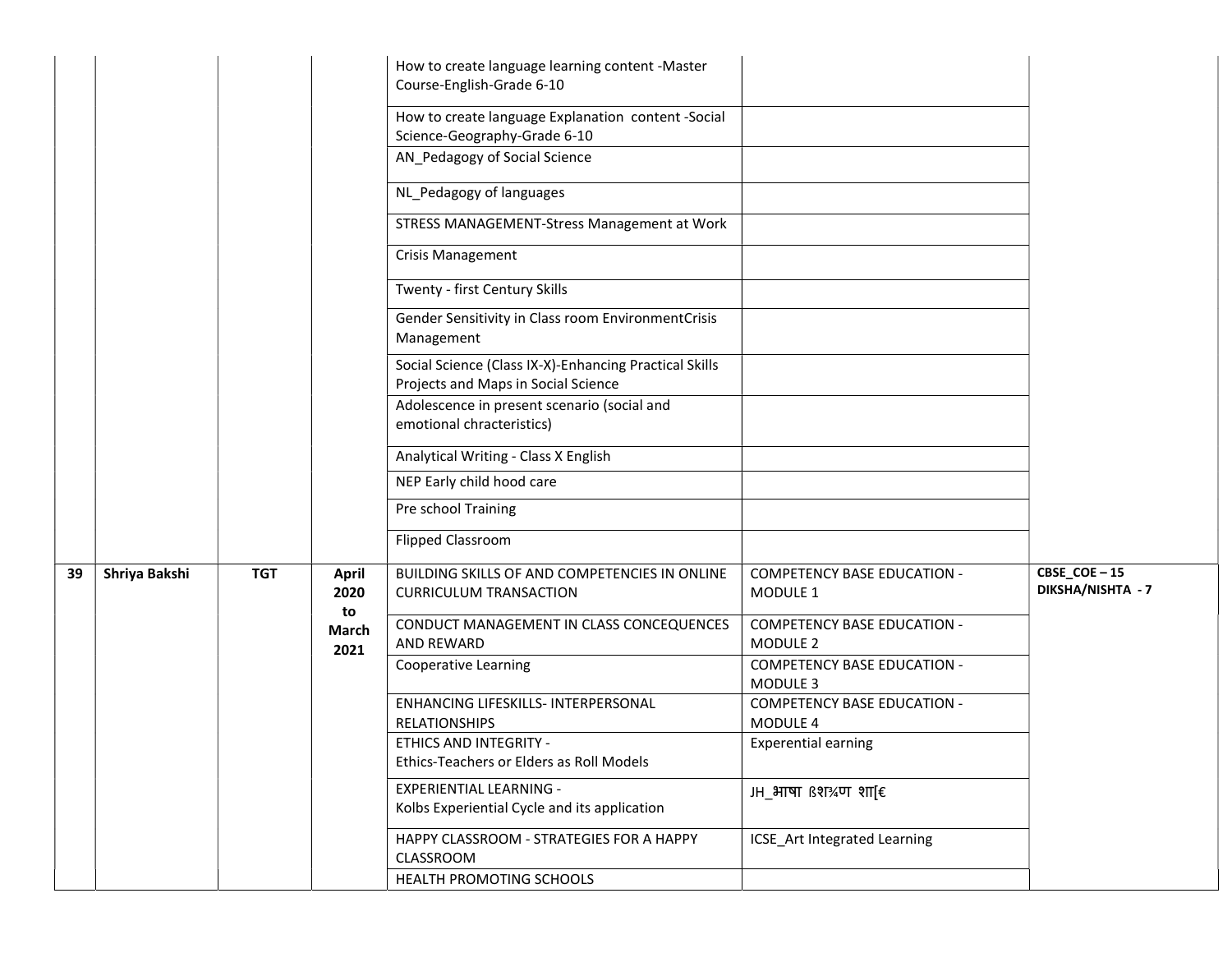|    |                     |              |                              | INTEGRATION OF LOCAL ARTS IN TEACHING                                    |                                                               |                   |
|----|---------------------|--------------|------------------------------|--------------------------------------------------------------------------|---------------------------------------------------------------|-------------------|
|    |                     |              |                              | INTRODUCTION TO CYBER FRAUD ISSUES                                       |                                                               |                   |
|    |                     |              |                              | STUDENTS LEARNING ENHANCEMENT GUIDELINES                                 |                                                               |                   |
|    |                     |              |                              | SUSTAINABLE GREEN SCHOOL                                                 |                                                               |                   |
|    |                     |              |                              | UNDERSTANDING SCHOOL AS A LEARNING<br>ORGANISATION                       |                                                               |                   |
|    |                     |              |                              | UNDERSTANDING THE NEED AND ISSUES OF<br>ADOLESCENT EDUCATION             |                                                               |                   |
| 40 | Anagha Ware         | <b>TGT</b>   | April                        | <b>Stress Management</b>                                                 | Competency Based Education - Module 1                         | CBSE_COE-15       |
|    |                     |              | 2020<br>to                   | Insight to Functions Types and Arguments &<br>Recursion in Python        | Competency Based Education - Module 2                         | DIKSHA/NISHTA - 7 |
|    |                     | <b>March</b> | <b>Enhancing Life Skills</b> | Competency Based Education - Module 3                                    |                                                               |                   |
|    |                     |              | 2021                         | Data file handling in Python-An orientation for<br>Project work          | Competency Based Education - Module 4                         |                   |
|    |                     |              |                              | Introduction to Cyber Crime                                              | <b>Experiential Learning Course</b>                           |                   |
|    |                     |              |                              | Multiple Intelligence                                                    | Integration of ICT in Teaching Learning                       |                   |
|    |                     |              |                              | An Idea of Code Efficiency in Python                                     | Integrating Gender in the Teaching<br><b>Learning Process</b> |                   |
|    |                     |              |                              | Python-IP-Guided discovery of interfacing My SQL<br>database with Python |                                                               |                   |
|    |                     |              |                              | Data Structures and its applications in Python                           |                                                               |                   |
|    |                     |              |                              | Strategies for a Happy Classroom                                         |                                                               |                   |
|    |                     |              |                              | Data Analytics using Pandas (Python)                                     |                                                               |                   |
|    |                     |              |                              | <b>Crises Management</b>                                                 |                                                               |                   |
|    |                     |              |                              | Revisiting the role of teachers in career guidance                       |                                                               |                   |
|    |                     |              |                              | <b>Priority Management</b>                                               |                                                               |                   |
|    |                     |              |                              | Data Analytics using Pandas Advanced(Python)                             |                                                               |                   |
| 41 | <b>Pallavi Shah</b> | <b>TGT</b>   | April                        | Mathematics-Critical and Creative Thinking                               | Competency Based Education Module 1                           | CBSE_COE-15       |
|    |                     |              | 2020                         | Methods of teaching Mathematics - Different                              | <b>Competency Based Education Module 2</b>                    | DIKSHA/NISHTA - 8 |
|    |                     |              | to                           | Approaches                                                               |                                                               |                   |
|    |                     |              | March<br>2021                | 21st Century Skills                                                      | <b>Competency Based Education Module 3</b>                    |                   |
|    |                     |              |                              | Innovative Teaching of Mathematics                                       | <b>Competency Based Education Module 4</b>                    |                   |
|    |                     |              |                              | Joyful Mathematics-Joyful Assessment in<br>Mathematics                   | <b>Experiential Learning</b>                                  |                   |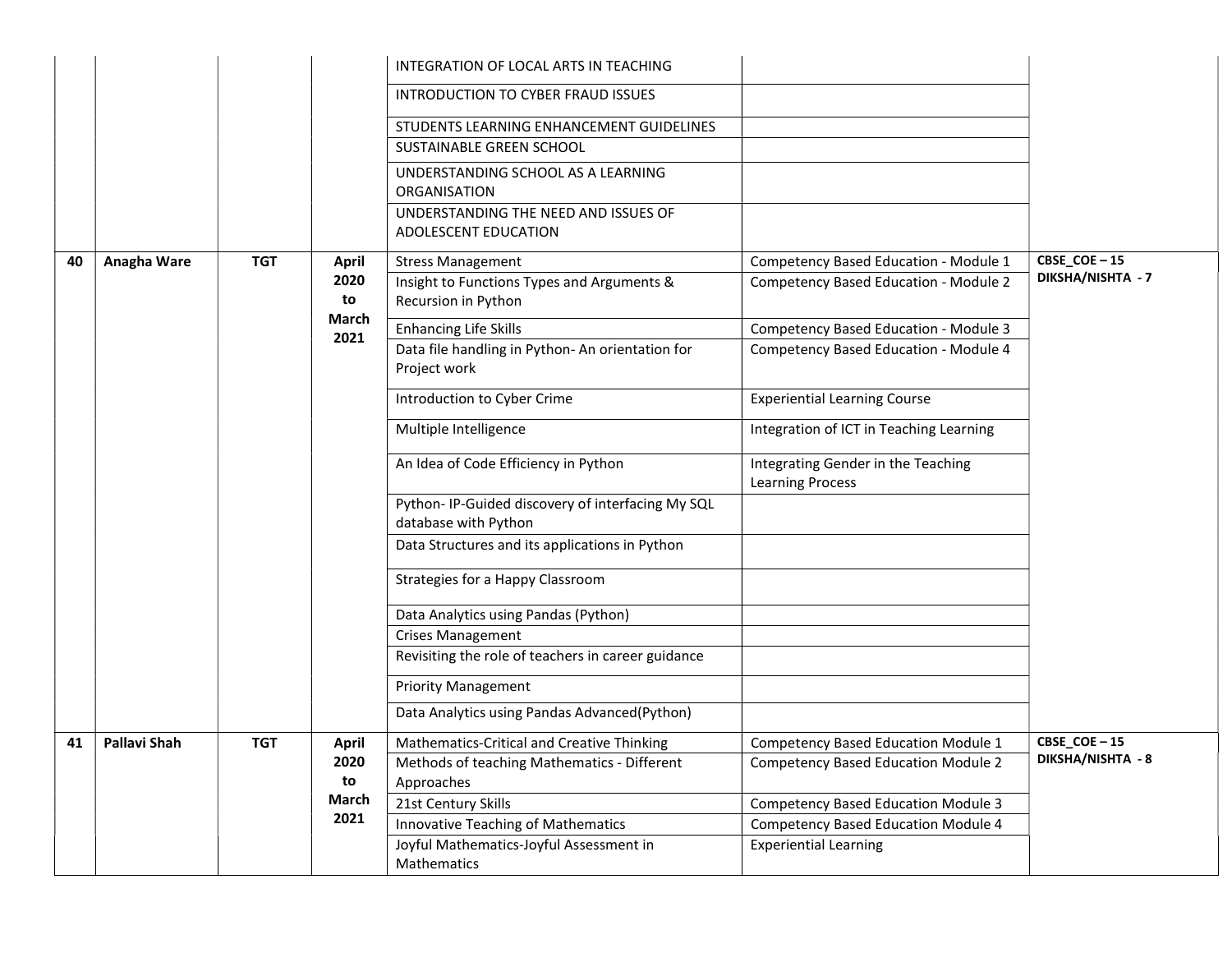|    |                      |                |                      | Teaching Strategies/Methodologies in Mathematics                   | PEDAGOGY OF MATHEMATICS                            |                   |
|----|----------------------|----------------|----------------------|--------------------------------------------------------------------|----------------------------------------------------|-------------------|
|    |                      |                |                      | Enhancing Life Skills - Problem Solving                            | Curriculum and Inclusive classroom                 |                   |
|    |                      |                |                      | <b>Emotional Intelligence</b>                                      | Integrating gender in teaching learning<br>process |                   |
|    |                      |                |                      | Applied mathematics - Necessities on school level                  |                                                    |                   |
|    |                      |                |                      | Positive Mindful Mantras for Fighting Stress                       |                                                    |                   |
|    |                      |                |                      | Innovative Teaching of Mathematics                                 |                                                    |                   |
|    |                      |                |                      | Essential of a lesson plan in Mathematics                          |                                                    |                   |
|    |                      |                |                      | Integration of Arts in Mathematics.                                |                                                    |                   |
|    |                      |                |                      | Common errors committed in Mathematics                             |                                                    |                   |
|    |                      |                |                      | Innovative Pedagogy in Mathematics - Experiential<br>learning      |                                                    |                   |
| 42 | Darpan Chawla        | <b>TGT</b>     | <b>April</b>         | Art Integrated Learning                                            | Competency based Education 1                       | CBSE_COE-15       |
|    |                      |                | 2020                 | Art Integration into the core curriculum                           | Competency based Education 2                       | DIKSHA/NISHTA - 6 |
|    |                      |                | to                   | Common Grammatical Mistakes in English                             | Competency based Education 3                       |                   |
|    |                      |                | <b>March</b><br>2021 | Creating Questions according to listed competencies-<br>Literature | Competency based Education 4                       |                   |
|    |                      |                |                      | Reading sub-skills                                                 | <b>Experiencial Learning</b>                       |                   |
|    |                      |                |                      | <b>Dramatics in Teaching</b>                                       | Create Language Learning Content                   |                   |
|    |                      |                |                      | Teaching of Drama in English                                       |                                                    |                   |
|    |                      |                |                      | <b>Critical and Creative Thinking</b>                              |                                                    |                   |
|    |                      |                |                      | <b>Happy Classrooms</b>                                            |                                                    |                   |
|    |                      |                |                      | Art of Saying No                                                   |                                                    |                   |
|    |                      |                |                      | Literary Devices in Teaching Poetry                                |                                                    |                   |
|    |                      |                |                      | Literature in classroom English                                    |                                                    |                   |
|    |                      |                |                      | Integration of Arts in Curriculum through Experiential<br>Learning |                                                    |                   |
|    |                      |                |                      | <b>Stress Management Techniques</b>                                |                                                    |                   |
|    |                      |                |                      | <b>Interdisciplinary Projects</b>                                  |                                                    |                   |
| 43 | <b>Deepak Sawant</b> | <b>SPORT</b>   | <b>April</b>         | Happy Teachers Creating Happy Spaces                               | competency based education module no 1             | CBSE_COE-15       |
|    |                      | <b>TEACHER</b> | 2020                 | Importance of Personal hygiene, Nutrition and                      | competency based education module no 2             | DIKSHA/NISHTA -5  |
|    |                      |                | to                   | <b>Health for Adolescents</b>                                      |                                                    |                   |
|    |                      |                | March                | Health and Physical Education                                      | competency based education module no 3             |                   |
|    |                      |                | 2021                 | Introduction to Experiential Learning                              | competency based education module no 4             |                   |
|    |                      |                |                      | Crisis management                                                  | experiential learning course                       |                   |
|    |                      |                |                      | understanding stress                                               |                                                    |                   |
|    |                      |                |                      | strategies of effective annual curriculum plans                    |                                                    |                   |
|    |                      |                |                      | health promoting school                                            |                                                    |                   |
|    |                      |                |                      | <b>GENDER SENSITIVITY - Gender Sensitivity Class</b>               |                                                    |                   |
|    |                      |                |                      | Environment                                                        |                                                    |                   |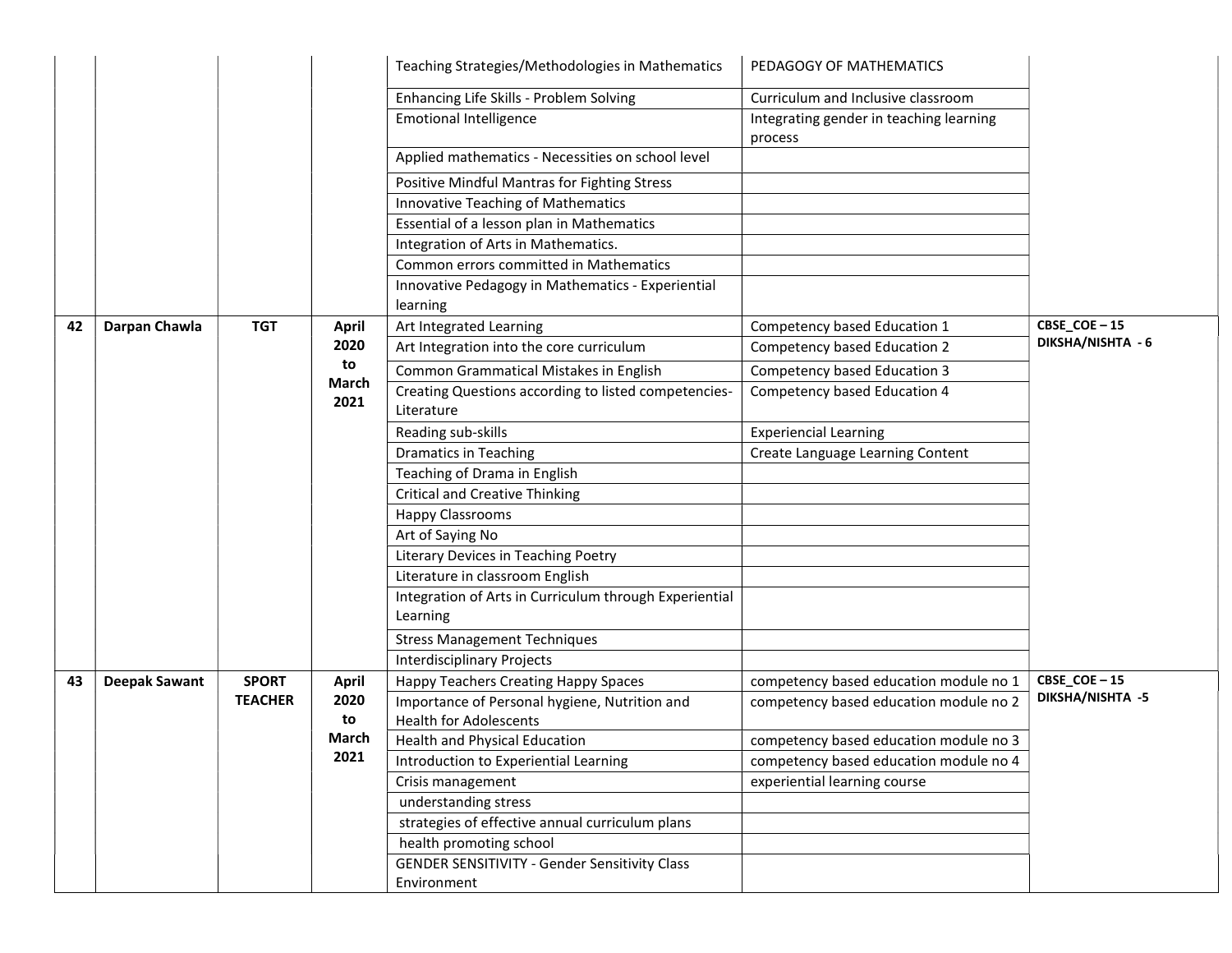|    |                       |            |                      | Introductions to Cyber Security and safety                                |                                       |                                        |
|----|-----------------------|------------|----------------------|---------------------------------------------------------------------------|---------------------------------------|----------------------------------------|
|    |                       |            |                      | <b>SELF AUDITING</b>                                                      |                                       |                                        |
|    |                       |            |                      | <b>Understanding Bullying</b>                                             |                                       |                                        |
|    |                       |            |                      | Positive Mindful Mantras for Fighting Stress                              |                                       |                                        |
|    |                       |            |                      | Multiple Intelligence                                                     |                                       |                                        |
|    |                       |            |                      | POCSO ACT-2020                                                            |                                       |                                        |
| 44 | <b>Payal Sonawane</b> | <b>TGT</b> | <b>April</b><br>2020 | Integration of ICT in Teaching of Social Science                          | Competency Based Education - Module 1 | CBSE_COE-15<br>DIKSHA/NISHTA - 7       |
|    |                       |            | to                   | Innovative Pedagogy in SSC Experiential Learning                          | Competency Based Education - Module 2 |                                        |
|    |                       |            | March                | Enhancing practical skills, Maps & project in History                     | Competency Based Education - Module 3 |                                        |
|    |                       |            | 2021                 | Values Education-Integrating Values in the<br>Curriculum                  | Competency Based Education - Module 4 |                                        |
|    |                       |            |                      | Values Education-Mass Media and Values                                    | <b>Experiential Learning Course</b>   |                                        |
|    |                       |            |                      | Understanding the Need and Issues of Adolescent<br>Education              | Art Integrated Learning               |                                        |
|    |                       |            |                      | <b>Outcome Based Learning</b>                                             | Pedagogy of Social Science            |                                        |
|    |                       |            |                      | Happy Classrooms-Exploring Happiness                                      |                                       |                                        |
|    |                       |            |                      | Happy Classrooms-Strategies for a Happy classroom                         |                                       |                                        |
|    |                       |            |                      | Perspectives Building on Life Skills                                      |                                       |                                        |
|    |                       |            |                      | <b>Creating Concept Maps and Mind Maps</b>                                |                                       |                                        |
|    |                       |            |                      | Essentials of a lesson plan in Social Science                             |                                       |                                        |
|    |                       |            |                      | ICT Integration in Teaching of History                                    |                                       |                                        |
|    |                       |            |                      | Social and Spiritual Quotient among school children                       |                                       |                                        |
|    |                       |            |                      | Inclusive Education Mental Illness-Nature and<br>strategies for inclusion |                                       |                                        |
| 45 | <b>Seema Prasad</b>   | <b>TGT</b> | April<br>2020        | <b>Maths-Recreational Mathematics</b>                                     | Competency Based Education - 1        | CBSE_COE-15<br><b>DIKSHA/NISHTA -5</b> |
|    |                       |            | to                   | Mindfulness                                                               | Competency Based Education - 2        |                                        |
|    |                       |            | March<br>2021        | Understanding Bloom's Taxonomy and its application<br>in Science          | Competency Based Education - 3        |                                        |
|    |                       |            |                      | Teaching Strategies/Methodologi es in Mathematics                         | Competency Based Education - 4        |                                        |
|    |                       |            |                      | Introduction to Cyber Bank Frauds                                         | <b>Experiential Learning</b>          |                                        |
|    |                       |            |                      | Happy Teachers create Happy Classrooms                                    |                                       |                                        |
|    |                       |            |                      | Strategies for Happy Classroom.                                           |                                       |                                        |
|    |                       |            |                      | Introductions to Cyber Security and safety                                |                                       |                                        |
|    |                       |            |                      | Assessment of Co- Scholastic Activities                                   |                                       |                                        |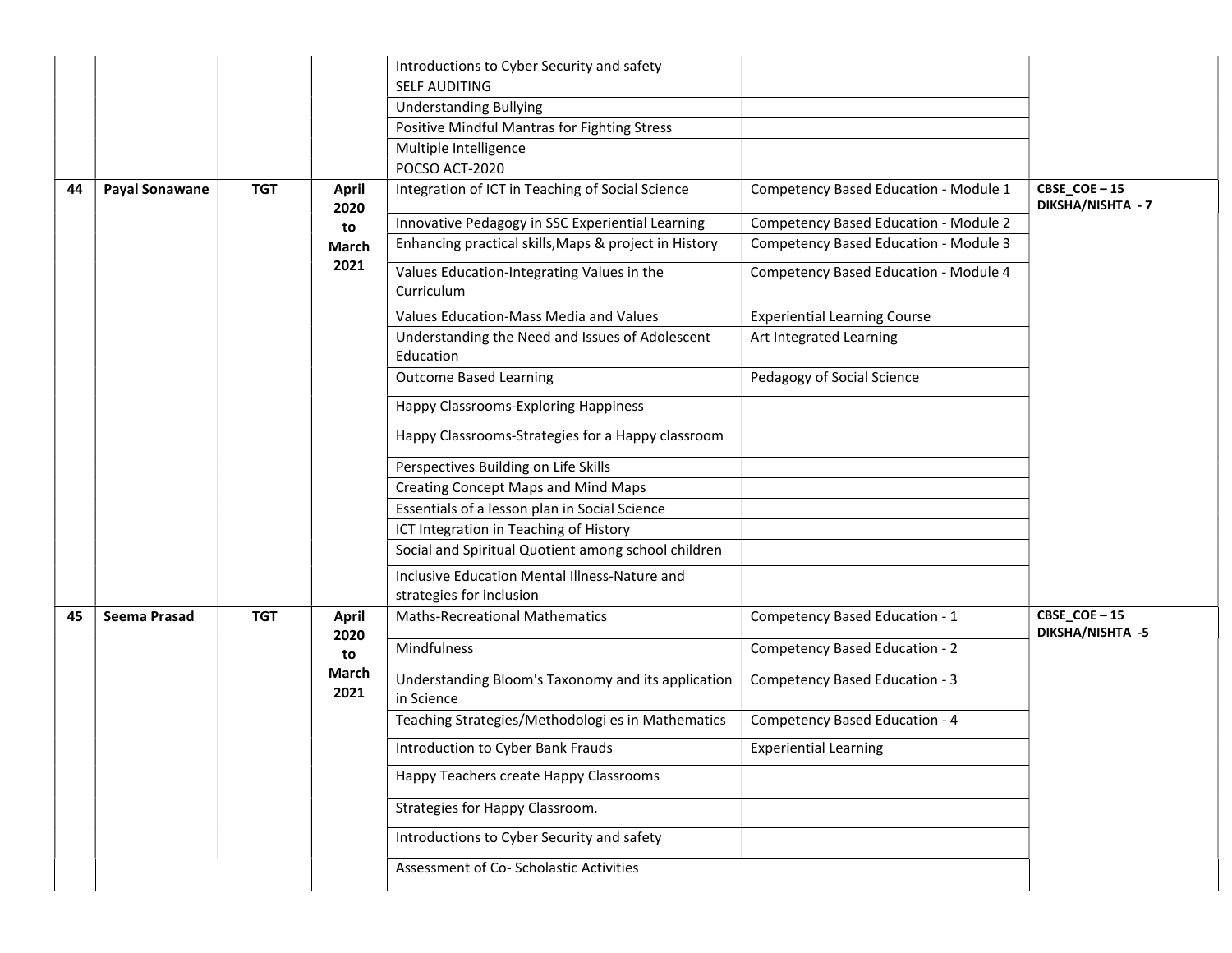|    |                      |                                |                      | Teaching Strategies/Methodologi es in English<br>(Speaking) (IX - X)       |                                                                          |                                        |
|----|----------------------|--------------------------------|----------------------|----------------------------------------------------------------------------|--------------------------------------------------------------------------|----------------------------------------|
|    |                      |                                |                      | <b>Priority Management</b>                                                 |                                                                          |                                        |
|    |                      |                                |                      | Assessment in (Physics)                                                    |                                                                          |                                        |
|    |                      |                                |                      | Teaching Strategies/Methodologi es in Business<br>Studies                  |                                                                          |                                        |
|    |                      |                                |                      | <b>NEP</b>                                                                 |                                                                          |                                        |
| 46 | <b>Tejas Nitsure</b> | <b>MUSIC</b><br><b>TEACHER</b> | <b>April</b><br>2020 | <b>Managing Virtual Classes</b>                                            | Competency based Education-Module 1                                      | CBSE_COE-15<br><b>DIKSHA/NISHTA -5</b> |
|    |                      |                                | to                   | Enhancing Life skills - Decision making                                    | Competency-based Education-Module 2                                      |                                        |
|    |                      |                                | March                | Introduction to Experiential Learning                                      | Competency-based Education-Module 3                                      |                                        |
|    |                      |                                | 2021                 | Weaving Life Skills into the School Curriculam                             | Competency-based Education-Module 4                                      |                                        |
|    |                      |                                |                      | Integration of art in Biology                                              | ICSE_Understanding Rights, Child Sexual<br>Abuse and The POCSO Act, 2012 |                                        |
|    |                      |                                |                      | <b>Crisis Management</b>                                                   | <b>Experential learning</b>                                              |                                        |
|    |                      |                                |                      | Pre School Teaching                                                        |                                                                          |                                        |
|    |                      |                                |                      | Flipped Classroom                                                          |                                                                          |                                        |
|    |                      |                                |                      | Learning from Mistakes                                                     |                                                                          |                                        |
|    |                      |                                |                      | Learning - Styles                                                          |                                                                          |                                        |
|    |                      |                                |                      | Story telling as Pedagogy                                                  |                                                                          |                                        |
|    |                      |                                |                      | Mental Illness - Nature and strategies for inclusion                       |                                                                          |                                        |
|    |                      |                                |                      | Critical and Creative Thinking-The Building Blocks of<br>Logical Reasoning |                                                                          |                                        |
|    |                      |                                |                      | Innovative methods for students to teach Ethics and                        |                                                                          |                                        |
|    |                      |                                |                      | Integrity                                                                  |                                                                          |                                        |
|    |                      |                                |                      | Strategies of Effective Annual Curriculum Plan                             |                                                                          |                                        |
| 47 | Sonali Sawant        | <b>SPORT</b>                   | April                | Happy Teachers Creating Happy Spaces                                       | Competency based Education -Module 1                                     | CBSE_COE-15                            |
|    |                      | <b>TEACHER</b>                 | 2020<br>to           | Importance of Personal Hygiene,<br>Nutrition and<br>Health for Adolescents | Competency based Education - Module 2                                    | <b>DIKSHA/NISHTA - 8</b>               |
|    |                      |                                | March                | Health and Physical Education                                              | Competency based Education -Module 3                                     |                                        |
|    |                      |                                | 2021                 | Inroduction to Experiential Learning                                       | Competency based Education -Module 4                                     |                                        |
|    |                      |                                |                      | Assessment of Co-Scholastic Activities                                     | <b>Experiential LearningCourse</b>                                       |                                        |
|    |                      |                                |                      | UNDERSTANDING ANGER                                                        | MH_M18 Adhkaron ki Samaz , Youn<br>Shoshan and Posco @)12                |                                        |
|    |                      |                                |                      | <b>Crisis Management</b>                                                   | PY_Art Integrated Learning                                               |                                        |
|    |                      |                                |                      | <b>Health Promoting School</b>                                             | <b>Cyber Hygiene Practices</b>                                           |                                        |
|    |                      |                                |                      | <b>Interdisciplinary Projects</b>                                          |                                                                          |                                        |
|    |                      |                                |                      | <b>GENDER SENSITIVITY - Gender Sensitive School</b>                        |                                                                          |                                        |
|    |                      |                                |                      | Introductions to Cyber Security and safety                                 |                                                                          |                                        |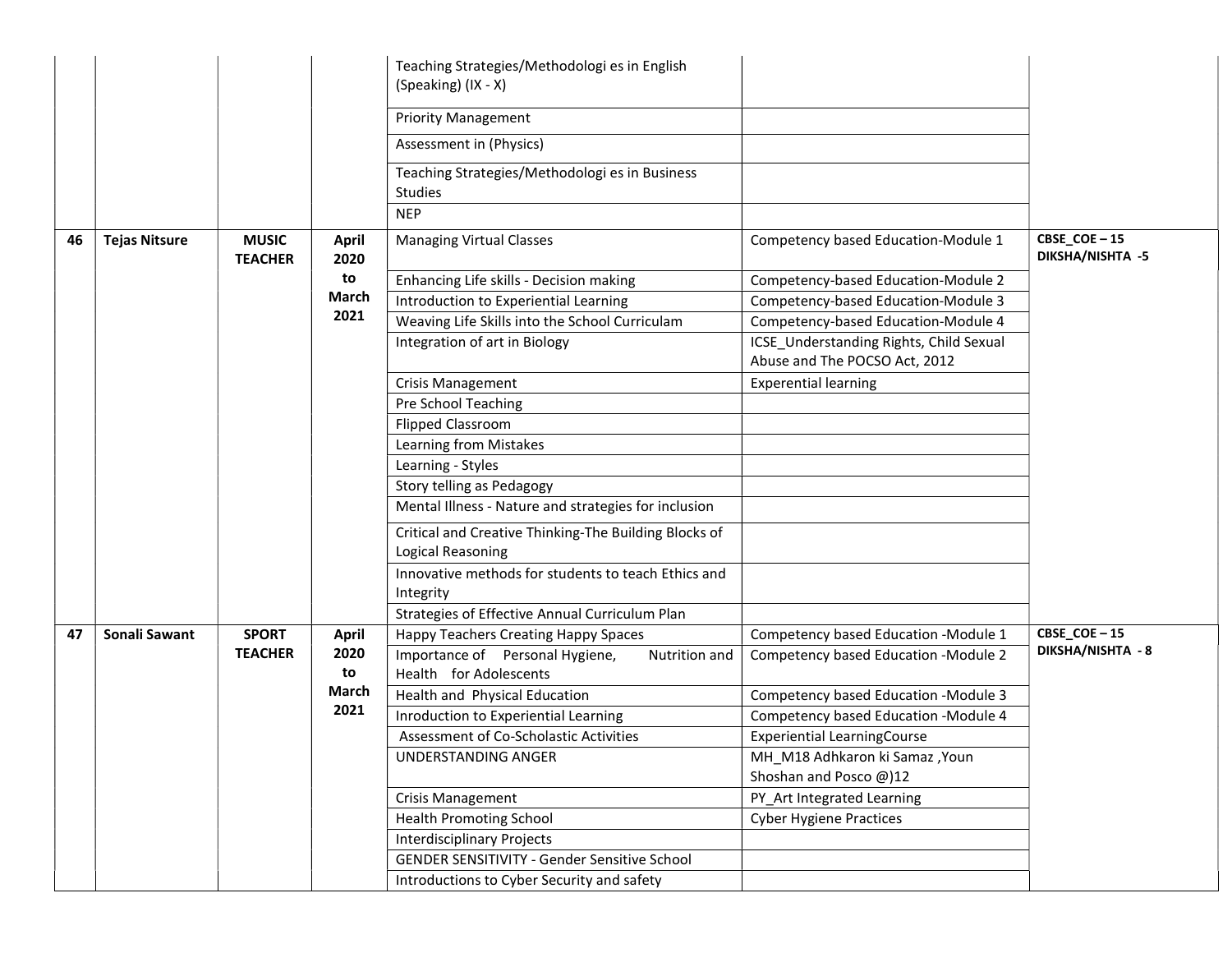|    |                     |            |                     | <b>SELF AUDITING</b>                                            |                                       |                                  |
|----|---------------------|------------|---------------------|-----------------------------------------------------------------|---------------------------------------|----------------------------------|
|    |                     |            |                     | <b>Understanding Bullying</b>                                   |                                       |                                  |
|    |                     |            |                     | Positive Mindful Mantras for Fighting Stress                    |                                       |                                  |
|    |                     |            |                     | POCSO ACT-2020                                                  |                                       |                                  |
| 48 | <b>Smita Singh</b>  | <b>TGT</b> | <b>April</b>        | Digital Learning and Management                                 | Competancy based Education Module 1   | CBSE_COE-17                      |
|    |                     |            | 2020                | Teaching Mathematics using technology                           | Competancy based Education Module 2   | DIKSHA/NISHTA -5                 |
|    |                     |            | to                  | MATHEMATICS-Innovative Pedagogy in Mathematics                  | Competancy based Education Module 3   |                                  |
|    |                     |            | March               | - Experiential learning                                         |                                       |                                  |
|    |                     |            | 2021                | Essential of a lesson plan in Mathematics                       | Competancy based Education Module 4   |                                  |
|    |                     |            |                     | Teaching and Learning in 21st Century - Issues and              | <b>Experiencial learning</b>          |                                  |
|    |                     |            |                     | Prospects                                                       |                                       |                                  |
|    |                     |            |                     | CBSE Assessment Scheme - DecodingPortfolio and                  |                                       |                                  |
|    |                     |            |                     | Subject Enrichment Activitie                                    |                                       |                                  |
|    |                     |            |                     | Locomotor Disabilities Understanding nature and                 |                                       |                                  |
|    |                     |            |                     | strategies for inclusion                                        |                                       |                                  |
|    |                     |            |                     | Exploring world of work Careers                                 |                                       |                                  |
|    |                     |            |                     | Artificial Intelligence- Integration Across Subjects            |                                       |                                  |
|    |                     |            |                     | Integration of arts in (Mathematics)                            |                                       |                                  |
|    |                     |            |                     | Kolbs Experiential Cycle and its application                    |                                       |                                  |
|    |                     |            |                     | Pathways to Critical Thinking                                   |                                       |                                  |
|    |                     |            |                     | POCSO ACT-2020                                                  |                                       |                                  |
|    |                     |            |                     | Enhancing Practical Skills and Project in Mathematics           |                                       |                                  |
|    |                     |            |                     | Methods of teaching Mathematics - Different                     |                                       |                                  |
|    |                     |            |                     | Approaches                                                      |                                       |                                  |
|    |                     |            |                     | Mathematics-Understanding Blooms Taxonomy and                   |                                       |                                  |
|    |                     |            |                     | its application in Mathematics                                  |                                       |                                  |
|    |                     |            |                     | <b>NEP 2020</b>                                                 |                                       |                                  |
| 49 | Pratima<br>Hawaldar | <b>TGT</b> | April<br>2020       | AS Art Integration                                              | Competency based Education - Module 1 | CBSE_COE-15<br>DIKSHA/NISHTA - 6 |
|    |                     |            | to<br>March<br>2021 | Critical and Creative thinking _ Fostering Creative<br>Literacy | Competency based Education - Module 2 |                                  |
|    |                     |            |                     | Understanding Bloom's Taxanomy in English (IX X)                | Competency based Education - Module 3 |                                  |
|    |                     |            |                     | Dramatics in teaching                                           | Competency based Education - Module 4 |                                  |
|    |                     |            |                     | ICT Integration in Teaching of English                          | <b>Experential Learning</b>           |                                  |
|    |                     |            |                     | Literary Devices in teaching poetry (English)                   | <b>CBSE_Pedagogy of languages</b>     |                                  |
|    |                     |            |                     | English (XII) - Creating questions according to listed          |                                       |                                  |
|    |                     |            |                     | competencies-Literature                                         |                                       |                                  |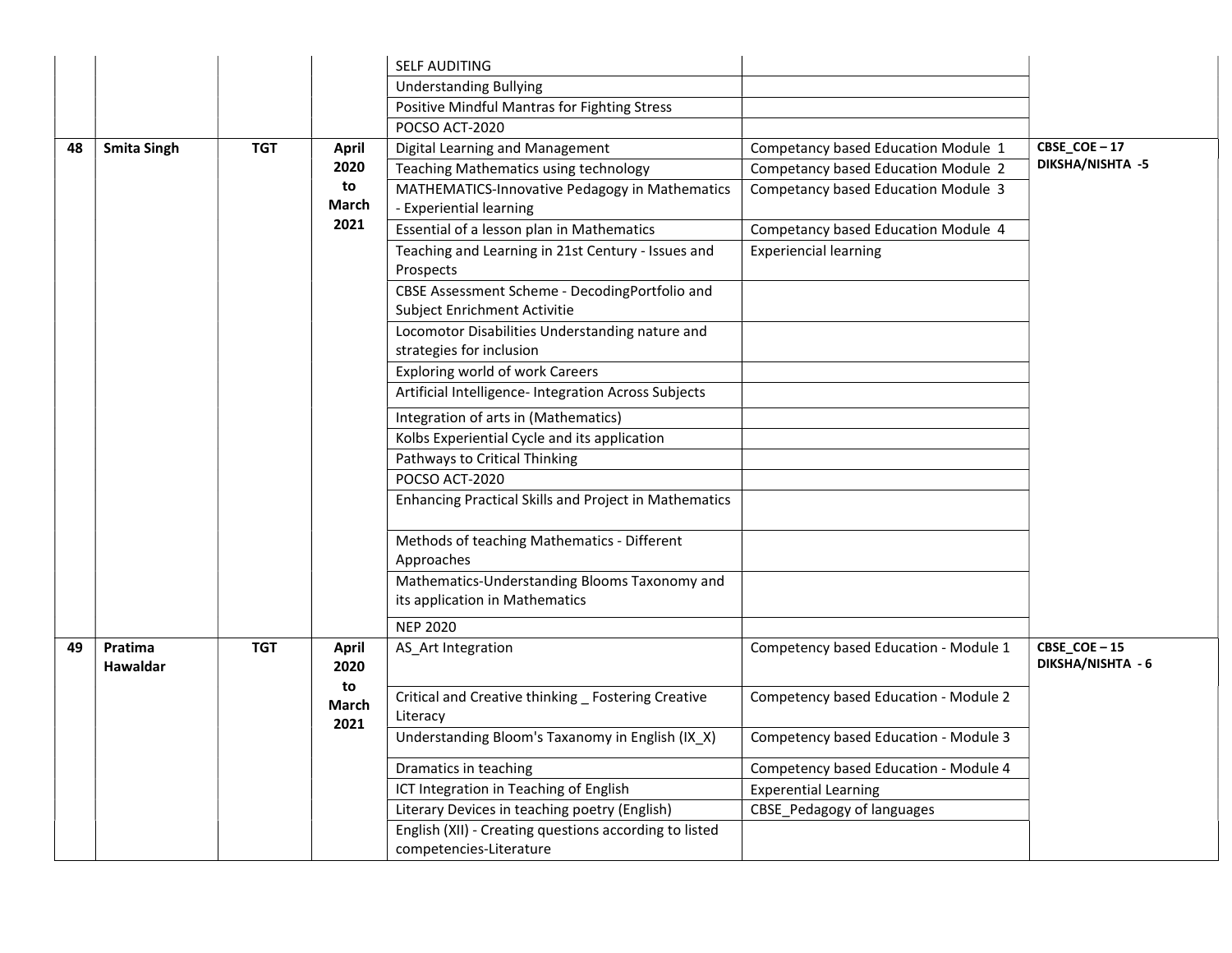|    |                     |            |               | Innovative Pedagogy in English - Experential Learning<br>$(IX-X)$                        |                                            |                                   |
|----|---------------------|------------|---------------|------------------------------------------------------------------------------------------|--------------------------------------------|-----------------------------------|
|    |                     |            |               | English (X) Decoding English                                                             |                                            |                                   |
|    |                     |            |               | Teaching Strategies/Methodologies in English<br>(Listening)                              |                                            |                                   |
|    |                     |            |               | <b>Flipped Classroom</b>                                                                 |                                            |                                   |
|    |                     |            |               | Literature in Classroom English                                                          |                                            |                                   |
|    |                     |            |               | Enhancing Life Skills - Coping with Stress                                               |                                            |                                   |
|    |                     |            |               | Teaching Strategies/Methodologies in English<br>Writing                                  |                                            |                                   |
|    |                     |            |               | Common Grammatical errors in English Language                                            |                                            |                                   |
|    |                     |            |               | Exploring Multiple intelligence and multidisciplinary<br>links through Kolbs E. L. cycle |                                            |                                   |
|    |                     |            |               |                                                                                          |                                            |                                   |
| 50 | <b>Anita Kahale</b> | <b>PRT</b> | <b>April</b>  | Happy Classrooms-Exploring Happiness                                                     | Competency based Education-Module 1        | CBSE_COE-15<br>DIKSHA/NISHTA - 10 |
|    |                     |            | 2020          | <b>Gamification in Learning</b>                                                          | Competency based Education-Module 2        |                                   |
|    |                     |            | to            | Innovative online teaching strategies in Science                                         | Competency based Education-Module 3        |                                   |
|    |                     |            | March<br>2021 | Innovative Teaching of Mathematics (Joyful<br>Mathematics)                               | Competency based Education-Module 4        |                                   |
|    |                     |            |               | Activity Based Teaching in EVS - Primary classes                                         | <b>Experiential Learning course</b>        |                                   |
|    |                     |            |               | Essential of lesson plan English                                                         | PY_of Pedagogy of Languages                |                                   |
|    |                     |            |               | NEP 2020 - Early Childhood Care and Education                                            | MH_M9_Pedagogy of Mathematics              |                                   |
|    |                     |            |               | Integration of arts in Science                                                           | MH_M8_Pedagogy of Environmental<br>Studies |                                   |
|    |                     |            |               | Enhancing Life Skills - Creative Thinking                                                | ICSE_Pedagogy of Environmental Studies     |                                   |
|    |                     |            |               | <b>Flipped Classroom</b>                                                                 | PY2020-A03-How to Create Explanation       |                                   |
|    |                     |            |               |                                                                                          | Content-EVS-Grade 3-5-English medium       |                                   |
|    |                     |            |               | Story telling as Pedagogy                                                                |                                            |                                   |
|    |                     |            |               | Learning of spellings made easy                                                          |                                            |                                   |
|    |                     |            |               | Enhancing life skills- Effective Communication                                           |                                            |                                   |
|    |                     |            |               | <b>ENGLISH-Assessment in English</b>                                                     |                                            |                                   |
|    |                     |            |               | Experiential learning in primary classes                                                 |                                            |                                   |
| 51 | <b>Bhagyashree</b>  | <b>PRT</b> | <b>April</b>  | <b>DRAMATICS IN TEACHING</b>                                                             | Competency based learing - Module -1       | CBSE_COE-15<br>DIKSHA/NISHTA - 9  |
|    | Chavan              |            | 2020<br>to    | HINDI-COURSE A(X)                                                                        | Competency based learing - Module -2       |                                   |
|    |                     |            | March         | Happy organisation                                                                       | Competency based learing - Module -3       |                                   |
|    |                     |            | 2021          | Stress Management-Positive Mindful Mantras for<br><b>Fighting Stress</b>                 | Competency based learing - Module -4       |                                   |
|    |                     |            |               | Hindi Bhasha Adhyan ke kshetra me Aajeevika /<br>Vyavsay ki Sambhavnaye                  | Initiatives in School Education            |                                   |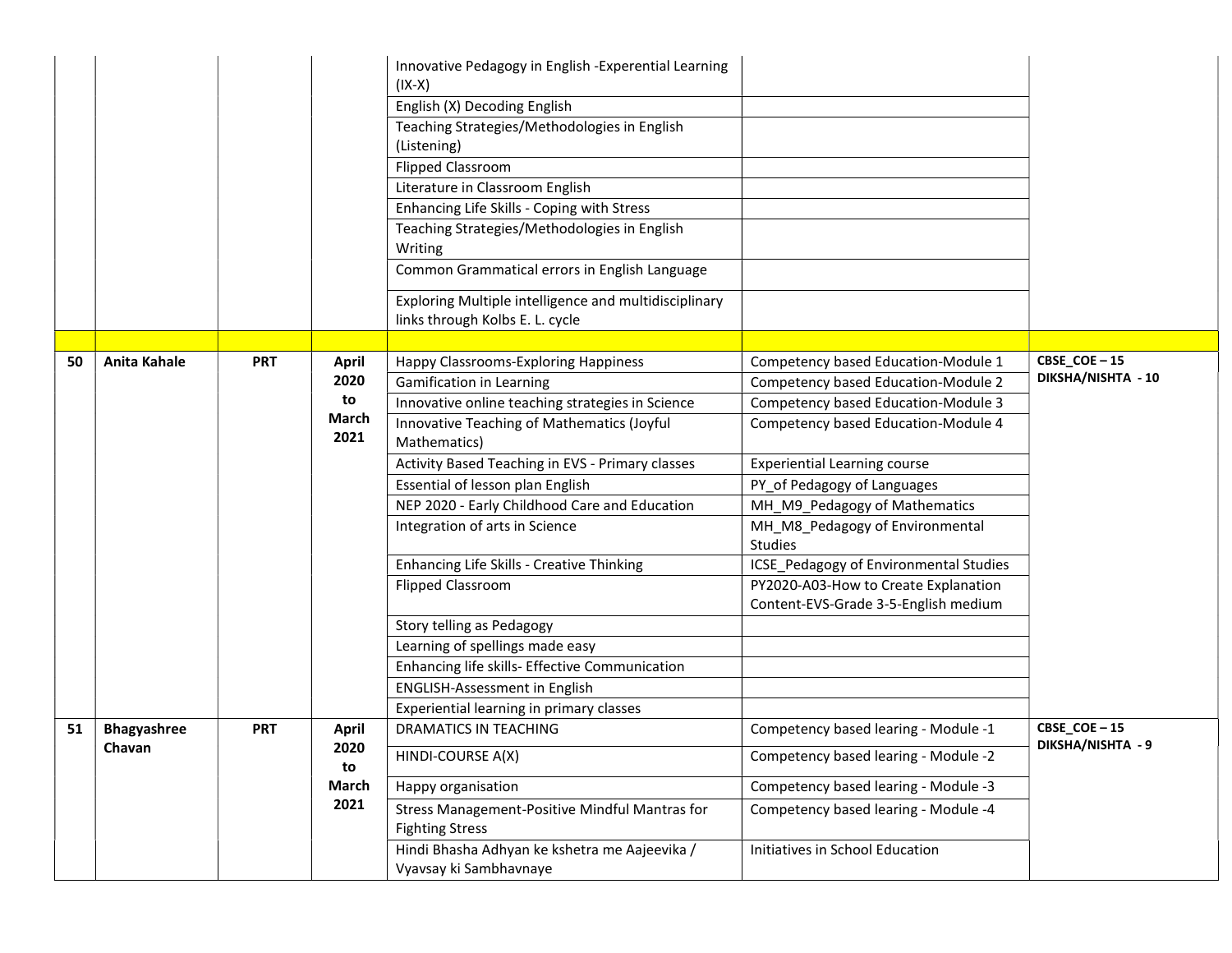|    |                     |            |              | Digital Learning and Management                                                          | Pedagogy of Language                                                                        |                   |
|----|---------------------|------------|--------------|------------------------------------------------------------------------------------------|---------------------------------------------------------------------------------------------|-------------------|
|    |                     |            |              | Outcome based learning.                                                                  | Developing Social-Personal Qualities and<br>Creating Safe and Healthy School<br>Environment |                   |
|    |                     |            |              | Enhancing Life Skills - Coping with Emotions                                             | Health and Well Being in Schools                                                            |                   |
|    |                     |            |              | Enhancing life skills- Empathy                                                           | <b>Experiential Learning course</b>                                                         |                   |
|    |                     |            |              | <b>Emotional Intelligence</b>                                                            |                                                                                             |                   |
|    |                     |            |              | Myths about Stress                                                                       |                                                                                             |                   |
|    |                     |            |              | Happy Classrooms-Exploring Happiness                                                     |                                                                                             |                   |
|    |                     |            |              | <b>GENDER SENSITIVITY - Gender Sensitive School</b>                                      |                                                                                             |                   |
|    |                     |            |              | NEP 2020 - Early Childhood Care and Education                                            |                                                                                             |                   |
|    |                     |            |              | SANSHODHIT BLOOM VARGIKARAN PER ADHARIT<br>VISHISHT UDYESH LEKHEN COURSE B               |                                                                                             |                   |
| 52 | <b>Bhavna Bhise</b> | <b>PRT</b> | <b>April</b> | Adolescence in present scenario                                                          | <b>Competency Based Education Module-1</b>                                                  | CBSE_COE-18       |
|    |                     |            | 2020         | Bhasha Shikshan Shastra                                                                  | Competency based Education - Module 2                                                       | DIKSHA/NISHTA - 5 |
|    |                     |            | to<br>March  | Bhashik kaushal avm unka shikshan - Sunena, Bolna,<br>Padhna aur Likhna (HINDI Course B) | Competency based Education - Module 3                                                       |                   |
|    |                     |            | 2021         | Dealing with misbehaviour in the classroom                                               | Competency based Education - Module 4                                                       |                   |
|    |                     |            |              | Digital Learning and management                                                          | <b>Experiential Learning course</b>                                                         |                   |
|    |                     |            |              | <b>Effective Parenting</b>                                                               |                                                                                             |                   |
|    |                     |            |              | <b>Effective Teaching</b>                                                                |                                                                                             |                   |
|    |                     |            |              | Ethics-Teachers and Elders as Role Models                                                |                                                                                             |                   |
|    |                     |            |              | <b>Experiential Learning Course</b>                                                      |                                                                                             |                   |
|    |                     |            |              | Flipped classroom                                                                        |                                                                                             |                   |
|    |                     |            |              | Higher Order Thinking Skills                                                             |                                                                                             |                   |
|    |                     |            |              | Hindi bhasha ke gadya, padya evam vyakaran ka<br>shikshan                                |                                                                                             |                   |
|    |                     |            |              | Hindi Bhasha Shikshan Path Yojana                                                        |                                                                                             |                   |
|    |                     |            |              | <b>Interdisciplinary Projects</b>                                                        |                                                                                             |                   |
|    |                     |            |              | NEP-2020-Empowering the Teachers                                                         |                                                                                             |                   |
|    |                     |            |              | Story telling as Pedagogy                                                                |                                                                                             |                   |
|    |                     |            |              | <b>Stress management Techniques</b>                                                      |                                                                                             |                   |
|    |                     |            |              | Vidyalayi Shiksha mein nayi pehele                                                       |                                                                                             |                   |
| 53 | Chaitali Gathani    | <b>PRT</b> | <b>April</b> | STRESS MANAGEMENT-Stress Management at Work                                              | Competency based Education Module 1                                                         | CBSE_COE-15       |
|    |                     |            | 2020         |                                                                                          |                                                                                             | DIKSHA/NISHTA - 7 |
|    |                     |            | to           | Innovative Teaching of Mathematics (Joyful                                               | <b>Competency based Education Module 2</b>                                                  |                   |
|    |                     |            | March        | Mathematics)                                                                             |                                                                                             |                   |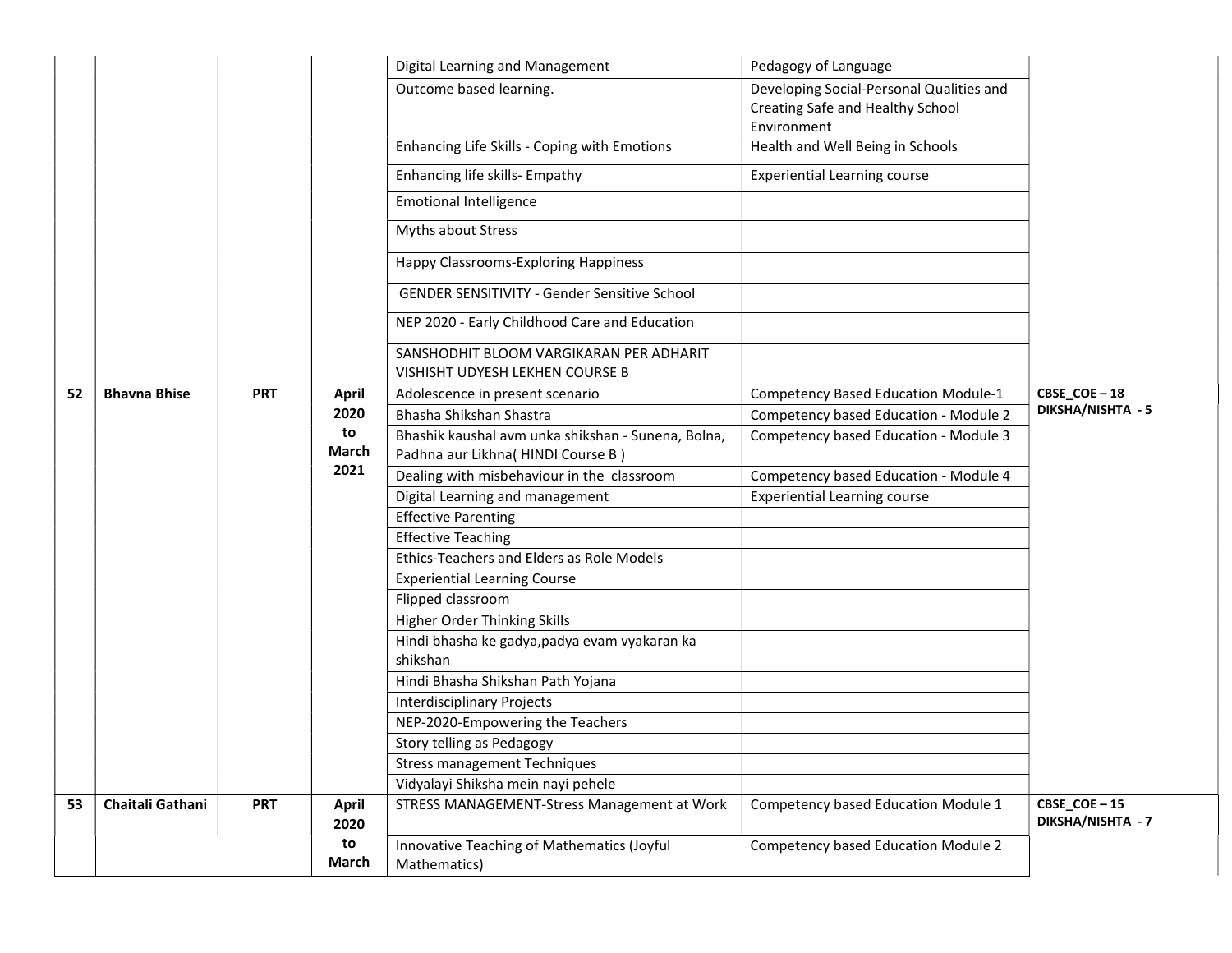|    |                     |            | 2021          | Assessment in Mathematics                                                                           | Competency based Education Module 3     |                                             |
|----|---------------------|------------|---------------|-----------------------------------------------------------------------------------------------------|-----------------------------------------|---------------------------------------------|
|    |                     |            |               | Content Management in Class teaching style                                                          | Competency based Education Module 4     |                                             |
|    |                     |            |               | <b>Adaptation to Post COVID</b>                                                                     | <b>Experiential Learning course</b>     |                                             |
|    |                     |            |               | <b>Recreational Mathematics</b>                                                                     | How to create Explanation Content - EVS |                                             |
|    |                     |            |               | Introduction to Arts and How the Arts Are Powerful                                                  | POCSO                                   |                                             |
|    |                     |            |               | <b>Engagement Tools</b>                                                                             |                                         |                                             |
|    |                     |            |               | Integration of Arts in Mathematics.                                                                 |                                         |                                             |
|    |                     |            |               | ICT integration in teaching of (Mathematics)                                                        |                                         |                                             |
|    |                     |            |               | <b>EXPERIENTIAL LEARNING-Introduction to Experiential</b>                                           |                                         |                                             |
|    |                     |            |               | Learning                                                                                            |                                         |                                             |
|    |                     |            |               | Happy Classroom                                                                                     |                                         |                                             |
|    |                     |            |               | Social and Spiritual Quotient among school children                                                 |                                         |                                             |
|    |                     |            |               | Gamification in Learning                                                                            |                                         |                                             |
|    |                     |            |               | Ethics and Integrity (online)                                                                       |                                         |                                             |
|    |                     |            |               | Multiple Intelligence                                                                               |                                         |                                             |
| 54 | <b>Dipti Dongre</b> | <b>PRT</b> | <b>April</b>  | <b>Stress Management Technique</b>                                                                  | Competency-based Education Module 1     | $CBSE$ <sup>-16</sup><br>DIKSHA/NISHTA - 11 |
|    |                     |            | 2020          | HINDI BHASHA SHIKSHAN KI PAATH YOJANA COURSE                                                        | Competency-based Education Module 2     |                                             |
|    |                     |            | to            | В                                                                                                   |                                         |                                             |
|    |                     |            | March<br>2021 | Critical and Creative Thinking-Pathways to Critical<br>Thinking                                     | Competency-based Education Module 3     |                                             |
|    |                     |            |               | <b>Happy Classrooms-Exploring Happiness</b>                                                         | Competency-based Education Module 4     |                                             |
|    |                     |            |               | Ethics and Integrity-Ethics-My Circle of Concern,<br>Influence and Control                          | <b>Experiential Learning Course</b>     |                                             |
|    |                     |            |               | Experiential Learning-Exploring Experiential Learning<br>through Projects - A step by step approach | Basics of COVID-19                      |                                             |
|    |                     |            |               | Blooms Taxonomy and Questioning Techniques in<br>Assessment                                         | AS_Art Integrated Learning- NISHTHA     |                                             |
|    |                     |            |               | Mindfulness                                                                                         | Stress management                       |                                             |
|    |                     |            |               | Gamification in Learning                                                                            | टेकनोलॉंजी के साथ सीखने-सीखाने से       |                                             |
|    |                     |            |               |                                                                                                     | परिचय                                   |                                             |
|    |                     |            |               | Enhancing life skills- Empathy                                                                      | सीखने के प्रतिफल पर समझ                 |                                             |
|    |                     |            |               | 21st Century Skills                                                                                 | घर-सीखने का संसाधन                      |                                             |
|    |                     |            |               | <b>Interdisciplinary Projects</b>                                                                   |                                         |                                             |
|    |                     |            |               | Enhancing Life Skills - Effective Communication                                                     |                                         |                                             |
|    |                     |            |               | LIFE SKILLS - Weaving life skills into school curriculum                                            |                                         |                                             |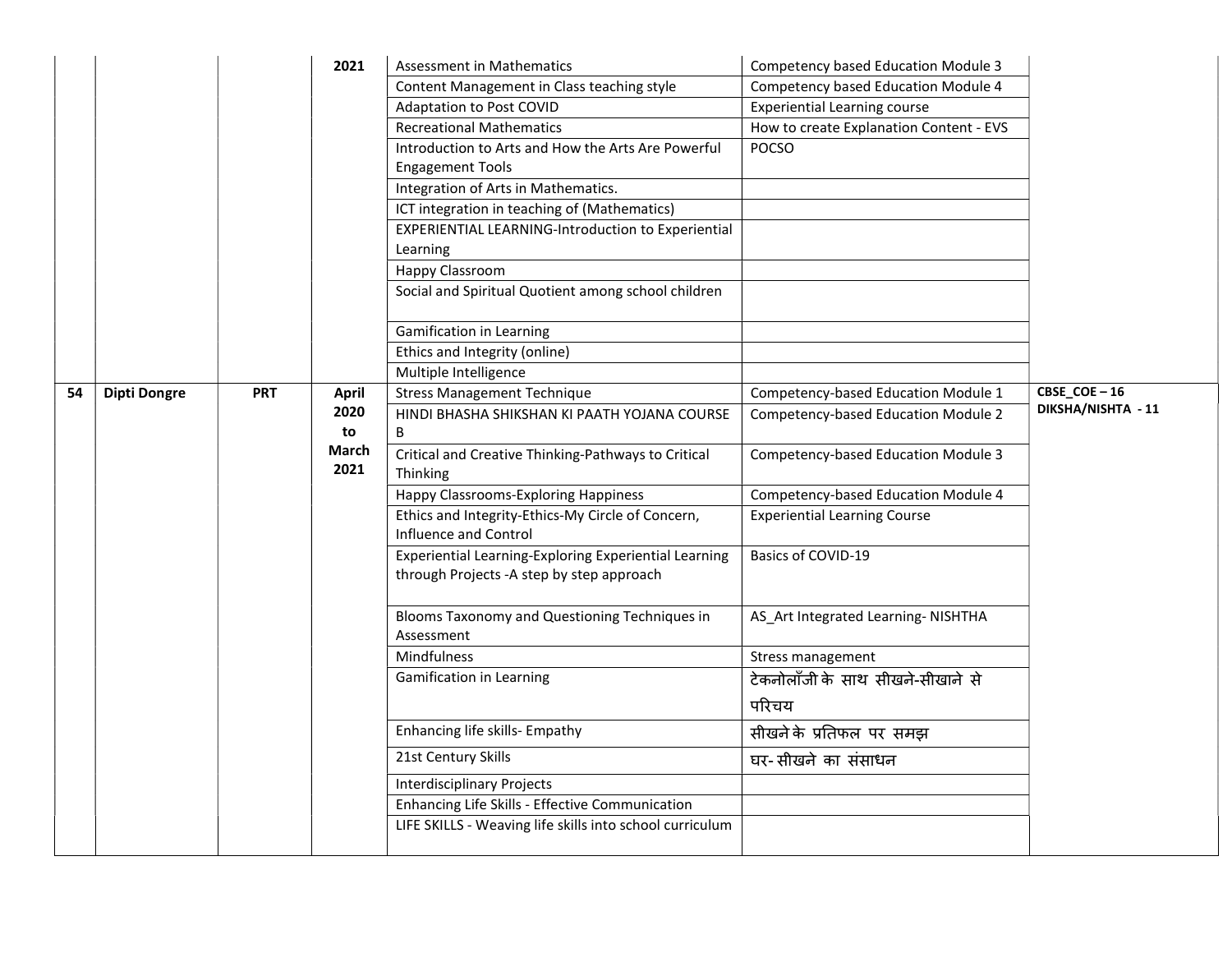|    |              |            |               | Hindi Bhasha ke Navachari Shikshan Shashtra - Kala<br>ka Ekikaran       |                                     |                   |
|----|--------------|------------|---------------|-------------------------------------------------------------------------|-------------------------------------|-------------------|
|    |              |            |               | <b>NEP for Teachers</b>                                                 |                                     |                   |
| 55 | Sneha Kunte  | <b>PRT</b> | <b>April</b>  | Essentials of a lesson plan in English                                  | Competency based Education M1       | CBSE_COE-14       |
|    |              |            | 2020<br>to    | Joyful Mathematics-Innovative Teaching of<br><b>Mathematics</b>         | Pedagogy of Math                    | DIKSHA/NISHTA - 3 |
|    |              |            | March         | Applied mathematics - Necessities on school level                       | How to create explanantion content  |                   |
|    |              |            | 2021          | <b>Cooperative Learning</b>                                             |                                     |                   |
|    |              |            |               | Multiple Intelligence                                                   |                                     |                   |
|    |              |            |               | Teaching Strategies/Methodologies in Science                            |                                     |                   |
|    |              |            |               | Enhancing Life Skills - Coping with Emotions                            |                                     |                   |
|    |              |            |               | <b>Enhancing Vocabulary</b>                                             |                                     |                   |
|    |              |            |               | Happy Classrooms-Happy Teachers creating Happy                          |                                     |                   |
|    |              |            |               | Spaces                                                                  |                                     |                   |
|    |              |            |               | Enhancing life skills- Effective Communication                          |                                     |                   |
|    |              |            |               | Essential of a lesson plan in Mathematics                               |                                     |                   |
|    |              |            |               | Gamification in Learning                                                |                                     |                   |
|    |              |            |               | Learning Style                                                          |                                     |                   |
|    |              |            |               | Positive Mindful Mantras for Fighting Stress                            |                                     |                   |
| 56 | Janaki Joshi | <b>PRT</b> | <b>April</b>  | Bhashik Kaushal evam unka shikshan - sunanan,                           | Competency-based Education-Module 1 | CBSE_COE-15       |
|    |              |            | 2020          | bolna, padhna tatha likhna                                              |                                     | DIKSHA/NISHTA -5  |
|    |              |            | to            | 21st Century Skills                                                     | Competency-based Education-Module 2 |                   |
|    |              |            | March<br>2021 | Happy Teachers Creating Happy Spaces                                    | Competency-based Education-Module 3 |                   |
|    |              |            |               | Hindi Bhasha Adhyan ke kshetra me Aajeevika /<br>Vyavsay ki Sambhavnaye | Competency-based Education-Module 4 |                   |
|    |              |            |               | VALUES EDUCATION-The Values to Reckon, need of                          | <b>Experiential Learning</b>        |                   |
|    |              |            |               | value education                                                         |                                     |                   |
|    |              |            |               | MANAK DEVNAGRI LIPI TATHA VERTANI                                       |                                     |                   |
|    |              |            |               | HINDI BHASHA MAIN LEKHAN TATHA SAHITYA<br>SRIJAN                        |                                     |                   |
|    |              |            |               | Hindi Bhasha ke Gadya Padya evam vyakaran ka                            |                                     |                   |
|    |              |            |               | Shikshan                                                                |                                     |                   |
|    |              |            |               | Hindi Bhasha Shikshan Path Yojna (Hindi Topic)                          |                                     |                   |
|    |              |            |               | Story telling as Pedagogy                                               |                                     |                   |
|    |              |            |               | SANSHODHIT BLOOM VARGIKARAN PER ADHARIT                                 |                                     |                   |
|    |              |            |               | VISHISHT UDYESH LEKHEN COURSE B                                         |                                     |                   |
|    |              |            |               | Peer relations                                                          |                                     |                   |
|    |              |            |               | Creating libraries as centres of learning                               |                                     |                   |
|    |              |            |               | Well-being of students during Covid 19                                  |                                     |                   |
|    |              |            |               | Hindi - Aamukh aur Path Parichay ki Mahatta                             |                                     |                   |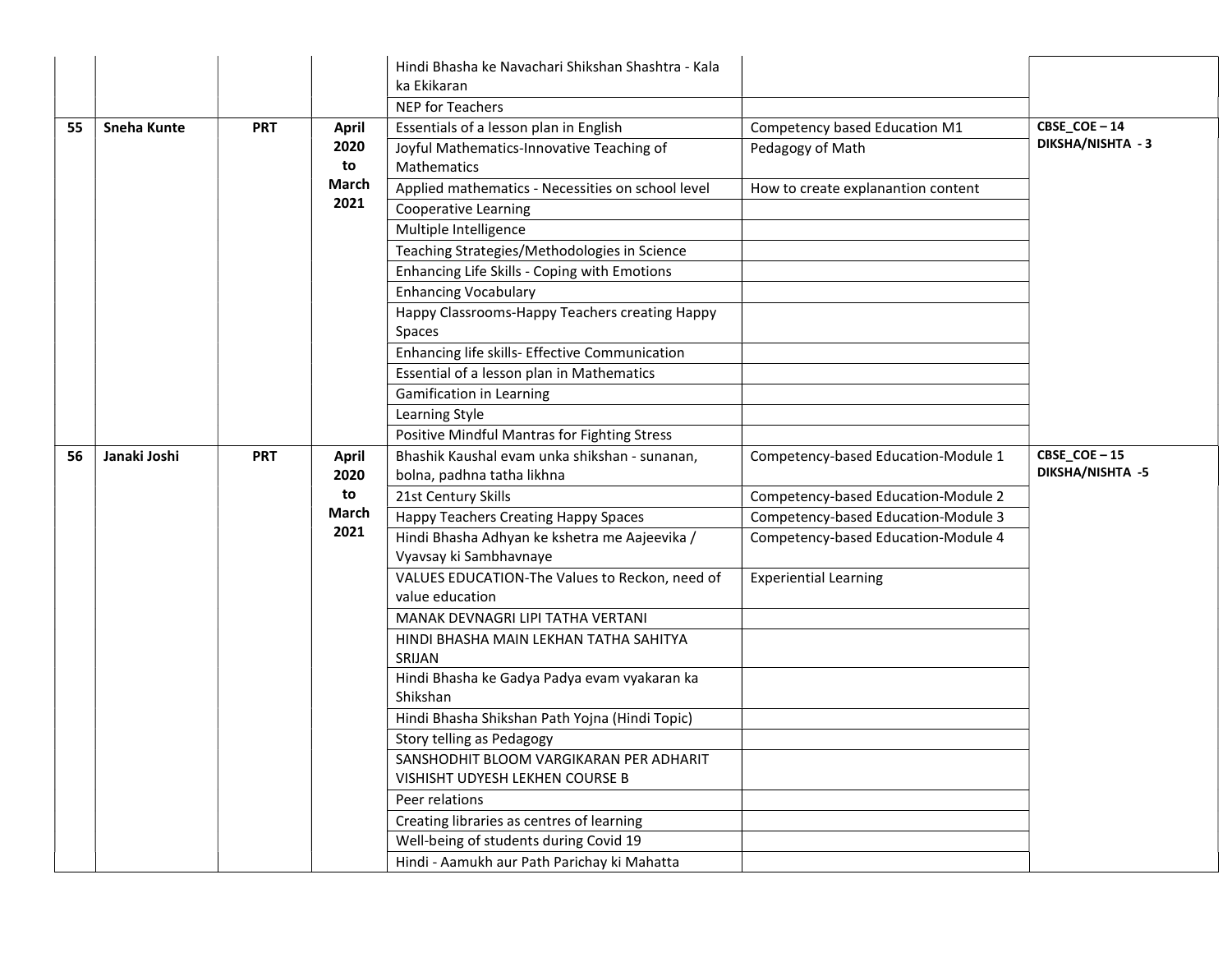| 57 | Jui Shrikhande    | <b>PRT</b> | April<br>2020 | Common Grammatical errors in English language                                | Competency-based Education-Module 1               | CBSE_COE-21<br>DIKSHA/NISHTA -5 |
|----|-------------------|------------|---------------|------------------------------------------------------------------------------|---------------------------------------------------|---------------------------------|
|    |                   |            | to            | Enhancing Life Skills - Effective Communication                              | Competency-based Education-Module 2               |                                 |
|    |                   |            | March         | Post Covid Schooling                                                         | Competency-based Education-Module 3               |                                 |
|    |                   |            | 2021          | NEP 2020 - Empowering the Teachers                                           | Competency-based Education-Module 4               |                                 |
|    |                   |            |               | Teaching Strategies/<br>Methodologies in English (Reading)                   | <b>Experiential Learning</b>                      |                                 |
|    |                   |            |               | NEP 2020 - The Foundation of Learning                                        | <b>CBSE-Art Integrated Learning</b>               |                                 |
|    |                   |            |               | Strategies for Happy Classroom.                                              | Health and Well being in Schools                  |                                 |
|    |                   |            |               | NEP 2020 - Assessment and Examination Reforms                                | Pedagogy of Language                              |                                 |
|    |                   |            |               | <b>Stress Management Techniques</b>                                          | Quality Principal on Competeny Based<br>Learning  |                                 |
|    |                   |            |               | <b>Crisis Management</b>                                                     |                                                   |                                 |
|    |                   |            |               | Experiential Learning-Introduction to Experiential<br>Learning               |                                                   |                                 |
|    |                   |            |               | Kolbs Cycle of Experiential Learning                                         |                                                   |                                 |
|    |                   |            |               | Classroom Mangement-Content Management in                                    |                                                   |                                 |
|    |                   |            |               | Class - Teaching Style                                                       |                                                   |                                 |
|    |                   |            |               | <b>Question Formulation Technique</b>                                        |                                                   |                                 |
|    |                   |            |               | EXPERIENTIAL LEARNING - Kolb's Experiential Cycle                            |                                                   |                                 |
|    |                   |            |               | and its application                                                          |                                                   |                                 |
|    |                   |            |               | Innovative Pedagogy in English - Experiential                                |                                                   |                                 |
|    |                   |            |               | learning.                                                                    |                                                   |                                 |
|    |                   |            |               | Teaching Strategies/Methodologies in English<br>(Writing)                    |                                                   |                                 |
|    |                   |            |               | POCSO ACT-2020                                                               |                                                   |                                 |
|    |                   |            |               | Exploring Experiential Learning through Projects -A<br>step by step approach |                                                   |                                 |
|    |                   |            |               | Adolescence in present scenario (social and<br>emotional characteristics)    |                                                   |                                 |
|    |                   |            |               | Question Formulation Technique                                               |                                                   |                                 |
| 58 | <b>Kanak Lata</b> | <b>PRT</b> | <b>April</b>  | Stress Management technique.                                                 | Competency based Education-Module1                | CBSE_COE-15                     |
|    | Singh             |            | 2020<br>to    | Happy classroom- Happy teachers creating happy<br>spaces                     | Competency based Education-Module2                | DIKSHA/NISHTA - 7               |
|    |                   |            | March         | Enhance lifeskill-Critical thinking                                          | Competency based Education-Module3                |                                 |
|    |                   |            | 2021          | Common errors in Mathematics                                                 | Competency based Education-Module4                |                                 |
|    |                   |            |               | Multiple intelligence                                                        | <b>Experiential learning courses</b>              |                                 |
|    |                   |            |               | Innovative Teaching of Mathematics-Joyfull<br>Mathematics                    | Pedagogy of Mathematics                           |                                 |
|    |                   |            |               | Activity based Teaching in EVS                                               | How to create Explanation content EVS<br>Grade3-5 |                                 |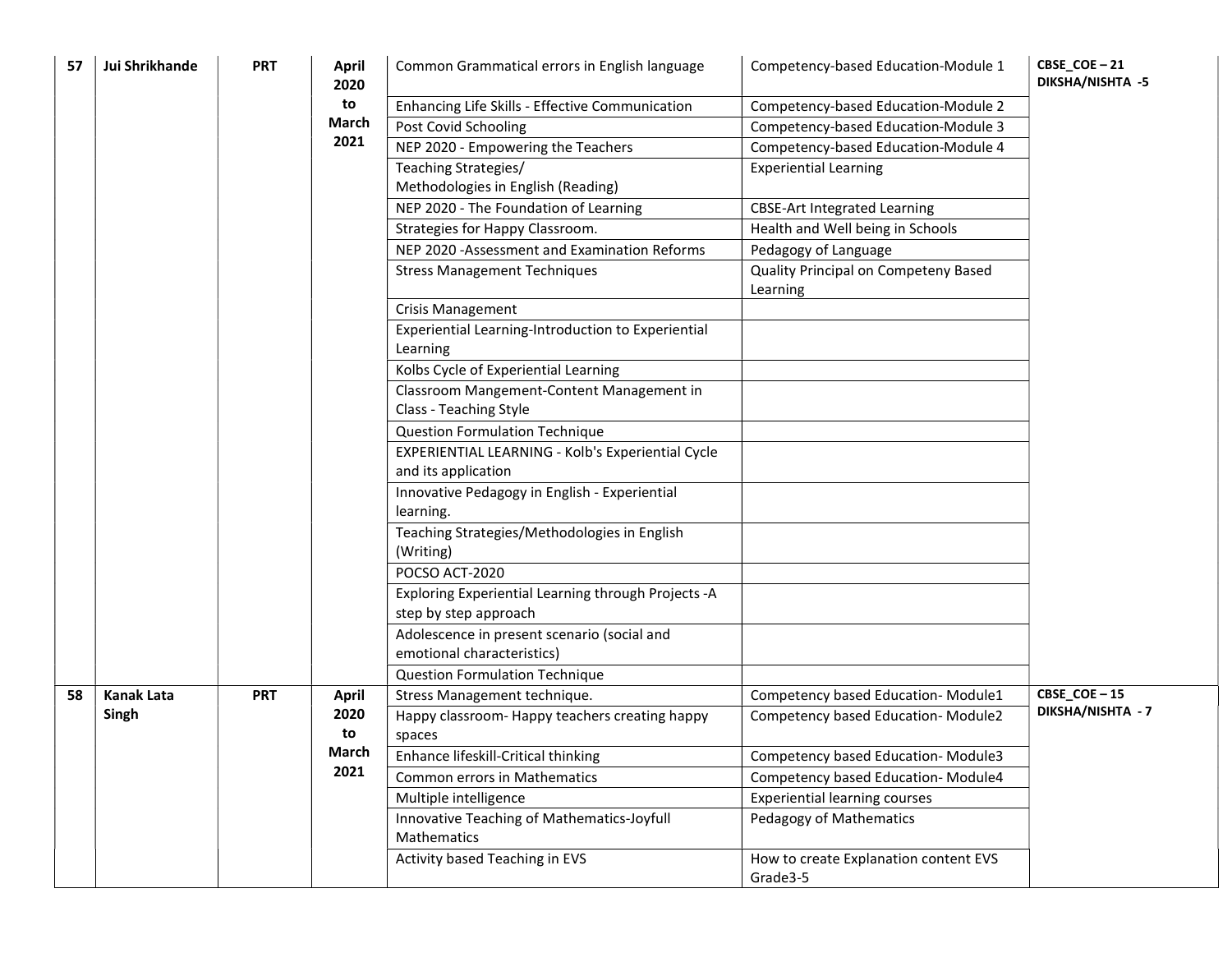|    |                      |                 |              | Story telling as Pedagogy                            |                                         |                   |
|----|----------------------|-----------------|--------------|------------------------------------------------------|-----------------------------------------|-------------------|
|    |                      |                 |              | Gamification in learning                             |                                         |                   |
|    |                      |                 |              | Flipped classroom                                    |                                         |                   |
|    |                      |                 |              | <b>Recreational Mathematics</b>                      |                                         |                   |
|    |                      |                 |              | Teaching strategies/ methodology in science          |                                         |                   |
|    |                      |                 |              | Innovative pedagogy in English-Experiential learning |                                         |                   |
|    |                      |                 |              |                                                      |                                         |                   |
|    |                      |                 |              | Know your classroom management style- Innovation     |                                         |                   |
|    |                      |                 |              | in classroom                                         |                                         |                   |
|    |                      |                 |              | <b>Dramatics in Teaching</b>                         |                                         |                   |
| 59 | Latha Ananth         | <b>CREATIVE</b> | <b>April</b> | Handling Misbehaviour during online class            | Competency based Education-Module 1     | CBSE_COE-23       |
|    |                      | <b>HEAD</b>     | 2020         | Weaving life skills into school curriculum           | Competency based Education-Module 2     | DIKSHA/NISHTA - 8 |
|    |                      |                 | to           | Empowering your team                                 | Competency based Education-Module 3     |                   |
|    |                      |                 | March        | <b>Managing Virtual Classes</b>                      | Competency based Education-Module 4     |                   |
|    |                      |                 | 2021         | Teaching strategies and methodologies in English     | <b>Experential Learning</b>             |                   |
|    |                      |                 |              | (speaking)                                           |                                         |                   |
|    |                      |                 |              | Learning - Styles                                    | Art Integrated learning as Pedagogy     |                   |
|    |                      |                 |              | Dramatics in teaching                                | ICSE_Understanding Rights, Child Sexual |                   |
|    |                      |                 |              |                                                      | Abuse and The POCSO Act, 2012           |                   |
|    |                      |                 |              | NEP 2020 - The Foundation of Learning                | GJ_Art Integrated Learning              |                   |
|    |                      |                 |              | Understanding the basics of English Pronunciation    |                                         |                   |
|    |                      |                 |              | Art Integration into the core curriculum             |                                         |                   |
|    |                      |                 |              | Essentials of a lesson plan in English               |                                         |                   |
|    |                      |                 |              | Common Grammatical errors in English language        |                                         |                   |
|    |                      |                 |              | Poetry Appreciation (English)                        |                                         |                   |
|    |                      |                 |              | <b>ENGLISH - Teaching of Prose</b>                   |                                         |                   |
|    |                      |                 |              | Multiple Intelligence                                |                                         |                   |
|    |                      |                 |              | Story telling as Pedagogy                            |                                         |                   |
|    |                      |                 |              | Happy Classrooms-Happy Teachers creating Happy       |                                         |                   |
|    |                      |                 |              | Spaces                                               |                                         |                   |
|    |                      |                 |              | Understanding Ethics and Integrity                   |                                         |                   |
|    |                      |                 |              | Parent Teacher Communication                         |                                         |                   |
|    |                      |                 |              | CONNECTING CHILDREN WITH HOLIDAY                     |                                         |                   |
|    |                      |                 |              | <b>ASSIGNMENTS (New Topic)</b>                       |                                         |                   |
|    |                      |                 |              | NEP - Teacher Preparedness                           |                                         |                   |
|    |                      |                 |              | NEP FOR TEACHERS 2020                                |                                         |                   |
|    |                      |                 |              | <b>NEP WEBINAR</b>                                   |                                         |                   |
| 60 | <b>Maitreyi Page</b> | <b>PRT</b>      | <b>April</b> | Art Integrated learning Model                        | Competency based Education-Module 1     | CBSE_COE-15       |
|    |                      |                 | 2020         | NEED OF VALUE EDUCATION                              | Competency-based Education-Module 2     | DIKSHA/NISHTA -5  |
|    |                      |                 | to           | Happy Teachers Creating Happy Spaces                 | Competency-based Education-Module 3     |                   |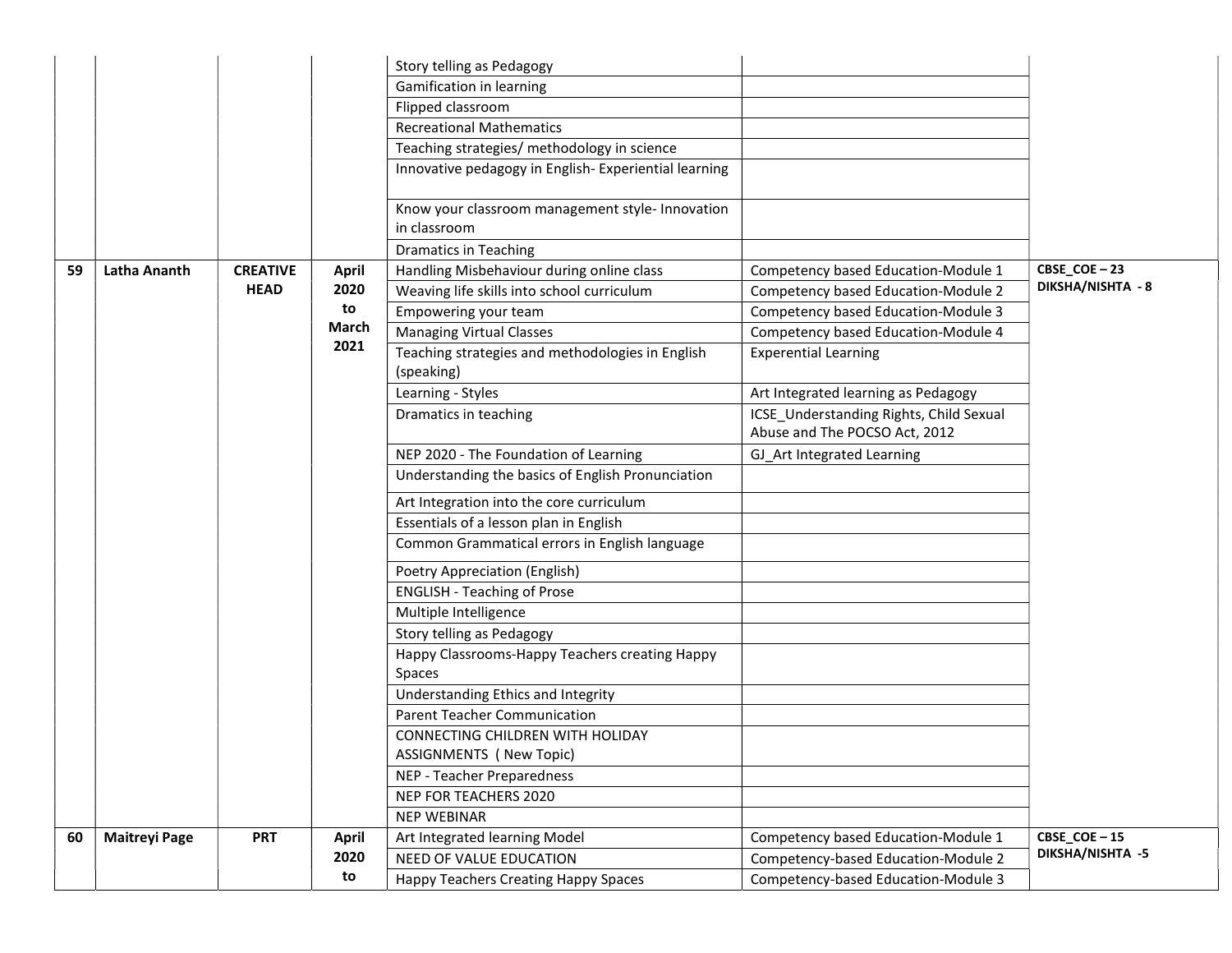|    |                     |            | March        | ART INTEGRATION IN SOCIAL SCIENCE                                        | Competency-based Education-Module 4                |                    |
|----|---------------------|------------|--------------|--------------------------------------------------------------------------|----------------------------------------------------|--------------------|
|    |                     |            | 2021         | Stress management at work                                                | <b>Experiential Learning Course</b>                |                    |
|    |                     |            |              | Ethics - My circle of concern, influence and control                     |                                                    |                    |
|    |                     |            |              | Teaching Strategies or Methodologies in English<br><b>Reading Skills</b> |                                                    |                    |
|    |                     |            |              | Life Skill-Critical thinking                                             |                                                    |                    |
|    |                     |            |              | Digitial learning                                                        |                                                    |                    |
|    |                     |            |              | Mindfulness                                                              |                                                    |                    |
|    |                     |            |              | <b>Gamification of Learning</b>                                          |                                                    |                    |
|    |                     |            |              | Life Skill- Effective Commiucation                                       |                                                    |                    |
|    |                     |            |              | Magic of Gratitude                                                       |                                                    |                    |
|    |                     |            |              | Myths about Stress                                                       |                                                    |                    |
|    |                     |            |              | Story telling as Pedagogy                                                |                                                    |                    |
| 61 | <b>Manoj Rasane</b> | <b>TGT</b> | <b>April</b> | Happy Teachers Creat Happy Spaces                                        | Competency based Education-Module 1                | CBSE_COE-15        |
|    |                     |            | 2020         | Need of Value Education                                                  | Competency-based Education-Module 2                | DIKSHA/NISHTA -5   |
|    |                     |            | to           | Art intigration With Social Science                                      | Competency-based Education-Module 3                |                    |
|    |                     |            | March        | Learning From Mistake                                                    | Competency-based Education-Module 4                |                    |
|    |                     |            | 2021         | <b>Health &amp; Physical Education</b>                                   | <b>Experiential Learning Course</b>                |                    |
|    |                     |            |              | Enhancing Life Skills - Critical Thinking                                |                                                    |                    |
|    |                     |            |              | Digital Learning and Management                                          |                                                    |                    |
|    |                     |            |              | Gamification in Learning                                                 |                                                    |                    |
|    |                     |            |              | Magic of Gratitude                                                       |                                                    |                    |
|    |                     |            |              | Enhancing Life Skills - Effective Communication                          |                                                    |                    |
|    |                     |            |              | Myths about Stress                                                       |                                                    |                    |
|    |                     |            |              | <b>SELF AUDITING</b>                                                     |                                                    |                    |
|    |                     |            |              | Story telling as Pedagogy                                                |                                                    |                    |
|    |                     |            |              | Pathways to Critical Thinking                                            |                                                    |                    |
|    |                     |            |              | Learning - Styles                                                        |                                                    |                    |
| 62 | Meenaxi             | <b>PRT</b> | <b>April</b> | Enhancing Life Skills-Decision Making                                    | Competency Based Education - Module 1              | CBSE_COE-16        |
|    | Agnihotri           |            | 2020         | Introduction to Experiential Learning                                    | <b>Competency Based Education -Module 2</b>        | DIKSHA/NISHTA - 10 |
|    |                     |            | to           | Pedagogy of Language                                                     | Competency Based Education - Module 3              |                    |
|    |                     |            | March        | <b>Self Auditing</b>                                                     | Competency Based Education - Module 4              |                    |
|    |                     |            | 2021         | Multiple Disabilities - Nature and Strategies for<br>Inclusion           | <b>Experential Learning</b>                        |                    |
|    |                     |            |              | <b>Dramatics in Teaching</b>                                             | <b>Basics of Covid</b>                             |                    |
|    |                     |            |              | Exploring Experiential Learning through Projects A                       | HSCERT06 Ghar Seekhane ka Sansadhan                |                    |
|    |                     |            |              | step by step approach                                                    |                                                    |                    |
|    |                     |            |              | Hindi Bhasha ka Navachari Shikshan Shastra                               | Diksha_JH_TPD: Basic Course 1 by<br>Jarkhand State |                    |
|    |                     |            |              | Story telling as Pedagogy                                                | MP_Bhasha Shikshan Shashtra by<br>Madhya Pradesh   |                    |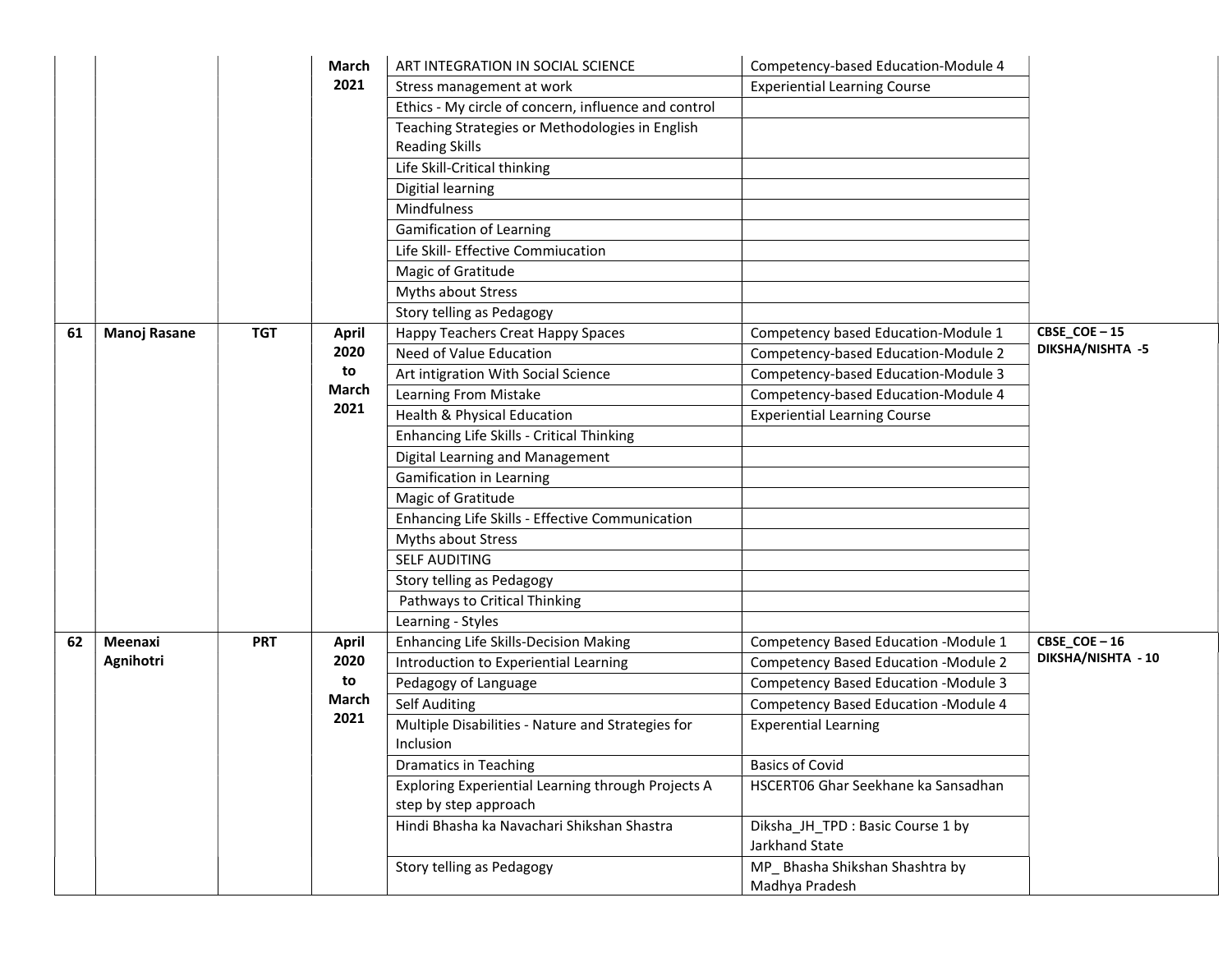|    |                      |            |              | Content Management in Class - Time Management                            | PV Curriculum and Inclusive Classrooms<br>by Pondicherry                                                    |                                |
|----|----------------------|------------|--------------|--------------------------------------------------------------------------|-------------------------------------------------------------------------------------------------------------|--------------------------------|
|    |                      |            |              | Sanskriti Bhasha ke Gadya, Padya awam ka Shikshan                        |                                                                                                             |                                |
|    |                      |            |              | Hindi Bhasha ke Gadya Padya evam Vyakaran ka<br>Shikshan                 |                                                                                                             |                                |
|    |                      |            |              | Bhashik Kaushal avam unaka Shikshan - Sunena,                            |                                                                                                             |                                |
|    |                      |            |              | Bolna, Padhana aur Likahan (Hindi Course B)                              |                                                                                                             |                                |
|    |                      |            |              | Assessment for Student Development                                       |                                                                                                             |                                |
|    |                      |            |              | Enhancing Life Skills- Effective Communication                           |                                                                                                             |                                |
|    |                      |            |              | Happy Classrooms-Happy Teachers creating Happy                           |                                                                                                             |                                |
|    |                      |            |              | Spaces                                                                   |                                                                                                             |                                |
|    |                      |            |              | Enhancing Life Skills - Empathy                                          |                                                                                                             |                                |
| 63 | Mohini Zarekar       | <b>PRT</b> | <b>April</b> | Values Education-Mass Media and Values                                   | Competency based Education-Module 1                                                                         | $CBSE$ <sub>_</sub> $COE - 16$ |
|    |                      |            | 2020         | Integration of arts in (Mathematics)                                     | Competency based Education-Module 2                                                                         | <b>DIKSHA/NISHTA - 8</b>       |
|    |                      |            | to           | Happy Teachers Creating Happy Spaces                                     | Competency based Education-Module 3                                                                         |                                |
|    |                      |            | March        | Dramatics in teaching                                                    | Competency based Education-Module 4                                                                         |                                |
|    |                      |            | 2021         | Multiple Intelligence                                                    | <b>Experiential Learning Course</b>                                                                         |                                |
|    |                      |            |              | <b>Addressing Child Sexual Abuse</b>                                     | PEDAGOGY OF MATHEMATICS                                                                                     |                                |
|    |                      |            |              | Application of life skills in day to day life                            | PY2020-A03-How to Create Explanation<br>Content - EVS - Grades 3-5 - English<br>Medium                      |                                |
|    |                      |            |              | <b>ENGLISH - Teaching of Prose</b>                                       | PY2020-A11-How to Create Language<br>Learning Content - Master Course - English<br>- Grades 1-5 - English M |                                |
|    |                      |            |              | <b>EXPERIENTIAL LEARNING-Introduction to Experiential</b><br>Learning    |                                                                                                             |                                |
|    |                      |            |              | Gamification in Learning                                                 |                                                                                                             |                                |
|    |                      |            |              | Stress Management-Positive Mindful Mantras for<br><b>Fighting Stress</b> |                                                                                                             |                                |
|    |                      |            |              | <b>Health Promoting School</b>                                           |                                                                                                             |                                |
|    |                      |            |              | Teaching and Learning in 21st Century - Issues and<br>Prospects          |                                                                                                             |                                |
|    |                      |            |              | Joyful Mathematics- Innovative Teaching of<br>Mathematics                |                                                                                                             |                                |
|    |                      |            |              | <b>Understanding Bullying</b>                                            |                                                                                                             |                                |
|    |                      |            |              | <b>National Education Policy</b>                                         |                                                                                                             |                                |
| 64 | <b>Mukund Jadhav</b> | <b>PRT</b> | <b>April</b> | Prevention of Sports Injuries                                            | Compentecy based Education-Module 1                                                                         | CBSE COE-17                    |
|    |                      |            | 2020         | Physical Literacy Training Program (Advanced)                            | Compentecy based Education-Module 2                                                                         | DIKSHA/NISHTA -5               |
|    |                      |            | to           | <b>Happy Teachers Creating Happy Spaces</b>                              | Compentecy based Education-Module 3                                                                         |                                |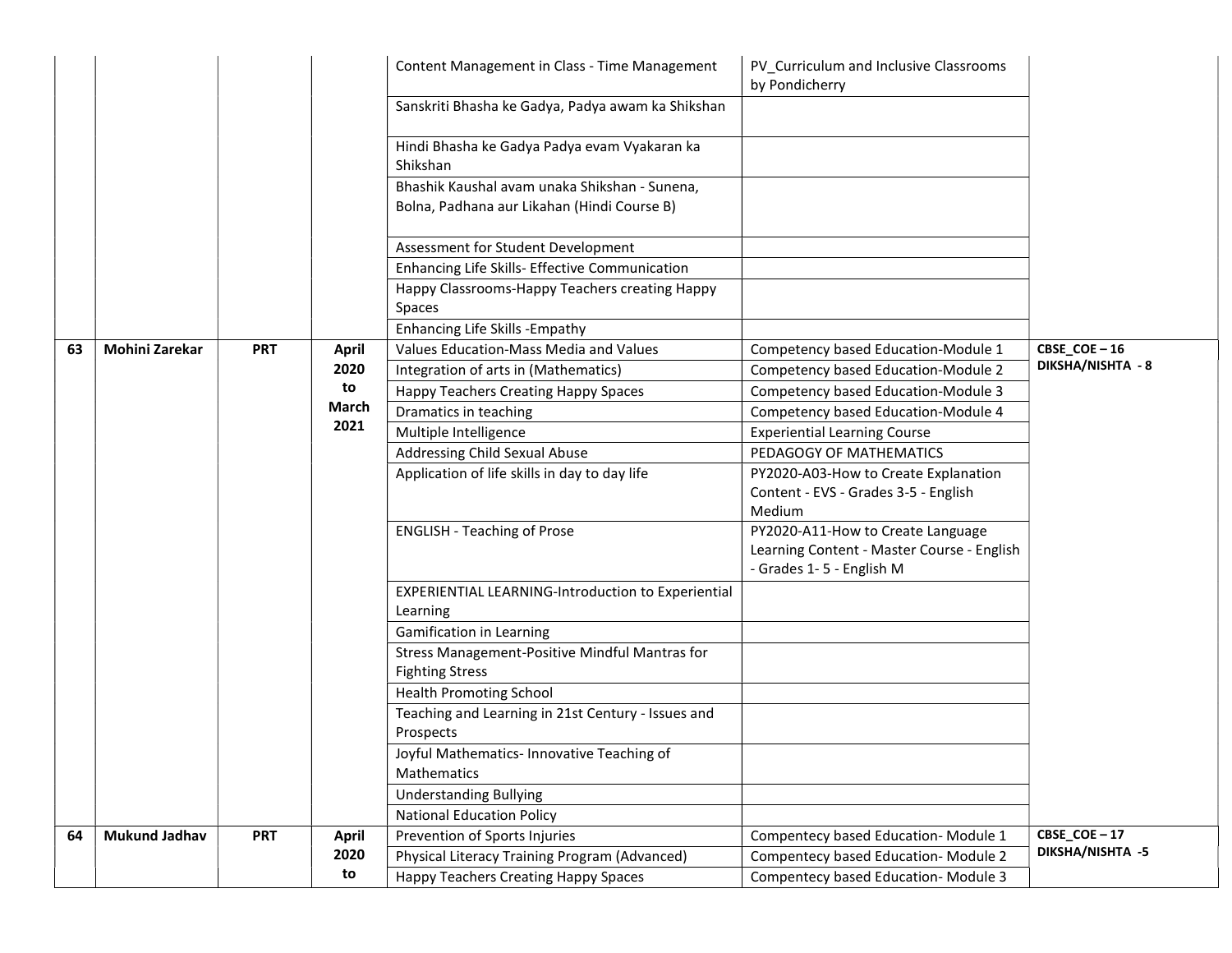|    |                     |            | March<br>2021 | Importance of Personal hygiene, Nutrition and<br><b>Health for Adolescents</b> | Compentecy based Education-Module 4        |                                 |
|----|---------------------|------------|---------------|--------------------------------------------------------------------------------|--------------------------------------------|---------------------------------|
|    |                     |            |               | Health and Physical Education                                                  | <b>Experiential Learning Course</b>        |                                 |
|    |                     |            |               |                                                                                |                                            |                                 |
|    |                     |            |               | Introduction to Experiential Learning                                          |                                            |                                 |
|    |                     |            |               | <b>Crisis Management</b>                                                       |                                            |                                 |
|    |                     |            |               | Assessment of Co-Scholastic Activities                                         |                                            |                                 |
|    |                     |            |               | Introductions to Cyber Security and safety                                     |                                            |                                 |
|    |                     |            |               | <b>Understanding Stress</b>                                                    |                                            |                                 |
|    |                     |            |               | Strategies of Effective Annual Curriculum Plans                                |                                            |                                 |
|    |                     |            |               | <b>Health Promoting School</b>                                                 |                                            |                                 |
|    |                     |            |               | <b>GENDER SENSITIVITY - Gender Sensitivity Class</b>                           |                                            |                                 |
|    |                     |            |               | Environment                                                                    |                                            |                                 |
|    |                     |            |               | <b>SELF AUDITING</b>                                                           |                                            |                                 |
|    |                     |            |               | <b>Understanding Bullying</b>                                                  |                                            |                                 |
|    |                     |            |               | <b>Priority Management</b>                                                     |                                            |                                 |
|    |                     |            |               | Positive Mindful Mantras for Fighting Stress                                   |                                            |                                 |
| 65 | Pallavi Raju        | <b>PRT</b> | <b>April</b>  | Learning Style                                                                 | Competency based Education-Module 1        | CBSE_COE-15                     |
|    |                     |            | 2020          | 21st Century - Teaching skills                                                 | Competency based Education-Module 2        | DIKSHA/NISHTA - 4               |
|    |                     |            | to            | Blended Learning-the way forward                                               | Competency based Education-Module 3        |                                 |
|    |                     |            | March         | Common errors committed in (Science)                                           | Competency based Education-Module 4        |                                 |
|    |                     |            | 2021          | Common errors committed in Mathematics.                                        | <b>Experiential learning</b>               |                                 |
|    |                     |            |               | Essentials of a lesson plan in English                                         | PEDAGOGY OF MATHEMATICS                    |                                 |
|    |                     |            |               | <b>Gamification in Learning</b>                                                | PY2020-A03-How to Create Explanation       |                                 |
|    |                     |            |               |                                                                                | Content - EVS - Grades 3-5 - English       |                                 |
|    |                     |            |               |                                                                                | Medium                                     |                                 |
|    |                     |            |               | Happy Classrooms-Exploring Happiness                                           | PY2020-A11-How to Create Language          |                                 |
|    |                     |            |               |                                                                                | Learning Content - Master Course - English |                                 |
|    |                     |            |               |                                                                                | - Grades 1-5 - English Medium              |                                 |
|    |                     |            |               | ICT integration in teaching of English.                                        | Health and Well Being in Schools           |                                 |
|    |                     |            |               | Integration of Arts in English                                                 |                                            |                                 |
|    |                     |            |               | Integration of arts in Science                                                 |                                            |                                 |
|    |                     |            |               | Mental well-being of students during covid-19                                  |                                            |                                 |
|    |                     |            |               | pandemic                                                                       |                                            |                                 |
|    |                     |            |               | Multiple Intelligence                                                          |                                            |                                 |
|    |                     |            |               | Teaching Mathematics using technology                                          |                                            |                                 |
|    |                     |            |               | Understanding Bloom's Taxonomy and its application                             |                                            |                                 |
|    |                     |            |               | in Mathematics                                                                 |                                            |                                 |
| 66 | <b>Payel Biswas</b> | <b>PRT</b> | <b>April</b>  | 21st Century Skills                                                            | Competence Based Education - Module 1      | CBSE_COE-15<br>DIKSHA/NISHTA -5 |
|    |                     |            | 2020          | Adolescence Envisioning-Student Friendly School                                | Competence Based Education - Module 2      |                                 |
|    |                     |            | to<br>March   | Adolesence in Present Scenario-Social and Emotional<br>Characteristics         | Competence Based Education - Module 3      |                                 |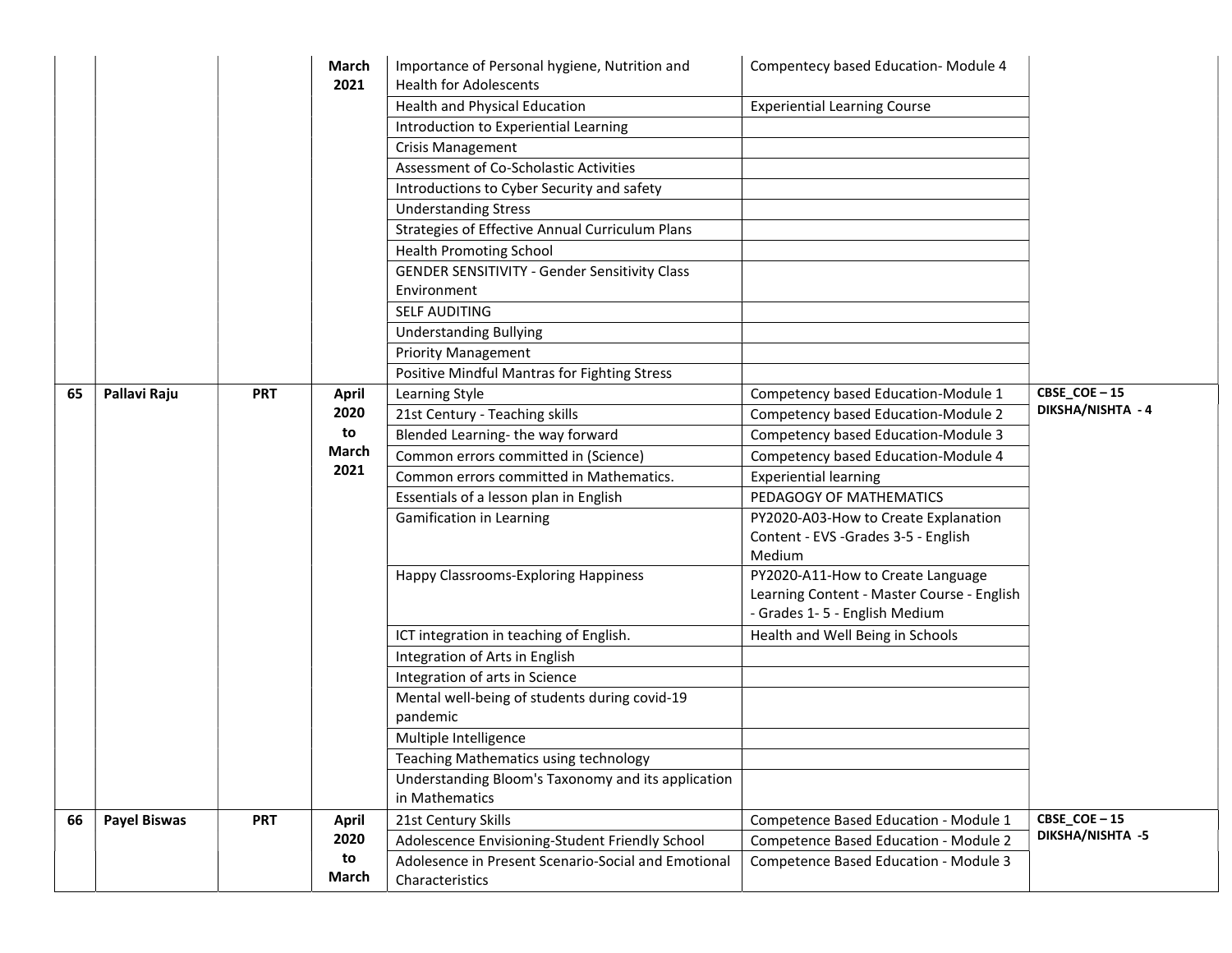|    |                 |            | 2021                 | Common Grammatical Mistakes in English                          | Competence Based Education - Module 4                                                            |                                  |
|----|-----------------|------------|----------------------|-----------------------------------------------------------------|--------------------------------------------------------------------------------------------------|----------------------------------|
|    |                 |            |                      | Essential of a Lesson Plan in English                           | <b>Experiential Learning Course</b>                                                              |                                  |
|    |                 |            |                      | Happy Classrooms Exploring Happiness                            |                                                                                                  |                                  |
|    |                 |            |                      | Literature in English Classroom                                 |                                                                                                  |                                  |
|    |                 |            |                      | Misbehaviour in Classroom                                       |                                                                                                  |                                  |
|    |                 |            |                      | Multiple Intelligence                                           |                                                                                                  |                                  |
|    |                 |            |                      | Pathways to Critical Thinking                                   |                                                                                                  |                                  |
|    |                 |            |                      | POCSO Act 2020                                                  |                                                                                                  |                                  |
|    |                 |            |                      | <b>Positive Mindful Mantras</b>                                 |                                                                                                  |                                  |
|    |                 |            |                      | <b>Priority Management</b>                                      |                                                                                                  |                                  |
|    |                 |            |                      | Tips for Setting Question Paper                                 |                                                                                                  |                                  |
|    |                 |            |                      | Pedagogy of Languages                                           |                                                                                                  |                                  |
| 67 | Prajakta        | <b>PRT</b> | <b>April</b>         | TEACHING STRATEGIES OR METHODOLOGIES IN                         | Competency Based Education-Module 1                                                              | $CBSE$ <sub>COE</sub> $-16$      |
|    | <b>Kulkarni</b> |            | 2020                 | <b>ENGLISH (READING SKILLS)</b>                                 |                                                                                                  | DIKSHA/NISHTA - 8                |
|    |                 |            | to<br><b>March</b>   | HAPPY CLASSROOMS-HAPPY TEACHERS CREATING<br><b>HAPPY SPACES</b> | <b>Competency Based Education-Module 2</b>                                                       |                                  |
|    |                 |            | 2021                 | STORY TELLING PADAGOGY                                          | Competency Based Education-Module 3                                                              |                                  |
|    |                 |            |                      | <b>EMOTIONAL INTELLIGENCE</b>                                   | Competency Based Education-Module 4                                                              |                                  |
|    |                 |            |                      | HOW TO BECOME FAVOURITE TEACHER OF THE<br><b>STUDENTS</b>       | <b>Experimental Learning</b>                                                                     |                                  |
|    |                 |            |                      | CREATING LIBRARIES AS CENTRE OF LEARNING                        | How to Create Explanation Content-EVS-<br>Grades 3-5 English Medium. (PY2020-A03)                |                                  |
|    |                 |            |                      | ENHANCING LIFE SKILLS SELF AWARENESS                            | How to Create Language Learning Content<br>- Master Course English Grade 1-5 -<br>English Medium |                                  |
|    |                 |            |                      | MULTIPLE INTELLIGENCE                                           | POCSO ACT 2012                                                                                   |                                  |
|    |                 |            |                      | ENHANCING LIFE SKILLS INTO SCHOOL CURRICULUM                    |                                                                                                  |                                  |
|    |                 |            |                      | DRAMATICS IN TEACHING                                           |                                                                                                  |                                  |
|    |                 |            |                      | NEP 2020 - EMPOWERING THE TEACHERS                              |                                                                                                  |                                  |
|    |                 |            |                      | <b>MAGIC OF GRATITUDE</b>                                       |                                                                                                  |                                  |
|    |                 |            |                      | LIBRARIES TO LEARNING COMMONS, ISOLATION TO<br>COLLABORATION    |                                                                                                  |                                  |
|    |                 |            |                      | School Library- Understanding School Libraries-                 |                                                                                                  |                                  |
|    |                 |            |                      | Purpose and Future                                              |                                                                                                  |                                  |
|    |                 |            |                      | Literary Events and Calender-Library                            |                                                                                                  |                                  |
|    |                 |            |                      | Best Engagements during Virtual Library Sessions.               |                                                                                                  |                                  |
| 68 | Prajakti Chitre | <b>PRT</b> | <b>April</b><br>2020 | Teaching Strategies / Methodologies in Mathematics              | Competency based education - Module 1                                                            | CBSE_COE-15<br>DIKSHA/NISHTA - 6 |
|    |                 |            | to                   | Joyful Mathematics-Art Integration in Mathematics               | Competency based education - Module 2                                                            |                                  |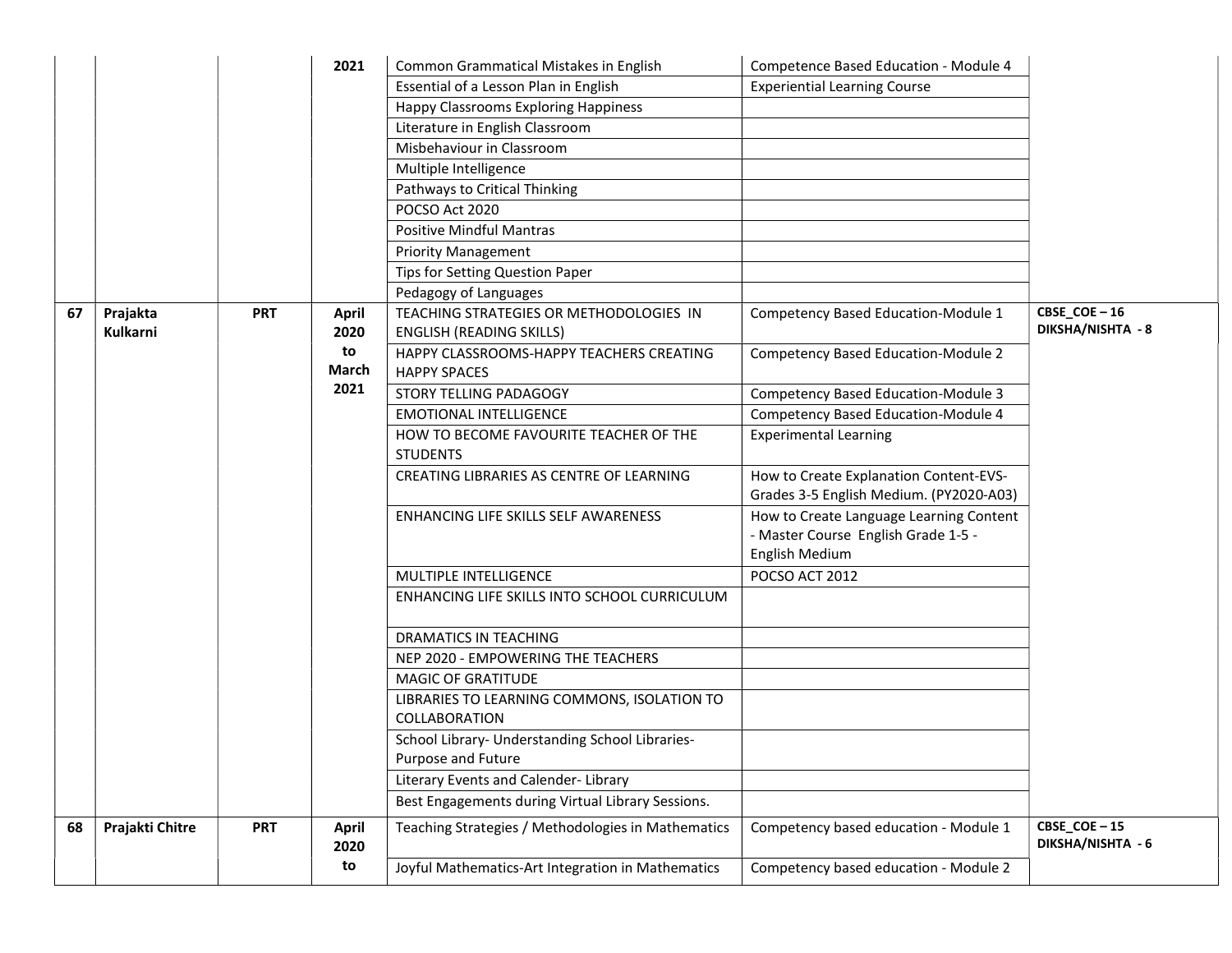|    |                      |            | March         | Assessment in Mathematics                                           | Competency based education - Module 3                         |                    |
|----|----------------------|------------|---------------|---------------------------------------------------------------------|---------------------------------------------------------------|--------------------|
|    |                      |            | 2021          | Strategies of Effective Annual Curriculum Plans                     | Competency based education - Module 4                         |                    |
|    |                      |            |               | Higher Order Thinking Skills                                        | <b>Experiential Learning Course</b>                           |                    |
|    |                      |            |               | Common errors committed in Mathematics.                             | Pedagogy of Mathematics                                       |                    |
|    |                      |            |               | <b>Recreational Mathematics</b>                                     |                                                               |                    |
|    |                      |            |               | Outcome based learning.                                             |                                                               |                    |
|    |                      |            |               | <b>Competency Based Education</b>                                   |                                                               |                    |
|    |                      |            |               | Understanding Blooms Taxonomy and its Application<br>in Mathematics |                                                               |                    |
|    |                      |            |               | Multiple Intelligence                                               |                                                               |                    |
|    |                      |            |               | <b>Gender Sensitive Pedagogy (Mathematics)</b>                      |                                                               |                    |
|    |                      |            |               | <b>Flipped Classrooms</b>                                           |                                                               |                    |
|    |                      |            |               | Integration of ICT in Teaching of Mathematics                       |                                                               |                    |
|    |                      |            |               | Content Management in Class - Time Management                       |                                                               |                    |
| 69 | Priyanka             | <b>PRT</b> | <b>April</b>  | STRESS MANAGEMENT TECHNIQUES                                        | Competency based Education-Module 1                           | CBSE_COE-15        |
|    | <b>Jamkhindikar</b>  |            | 2020<br>to    | HAPPY CLASSROOMS-STRATEGIES FOR A HAPPY                             | Competency based Education-Module 2                           | DIKSHA/NISHTA - 11 |
|    |                      |            |               | CLASSROOM                                                           |                                                               |                    |
|    |                      |            | March<br>2021 | ASSESSMENT FOR STUDENT DEVELOPMENT                                  | Competency based Education-Module 3                           |                    |
|    |                      |            |               | PERSONAL HYGIENE                                                    | Competency based Education-Module 4                           |                    |
|    |                      |            |               | COMMON ERRORS COMMITED IN MATHEMATICS                               | <b>Experiential Learning Course</b>                           |                    |
|    |                      |            |               | MULTIPLE INTELLIGENCE                                               | PY2020-A12-How to Create Language<br>Learning Content-English |                    |
|    |                      |            |               | PEER RELATIONS                                                      | PY2020-A03-How to Create Explanation<br>Content - EVS         |                    |
|    |                      |            |               | USING ARTS AS A TEACHING TOOL                                       | Basics of COVID-19                                            |                    |
|    |                      |            |               | TEACHING MATHEMATICS IN PRIMARY CLASSES                             | Learning Outcomes and Pedagogies                              |                    |
|    |                      |            |               | 10. HOW TO BECOME FAV. TEACHER OF STUDENTS                          | Pedagogy of Mathematics                                       |                    |
|    |                      |            |               | UNDERSTANDING ANGER                                                 | Pedagogy of Language                                          |                    |
|    |                      |            |               | LEARNING FROM MISTAKES                                              |                                                               |                    |
|    |                      |            |               | <b>DRAMATICS IN TEACHING</b>                                        |                                                               |                    |
|    |                      |            |               | <b>CHANGING FOR NEW CHALLENGES</b>                                  |                                                               |                    |
|    |                      |            |               | JOYFUL METHODS OF TEACHING IN PRIMARY                               |                                                               |                    |
| 70 | <b>Ragini Deoley</b> | <b>PRT</b> | <b>April</b>  | <b>Understanding Stress</b>                                         | Competency Based Education-Module 1                           | CBSE_COE-15        |
|    |                      |            | 2020          | Self Motivation                                                     | <b>Competency Based Education-Module 2</b>                    | DIKSHA/NISHTA -5   |
|    |                      |            | to            | Art Integrated Learning                                             | Competency Based Education-Module 3                           |                    |
|    |                      |            | March         | Enhancing Life Skills-Power Of Forgiveness                          | Competency Based Education-Module 4                           |                    |
|    |                      |            | 2021          | Happy Classrooms-Exploring Happiness                                | <b>Experiential Learning</b>                                  |                    |
|    |                      |            |               | <b>Empowering Your Team</b>                                         |                                                               |                    |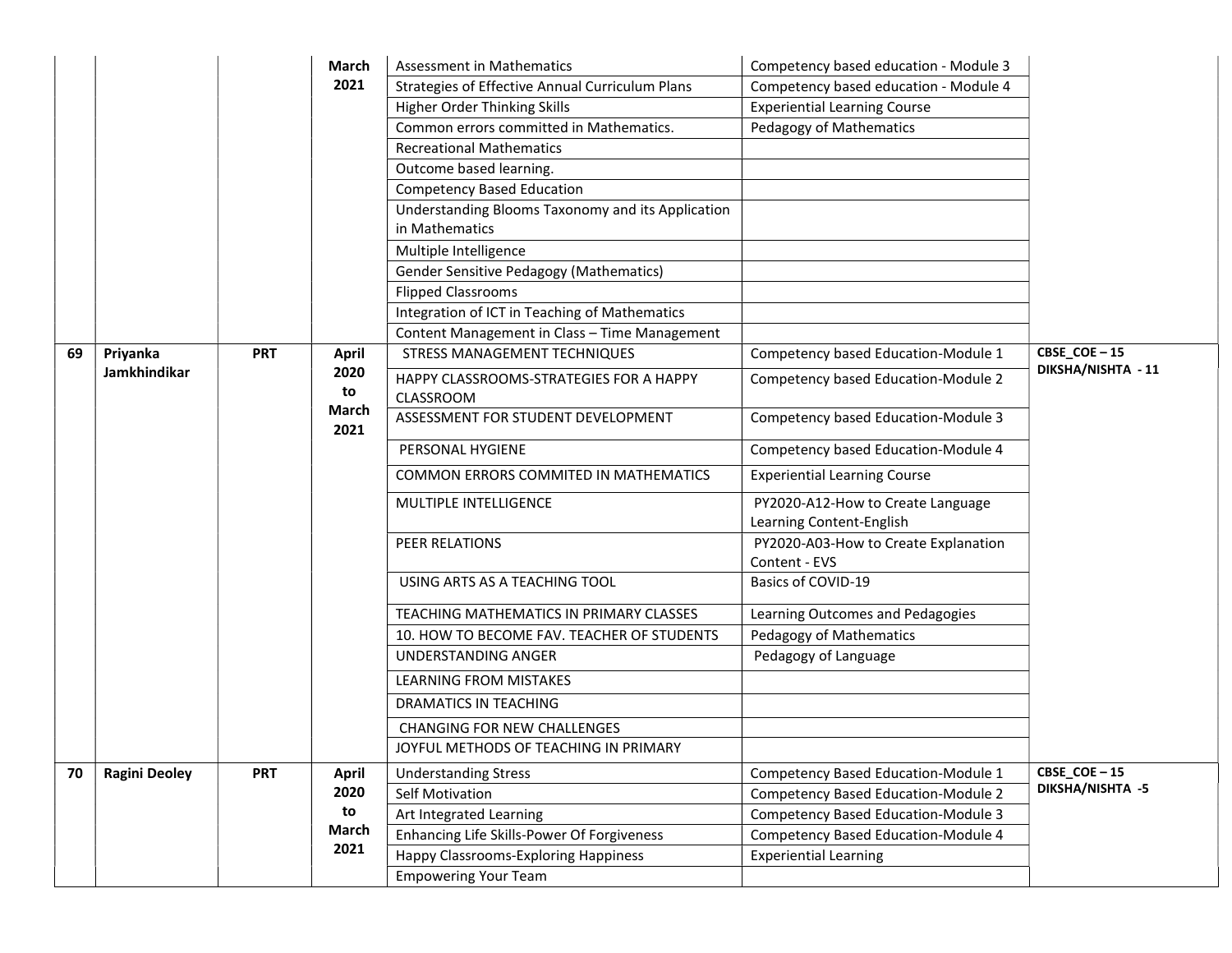|    |               |            |              | Learning From Mistakes                                |                                       |                  |
|----|---------------|------------|--------------|-------------------------------------------------------|---------------------------------------|------------------|
|    |               |            |              | Happy Teachers Creating Happy Spaces                  |                                       |                  |
|    |               |            |              | Mindfullness                                          |                                       |                  |
|    |               |            |              | <b>Priority Management</b>                            |                                       |                  |
|    |               |            |              | Self Counselling                                      |                                       |                  |
|    |               |            |              | Converting Downs Into Ups                             |                                       |                  |
|    |               |            |              | Art Of Saying No                                      |                                       |                  |
|    |               |            |              | <b>Basics Of Covid19</b>                              |                                       |                  |
|    |               |            |              | Healthy Lifestyle                                     |                                       |                  |
| 71 | Radhika Roy   | <b>PRT</b> | <b>April</b> | Teaching Mathematics using technology                 | Competency Based Education - Module 1 | CBSE_COE-15      |
|    |               |            | 2020         | Maths-(Class VI-X)-Innovative Teaching Methods-       | Competency Based Education - Module 2 | DIKSHA/NISHTA -5 |
|    |               |            | to           | Joyful Learning                                       |                                       |                  |
|    |               |            | March        | Introduction to Experiential Learning                 | Competency Based Education - Module 3 |                  |
|    |               |            | 2021         | Integration of Arts in Mathematics                    | Competency Based Education - Module 4 |                  |
|    |               |            |              | <b>Recreational Mathematics</b>                       | <b>Experiential Learning Course</b>   |                  |
|    |               |            |              | Higher Order Thinking Skills                          |                                       |                  |
|    |               |            |              | Common errors committed in Mathematics.               |                                       |                  |
|    |               |            |              | Capacity building program in Self Auditing            |                                       |                  |
|    |               |            |              | Classroom Management-Content Management in            |                                       |                  |
|    |               |            |              | Class - Teaching Style                                |                                       |                  |
|    |               |            |              | <b>Interdisciplinary Projects</b>                     |                                       |                  |
|    |               |            |              | <b>Gamification in Learning</b>                       |                                       |                  |
|    |               |            |              | <b>Flipped Classroom</b>                              |                                       |                  |
|    |               |            |              | <b>Stress Management - Understanding Stress</b>       |                                       |                  |
|    |               |            |              | Story telling as Pedagogy                             |                                       |                  |
|    |               |            |              | Pathways to (Critical Thinking)                       |                                       |                  |
|    |               |            |              | Pedagogy of Mathematics                               |                                       |                  |
| 72 | Rajani Borana | <b>PRT</b> | <b>April</b> | Happy Teachers creating Happy spaces                  | Competency based Education-Module 1   | CBSE_COE-15      |
|    |               |            | 2020         | Teaching StrategiesMethodologies in English           | Competency based Education-Module 2   | DIKSHA/NISHTA -5 |
|    |               |            | to           | (Speaking) (IX - X)                                   |                                       |                  |
|    |               |            | March        | Experiential Learning-Exploring Experiential Learning | Competency based Education-Module 3   |                  |
|    |               |            | 2021         | through Projects - A step by step approach            |                                       |                  |
|    |               |            |              | Components of classroom managements                   | Competency based Education-Module 4   |                  |
|    |               |            |              | <b>Flipped Classroom</b>                              | <b>Experiential Learning Course</b>   |                  |
|    |               |            |              | <b>Critical Thinking</b>                              |                                       |                  |
|    |               |            |              | in mathematics                                        |                                       |                  |
|    |               |            |              | Converting downs into ups                             |                                       |                  |
|    |               |            |              | Learning Styles                                       |                                       |                  |
|    |               |            |              | Fun with mathematics for primary teachers             |                                       |                  |
|    |               |            |              | Magic of gratitude                                    |                                       |                  |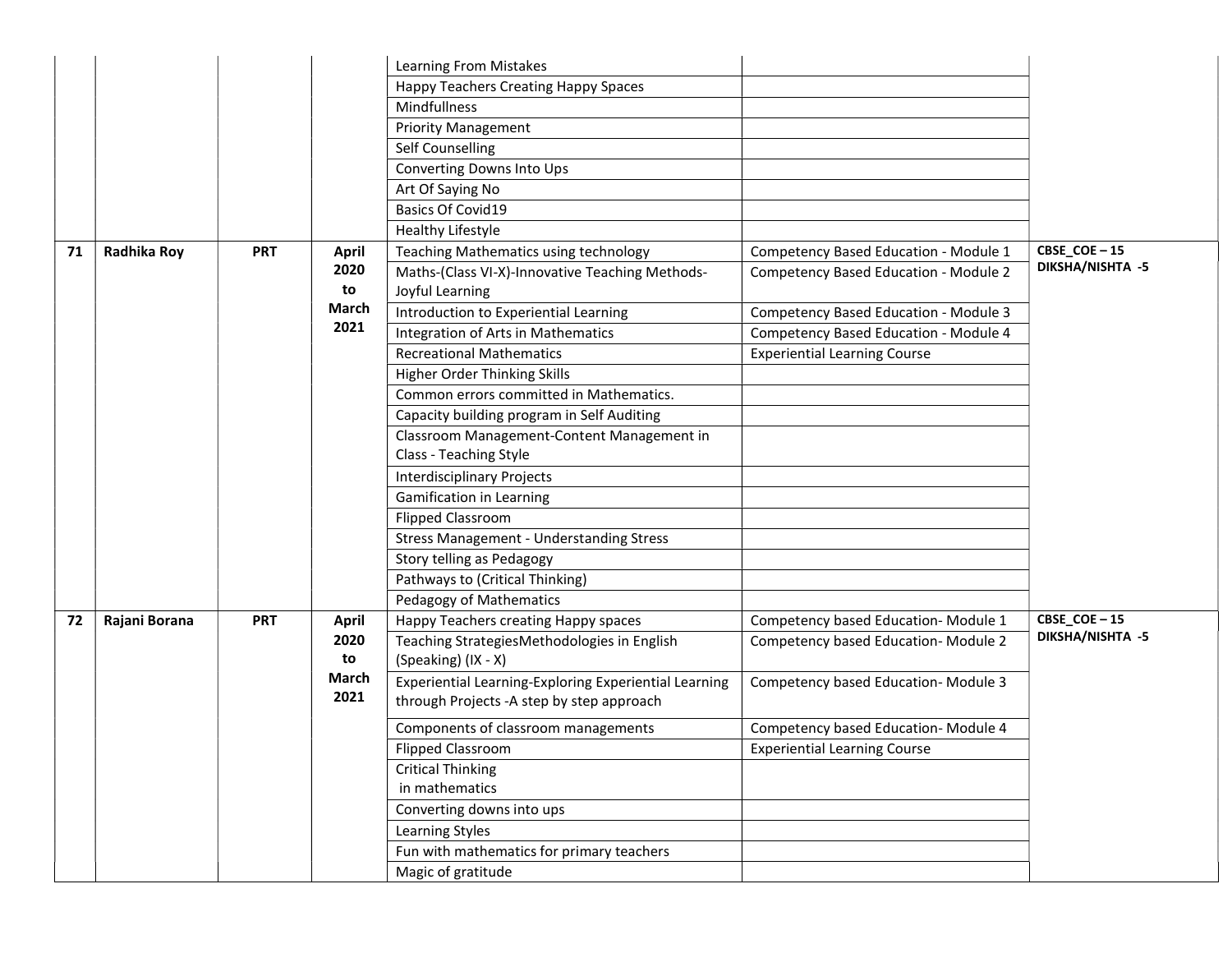|    |                     |            |              | Striving for academic excellence                                          |                                                                      |                   |
|----|---------------------|------------|--------------|---------------------------------------------------------------------------|----------------------------------------------------------------------|-------------------|
|    |                     |            |              | Understanding blooms taxonomy and its application                         |                                                                      |                   |
|    |                     |            |              | in economics                                                              |                                                                      |                   |
|    |                     |            |              | Secondary school assessment-Understanding the                             |                                                                      |                   |
|    |                     |            |              | Need and Issues of Adolescent Education                                   |                                                                      |                   |
|    |                     |            |              | <b>Stress Management-Stress and Burnout</b>                               |                                                                      |                   |
|    |                     |            |              | Understanding the Need and Issues of Adolescent                           |                                                                      |                   |
|    |                     |            |              | Education                                                                 |                                                                      |                   |
| 73 | <b>Rasika Hirve</b> | <b>PRT</b> | <b>April</b> | <b>Assessment in Mathematics</b>                                          | Competency based Education-Module 1                                  | CBSE_COE-16       |
|    |                     |            | 2020         | Education in a Cross-Cultural setup                                       | Competency based Education-Module 2                                  | DIKSHA/NISHTA - 8 |
|    |                     |            | to<br>March  | Values Education-Integrating Values in the<br>Curriculum                  | Competency based Education-Module 3                                  |                   |
|    |                     |            | 2021         | Teaching Strategies-Methodologies in Chemistry                            | Competency based Education-Module 4                                  |                   |
|    |                     |            |              | Happy teachers creating happy spaces.                                     | <b>Experiential Learning Course</b>                                  |                   |
|    |                     |            |              | Critical and creative thinking -Fun with mathematics                      | Pedagogy of Environmental Studies                                    |                   |
|    |                     |            |              | Blooms Taxonomy and Questioning Techniques in<br>Assessment               | How to Create Explanation Content - EVS                              |                   |
|    |                     |            |              | Cyber Security-Understanding the issues related to<br><b>Cyber Ethics</b> | Pedagogy of Mathematics                                              |                   |
|    |                     |            |              | VALUES EDUCATION-The Values to Reckon, need of<br>value education         |                                                                      |                   |
|    |                     |            |              | CAREER GUIDANCE - Revisiting the role of teachers<br>in Career Guidance   |                                                                      |                   |
|    |                     |            |              | Assessment in English.                                                    |                                                                      |                   |
|    |                     |            |              | Positive Mindful Mantras for Fighting Stress                              |                                                                      |                   |
|    |                     |            |              | 21st Century Skills                                                       |                                                                      |                   |
|    |                     |            |              | Story telling as Pedagogy                                                 |                                                                      |                   |
|    |                     |            |              | Learning Style                                                            |                                                                      |                   |
|    |                     |            |              | <b>National Education Policy</b>                                          |                                                                      |                   |
| 74 | <b>Renu Singh</b>   | <b>PRT</b> | <b>April</b> | Enhancing Life Skills-Creative Thinking                                   | Competency Based Education-Module-1                                  | CBSE $COE - 16$   |
|    |                     |            | 2020         | Happy teachers create happy spaces                                        | <b>Competency Based Education-Module-2</b>                           | DIKSHA/NISHTA - 8 |
|    |                     |            | to           | Story telling as Pedagogy                                                 | Competency Based Education-Module-3                                  |                   |
|    |                     |            | March        | Multiple Intelligence                                                     | <b>Competency Based Education-Module-4</b>                           |                   |
|    |                     |            | 2021         | Teaching style and know your classroom mgt style                          | <b>Experiential Learning Course</b>                                  |                   |
|    |                     |            |              | <b>Gamification in Learning</b>                                           | How to Create Explanation Content - EVS                              |                   |
|    |                     |            |              | Essential of lesson plan English                                          | Pedagogy of Mathematics                                              |                   |
|    |                     |            |              | How to become Favorite teacher of students                                | How to Create Language Learning Content<br>- Master Course - English |                   |
|    |                     |            |              | Stress management at work                                                 |                                                                      |                   |
|    |                     |            |              | Learning from Mistakes                                                    |                                                                      |                   |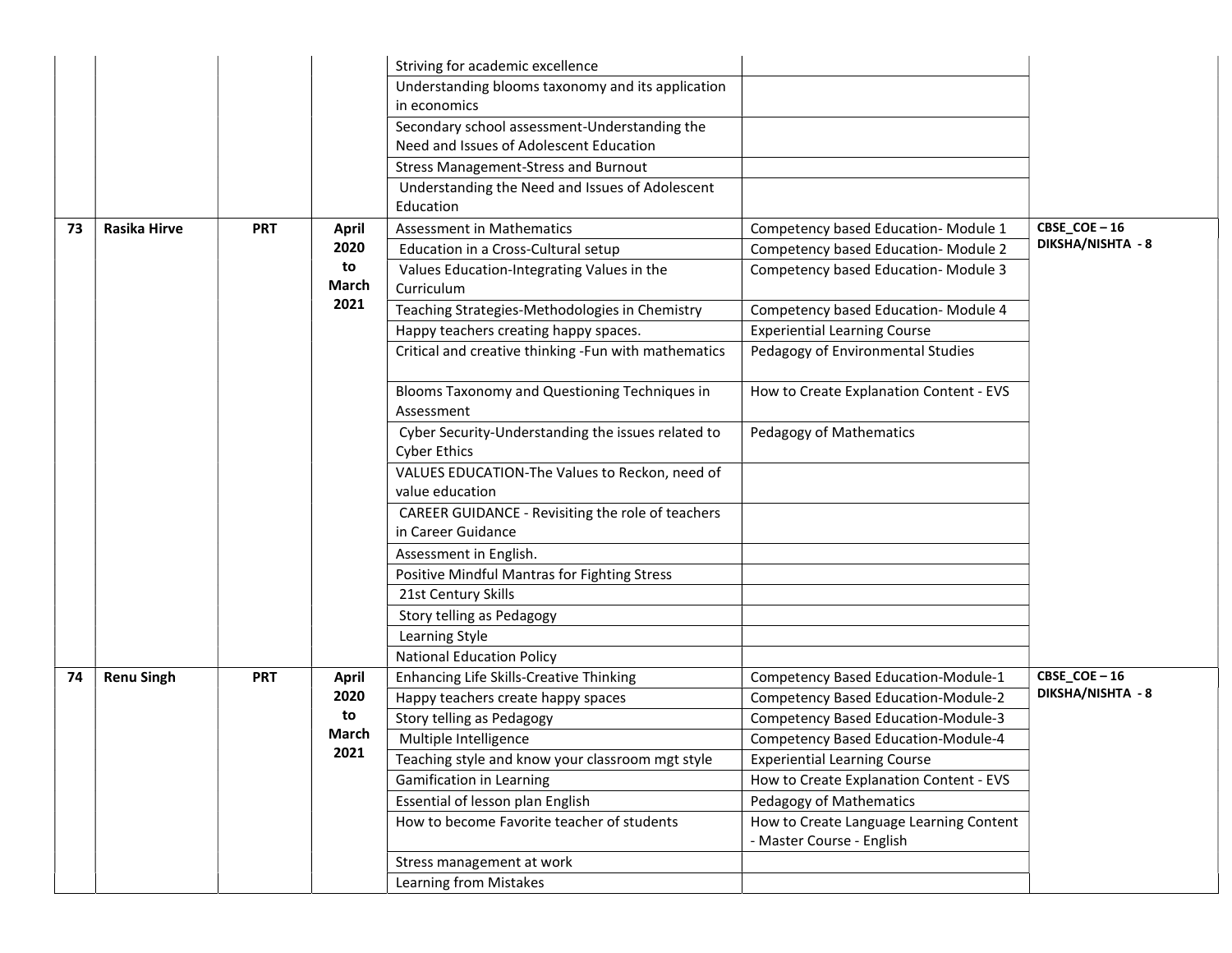|    |                 |            |              | Adolescence in present scenario (social and<br>emotional chracteristics) |                                                     |                                  |
|----|-----------------|------------|--------------|--------------------------------------------------------------------------|-----------------------------------------------------|----------------------------------|
|    |                 |            |              | Enhancing Life Skills - Effective Communication                          |                                                     |                                  |
|    |                 |            |              | Joyful Mathematics- Innovative Teaching of                               |                                                     |                                  |
|    |                 |            |              | Mathematics                                                              |                                                     |                                  |
|    |                 |            |              | Common Grammatical errors in English language                            |                                                     |                                  |
|    |                 |            |              | Art of Teaching Mathematics                                              |                                                     |                                  |
|    |                 |            |              | <b>NEP Webinar</b>                                                       |                                                     |                                  |
| 75 | <b>Rumi Das</b> | <b>PRT</b> | <b>April</b> | <b>Story Telling as Padegogy</b>                                         | Competency Based Education-Module-1                 | CBSE_COE-15<br>DIKSHA/NISHTA - 9 |
|    |                 |            | 2020<br>to   | Pathways to Critical Thinking                                            | Competency Based Education-Module-2                 |                                  |
|    |                 |            | March        | Multiple Intelligence                                                    | Competency Based Education-Module-3                 |                                  |
|    |                 |            | 2021         | <b>Stress Management- Stress and Runout</b>                              | Competency Based Education-Module-4                 |                                  |
|    |                 |            |              | <b>Emotional Intelligence</b>                                            | <b>Experential Learning</b>                         |                                  |
|    |                 |            |              | Empowering your team, Leadership skill                                   | How to Create Explanation Content-EVS-<br>Grade 3-5 |                                  |
|    |                 |            |              | <b>Interdisciplinary Projects</b>                                        | Mental Health Training Part 2                       |                                  |
|    |                 |            |              | Positive Mindful Mantras for Fighting Stress                             | Mental Health Training Part 3                       |                                  |
|    |                 |            |              | Happy teachers create happy spaces                                       | Developing Social- Personal Qualities and           |                                  |
|    |                 |            |              |                                                                          | creating Safe and Healthy School                    |                                  |
|    |                 |            |              |                                                                          | Environment                                         |                                  |
|    |                 |            |              | Know your classroom management style                                     |                                                     |                                  |
|    |                 |            |              | Weaving Life Skills into the School Curriculum                           |                                                     |                                  |
|    |                 |            |              | Ethics and integrity                                                     |                                                     |                                  |
|    |                 |            |              | Resilience and adaptability                                              |                                                     |                                  |
|    |                 |            |              | 21 <sup>st</sup> Century Skills                                          |                                                     |                                  |
|    |                 |            |              | <b>Enhancing Life Skills</b>                                             |                                                     |                                  |
| 76 | Sandeep Kaur    | <b>PRT</b> | <b>April</b> | Local Arts and How They Can Be Integrated into                           | Competency Based Education-Module-1                 | $CBSE$ <sub>COE</sub> $-16$      |
|    |                 |            | 2020         | Teaching a Concept                                                       |                                                     | DIKSHA/NISHTA -5                 |
|    |                 |            | to           | Dramatics in teaching                                                    | <b>Competency Based Education-Module-2</b>          |                                  |
|    |                 |            | March        | Learning from Mistakes                                                   | Competency Based Education-Module-3                 |                                  |
|    |                 |            | 2021         | <b>Priority Management</b>                                               | Competency Based Education-Module-4                 |                                  |
|    |                 |            |              | Hindi Bhasha ke Gadya Padya evam vyakaran ka                             | <b>Experential Learning</b>                         |                                  |
|    |                 |            |              | Shikshan (Hindi Course A) (X)                                            |                                                     |                                  |
|    |                 |            |              | Values Education-Integrating Values in the                               |                                                     |                                  |
|    |                 |            |              | Curriculumn                                                              |                                                     |                                  |
|    |                 |            |              | Story telling as Pedagogy                                                |                                                     |                                  |
|    |                 |            |              | Peer relations                                                           |                                                     |                                  |
|    |                 |            |              | Positive Mindful Mantras for Fighting Stress                             |                                                     |                                  |
|    |                 |            |              | Bhashik kaushal avm unka shikshan - Sunena, Bolna,                       |                                                     |                                  |
|    |                 |            |              | Padhna aur Likhna (HINDI Course B)                                       |                                                     |                                  |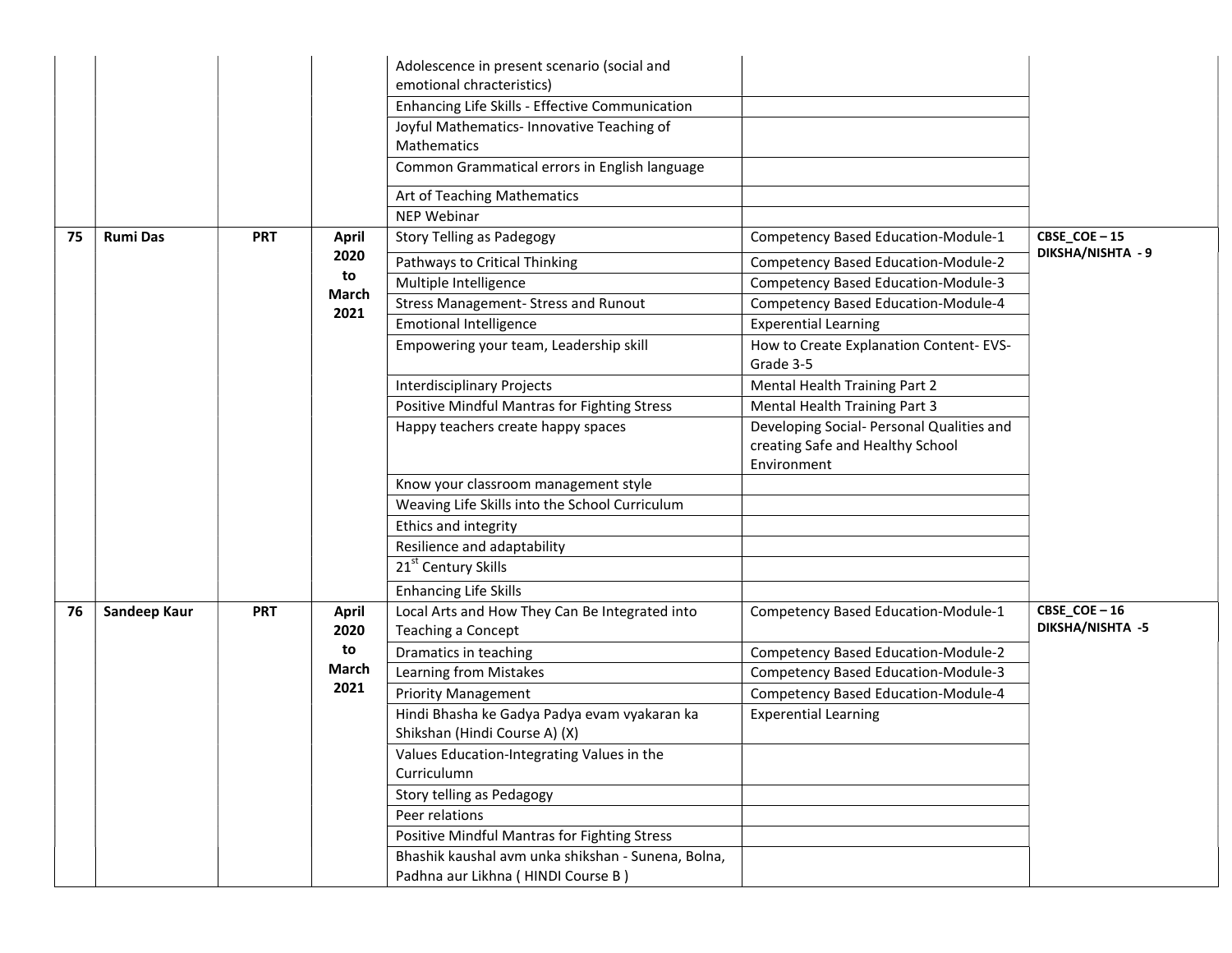| Change Management.<br>Career Guidance-Career Guidance and major<br>components of Career Guidance<br>Effective Communication An essential for Daily Life<br>Magic of Gratitude<br>HINDI BHASHA SHIKSHAN KI PAATH YOJANA HINDI<br><b>COURSE B</b><br>$CBSE\_COE - 15$<br>Shikha Sharma<br>Competency based Education - Module 1<br><b>PRT</b><br>Stress management at work place<br>77<br><b>April</b><br>DIKSHA/NISHTA -5<br>2020<br>Competency based Education - Module 2<br><b>Flipped Classroom</b><br>to<br>Life Skills-Enhancing life skills - Coping with stress<br>Competency based Education - Module 3<br>March<br>Competency based Education - Module 4<br>Learning from Mistakes<br>2021<br>Magic of Gratitude<br><b>Experiential Learning Course</b><br><b>Recreational Mathematics.</b><br>Innovative Teaching of Mathematics.<br>Introduction to Cyber Crime<br>Innovative Pedagogy in Science for Teachers teaching<br>Science upto Secondary Classes<br>Innovative Pedagogy in Biology-Experiential learning<br>EXPERIENTIAL LEARNING-Introduction to Experiential<br>Learning<br>Integration of Arts in Mathematics.<br>Common errors committed in Mathematics<br>Gamification in Learning<br>Joyful Mathematics-Recreational Mathematics<br>CBSE_COE-15<br>Magic of Gratitude<br>Competency based Education-Module 1<br>Shweta Iyer<br><b>PRT</b><br>78<br><b>April</b><br><b>DIKSHA/NISHTA - 7</b><br>2020<br>Science-Essentials of a lesson plan in Science<br>Competency based Education-Module 2<br>to<br>Conduct Management in Class - Consequences and<br>Competency based Education-Module 3<br>March<br>Rewards<br>2021<br>Assessment in Science<br>Competency based Education-Module 4<br><b>Experiential Learning Course</b><br>Common errors committed in (Science)<br>Developing Social-Personal Qualities and<br>Assessment in Mathematics - Question paper setting<br>Creating Safe and Healthy School<br>Environment<br>Innovative ways of teaching science - Experiential<br>ICSE_Understanding Rights, Child Sexual<br>Abuse and The POCSO Act, 2012<br>Learning<br>Applied mathematics - Necessities on school level<br>Mistakes in Setting Question |  |  | Mistakes in Setting Question |  |
|-----------------------------------------------------------------------------------------------------------------------------------------------------------------------------------------------------------------------------------------------------------------------------------------------------------------------------------------------------------------------------------------------------------------------------------------------------------------------------------------------------------------------------------------------------------------------------------------------------------------------------------------------------------------------------------------------------------------------------------------------------------------------------------------------------------------------------------------------------------------------------------------------------------------------------------------------------------------------------------------------------------------------------------------------------------------------------------------------------------------------------------------------------------------------------------------------------------------------------------------------------------------------------------------------------------------------------------------------------------------------------------------------------------------------------------------------------------------------------------------------------------------------------------------------------------------------------------------------------------------------------------------------------------------------------------------------------------------------------------------------------------------------------------------------------------------------------------------------------------------------------------------------------------------------------------------------------------------------------------------------------------------------------------------------------------------------------------------------------------------------------------------------------------------------------------------|--|--|------------------------------|--|
|                                                                                                                                                                                                                                                                                                                                                                                                                                                                                                                                                                                                                                                                                                                                                                                                                                                                                                                                                                                                                                                                                                                                                                                                                                                                                                                                                                                                                                                                                                                                                                                                                                                                                                                                                                                                                                                                                                                                                                                                                                                                                                                                                                                         |  |  |                              |  |
|                                                                                                                                                                                                                                                                                                                                                                                                                                                                                                                                                                                                                                                                                                                                                                                                                                                                                                                                                                                                                                                                                                                                                                                                                                                                                                                                                                                                                                                                                                                                                                                                                                                                                                                                                                                                                                                                                                                                                                                                                                                                                                                                                                                         |  |  |                              |  |
|                                                                                                                                                                                                                                                                                                                                                                                                                                                                                                                                                                                                                                                                                                                                                                                                                                                                                                                                                                                                                                                                                                                                                                                                                                                                                                                                                                                                                                                                                                                                                                                                                                                                                                                                                                                                                                                                                                                                                                                                                                                                                                                                                                                         |  |  |                              |  |
|                                                                                                                                                                                                                                                                                                                                                                                                                                                                                                                                                                                                                                                                                                                                                                                                                                                                                                                                                                                                                                                                                                                                                                                                                                                                                                                                                                                                                                                                                                                                                                                                                                                                                                                                                                                                                                                                                                                                                                                                                                                                                                                                                                                         |  |  |                              |  |
|                                                                                                                                                                                                                                                                                                                                                                                                                                                                                                                                                                                                                                                                                                                                                                                                                                                                                                                                                                                                                                                                                                                                                                                                                                                                                                                                                                                                                                                                                                                                                                                                                                                                                                                                                                                                                                                                                                                                                                                                                                                                                                                                                                                         |  |  |                              |  |
|                                                                                                                                                                                                                                                                                                                                                                                                                                                                                                                                                                                                                                                                                                                                                                                                                                                                                                                                                                                                                                                                                                                                                                                                                                                                                                                                                                                                                                                                                                                                                                                                                                                                                                                                                                                                                                                                                                                                                                                                                                                                                                                                                                                         |  |  |                              |  |
|                                                                                                                                                                                                                                                                                                                                                                                                                                                                                                                                                                                                                                                                                                                                                                                                                                                                                                                                                                                                                                                                                                                                                                                                                                                                                                                                                                                                                                                                                                                                                                                                                                                                                                                                                                                                                                                                                                                                                                                                                                                                                                                                                                                         |  |  |                              |  |
|                                                                                                                                                                                                                                                                                                                                                                                                                                                                                                                                                                                                                                                                                                                                                                                                                                                                                                                                                                                                                                                                                                                                                                                                                                                                                                                                                                                                                                                                                                                                                                                                                                                                                                                                                                                                                                                                                                                                                                                                                                                                                                                                                                                         |  |  |                              |  |
|                                                                                                                                                                                                                                                                                                                                                                                                                                                                                                                                                                                                                                                                                                                                                                                                                                                                                                                                                                                                                                                                                                                                                                                                                                                                                                                                                                                                                                                                                                                                                                                                                                                                                                                                                                                                                                                                                                                                                                                                                                                                                                                                                                                         |  |  |                              |  |
|                                                                                                                                                                                                                                                                                                                                                                                                                                                                                                                                                                                                                                                                                                                                                                                                                                                                                                                                                                                                                                                                                                                                                                                                                                                                                                                                                                                                                                                                                                                                                                                                                                                                                                                                                                                                                                                                                                                                                                                                                                                                                                                                                                                         |  |  |                              |  |
|                                                                                                                                                                                                                                                                                                                                                                                                                                                                                                                                                                                                                                                                                                                                                                                                                                                                                                                                                                                                                                                                                                                                                                                                                                                                                                                                                                                                                                                                                                                                                                                                                                                                                                                                                                                                                                                                                                                                                                                                                                                                                                                                                                                         |  |  |                              |  |
|                                                                                                                                                                                                                                                                                                                                                                                                                                                                                                                                                                                                                                                                                                                                                                                                                                                                                                                                                                                                                                                                                                                                                                                                                                                                                                                                                                                                                                                                                                                                                                                                                                                                                                                                                                                                                                                                                                                                                                                                                                                                                                                                                                                         |  |  |                              |  |
|                                                                                                                                                                                                                                                                                                                                                                                                                                                                                                                                                                                                                                                                                                                                                                                                                                                                                                                                                                                                                                                                                                                                                                                                                                                                                                                                                                                                                                                                                                                                                                                                                                                                                                                                                                                                                                                                                                                                                                                                                                                                                                                                                                                         |  |  |                              |  |
|                                                                                                                                                                                                                                                                                                                                                                                                                                                                                                                                                                                                                                                                                                                                                                                                                                                                                                                                                                                                                                                                                                                                                                                                                                                                                                                                                                                                                                                                                                                                                                                                                                                                                                                                                                                                                                                                                                                                                                                                                                                                                                                                                                                         |  |  |                              |  |
|                                                                                                                                                                                                                                                                                                                                                                                                                                                                                                                                                                                                                                                                                                                                                                                                                                                                                                                                                                                                                                                                                                                                                                                                                                                                                                                                                                                                                                                                                                                                                                                                                                                                                                                                                                                                                                                                                                                                                                                                                                                                                                                                                                                         |  |  |                              |  |
|                                                                                                                                                                                                                                                                                                                                                                                                                                                                                                                                                                                                                                                                                                                                                                                                                                                                                                                                                                                                                                                                                                                                                                                                                                                                                                                                                                                                                                                                                                                                                                                                                                                                                                                                                                                                                                                                                                                                                                                                                                                                                                                                                                                         |  |  |                              |  |
|                                                                                                                                                                                                                                                                                                                                                                                                                                                                                                                                                                                                                                                                                                                                                                                                                                                                                                                                                                                                                                                                                                                                                                                                                                                                                                                                                                                                                                                                                                                                                                                                                                                                                                                                                                                                                                                                                                                                                                                                                                                                                                                                                                                         |  |  |                              |  |
|                                                                                                                                                                                                                                                                                                                                                                                                                                                                                                                                                                                                                                                                                                                                                                                                                                                                                                                                                                                                                                                                                                                                                                                                                                                                                                                                                                                                                                                                                                                                                                                                                                                                                                                                                                                                                                                                                                                                                                                                                                                                                                                                                                                         |  |  |                              |  |
|                                                                                                                                                                                                                                                                                                                                                                                                                                                                                                                                                                                                                                                                                                                                                                                                                                                                                                                                                                                                                                                                                                                                                                                                                                                                                                                                                                                                                                                                                                                                                                                                                                                                                                                                                                                                                                                                                                                                                                                                                                                                                                                                                                                         |  |  |                              |  |
|                                                                                                                                                                                                                                                                                                                                                                                                                                                                                                                                                                                                                                                                                                                                                                                                                                                                                                                                                                                                                                                                                                                                                                                                                                                                                                                                                                                                                                                                                                                                                                                                                                                                                                                                                                                                                                                                                                                                                                                                                                                                                                                                                                                         |  |  |                              |  |
|                                                                                                                                                                                                                                                                                                                                                                                                                                                                                                                                                                                                                                                                                                                                                                                                                                                                                                                                                                                                                                                                                                                                                                                                                                                                                                                                                                                                                                                                                                                                                                                                                                                                                                                                                                                                                                                                                                                                                                                                                                                                                                                                                                                         |  |  |                              |  |
|                                                                                                                                                                                                                                                                                                                                                                                                                                                                                                                                                                                                                                                                                                                                                                                                                                                                                                                                                                                                                                                                                                                                                                                                                                                                                                                                                                                                                                                                                                                                                                                                                                                                                                                                                                                                                                                                                                                                                                                                                                                                                                                                                                                         |  |  |                              |  |
|                                                                                                                                                                                                                                                                                                                                                                                                                                                                                                                                                                                                                                                                                                                                                                                                                                                                                                                                                                                                                                                                                                                                                                                                                                                                                                                                                                                                                                                                                                                                                                                                                                                                                                                                                                                                                                                                                                                                                                                                                                                                                                                                                                                         |  |  |                              |  |
|                                                                                                                                                                                                                                                                                                                                                                                                                                                                                                                                                                                                                                                                                                                                                                                                                                                                                                                                                                                                                                                                                                                                                                                                                                                                                                                                                                                                                                                                                                                                                                                                                                                                                                                                                                                                                                                                                                                                                                                                                                                                                                                                                                                         |  |  |                              |  |
|                                                                                                                                                                                                                                                                                                                                                                                                                                                                                                                                                                                                                                                                                                                                                                                                                                                                                                                                                                                                                                                                                                                                                                                                                                                                                                                                                                                                                                                                                                                                                                                                                                                                                                                                                                                                                                                                                                                                                                                                                                                                                                                                                                                         |  |  |                              |  |
|                                                                                                                                                                                                                                                                                                                                                                                                                                                                                                                                                                                                                                                                                                                                                                                                                                                                                                                                                                                                                                                                                                                                                                                                                                                                                                                                                                                                                                                                                                                                                                                                                                                                                                                                                                                                                                                                                                                                                                                                                                                                                                                                                                                         |  |  |                              |  |
|                                                                                                                                                                                                                                                                                                                                                                                                                                                                                                                                                                                                                                                                                                                                                                                                                                                                                                                                                                                                                                                                                                                                                                                                                                                                                                                                                                                                                                                                                                                                                                                                                                                                                                                                                                                                                                                                                                                                                                                                                                                                                                                                                                                         |  |  |                              |  |
|                                                                                                                                                                                                                                                                                                                                                                                                                                                                                                                                                                                                                                                                                                                                                                                                                                                                                                                                                                                                                                                                                                                                                                                                                                                                                                                                                                                                                                                                                                                                                                                                                                                                                                                                                                                                                                                                                                                                                                                                                                                                                                                                                                                         |  |  |                              |  |
|                                                                                                                                                                                                                                                                                                                                                                                                                                                                                                                                                                                                                                                                                                                                                                                                                                                                                                                                                                                                                                                                                                                                                                                                                                                                                                                                                                                                                                                                                                                                                                                                                                                                                                                                                                                                                                                                                                                                                                                                                                                                                                                                                                                         |  |  |                              |  |
|                                                                                                                                                                                                                                                                                                                                                                                                                                                                                                                                                                                                                                                                                                                                                                                                                                                                                                                                                                                                                                                                                                                                                                                                                                                                                                                                                                                                                                                                                                                                                                                                                                                                                                                                                                                                                                                                                                                                                                                                                                                                                                                                                                                         |  |  |                              |  |
|                                                                                                                                                                                                                                                                                                                                                                                                                                                                                                                                                                                                                                                                                                                                                                                                                                                                                                                                                                                                                                                                                                                                                                                                                                                                                                                                                                                                                                                                                                                                                                                                                                                                                                                                                                                                                                                                                                                                                                                                                                                                                                                                                                                         |  |  |                              |  |
|                                                                                                                                                                                                                                                                                                                                                                                                                                                                                                                                                                                                                                                                                                                                                                                                                                                                                                                                                                                                                                                                                                                                                                                                                                                                                                                                                                                                                                                                                                                                                                                                                                                                                                                                                                                                                                                                                                                                                                                                                                                                                                                                                                                         |  |  |                              |  |
|                                                                                                                                                                                                                                                                                                                                                                                                                                                                                                                                                                                                                                                                                                                                                                                                                                                                                                                                                                                                                                                                                                                                                                                                                                                                                                                                                                                                                                                                                                                                                                                                                                                                                                                                                                                                                                                                                                                                                                                                                                                                                                                                                                                         |  |  |                              |  |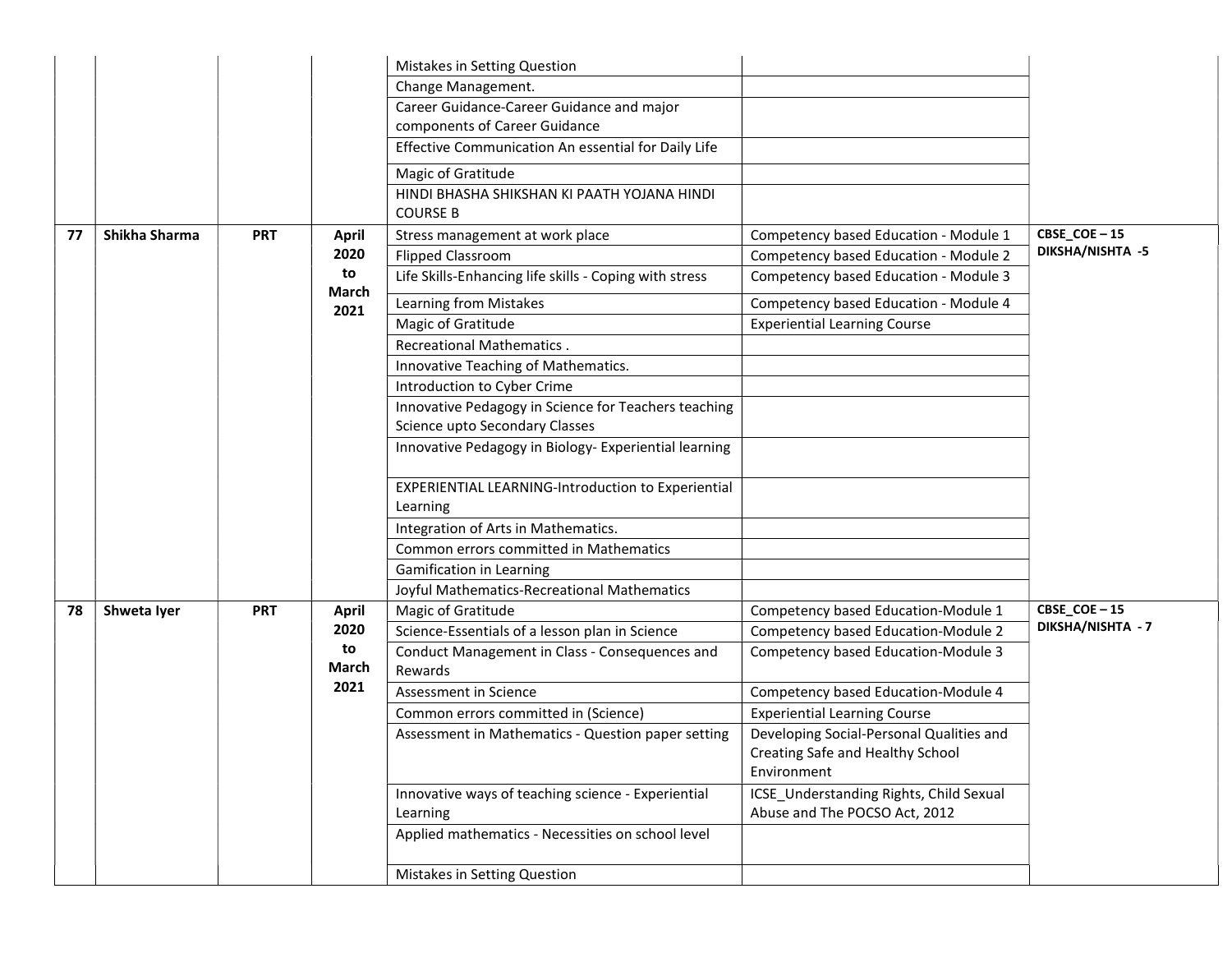|    |                     |            |              | <b>Teaching Mathematics in Primary Classes</b>                       |                                                                                |                    |
|----|---------------------|------------|--------------|----------------------------------------------------------------------|--------------------------------------------------------------------------------|--------------------|
|    |                     |            |              | Understanding Blooms Taxonomy and its Application<br>in Mathematics  |                                                                                |                    |
|    |                     |            |              | Essential of a lesson plan in Mathematics                            |                                                                                |                    |
|    |                     |            |              | Sources of Stress and Responses                                      |                                                                                |                    |
|    |                     |            |              | <b>Flipped Classroom</b>                                             |                                                                                |                    |
|    |                     |            |              | Critical thinking skills in Mathematics                              |                                                                                |                    |
| 79 | <b>Smita Aglawe</b> | <b>PRT</b> | <b>April</b> | Enhancing life skills coping with stress                             | Competency Based Education -Module1                                            | $CBSE\_COE - 15$   |
|    |                     |            | 2020<br>to   | Classroom Managment - Content Management in<br>class-Time management | <b>Competency Based Education -Module 2</b>                                    | DIKSHA/NISHTA - 10 |
|    |                     |            | March        | Assessment for Student Development                                   | Competency Based Education - Module 3                                          |                    |
|    |                     |            | 2021         | <b>Strategies for Happy Classroom</b>                                | Competency Based Education - Module 4                                          |                    |
|    |                     |            |              | ASSESSMENT IN MATHEMATICS- AIM                                       | Experiential Learning course.                                                  |                    |
|    |                     |            |              | Common errors committed in Mathematics                               | Pedagogy of Mathematics                                                        |                    |
|    |                     |            |              | Happ Classrooms-Exploring Happiness                                  | <b>POCSO</b>                                                                   |                    |
|    |                     |            |              | Integration of Arts in English                                       | How to create language learning content-<br>Master course - English            |                    |
|    |                     |            |              | Using Arts as a Teaching Tool-Joyful Mathematics                     | Integration of ICT in teaching, learning and<br>Assessment.                    |                    |
|    |                     |            |              | Teaching Strategies/ Methodologies in English                        | DC2020-A03-How to create Explanation<br>Content -EVS-Grades-3-5-English Medium |                    |
|    |                     |            |              | Teaching Strategies/ Methodologies in Mathematics                    |                                                                                |                    |
|    |                     |            |              | CBSE Assessment Scheme- Decoding porfolio and                        |                                                                                |                    |
|    |                     |            |              | subject enrichment activities.                                       |                                                                                |                    |
|    |                     |            |              | Dramatics in teaching                                                |                                                                                |                    |
|    |                     |            |              | Outcome based learning                                               |                                                                                |                    |
|    |                     |            |              | <b>Effective Parenting</b>                                           |                                                                                |                    |
| 80 | Sonali Bhogle       | <b>PRT</b> | <b>April</b> | <b>Stress Management Techniques</b>                                  | Competency based Education - Module 1                                          | CBSE_COE-15        |
|    |                     |            | 2020         | Dealing with misbehaviour in classrooms                              | Competency based Education - Module 2                                          | DIKSHA/NISHTA - 8  |
|    |                     |            | to           | Happy Classrooms - Exploring happiness                               | Competency based Education - Module 3                                          |                    |
|    |                     |            | March        | <b>Managing Virtual Classes</b>                                      | Competency based Education - Module 4                                          |                    |
|    |                     |            | 2021         | <b>Assessment in Mathematics</b>                                     | <b>Experiential Learning Course</b>                                            |                    |
|    |                     |            |              | Imparting Value Education while teaching Science                     | Pedagogy of Math                                                               |                    |
|    |                     |            |              | <b>Story Telling as Pedagogy</b>                                     | How to create explanation content - EVS                                        |                    |
|    |                     |            |              | Teaching Strategies in English (Writing)                             | PY_Pedagogy of Science                                                         |                    |
|    |                     |            |              | <b>Effective parenting</b>                                           |                                                                                |                    |
|    |                     |            |              | Joyful Mathematics - Innovative teaching of<br>mathematics           |                                                                                |                    |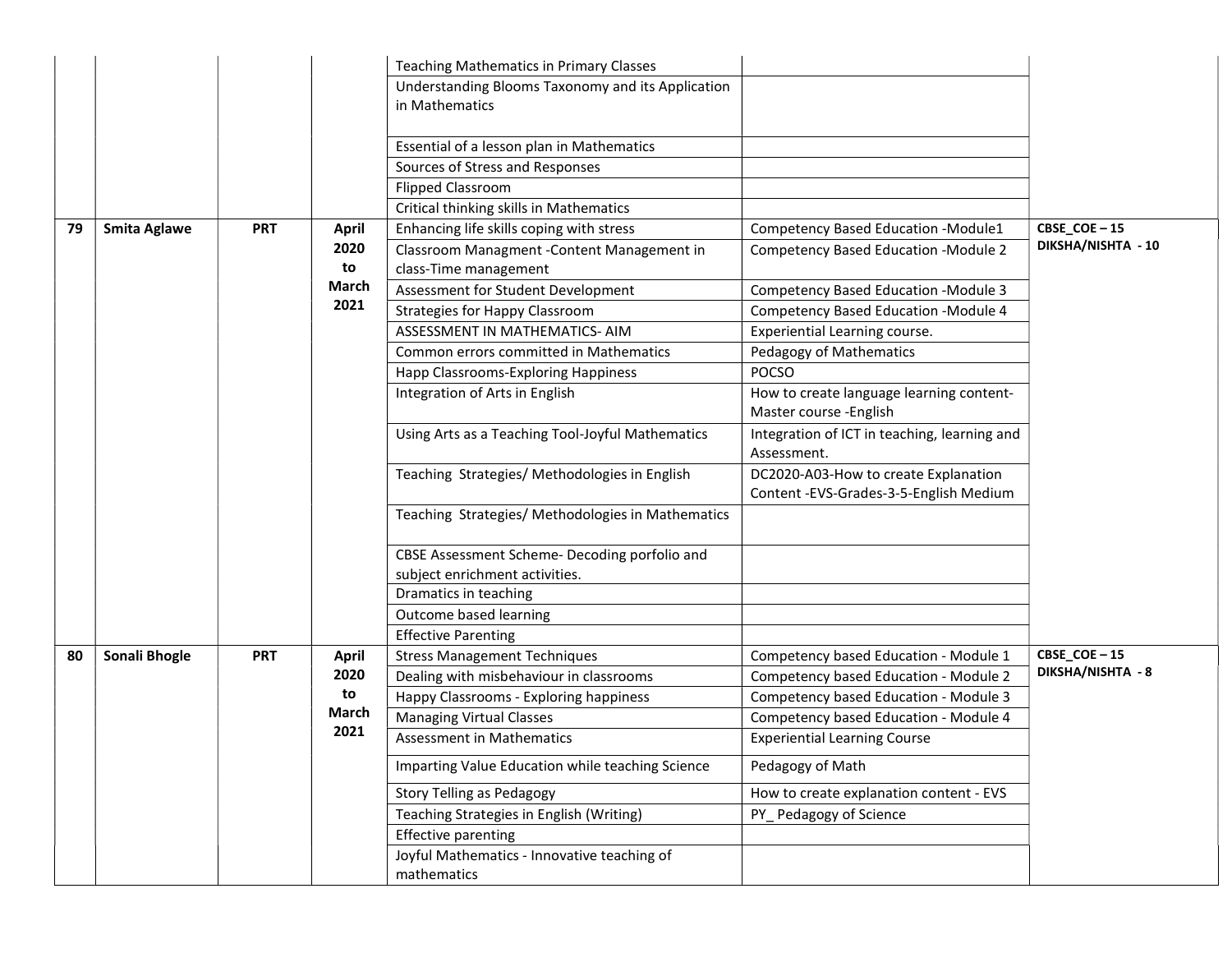|    |              |            |               | Teaching Mathematics in Primary classes                                                             |                                                                                                             |                   |
|----|--------------|------------|---------------|-----------------------------------------------------------------------------------------------------|-------------------------------------------------------------------------------------------------------------|-------------------|
|    |              |            |               | Challenging Areas in English Core                                                                   |                                                                                                             |                   |
|    |              |            |               | Joyful Mathematics-Joyful assesssment in                                                            |                                                                                                             |                   |
|    |              |            |               | mathematics                                                                                         |                                                                                                             |                   |
|    |              |            |               | Learning of spellings made easy                                                                     |                                                                                                             |                   |
|    |              |            |               | Enhancing Lifeskills - Effective communication                                                      |                                                                                                             |                   |
| 81 | Swati Kumar  | <b>PRT</b> | April         | HAPPY CLASSROOM - Exploring Happiness                                                               | Competency based Education-Module 1                                                                         | CBSE_COE-15       |
|    |              |            | 2020          | Art Integration in Mathematics                                                                      | Competency based Education-Module 2                                                                         | DIKSHA/NISHTA - 8 |
|    |              |            | to            | Multiple Intelligence                                                                               | Competency based Education-Module 3                                                                         |                   |
|    |              |            | March         | <b>SELF AUDITING</b>                                                                                | Competency based Education-Module 4                                                                         |                   |
|    |              |            | 2021          | Common errors committed in Mathematics                                                              | <b>Experiential Learning Course</b>                                                                         |                   |
|    |              |            |               | Experiential Learning-Exploring Experiential Learning<br>through Projects - A step by step approach | PY2020-A03-How to Create Explanation<br>Content - EVS - Grades 3-5 - English<br>Medium                      |                   |
|    |              |            |               | Revisiting the Role of Teachers in Career Guidance                                                  | PEDAGOGY OF MATHEMATICS                                                                                     |                   |
|    |              |            |               | Teaching Mathematics using technology                                                               | PY2020-A11-How to Create Language<br>Learning Content - Master Course - English<br>- Grades 1-5 - English M |                   |
|    |              |            |               | <b>Understanding Bullying</b>                                                                       |                                                                                                             |                   |
|    |              |            |               | <b>Emotional Intelligence</b>                                                                       |                                                                                                             |                   |
|    |              |            |               | Joyful Mathematics- Innovative Teaching of<br>Mathematics                                           |                                                                                                             |                   |
|    |              |            |               | Upholding Ethics and Integrity (Online)                                                             |                                                                                                             |                   |
|    |              |            |               | Teaching Strategies/Methodologies in English<br>Reading                                             |                                                                                                             |                   |
|    |              |            |               | Adapting to post Covid in School Education                                                          |                                                                                                             |                   |
|    |              |            |               | Enhancing Life Skills - Effective Communication                                                     |                                                                                                             |                   |
| 82 | Asma Tamboli | <b>PRT</b> | <b>April</b>  | 21st-century teaching skills                                                                        | Competency based Education-Module 1                                                                         | CBSE_COE-17       |
|    |              |            | 2020<br>to    | <b>Classroom Management-Managing Virtual Classes</b>                                                | Competency-based Education-Module 2                                                                         | DIKSHA/NISHTA - 5 |
|    |              |            | March<br>2021 | Classroom Mangement-Content Management in<br>Class - Teaching Style                                 | Competency-based Education-Module 3                                                                         |                   |
|    |              |            |               | COMMON ERRORS COMITTED IN SCIENCE                                                                   | Competency-based Education-Module 4                                                                         |                   |
|    |              |            |               | Common errors committed in Mathematics.                                                             | <b>Experiential Learning Course</b>                                                                         |                   |
|    |              |            |               | Conduct Management in Class-Consequences and<br>Reward                                              |                                                                                                             |                   |
|    |              |            |               | Dramatics in teaching                                                                               |                                                                                                             |                   |
|    |              |            |               | ENHANCING PROJECTS AND PRACTICALS IN<br><b>MATHEMATICS</b>                                          |                                                                                                             |                   |
|    |              |            |               | ETHICS AND INTEGRITY                                                                                |                                                                                                             |                   |
|    |              |            |               | <b>Experiential Learning Course</b>                                                                 |                                                                                                             |                   |
|    |              |            |               |                                                                                                     |                                                                                                             |                   |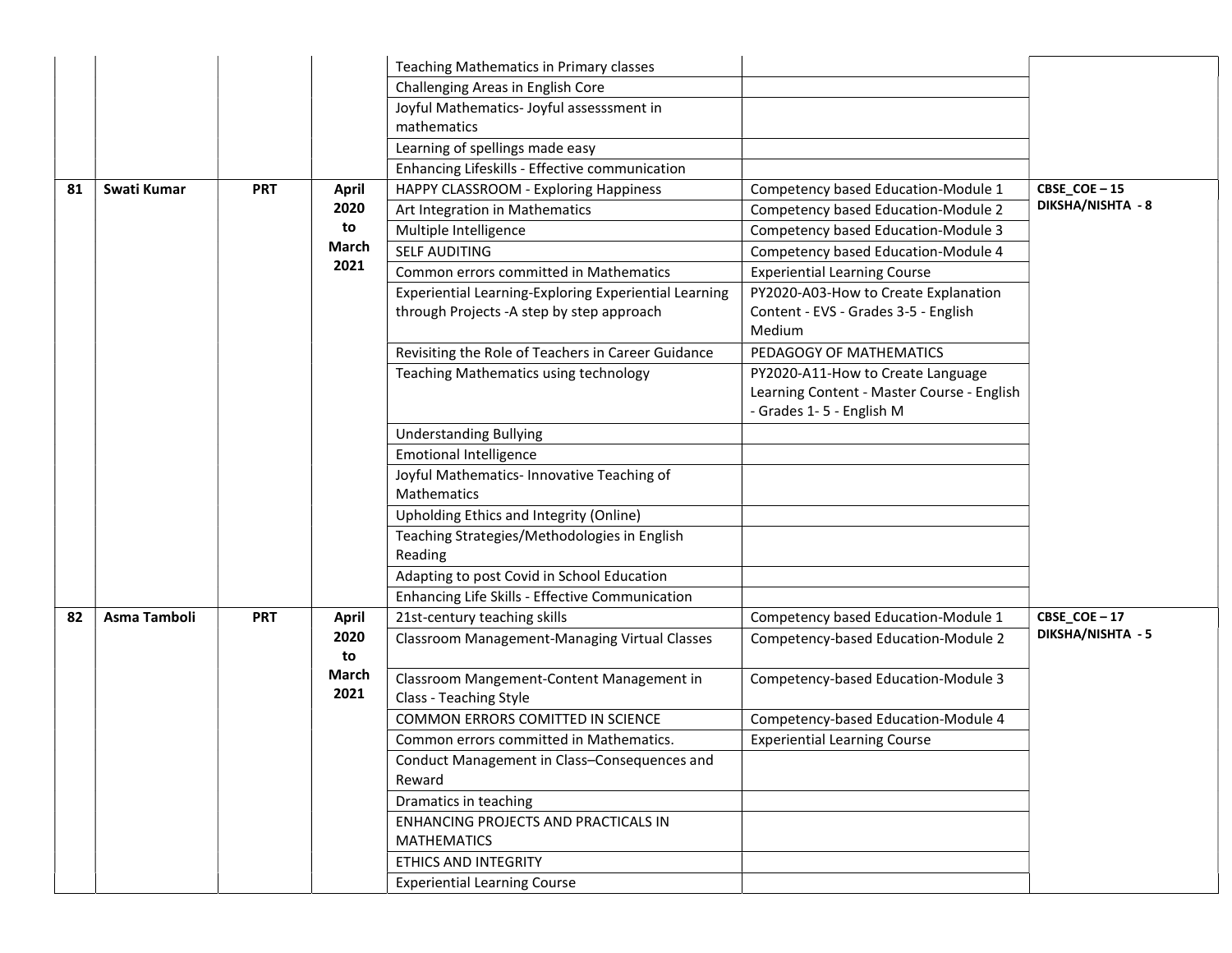|    |                   |             |                                                          | ICT integration in teaching of (Science)                               |                                                                     |                             |
|----|-------------------|-------------|----------------------------------------------------------|------------------------------------------------------------------------|---------------------------------------------------------------------|-----------------------------|
|    |                   |             |                                                          | Innovative Pedagogy in Science Experiential learning                   |                                                                     |                             |
|    |                   |             |                                                          | Magic of Gratitude                                                     |                                                                     |                             |
|    |                   |             |                                                          | Outcome based learning.                                                |                                                                     |                             |
|    |                   |             |                                                          | Positive Mindful Mantras for Fighting Stress                           |                                                                     |                             |
|    |                   |             |                                                          | STRATEGIES FOR HAPPY CLASSROOM                                         |                                                                     |                             |
|    |                   |             |                                                          | <b>Stress Management Techniques</b>                                    |                                                                     |                             |
| 83 | Tanuja Vaidya     | <b>PRT</b>  | April                                                    | <b>Emotional Intelligence</b>                                          | Competency based Education Module 1                                 | CBSE_COE-15                 |
|    |                   |             | 2020                                                     | Multiple Intelligence                                                  | <b>Competency based Education Module 2</b>                          | DIKSHA/NISHTA - 6           |
|    |                   | to<br>March | Happy Classrooms-Happy Teachers creating Happy<br>Spaces | Competency based Education Module3                                     |                                                                     |                             |
|    |                   |             | 2021                                                     | <b>Flipped Classrooms</b>                                              | Competency based Education Module 4                                 |                             |
|    |                   |             |                                                          | Dramatics in teaching                                                  | <b>Experiential Learning Course</b>                                 |                             |
|    |                   |             |                                                          | NEP 2020 - Empowering the Teachers                                     | AS_Art Integrated Learning                                          |                             |
|    |                   |             |                                                          | Integration of Arts in English                                         |                                                                     |                             |
|    |                   |             |                                                          | <b>ENGLISH-Assessment in English</b>                                   |                                                                     |                             |
|    |                   |             |                                                          | <b>ENGLISH - Teaching of Poetry</b>                                    |                                                                     |                             |
|    |                   |             |                                                          | Teaching strategies/methodologies in English                           |                                                                     |                             |
|    |                   |             |                                                          | (Listening)                                                            |                                                                     |                             |
|    |                   |             |                                                          | <b>Stress Management Technique</b>                                     |                                                                     |                             |
|    |                   |             |                                                          | <b>Understanding Bullying</b>                                          |                                                                     |                             |
|    |                   |             |                                                          | Gamification in Learning                                               |                                                                     |                             |
|    |                   |             |                                                          | Innovative Pedagogy in English - Experiential                          |                                                                     |                             |
|    |                   |             |                                                          | Learning                                                               |                                                                     |                             |
|    |                   |             |                                                          | ENGLISH - Teaching Strategies / Methodologies in<br>English (Speaking) |                                                                     |                             |
| 84 | <b>Toshina</b>    | <b>PRT</b>  | April                                                    | Enhancing life skills- Decision Making                                 | Competency based Education-Module 1                                 | $CBSE$ <sub>COE</sub> $-15$ |
|    | <b>Shrivastav</b> |             | 2020                                                     | Enhancing Life Skills - Creative Thinking                              | Competency based Education-Module 2                                 | DIKSHA/NISHTA - 8           |
|    |                   |             | to                                                       | Common errors committed in Mathematics.                                | Competency based Education-Module 3                                 |                             |
|    |                   |             | March                                                    | Teaching Mathematics using technology                                  | Competency based Education-Module 4                                 |                             |
|    |                   |             | 2021                                                     | <b>Teaching Mathematics in Primary Classes</b>                         | <b>Experiential Learning Course</b>                                 |                             |
|    |                   |             |                                                          | Teaching strategies/methodologies in English<br>(Listening)            | How to create explanation content-EVS                               |                             |
|    |                   |             |                                                          | Teaching Strategies/Methodologies in English<br>Reading                | PEDAGOGY OF MATHEMATICS                                             |                             |
|    |                   |             |                                                          | Teaching Strategies/Methodologies in Mathematics                       | Understanding Rights, Child Sexual Abuse<br>and The POCSO Act, 2012 |                             |
|    |                   |             |                                                          | ICT integration in teaching of English.                                |                                                                     |                             |
|    |                   |             |                                                          | Essentials of a lesson plan in English                                 |                                                                     |                             |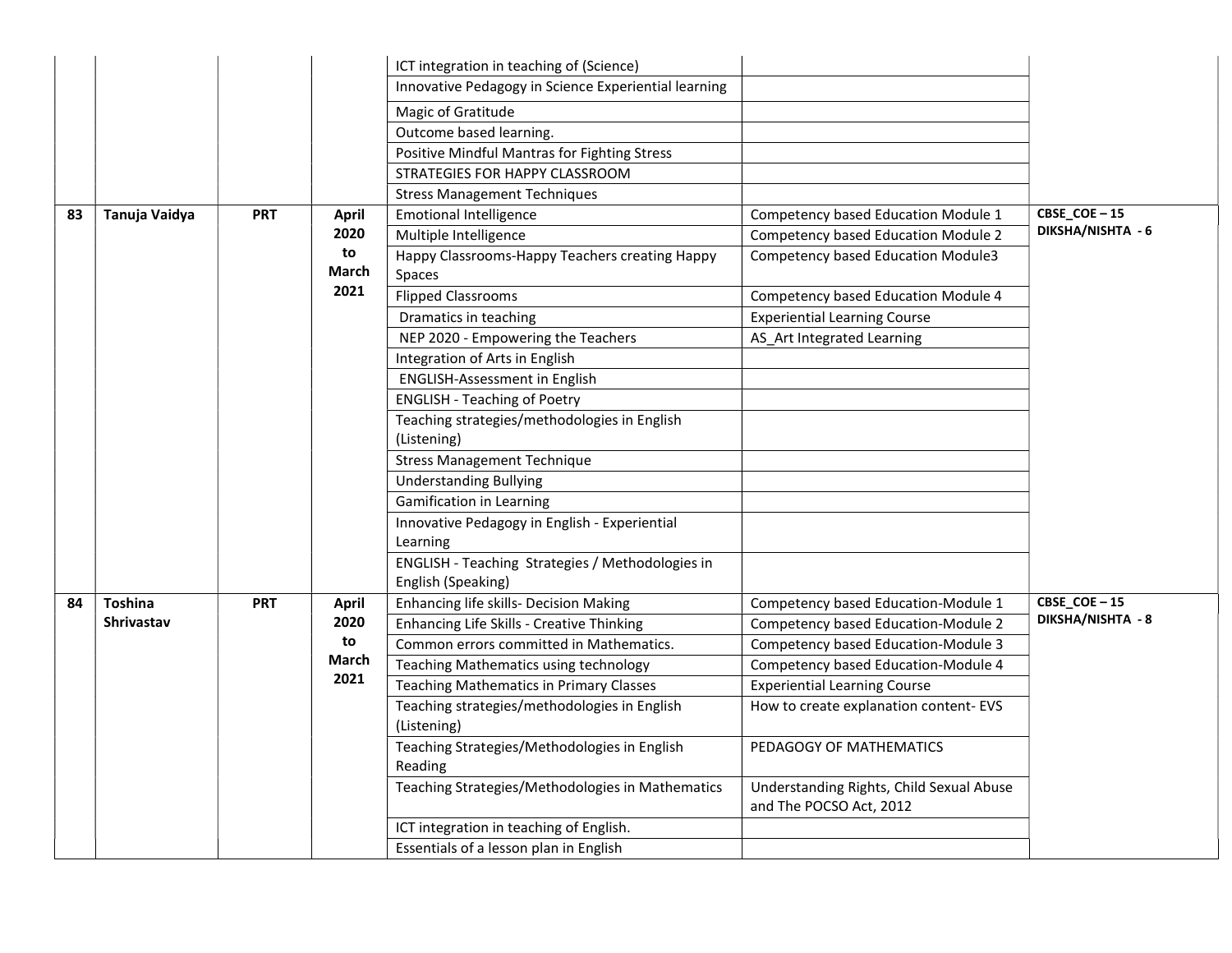|    |                 |                |                      | Teaching Strategies/Methodologies in English                              |                                               |                    |
|----|-----------------|----------------|----------------------|---------------------------------------------------------------------------|-----------------------------------------------|--------------------|
|    |                 |                |                      | (Writing)                                                                 |                                               |                    |
|    |                 |                |                      | Story telling as Pedagogy                                                 |                                               |                    |
|    |                 |                |                      | Enhancing life skills- Empathy                                            |                                               |                    |
|    |                 |                |                      | Multiple Intelligence                                                     |                                               |                    |
|    |                 |                |                      | Happy Classroom                                                           |                                               |                    |
| 85 | Trupti Paturkar | <b>SPORT</b>   | April                | Introduction to Experiential Learning                                     | Competency Based Module - 1                   | CBSE_COE-15        |
|    |                 | <b>TEACHER</b> | 2020                 | Positive Mindful Mantras for Fighting Stress                              | Competency Based Module - 2                   | DIKSHA/NISHTA - 6  |
|    |                 |                | to                   | Health and Physical Education                                             | Competency Based Module -3                    |                    |
|    |                 |                | March                | <b>SELF AUDITING</b>                                                      | <b>Competency Based Module-4</b>              |                    |
|    |                 |                | 2021                 | <b>GENDER SENSITIVITY - Gender Sensitive School</b>                       | <b>Experiential Learning Course</b>           |                    |
|    |                 |                |                      | <b>Health Promoting School</b>                                            | <b>POCSO</b>                                  |                    |
|    |                 |                |                      | <b>Understanding Stress</b>                                               |                                               |                    |
|    |                 |                |                      | Crisis Management                                                         |                                               |                    |
|    |                 |                |                      | Introductions to Cyber Security and safety                                |                                               |                    |
|    |                 |                |                      | Assessment of Co-Scholastic Activities                                    |                                               |                    |
|    |                 |                |                      | Importance of Personal hygiene, Nutrition and                             |                                               |                    |
|    |                 |                |                      | Health for Adolescents.                                                   |                                               |                    |
|    |                 |                |                      | Mental well-being of students during covid-19                             |                                               |                    |
|    |                 |                |                      | pandemic                                                                  |                                               |                    |
|    |                 |                |                      | <b>Interdisciplinary Projects</b>                                         |                                               |                    |
|    |                 |                |                      | Strategies of Effective Annual Curriculum Plans                           |                                               |                    |
|    |                 |                |                      | <b>Happy Teachers Creating Happy Spaces</b>                               |                                               |                    |
| 86 | <b>Tulasi</b>   | <b>PRT</b>     | April                | <b>Gamification in Learning</b>                                           | Competency based Education-Module 1           | CBSE_COE-19        |
|    | Jayprakash      |                | 2020                 | <b>CLASSROOM MANAGEMENT - Managing Virtual</b>                            | Competency based Education-Module 2           | DIKSHA/NISHTA - 10 |
|    |                 |                | to                   | Classes                                                                   |                                               |                    |
|    |                 |                | <b>March</b><br>2021 | Innovative Pedagogy in Biology- Experiential learning                     | Competency based Education-Module 3           |                    |
|    |                 |                |                      | <b>Compentency Based Learning</b>                                         | Competency based Education-Module 4           |                    |
|    |                 |                |                      | Teaching strategies and methodologies in English<br>(speaking)            | <b>Experiential learning</b>                  |                    |
|    |                 |                |                      | Teaching of poetry                                                        | Fabricating Audio- Video based<br>assessments |                    |
|    |                 |                |                      | Innovative Pedagogy in Science- Fun element in<br><b>Teaching Science</b> | CSTA Pedagogy of languages                    |                    |
|    |                 |                |                      | Essentials of a Lesson Plan in English                                    | CBSE_Pedagogy of science                      |                    |
|    |                 |                |                      | Common errors committed in Science.                                       | DC2020-A13-How to Create Language             |                    |
|    |                 |                |                      |                                                                           | Learning Content-Content type 1-              |                    |
|    |                 |                |                      |                                                                           | Explanation content-English- Grades 1-5       |                    |
|    |                 |                |                      | Learning Styles                                                           | ICSE_Understanding Rights, Child Sexual       |                    |
|    |                 |                |                      |                                                                           | abuse and The POCSO Act, 2012                 |                    |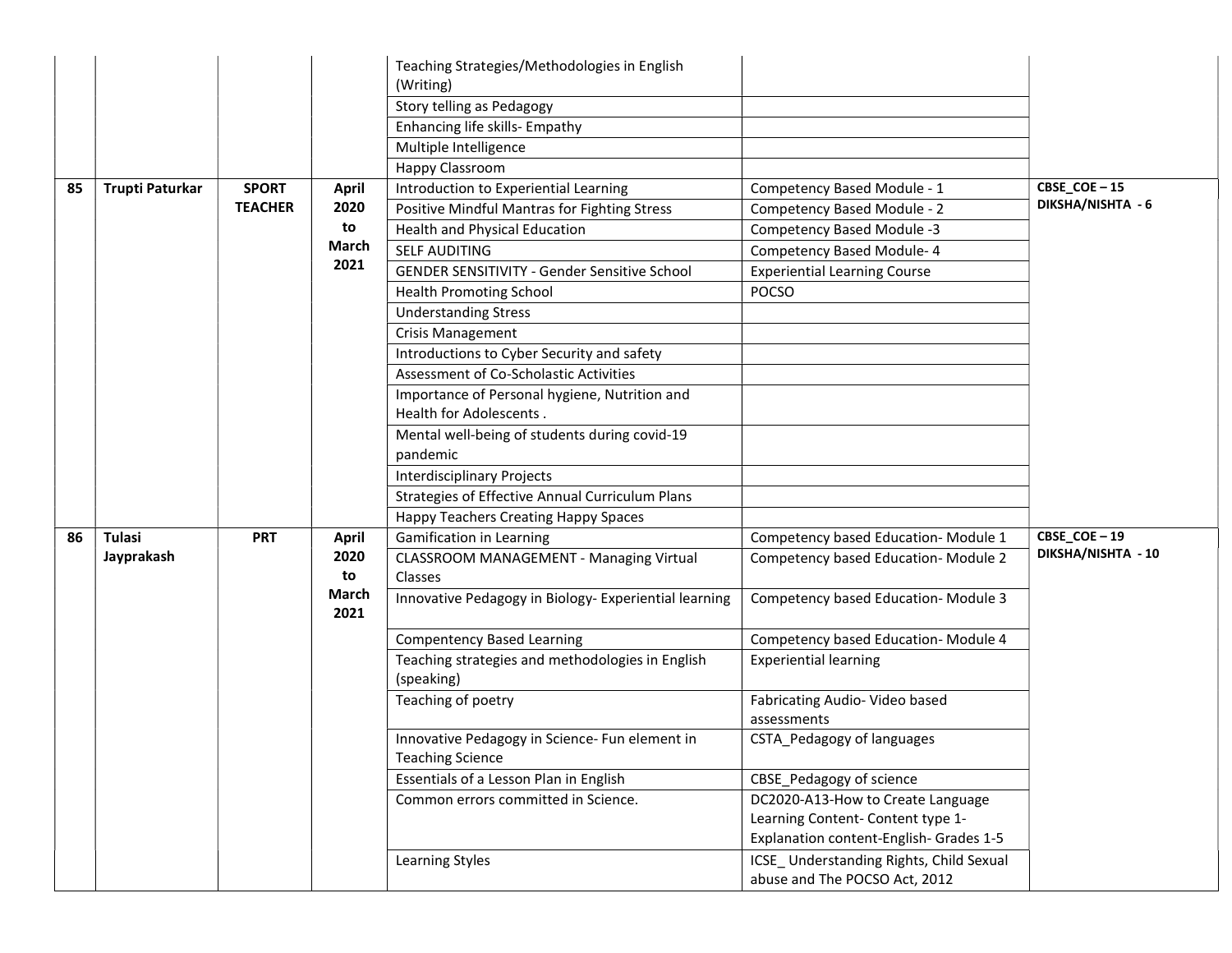| Higher Order Thinking Skills<br>Positive Mindful Mantras for fighting stress.<br>NEP2020- School teachers, curriculum, and pedagogy<br>Dramatics in teaching<br>Peer relations<br>Enhancing Life skills- Decision making<br>Dealing with Misbehavior in class<br><b>NEP WEBINAR</b><br>CBSE_COE-11<br><b>Shilpa Ramteke</b><br><b>PRT</b><br>87<br><b>Exporing Happiness</b><br>April<br>2020<br>Innovative Pedagogy in Science<br>to<br><b>Bloom's Texonomy</b><br>March<br>ETHICS AND INTEGRITY-Innovative methods for<br>2021<br>students to teach Ethics and Integrity<br>Innovative Pedagogy in English - Experiential<br>learning.<br>Happy Teachers creating Happy Spaces<br>Introduction to Experiential Learning<br>Multiple Intelligence<br>Stress. Management techniques<br>Joyful Mathematics-Teaching Mathematics using<br>Technology<br>Integration of arts with science<br>$CBSE\_COE - 15$<br>Anuradha Sarin<br>Dramatics in teaching<br>Competency based Education-Module 1<br><b>PRT</b><br>88<br><b>April</b><br>DIKSHA/NISHTA -5<br>2020<br>Sanshodhit Bloom Vargikaran par aadharit vishishta<br>Competency based Education-Module 2<br>to<br>uddeshya lekhan (HINDI COURSE A)<br>March<br>Padagoy of languages<br>Competency based Education-Module 3<br>2021<br><b>Priority Management</b><br>Competency based Education-Module 4<br>Gamification in Learning<br><b>Experiential learning</b><br>Happy - Organisations<br><b>Emotional Intelligence</b><br><b>Flipped Classroom</b><br>Classroom Mangement-Content Management in<br>Class - Teaching Style<br>Magic of Gratitude<br>Story telling as Pedagogy<br>Happy Classrooms-Strategies for a Happy classroom<br>Enhancing life skills- Empathy<br>Pathways to (Critical Thinking) |  |  | Enhancing Vocabulary in English |  |
|----------------------------------------------------------------------------------------------------------------------------------------------------------------------------------------------------------------------------------------------------------------------------------------------------------------------------------------------------------------------------------------------------------------------------------------------------------------------------------------------------------------------------------------------------------------------------------------------------------------------------------------------------------------------------------------------------------------------------------------------------------------------------------------------------------------------------------------------------------------------------------------------------------------------------------------------------------------------------------------------------------------------------------------------------------------------------------------------------------------------------------------------------------------------------------------------------------------------------------------------------------------------------------------------------------------------------------------------------------------------------------------------------------------------------------------------------------------------------------------------------------------------------------------------------------------------------------------------------------------------------------------------------------------------------------------------------------------------------------------------------------------|--|--|---------------------------------|--|
|                                                                                                                                                                                                                                                                                                                                                                                                                                                                                                                                                                                                                                                                                                                                                                                                                                                                                                                                                                                                                                                                                                                                                                                                                                                                                                                                                                                                                                                                                                                                                                                                                                                                                                                                                                |  |  |                                 |  |
|                                                                                                                                                                                                                                                                                                                                                                                                                                                                                                                                                                                                                                                                                                                                                                                                                                                                                                                                                                                                                                                                                                                                                                                                                                                                                                                                                                                                                                                                                                                                                                                                                                                                                                                                                                |  |  |                                 |  |
|                                                                                                                                                                                                                                                                                                                                                                                                                                                                                                                                                                                                                                                                                                                                                                                                                                                                                                                                                                                                                                                                                                                                                                                                                                                                                                                                                                                                                                                                                                                                                                                                                                                                                                                                                                |  |  |                                 |  |
|                                                                                                                                                                                                                                                                                                                                                                                                                                                                                                                                                                                                                                                                                                                                                                                                                                                                                                                                                                                                                                                                                                                                                                                                                                                                                                                                                                                                                                                                                                                                                                                                                                                                                                                                                                |  |  |                                 |  |
|                                                                                                                                                                                                                                                                                                                                                                                                                                                                                                                                                                                                                                                                                                                                                                                                                                                                                                                                                                                                                                                                                                                                                                                                                                                                                                                                                                                                                                                                                                                                                                                                                                                                                                                                                                |  |  |                                 |  |
|                                                                                                                                                                                                                                                                                                                                                                                                                                                                                                                                                                                                                                                                                                                                                                                                                                                                                                                                                                                                                                                                                                                                                                                                                                                                                                                                                                                                                                                                                                                                                                                                                                                                                                                                                                |  |  |                                 |  |
|                                                                                                                                                                                                                                                                                                                                                                                                                                                                                                                                                                                                                                                                                                                                                                                                                                                                                                                                                                                                                                                                                                                                                                                                                                                                                                                                                                                                                                                                                                                                                                                                                                                                                                                                                                |  |  |                                 |  |
|                                                                                                                                                                                                                                                                                                                                                                                                                                                                                                                                                                                                                                                                                                                                                                                                                                                                                                                                                                                                                                                                                                                                                                                                                                                                                                                                                                                                                                                                                                                                                                                                                                                                                                                                                                |  |  |                                 |  |
|                                                                                                                                                                                                                                                                                                                                                                                                                                                                                                                                                                                                                                                                                                                                                                                                                                                                                                                                                                                                                                                                                                                                                                                                                                                                                                                                                                                                                                                                                                                                                                                                                                                                                                                                                                |  |  |                                 |  |
|                                                                                                                                                                                                                                                                                                                                                                                                                                                                                                                                                                                                                                                                                                                                                                                                                                                                                                                                                                                                                                                                                                                                                                                                                                                                                                                                                                                                                                                                                                                                                                                                                                                                                                                                                                |  |  |                                 |  |
|                                                                                                                                                                                                                                                                                                                                                                                                                                                                                                                                                                                                                                                                                                                                                                                                                                                                                                                                                                                                                                                                                                                                                                                                                                                                                                                                                                                                                                                                                                                                                                                                                                                                                                                                                                |  |  |                                 |  |
|                                                                                                                                                                                                                                                                                                                                                                                                                                                                                                                                                                                                                                                                                                                                                                                                                                                                                                                                                                                                                                                                                                                                                                                                                                                                                                                                                                                                                                                                                                                                                                                                                                                                                                                                                                |  |  |                                 |  |
|                                                                                                                                                                                                                                                                                                                                                                                                                                                                                                                                                                                                                                                                                                                                                                                                                                                                                                                                                                                                                                                                                                                                                                                                                                                                                                                                                                                                                                                                                                                                                                                                                                                                                                                                                                |  |  |                                 |  |
|                                                                                                                                                                                                                                                                                                                                                                                                                                                                                                                                                                                                                                                                                                                                                                                                                                                                                                                                                                                                                                                                                                                                                                                                                                                                                                                                                                                                                                                                                                                                                                                                                                                                                                                                                                |  |  |                                 |  |
|                                                                                                                                                                                                                                                                                                                                                                                                                                                                                                                                                                                                                                                                                                                                                                                                                                                                                                                                                                                                                                                                                                                                                                                                                                                                                                                                                                                                                                                                                                                                                                                                                                                                                                                                                                |  |  |                                 |  |
|                                                                                                                                                                                                                                                                                                                                                                                                                                                                                                                                                                                                                                                                                                                                                                                                                                                                                                                                                                                                                                                                                                                                                                                                                                                                                                                                                                                                                                                                                                                                                                                                                                                                                                                                                                |  |  |                                 |  |
|                                                                                                                                                                                                                                                                                                                                                                                                                                                                                                                                                                                                                                                                                                                                                                                                                                                                                                                                                                                                                                                                                                                                                                                                                                                                                                                                                                                                                                                                                                                                                                                                                                                                                                                                                                |  |  |                                 |  |
|                                                                                                                                                                                                                                                                                                                                                                                                                                                                                                                                                                                                                                                                                                                                                                                                                                                                                                                                                                                                                                                                                                                                                                                                                                                                                                                                                                                                                                                                                                                                                                                                                                                                                                                                                                |  |  |                                 |  |
|                                                                                                                                                                                                                                                                                                                                                                                                                                                                                                                                                                                                                                                                                                                                                                                                                                                                                                                                                                                                                                                                                                                                                                                                                                                                                                                                                                                                                                                                                                                                                                                                                                                                                                                                                                |  |  |                                 |  |
|                                                                                                                                                                                                                                                                                                                                                                                                                                                                                                                                                                                                                                                                                                                                                                                                                                                                                                                                                                                                                                                                                                                                                                                                                                                                                                                                                                                                                                                                                                                                                                                                                                                                                                                                                                |  |  |                                 |  |
|                                                                                                                                                                                                                                                                                                                                                                                                                                                                                                                                                                                                                                                                                                                                                                                                                                                                                                                                                                                                                                                                                                                                                                                                                                                                                                                                                                                                                                                                                                                                                                                                                                                                                                                                                                |  |  |                                 |  |
|                                                                                                                                                                                                                                                                                                                                                                                                                                                                                                                                                                                                                                                                                                                                                                                                                                                                                                                                                                                                                                                                                                                                                                                                                                                                                                                                                                                                                                                                                                                                                                                                                                                                                                                                                                |  |  |                                 |  |
|                                                                                                                                                                                                                                                                                                                                                                                                                                                                                                                                                                                                                                                                                                                                                                                                                                                                                                                                                                                                                                                                                                                                                                                                                                                                                                                                                                                                                                                                                                                                                                                                                                                                                                                                                                |  |  |                                 |  |
|                                                                                                                                                                                                                                                                                                                                                                                                                                                                                                                                                                                                                                                                                                                                                                                                                                                                                                                                                                                                                                                                                                                                                                                                                                                                                                                                                                                                                                                                                                                                                                                                                                                                                                                                                                |  |  |                                 |  |
|                                                                                                                                                                                                                                                                                                                                                                                                                                                                                                                                                                                                                                                                                                                                                                                                                                                                                                                                                                                                                                                                                                                                                                                                                                                                                                                                                                                                                                                                                                                                                                                                                                                                                                                                                                |  |  |                                 |  |
|                                                                                                                                                                                                                                                                                                                                                                                                                                                                                                                                                                                                                                                                                                                                                                                                                                                                                                                                                                                                                                                                                                                                                                                                                                                                                                                                                                                                                                                                                                                                                                                                                                                                                                                                                                |  |  |                                 |  |
|                                                                                                                                                                                                                                                                                                                                                                                                                                                                                                                                                                                                                                                                                                                                                                                                                                                                                                                                                                                                                                                                                                                                                                                                                                                                                                                                                                                                                                                                                                                                                                                                                                                                                                                                                                |  |  |                                 |  |
|                                                                                                                                                                                                                                                                                                                                                                                                                                                                                                                                                                                                                                                                                                                                                                                                                                                                                                                                                                                                                                                                                                                                                                                                                                                                                                                                                                                                                                                                                                                                                                                                                                                                                                                                                                |  |  |                                 |  |
|                                                                                                                                                                                                                                                                                                                                                                                                                                                                                                                                                                                                                                                                                                                                                                                                                                                                                                                                                                                                                                                                                                                                                                                                                                                                                                                                                                                                                                                                                                                                                                                                                                                                                                                                                                |  |  |                                 |  |
|                                                                                                                                                                                                                                                                                                                                                                                                                                                                                                                                                                                                                                                                                                                                                                                                                                                                                                                                                                                                                                                                                                                                                                                                                                                                                                                                                                                                                                                                                                                                                                                                                                                                                                                                                                |  |  |                                 |  |
|                                                                                                                                                                                                                                                                                                                                                                                                                                                                                                                                                                                                                                                                                                                                                                                                                                                                                                                                                                                                                                                                                                                                                                                                                                                                                                                                                                                                                                                                                                                                                                                                                                                                                                                                                                |  |  |                                 |  |
|                                                                                                                                                                                                                                                                                                                                                                                                                                                                                                                                                                                                                                                                                                                                                                                                                                                                                                                                                                                                                                                                                                                                                                                                                                                                                                                                                                                                                                                                                                                                                                                                                                                                                                                                                                |  |  |                                 |  |
|                                                                                                                                                                                                                                                                                                                                                                                                                                                                                                                                                                                                                                                                                                                                                                                                                                                                                                                                                                                                                                                                                                                                                                                                                                                                                                                                                                                                                                                                                                                                                                                                                                                                                                                                                                |  |  |                                 |  |
|                                                                                                                                                                                                                                                                                                                                                                                                                                                                                                                                                                                                                                                                                                                                                                                                                                                                                                                                                                                                                                                                                                                                                                                                                                                                                                                                                                                                                                                                                                                                                                                                                                                                                                                                                                |  |  |                                 |  |
|                                                                                                                                                                                                                                                                                                                                                                                                                                                                                                                                                                                                                                                                                                                                                                                                                                                                                                                                                                                                                                                                                                                                                                                                                                                                                                                                                                                                                                                                                                                                                                                                                                                                                                                                                                |  |  |                                 |  |
|                                                                                                                                                                                                                                                                                                                                                                                                                                                                                                                                                                                                                                                                                                                                                                                                                                                                                                                                                                                                                                                                                                                                                                                                                                                                                                                                                                                                                                                                                                                                                                                                                                                                                                                                                                |  |  |                                 |  |
|                                                                                                                                                                                                                                                                                                                                                                                                                                                                                                                                                                                                                                                                                                                                                                                                                                                                                                                                                                                                                                                                                                                                                                                                                                                                                                                                                                                                                                                                                                                                                                                                                                                                                                                                                                |  |  |                                 |  |
|                                                                                                                                                                                                                                                                                                                                                                                                                                                                                                                                                                                                                                                                                                                                                                                                                                                                                                                                                                                                                                                                                                                                                                                                                                                                                                                                                                                                                                                                                                                                                                                                                                                                                                                                                                |  |  |                                 |  |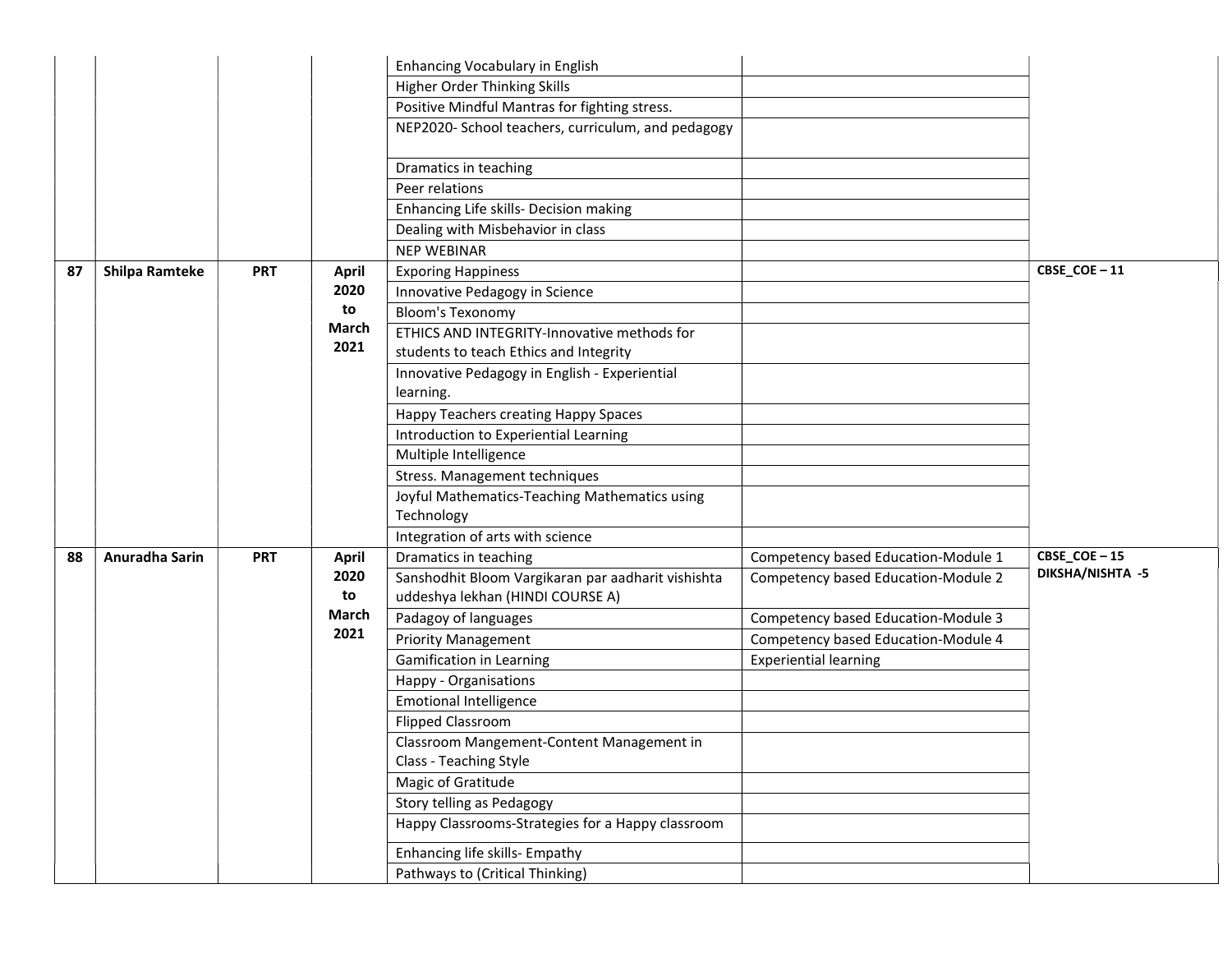|    |                |            |              | Introductions- Understanding Ethics and Integrity |                                                                          |                             |
|----|----------------|------------|--------------|---------------------------------------------------|--------------------------------------------------------------------------|-----------------------------|
| 89 | Sowmya. S      | <b>PRT</b> | <b>April</b> | Adolescence Education-Developing the Skill of     | Competency based learning - Module 1                                     | $CBSE$ <sub>COE</sub> $-16$ |
|    |                |            | 2020         | Decision making in Adolescent                     |                                                                          | DIKSHA/NISHTA -5            |
|    |                |            | to           | Flipped Classroom.                                | Competency based learning - Module 2                                     |                             |
|    |                |            | March        | Happy classrooms                                  | Competency based learning - Module 3                                     |                             |
|    |                |            | 2021         | How To Manage Failure                             | Competency based learning - Module 4                                     |                             |
|    |                |            |              | ICT integration in Teaching of Business Studies   | <b>Experiential learning</b>                                             |                             |
|    |                |            |              | Magic of Gratitude                                |                                                                          |                             |
|    |                |            |              | <b>Managing Virtual Classes</b>                   |                                                                          |                             |
|    |                |            |              | MATHEMATICS - Assessment in Mathematics           |                                                                          |                             |
|    |                |            |              | Mindfullness                                      |                                                                          |                             |
|    |                |            |              | Multiple Intelligence                             |                                                                          |                             |
|    |                |            |              | National Education Policy 2020 - Simplified       |                                                                          |                             |
|    |                |            |              | Perspectives Building on Life Skills              |                                                                          |                             |
|    |                |            |              | <b>Recreational Mathematics -II</b>               |                                                                          |                             |
|    |                |            |              | <b>Recreational Mathematics I</b>                 |                                                                          |                             |
|    |                |            |              | Stress Management, stress and burnout             |                                                                          |                             |
|    |                |            |              | You are more than you think                       |                                                                          |                             |
| 90 | Anuradha       | <b>PRT</b> | <b>April</b> | Introduction to Experential Learning              | Competency based education - Module I                                    | $CBSE\_COE - 16$            |
|    | Mohan          |            | 2020         | Integration of Arts in Mathematics                | Competency based education - Module II                                   | DIKSHA/NISHTA - 6           |
|    |                |            | to           | Creating a Culture of (Mathematics) Learning      | Competency based education - Module III                                  |                             |
|    |                |            | March        | Strategies for a Happy Classroom                  | Competency based education - Module IV                                   |                             |
|    |                |            | 2021         | <b>Story Telling as Pedagogy</b>                  | <b>Experential Learning</b>                                              |                             |
|    |                |            |              | Common Errors committed in Mathematics            | ICSE_Understanding Rights, Child Sexual<br>Abuse and The POCSO Act, 2012 |                             |
|    |                |            |              | <b>Teaching Mathematics using Technology</b>      |                                                                          |                             |
|    |                |            |              | <b>Recreational Mathematics</b>                   |                                                                          |                             |
|    |                |            |              | <b>Teaching Mathematics in Primary Classes</b>    |                                                                          |                             |
|    |                |            |              | Adapting to post-COVID in School Education        |                                                                          |                             |
|    |                |            |              | Gender Sensitivity - Gender Sensitivity Class     |                                                                          |                             |
|    |                |            |              | Environment                                       |                                                                          |                             |
|    |                |            |              | <b>Dramatics in Teaching</b>                      |                                                                          |                             |
|    |                |            |              | <b>Flipped Classrooms</b>                         |                                                                          |                             |
|    |                |            |              | <b>Emotional Intelligence</b>                     |                                                                          |                             |
|    |                |            |              | Local Arts and how they can be Integrated into    |                                                                          |                             |
|    |                |            |              | <b>Teaching a Concept</b>                         |                                                                          |                             |
|    |                |            |              | Outcome-based Learning                            |                                                                          |                             |
| 91 | Aditi Kulkarni | <b>PRT</b> | <b>April</b> | UNDERSTANDING BLOOM'S TAXONOMY                    | Competency based Education-Module 1                                      | CBSE_COE-15                 |
|    |                |            | 2020         | POST COVID SCHOOLING                              | Competency based Education-Module 2                                      | DIKSHA/NISHTA -5            |
|    |                |            | to           | ESSENTIAL OF LESSON PLAN IN MATHEMATICS           | Competency based Education-Module 3                                      |                             |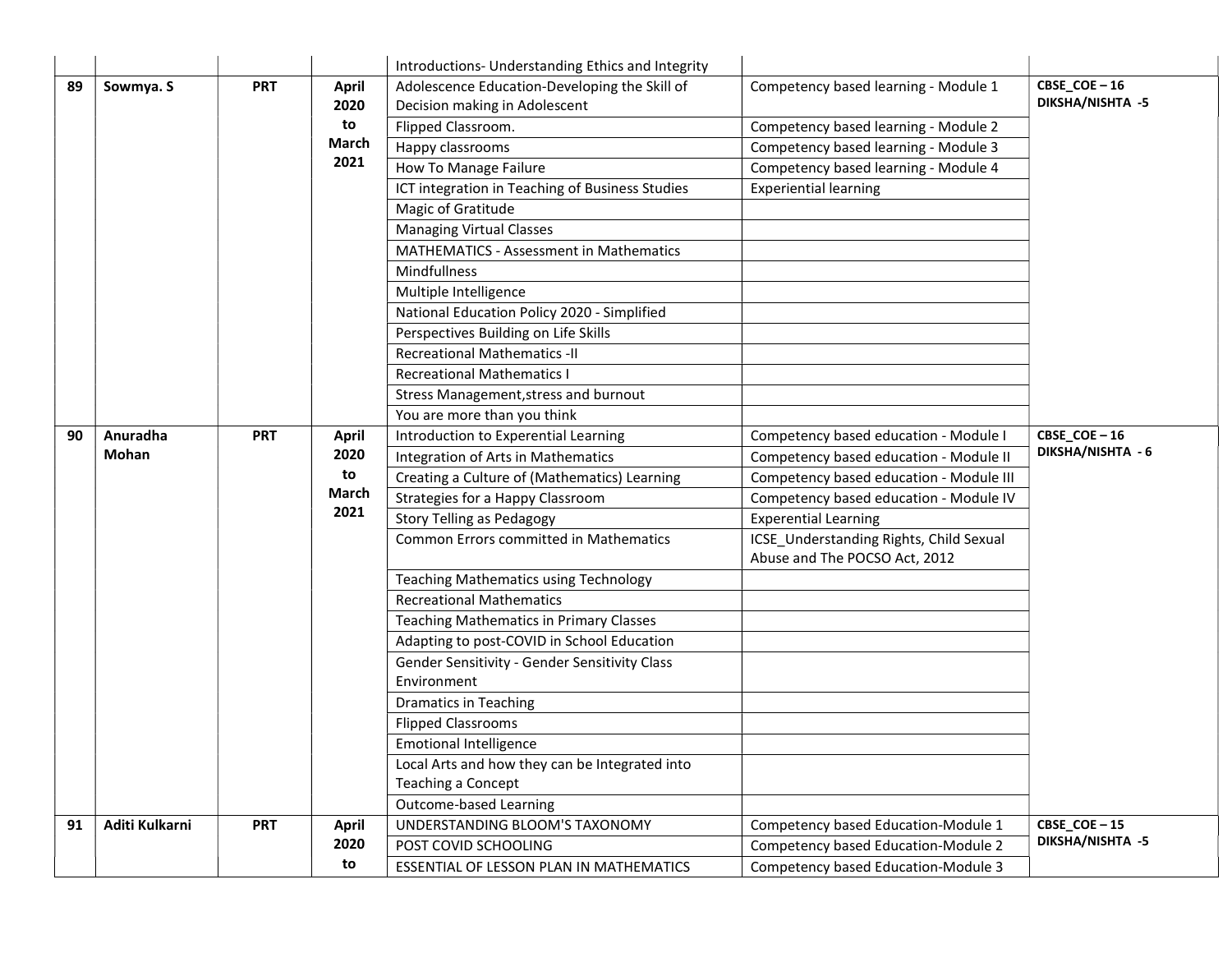|    |            |            | March               | Story telling as pedagogy                                               | Competency based Education-Module 4                                |                   |
|----|------------|------------|---------------------|-------------------------------------------------------------------------|--------------------------------------------------------------------|-------------------|
|    |            |            | 2021                | PEDAGOGY OF MATHEMATICS                                                 | EXPERIENTIAL LEARNING COURSE                                       |                   |
|    |            |            |                     | ACTIVITY BASED TEACHING IN EVS-PRIMARY CLASSES                          |                                                                    |                   |
|    |            |            |                     | TEACHING STRATEGIES/METHODOLOGY IN<br><b>MATHEMATICS</b>                |                                                                    |                   |
|    |            |            |                     | RECREATIONAL MATHEMATICS                                                |                                                                    |                   |
|    |            |            |                     | CRITICAL AND CREATIVE THINKING-Fostering Critical<br>Literacy           |                                                                    |                   |
|    |            |            |                     | Adolescence in present scenario(social and<br>emotional characteristics |                                                                    |                   |
|    |            |            |                     | COMMON ERRORS COMMITTED IN MATHEMATICS                                  |                                                                    |                   |
|    |            |            |                     | <b>DESIGNING MCQs</b>                                                   |                                                                    |                   |
|    |            |            |                     | TEACHING STRATEGIES IN EVS FOR PRIMARY SCHOOL                           |                                                                    |                   |
|    |            |            |                     | TEACHING STRATEGIES AND METHODOLOGIES IN<br><b>ENGLISH (SPEAKING)</b>   |                                                                    |                   |
|    |            |            |                     | POCSO ACT-2020                                                          |                                                                    |                   |
| 92 | Manisha    | <b>PRT</b> | <b>April</b>        | Adolescence Education-Understanding bullying                            | Competency based Education-Module 1                                | CBSE_COE-18       |
|    | Manchalkar |            | 2020                | Essentials of a lesson plan in English                                  | Competency based Education-Module 2                                | DIKSHA/NISHTA - 7 |
|    |            |            | to<br>March<br>2021 | Innovative Pedagogy in Mathematics Experiential<br>learning             | Competency based Education-Module 3                                |                   |
|    |            |            |                     | Innovative Teaching of Mathematics                                      | Competency based Education-Module 4                                |                   |
|    |            |            |                     | Integration of ICT in teaching                                          | <b>EXPERIENTIAL LEARNING COURSE</b>                                |                   |
|    |            |            |                     | Joyful Mathematics-Recreational Mathematics                             | How to Create Explanation Content - EVS -<br>Grade1to3             |                   |
|    |            |            |                     | <b>Managing Virtual Classes</b>                                         | How to Create Language Learning Content<br>- English - Grade 1to 3 |                   |
|    |            |            |                     | Multiple Intelligence                                                   |                                                                    |                   |
|    |            |            |                     | Outcome based learning                                                  |                                                                    |                   |
|    |            |            |                     | Padagogy of Language                                                    |                                                                    |                   |
|    |            |            |                     | Padagogy of Mathematics                                                 |                                                                    |                   |
|    |            |            |                     | Post COVID Schooling                                                    |                                                                    |                   |
|    |            |            |                     | Story telling as Pedagogy                                               |                                                                    |                   |
|    |            |            |                     | Strategies for a Happy Classroom                                        |                                                                    |                   |
|    |            |            |                     | Assessment in Mathematics                                               |                                                                    |                   |
|    |            |            |                     | <b>Stress Management</b>                                                |                                                                    |                   |
|    |            |            |                     |                                                                         |                                                                    |                   |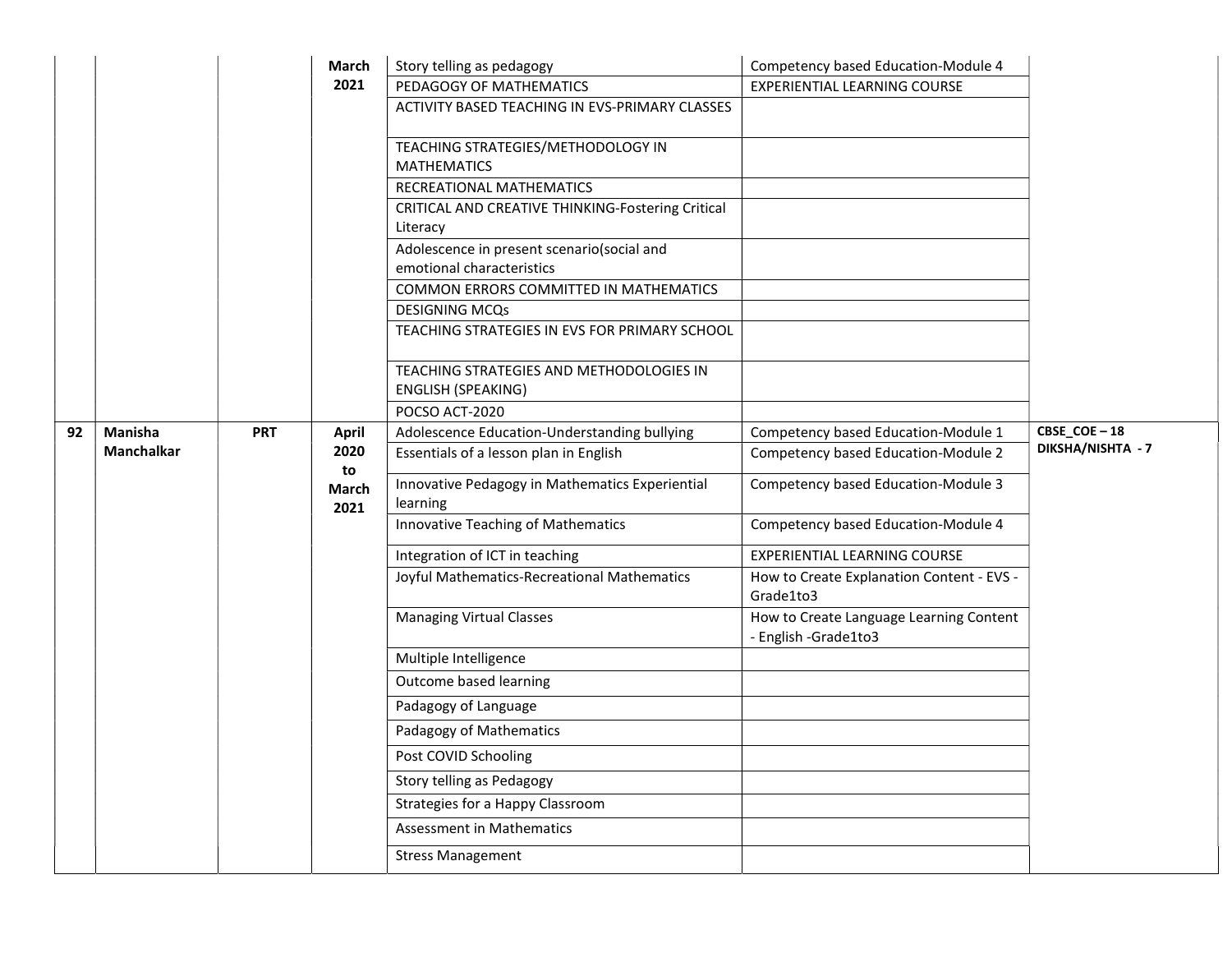|    |               |            |               | Twenty - first Century Skills                                                          |                                                                            |                   |
|----|---------------|------------|---------------|----------------------------------------------------------------------------------------|----------------------------------------------------------------------------|-------------------|
|    |               |            |               | VALUES EDUCATION-The Values to Reckon, need of<br>value education                      |                                                                            |                   |
| 93 | Himani Thakur | <b>PRT</b> | <b>April</b>  | Hindi bhasha ke gady pady avem vyakarana shikshan                                      | Competency based Education-Module 1                                        | CBSE_COE-15       |
|    |               |            | 2020<br>to    | HAPPY CLASSROOM - Happy Teachers creating<br><b>Happy Spaces</b>                       | Competency based Education-Module 2                                        | DIKSHA/NISHTA - 9 |
|    |               |            | March<br>2021 | Bhashik Kaushal Avm Unka Shikshan                                                      | Competency based Education-Module 3                                        |                   |
|    |               |            |               | Strategies of effective curriculam plans                                               | Competency based Education-Module 4                                        |                   |
|    |               |            |               | Co-operative Learning                                                                  | <b>Experiential Learning Course</b>                                        |                   |
|    |               |            |               | Values Education- Integrating Values in the<br>Curriculumn                             | Basics of COVID-19                                                         |                   |
|    |               |            |               | Creative Classroom and Collaborative Learning                                          | Basic Course - 1                                                           |                   |
|    |               |            |               | <b>Critical and Creative Thinking</b>                                                  | Ghar Seekhane Ka Sansadhan                                                 |                   |
|    |               |            |               | 21st Century Skills                                                                    | Pedagogy of Language                                                       |                   |
|    |               |            |               | Story telling as Padagogy                                                              |                                                                            |                   |
|    |               |            |               | <b>Empowering Your Team</b>                                                            |                                                                            |                   |
|    |               |            |               | Myths about stress                                                                     |                                                                            |                   |
|    |               |            |               | Hindi Bhasha ke Navachari Shikshan Shastra                                             |                                                                            |                   |
|    |               |            |               | Hindi Bhasha Shishan Ki Path Yojna                                                     |                                                                            |                   |
|    |               |            |               | Sanshodhit Bloom Vargikaran                                                            |                                                                            |                   |
|    | Yogita Mankar | <b>PRT</b> | <b>April</b>  | Introduction to art & how art are powerful                                             | Competency-based Education-Module 1                                        | CBSE_COE-15       |
| 94 |               |            |               |                                                                                        |                                                                            |                   |
|    |               |            | 2020          | engagement tools                                                                       |                                                                            | DIKSHA/NISHTA -5  |
|    |               |            | to            | Need of Value Education                                                                | Competency-based Education-Module 2                                        |                   |
|    |               |            | March         | Art intigration With Social Science                                                    | Competency-based Education-Module 3                                        |                   |
|    |               |            | 2021          | Learning From Mistake                                                                  | Competency-based Education-Module 4                                        |                   |
|    |               |            |               | Managing Virtual Classroom                                                             | <b>Experiential learning</b>                                               |                   |
|    |               |            |               | Enhancing Life Skills - Critical Thinking                                              |                                                                            |                   |
|    |               |            |               | Digital Learning and Management                                                        |                                                                            |                   |
|    |               |            |               | Mindfulness                                                                            |                                                                            |                   |
|    |               |            |               | Gamification in Learning                                                               |                                                                            |                   |
|    |               |            |               | Magic of Gratitude                                                                     |                                                                            |                   |
|    |               |            |               | Myths about Stress                                                                     |                                                                            |                   |
|    |               |            |               | SELF AUDITING                                                                          |                                                                            |                   |
|    |               |            |               | Story telling as Pedagogy                                                              |                                                                            |                   |
|    |               |            |               | Pathways to Critical Thinking                                                          |                                                                            |                   |
|    |               |            |               | Learning - Styles                                                                      |                                                                            |                   |
| 95 | Deepa Tomar   | <b>PRT</b> | <b>April</b>  | <b>Effective Teaching</b>                                                              | Competency-based Education-Module 1                                        | CBSE_COE-15       |
|    |               |            | 2020          | Kolbs cycle of experiential learning                                                   | Competency-based Education-Module 2                                        | DIKSHA/NISHTA - 8 |
|    |               |            | to<br>March   | Teaching strategies and methodologies in English<br><b>Stress Management Technique</b> | Competency-based Education-Module 3<br>Competency-based Education-Module 4 |                   |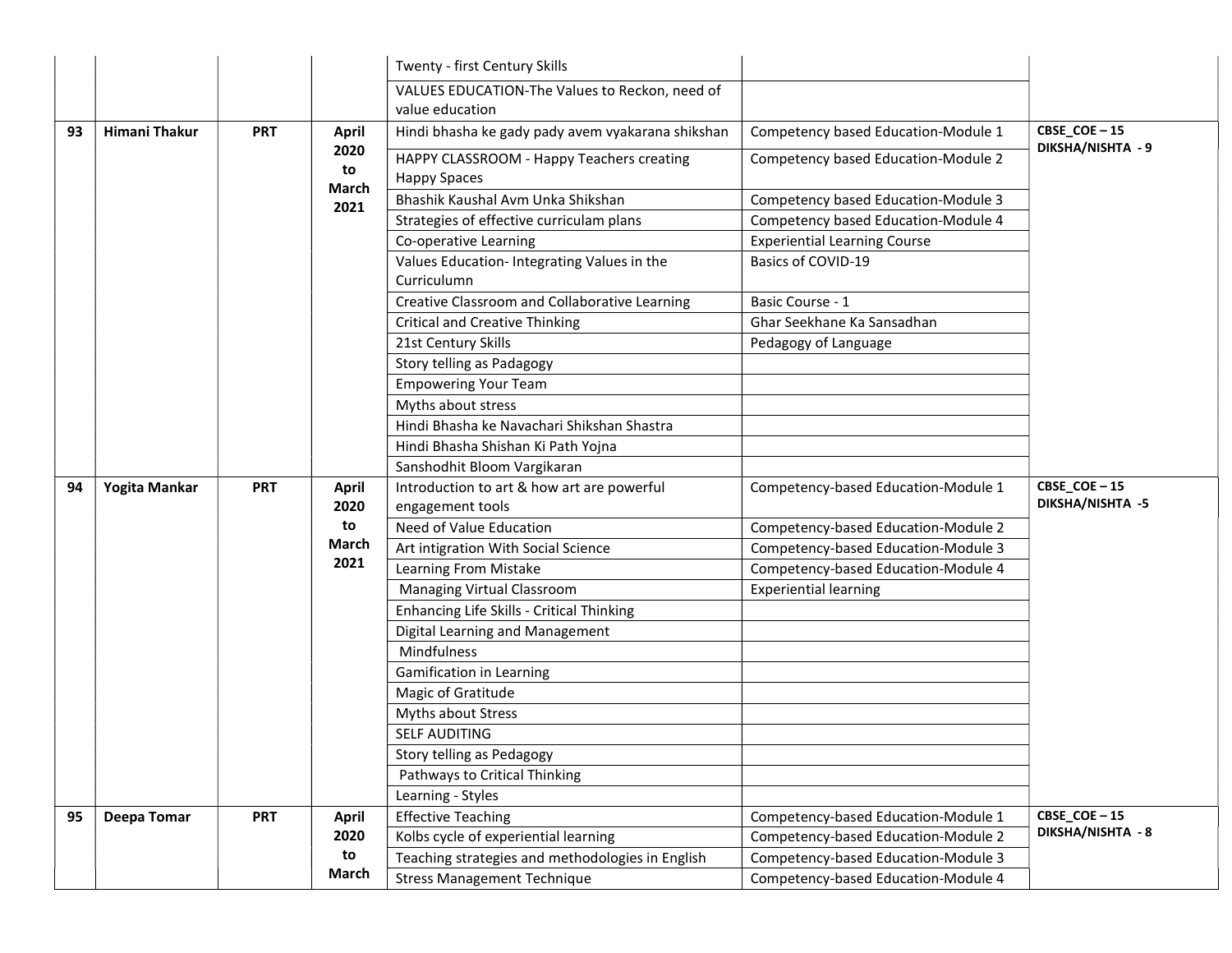|    |                   |            | 2021          | Common errors committed in Mathematics.                                   | <b>Experiential learning</b>                                                                |                    |
|----|-------------------|------------|---------------|---------------------------------------------------------------------------|---------------------------------------------------------------------------------------------|--------------------|
|    |                   |            |               | FUN WITH MATHEMATICS FOR PRIMARY TEACHERS                                 | Art Integrated Learning                                                                     |                    |
|    |                   |            |               | Common Grammatical errors in English language                             | Developing Social-Personal Qualities and<br>Creating Safe and Healthy School<br>Environment |                    |
|    |                   |            |               | <b>NEP</b>                                                                | Pedagogy of Mathematics                                                                     |                    |
|    |                   |            |               | <b>ENGLISH - Teaching of Poetry</b>                                       |                                                                                             |                    |
|    |                   |            |               | Happy Classrooms-Exploring Happiness                                      |                                                                                             |                    |
|    |                   |            |               | Enhancing Life Skills - Effective Communication                           |                                                                                             |                    |
|    |                   |            |               | Learning Disabilities- Strategies and techniques to<br>address it         |                                                                                             |                    |
|    |                   |            |               | JOYFUL METHODS OF TEACHING IN PRIMARY                                     |                                                                                             |                    |
|    |                   |            |               | Innovative Pedagogy in English - Experiential<br>learning.                |                                                                                             |                    |
|    |                   |            |               | Adapting to post Covid in School Education                                |                                                                                             |                    |
| 96 | Manisha           | <b>PRT</b> | <b>April</b>  | Adapting to post Covid in School Education                                | Competency-based Education-Module 1                                                         | CBSE_COE-15        |
|    | Agarkar           |            | 2020          | Career Guidance for children with special needs                           | Competency-based Education-Module 2                                                         | DIKSHA/NISHTA - 10 |
|    |                   |            | to            | Content Management in Class Time Management                               | Competency-based Education-Module 3                                                         |                    |
|    |                   |            | March         | Developing Vision and Mission for a school                                | Competency-based Education-Module 4                                                         |                    |
|    |                   |            | 2021          | Digital Learning and Management                                           | <b>Experential Learning</b>                                                                 |                    |
|    |                   |            |               | Dramatics in teaching                                                     | Bhashik Kaushal awam Unka Shikshan -<br>Sunna, Bolna, Padhna, Likhna (Hindi)                |                    |
|    |                   |            |               | Ethics and Integrity Ethics My Circle of Concern<br>Influence and Control | Hindi Bhasha ke Navachari Shikshan<br>Shashtra - Kala ka Ekikaran                           |                    |
|    |                   |            |               | Gamification in Learning                                                  | JH Bhasha Shikshan Shastra                                                                  |                    |
|    |                   |            |               | Happy Classrooms Strategies for a Happy classroom                         | MH M1 Pathyacharya Aur Samaveshi<br>Kaksha Nishtha                                          |                    |
|    |                   |            |               | Inclusive Education CBSEs Provisions and Exemptions                       | MH M2 Swasth Vidyalayi Parivesh Nirmit<br>Karna                                             |                    |
|    |                   |            |               | KOLBS Cycle of Experiential Learning                                      |                                                                                             |                    |
|    |                   |            |               | Multiple Intelligence                                                     |                                                                                             |                    |
|    |                   |            |               | Positive Mindful Mantras for Fighting Stress                              |                                                                                             |                    |
|    |                   |            |               | <b>Self Auditing</b>                                                      |                                                                                             |                    |
|    |                   |            |               | Strategies of Effective Annual Curriculum Plans                           |                                                                                             |                    |
| 97 | <b>Meenal Roy</b> | Head       | April         | Happy Classrooms- Exploring Happiness                                     | Competency Based Education - 1                                                              | CBSE_COE-11        |
|    |                   | Mistress - | 2020          | Happy teachers creating Happy spaces                                      | Competency Based Education - 2                                                              | DIKSHA/NISHTA -5   |
|    |                   | Primary    | to            | Value Education - Mass Media and Values                                   | Competency Based Education - 3                                                              |                    |
|    |                   |            | March<br>2021 | Dramatics in teaching                                                     | Competency Based Education - 4                                                              |                    |
|    |                   |            |               | Managing virtual classrooms                                               | <b>Experiential Learning</b>                                                                |                    |
|    |                   |            |               | Revisiting the role of Teachers in Career Guidance                        |                                                                                             |                    |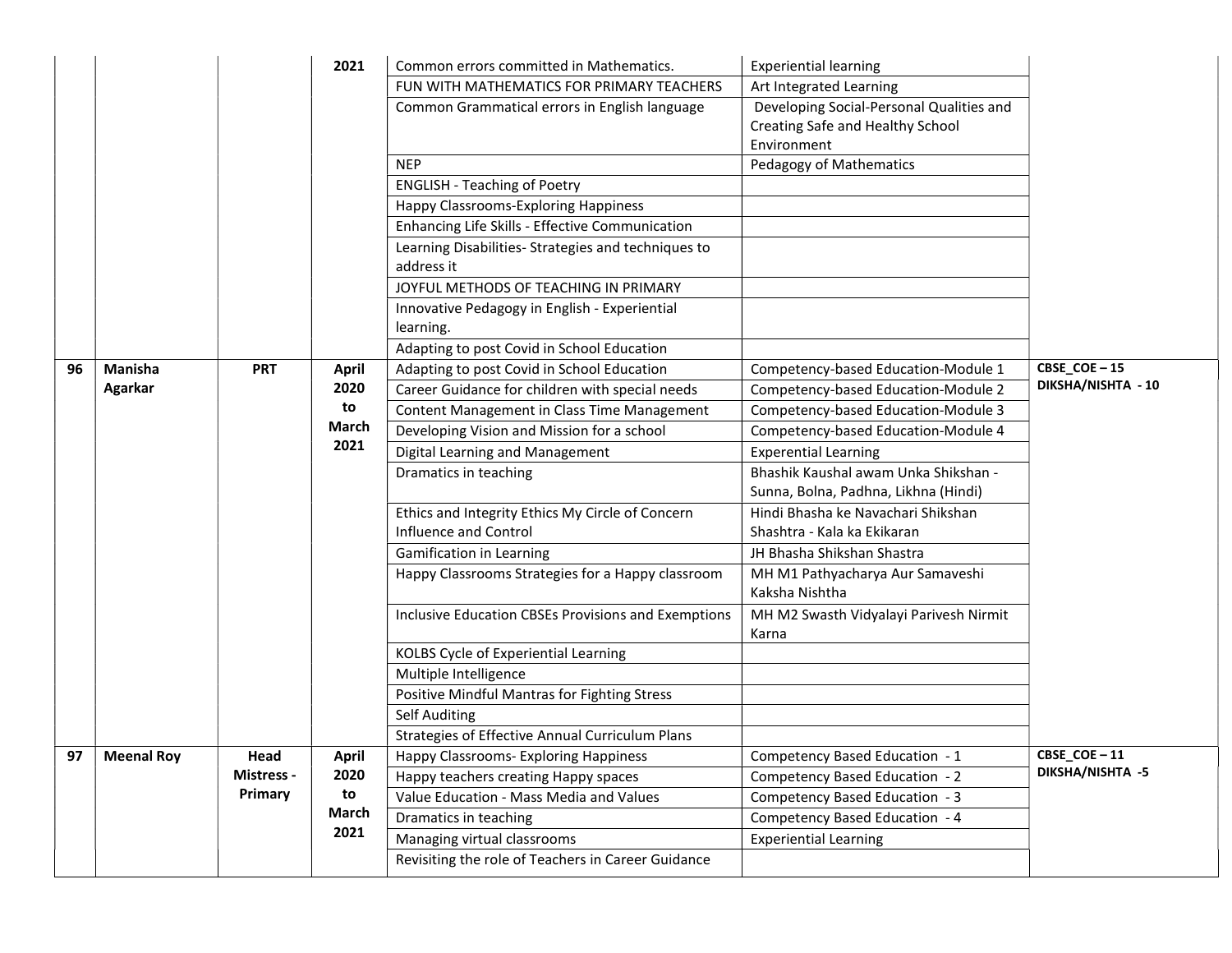|    |                     |            |                           | Story telling as Pedagogy                                                              |                                |                  |
|----|---------------------|------------|---------------------------|----------------------------------------------------------------------------------------|--------------------------------|------------------|
|    |                     |            |                           | Magic of Gratitude                                                                     |                                |                  |
|    |                     |            |                           | <b>Crisis Management</b>                                                               |                                |                  |
|    |                     |            |                           | Teaching of poetry in language classroom                                               |                                |                  |
|    |                     |            |                           | Pedagogy of Languages                                                                  |                                |                  |
| 98 | Vishakha            | Counseller | <b>April</b>              | NEP 2020 A Multidisciplinary Approach                                                  | Competency Based Education - 1 | CBSE_COE-15      |
|    | Gulgule             |            | 2020                      | POCSO Act                                                                              | Competency Based Education - 2 | DIKSHA/NISHTA -5 |
|    |                     |            | to                        | Dealing with Misbehaviour                                                              | Competency Based Education - 3 |                  |
|    |                     |            | March                     | <b>Stress Management at work</b>                                                       | Competency Based Education - 4 |                  |
|    |                     |            | 2021                      | Ehancing life skills - Critical Thinking                                               | <b>Experiential Learning</b>   |                  |
|    |                     |            |                           | <b>Emotional Intelligence</b>                                                          |                                |                  |
|    |                     |            |                           | Nurturing creativity                                                                   |                                |                  |
|    |                     |            |                           | Happy Classrooms- Teachers creating Happy spaces                                       |                                |                  |
|    |                     |            |                           | <b>Self Auditing</b>                                                                   |                                |                  |
|    |                     |            |                           | Magic of Gratitude                                                                     |                                |                  |
|    |                     |            |                           | Multiple Intelligence                                                                  |                                |                  |
|    |                     |            |                           | Crisis Management                                                                      |                                |                  |
|    |                     |            |                           | How to be a good Online Teacher                                                        |                                |                  |
|    |                     |            |                           | Enhancing Life skills- Empathy                                                         |                                |                  |
|    |                     |            |                           | <b>Effective Parenting</b>                                                             |                                |                  |
|    |                     |            |                           | NEP 2020 Mandatory                                                                     |                                |                  |
| 99 | <b>Megha Pandit</b> | <b>PRT</b> | <b>April</b>              | HINDI - COURSE B (X)                                                                   | Competency Based Education - 1 | CBSE_COE-15      |
|    |                     |            | 2020                      | HAPPY CLASSROOM -Happy Teacherscreating Happy                                          | Competency Based Education - 2 | DIKSHA/NISHTA -5 |
|    |                     |            | to                        | Spaces                                                                                 |                                |                  |
|    |                     |            | <b>March</b>              | Learning - Styles                                                                      | Competency Based Education - 3 |                  |
|    |                     |            | 2021                      | Experiential Learning-Exploring Experiential Learning                                  | Competency Based Education - 4 |                  |
|    |                     |            |                           | through Projects - A step by step approach                                             |                                |                  |
|    |                     |            |                           | HINDI BHASHA KAY GADYA PADYA AVEM VYAKARAN<br>KA SHIKSHAN COURSE B                     | <b>Experiential Learning</b>   |                  |
|    |                     |            |                           | Bhashik Kaushal awam Unka Shikshan - Sunna, Bolna,<br>Padhna, Likhna (Hindi)           |                                |                  |
|    |                     |            |                           | Sanshodhit Bloom Vargikaran par aadharit vishishta<br>uddeshya lekhan (HINDI COURSE A) |                                |                  |
|    |                     |            |                           | Values Education-Integrating Values in the                                             |                                |                  |
|    |                     |            |                           | Curriculumn                                                                            |                                |                  |
|    |                     |            |                           | SELF AUDITING                                                                          |                                |                  |
|    |                     |            |                           | Myths about Stress                                                                     |                                |                  |
|    |                     |            |                           | Revision Strategies-Planning and Execution                                             |                                |                  |
|    |                     |            | Story telling as Pedagogy |                                                                                        |                                |                  |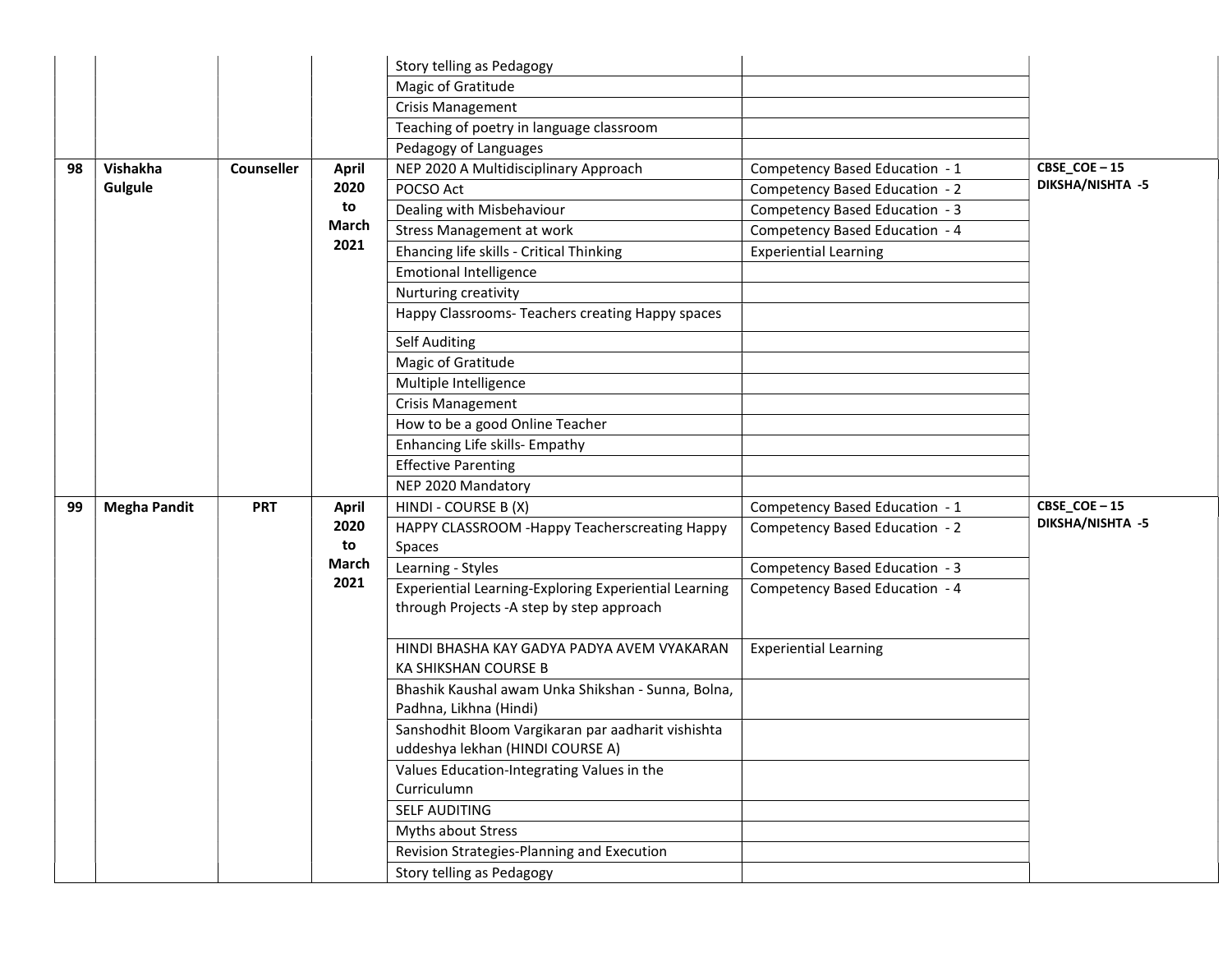|     |                 |            |                      | DIGITAL LEARNING & MANAGEMENT                                                            |                                                         |                                  |
|-----|-----------------|------------|----------------------|------------------------------------------------------------------------------------------|---------------------------------------------------------|----------------------------------|
|     |                 |            |                      | Dramatics in teaching                                                                    |                                                         |                                  |
|     |                 |            |                      | Hindi - Aamukh aur Path Parichay ki Mahatta                                              |                                                         |                                  |
| 100 | Reena Bora      | <b>PRT</b> | <b>April</b><br>2020 | Critical and creative thinking -Fun with mathematics<br>(For Primary teachers only)      | Competency Based Education - 1                          | CBSE_COE-15<br>DIKSHA/NISHTA - 9 |
|     |                 |            | to                   | <b>Stress Management Techniques</b>                                                      | Competency Based Education - 2                          |                                  |
|     |                 |            | <b>March</b>         | Using Arts as a Teaching Tool -Joyful Mathematics                                        | Competency Based Education - 3                          |                                  |
|     |                 |            | 2021                 | Enhancing life skills- Empathy                                                           | Competency Based Education - 4                          |                                  |
|     |                 |            |                      | LIFE SKILLS - Enhancing life skills- Effective<br>Communication                          | <b>Experiential Learning</b>                            |                                  |
|     |                 |            |                      | Link between Art Integration and Learning Outcomes                                       | DIKSHA JH TPD : Basic Course - 1                        |                                  |
|     |                 |            |                      | Happy Classrooms - Exploring Happiness                                                   | Pedagogy of Language                                    |                                  |
|     |                 |            |                      | UNDERSTANDING ANGER                                                                      | PEDAGOGY OF MATHEMATICS                                 |                                  |
|     |                 |            |                      | Hindi - Aamukh aur Path Parichay ki Mahatta                                              | PY2020-A03-How to Create Explanation<br>Content - EVS - |                                  |
|     |                 |            |                      | Classroom Mangement-Understanding Classroom<br>Management and its components             |                                                         |                                  |
|     |                 |            |                      | Understanding Blooms Taxonomy and its Application<br>in Mathematics                      |                                                         |                                  |
|     |                 |            |                      | Happy Classrooms-Strategies for a Happy classroom                                        |                                                         |                                  |
|     |                 |            |                      | Cooperative learning.                                                                    |                                                         |                                  |
|     |                 |            |                      | Integrating Values in the Curriculum using Values<br><b>Education Cards</b>              |                                                         |                                  |
|     |                 |            |                      | Dramatics in teaching                                                                    |                                                         |                                  |
| 101 | Shilpa Mahulkar | <b>PRT</b> | <b>April</b><br>2020 | Hindi bhasha ke gady pady avem<br>vyakarana shikshan                                     | Competency based Education-Module 1                     | CBSE_COE-15<br>DIKSHA/NISHTA - 9 |
|     |                 |            | to<br>March          | HINDI BHASHA MAIN LEKHAN TATHA SAHITYA<br>SRIJAN                                         | Competency based Education-Module 2                     |                                  |
|     |                 |            | 2021                 | Bhashik kaushal avm unka shikshan - Sunena, Bolna,<br>Padhna aur Likhna (HINDI Course B) | Competency based Education-Module 3                     |                                  |
|     |                 |            |                      | Values Education-Integrating Values in the<br>Curriculumn                                | Competency based Education-Module 4                     |                                  |
|     |                 |            |                      | Managing students misbehavior                                                            | <b>Experential Learning</b>                             |                                  |
|     |                 |            |                      | Mental well-being of students during covid-19<br>pandemic                                | <b>POCSO</b>                                            |                                  |
|     |                 |            |                      | Hindi Bhasha Adhyan ke kshetra me Aajeevika /<br>Vyavsay ki Sambhavnaye                  | Ghar Seekhane Ka Sansadhan                              |                                  |
|     |                 |            |                      | Story telling as Pedagogy                                                                | Pedagogy of Language                                    |                                  |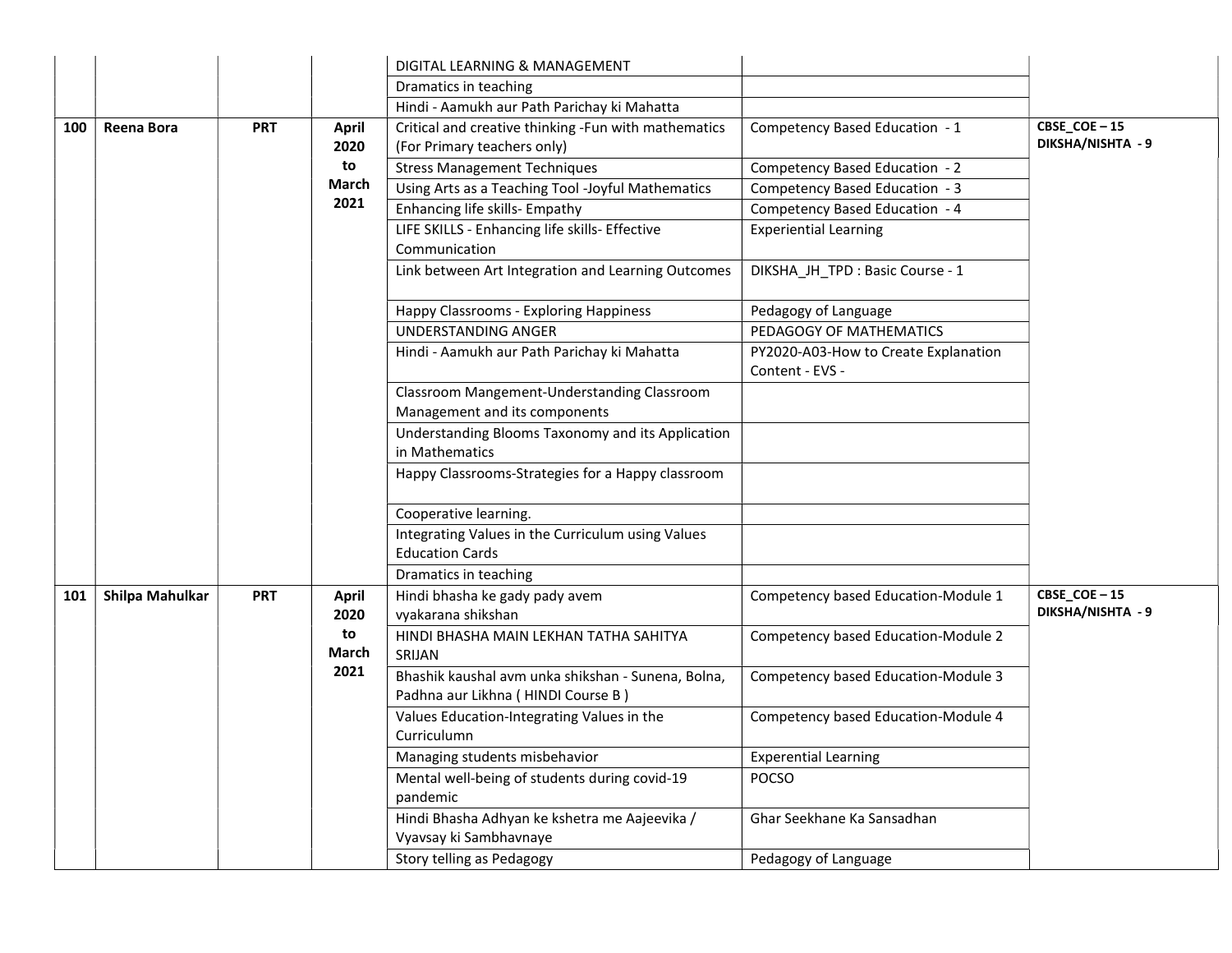|     |                        |            |              | Hindi Bhasha ke Gadya Padya evam vyakaran ka<br>Shikshan                       | Initiatives in School Education                                |                             |
|-----|------------------------|------------|--------------|--------------------------------------------------------------------------------|----------------------------------------------------------------|-----------------------------|
|     |                        |            |              | Hindi Bhasha ke Navachari Shikshan Shashtra - Kala<br>ka Ekikaran              |                                                                |                             |
|     |                        |            |              | Happy Classrooms-Strategies for a Happy classroom                              |                                                                |                             |
|     |                        |            |              | <b>CLASSROOM MANAGEMENT - Content Management</b><br>in Class - Time Management |                                                                |                             |
|     |                        |            |              | HINDI BHASHA SHIKSHAN KI PAATH YOJANA HINDI<br><b>COURSE B</b>                 |                                                                |                             |
|     |                        |            |              | SANSHODHIT BLOOM VARGIKARAN PER ADHARIT                                        |                                                                |                             |
|     |                        |            |              | VISHISHT UDYESH LEKHEN COURSE B                                                |                                                                |                             |
|     |                        |            |              | HOW TO BE A GOOD ONLINE TEACHER                                                |                                                                |                             |
| 102 | <b>Isawari Sablok</b>  | <b>PRT</b> | <b>April</b> | <b>Emotional Intelligence</b>                                                  | Competency based Education-Module 1                            | $CBSE$ <sub>COE</sub> $-16$ |
|     |                        |            | 2020         | <b>Story Telling as Pedagogy</b>                                               | Competency based Education-Module 2                            | DIKSHA/NISHTA - 8           |
|     |                        |            | to           | <b>Happy Teachers Creating Happy Spaces</b>                                    | Competency based Education-Module 3                            |                             |
|     |                        |            | March        | Critical and Creative Thinking - Fun with Maths                                | Competency based Education-Module 4                            |                             |
|     |                        |            | 2021         | Bridging the gap in a virtual class                                            | <b>Experential Learning</b>                                    |                             |
|     |                        |            |              | <b>Dramatics in Teaching</b>                                                   | PEDAGOGY OF MATHEMATICS                                        |                             |
|     |                        |            |              | Essential of lesson plan English                                               | PY2020-A03 - HOW TO CREATE<br><b>EXPLANATION CONTENT - EVS</b> |                             |
|     |                        |            |              | Experiential learning in primary classes                                       | HEALTH AND WELL BEING IN SCHOOLS                               |                             |
|     |                        |            |              | Happy Classroom - Exploring Happiness                                          |                                                                |                             |
|     |                        |            |              | Integrating Values in the Curriculum using Values<br><b>Education Cards</b>    |                                                                |                             |
|     |                        |            |              | Learning Outcomes                                                              |                                                                |                             |
|     |                        |            |              | Application of life skills in day to day life                                  |                                                                |                             |
|     |                        |            |              | <b>Teacher and Students Reflective Dialogues</b>                               |                                                                |                             |
|     |                        |            |              | Understanding the Need and Issues of Adolescent                                |                                                                |                             |
|     |                        |            |              | Education                                                                      |                                                                |                             |
|     |                        |            |              | Critical and Creative Thinking - Joyful Mathematics                            |                                                                |                             |
|     |                        |            |              | <b>NEP Webinar</b>                                                             |                                                                |                             |
| 103 | <b>Nivedita Mittal</b> | <b>PRT</b> | <b>April</b> | 21st Century Skills                                                            | Competency based Education Module 1                            | CBSE_COE-15                 |
|     |                        |            | 2020         | INTEGRATION OF ARTS IN CURRICULUM THROUGH                                      | Competency based Education Module 2                            | DIKSHA/NISHTA - 6           |
|     |                        |            | to           | EXPERIENTIAL LEARNING-Link Between Learning                                    |                                                                |                             |
|     |                        |            | March        | <b>Outcomes and Activity of Arts</b>                                           |                                                                |                             |
|     |                        |            | 2021         | NEP 2020 - Empowering the Teachers                                             | <b>Competency based Education Module 3</b>                     |                             |
|     |                        |            |              | Art Integrated learning                                                        | Competency based Education Module 4                            |                             |
|     |                        |            |              | Art Integrated learning model                                                  | <b>Experiential Learning</b>                                   |                             |
|     |                        |            |              | Applications of life skills in day to day life                                 | POCSO Act, 2012                                                |                             |
|     |                        |            |              | Assessment in co-scholastic activities                                         |                                                                |                             |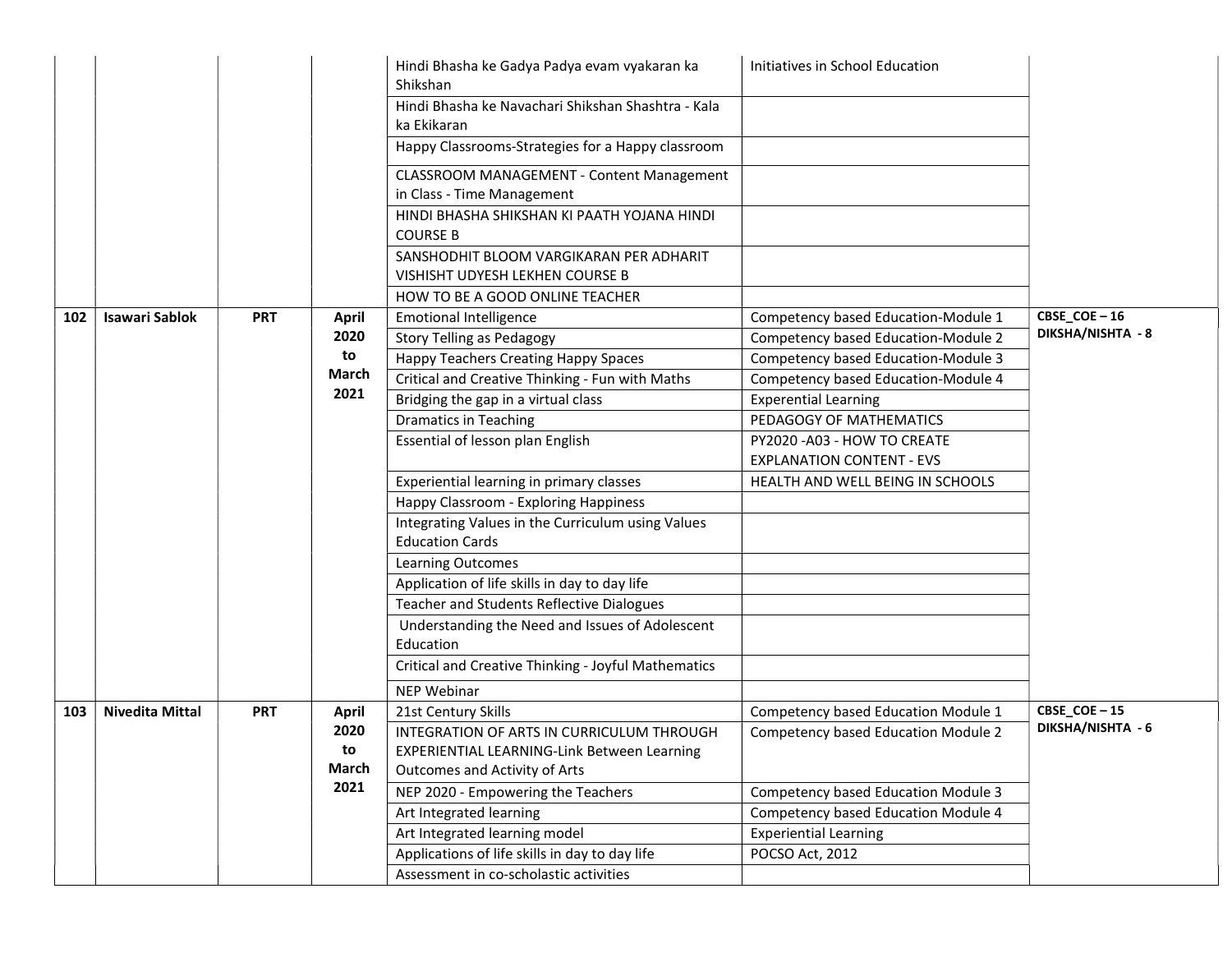|     |                      |            |                      | Empowering your team                                                         |                                                 |                                                     |
|-----|----------------------|------------|----------------------|------------------------------------------------------------------------------|-------------------------------------------------|-----------------------------------------------------|
|     |                      |            |                      | <b>Healthy Relationship</b>                                                  |                                                 |                                                     |
|     |                      |            |                      | Introduction to cybersecurity and saftey                                     |                                                 |                                                     |
|     |                      |            |                      | <b>Exploring Happiness</b>                                                   |                                                 |                                                     |
|     |                      |            |                      | Storytelling in Pedagogy                                                     |                                                 |                                                     |
|     |                      |            |                      | <b>Stress Management technique</b>                                           |                                                 |                                                     |
|     |                      |            |                      | <b>Transacting Career information</b>                                        |                                                 |                                                     |
|     |                      |            |                      | Values - Mass Media and Values                                               |                                                 |                                                     |
| 104 | Rajashree Sonar      | <b>PRT</b> | <b>April</b><br>2020 | Bhashik Kaushal awam Unka Shikshan - Sunna, Bolna,<br>Padhna, Likhna (Hindi) | Competency _Based Education_Module 1            | $CBSE$ <sub>_</sub> $COE - 16$<br>DIKSHA/NISHTA - 8 |
|     |                      |            | to                   | Life Skills-Enhancing life skills- Empathy                                   | Competency _Based Education_Module 2            |                                                     |
|     |                      |            | March                | Values Education-Integrating Values in the                                   | Competency Based Education Module 3             |                                                     |
|     |                      |            | 2021                 | Curriculumn                                                                  |                                                 |                                                     |
|     |                      |            |                      | Happy Classrooms-Exploring Happiness                                         | Competency _Based Education_Module 4            |                                                     |
|     |                      |            |                      | Managing Stress at Workplace                                                 | <b>Experential Learning</b>                     |                                                     |
|     |                      |            |                      | <b>Gamification in Learning</b>                                              | HR- विद्यालयी शिक्षा में नयी पहलें              |                                                     |
|     |                      |            |                      | Happy - Organisations                                                        | JH-पूर्व प्राथमिक शिक्षा                        |                                                     |
|     |                      |            |                      | Enhancing Life Skills - Effective Communication                              | CG 11 भाषा शिक्षण शास्त्र                       |                                                     |
|     |                      |            |                      | Stress Management-Positive Mindful Mantras for<br><b>Fighting Stress</b>     |                                                 |                                                     |
|     |                      |            |                      | Digital Learning and Management                                              |                                                 |                                                     |
|     |                      |            |                      | Hindi - Aamukh aur Path Parichay ki Mahatta                                  |                                                 |                                                     |
|     |                      |            |                      | Mindfulness                                                                  |                                                 |                                                     |
|     |                      |            |                      | Hindi Bhasha ke Gadya Padya evam vyakaran ka                                 |                                                 |                                                     |
|     |                      |            |                      | Shikshan                                                                     |                                                 |                                                     |
|     |                      |            |                      | <b>Teachers as Learners</b>                                                  |                                                 |                                                     |
|     |                      |            |                      | Hindi Bhasha ke Navachari Shikshan Shashtra - Kala<br>ka Ekikaran            |                                                 |                                                     |
|     |                      |            |                      | Learning Style                                                               |                                                 |                                                     |
| 105 | <b>Antara Sirsat</b> | <b>PRT</b> | <b>April</b>         | Cyber Security Introduction to Information                                   | Competency based Education-Module 1             | CBSE_COE-18                                         |
|     |                      |            | 2020                 | <b>Technology Act</b>                                                        |                                                 | DIKSHA/NISHTA - 7                                   |
|     |                      |            | to                   | <b>DRAMATIC TECHING</b>                                                      | Competency based Education-Module 2             |                                                     |
|     |                      |            | March                | Essentials of a lesson plan in Psychology                                    | Competency based Education-Module 3             |                                                     |
|     |                      |            | 2021                 | Happy Classrooms Exploring Happiness                                         | Competency based Education-Module 4             |                                                     |
|     |                      |            |                      | INTEGRATION OF ARTS IN CURRICULUM THROUGH                                    | Experiential Learning Course (3)                |                                                     |
|     |                      |            |                      | <b>EXPERIENTIAL LEARNING</b>                                                 |                                                 |                                                     |
|     |                      |            |                      | <b>MINDFULNESS</b>                                                           | Basics of COVID-19 (1)                          |                                                     |
|     |                      |            |                      | Art Music                                                                    | ICSE Curriculum and Inclusive Classrooms<br>(1) |                                                     |
|     |                      |            |                      | Crisis Management                                                            |                                                 |                                                     |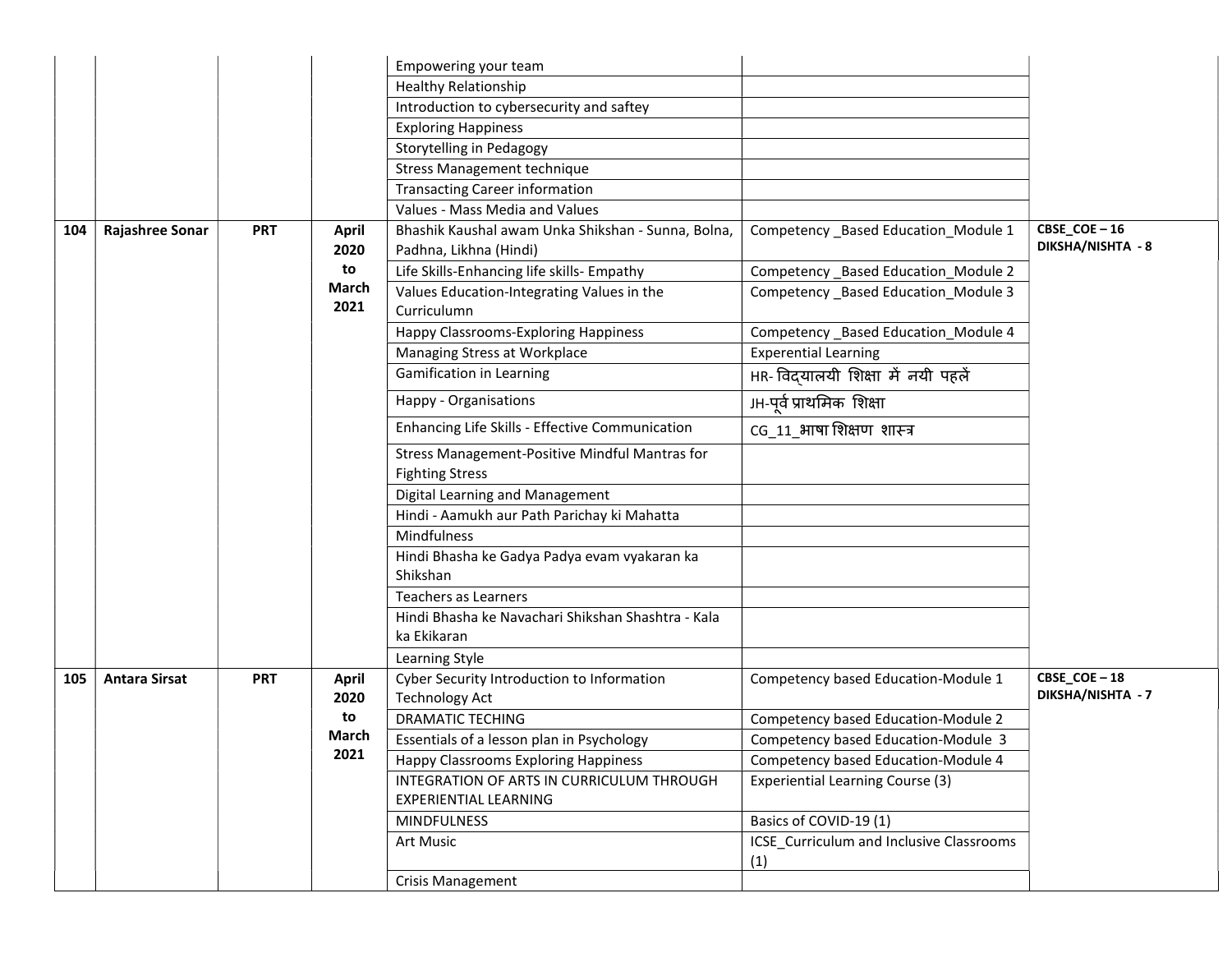|     |                     |            |               | Cyber Security-Introduction to Information                                 |                                         |                    |
|-----|---------------------|------------|---------------|----------------------------------------------------------------------------|-----------------------------------------|--------------------|
|     |                     |            |               | <b>Technology Act</b>                                                      |                                         |                    |
|     |                     |            |               | Developing Vision and Mission for a school                                 |                                         |                    |
|     |                     |            |               | Dramatics in teaching                                                      |                                         |                    |
|     |                     |            |               | <b>CREATING EFFECTIVE PRESENTATIONS USING</b>                              |                                         |                    |
|     |                     |            |               | MICROSOFT SWAY                                                             |                                         |                    |
|     |                     |            |               | EXPERIENTIAL LEARNING - Kolbs Experiential Cycle                           |                                         |                    |
|     |                     |            |               | and its application                                                        |                                         |                    |
|     |                     |            |               | <b>Gamification in Learning</b>                                            |                                         |                    |
|     |                     |            |               | Happy Classrooms - Exploring Happiness                                     |                                         |                    |
|     |                     |            |               | <b>Health Promoting School-Leading</b>                                     |                                         |                    |
|     |                     |            |               | Transformation(For Principals only)                                        |                                         |                    |
|     |                     |            |               | INTEGRATION OF ARTS IN CURRICULUM THROUGH                                  |                                         |                    |
|     |                     |            |               | EXPERIENTIAL LEARNING-Local Arts and How They                              |                                         |                    |
|     |                     |            |               | Can                                                                        |                                         |                    |
|     |                     |            |               | Story telling as Pedagogy                                                  |                                         |                    |
| 106 | <b>Seema Tenany</b> | <b>PRT</b> | <b>April</b>  | Enhancing life skill-Decision making                                       | Competency based Education -Module 1    | CBSE_COE-15        |
|     |                     |            | 2020          | Enhancing life skill-Effective communication                               | Competency-based Education-Module 2     | DIKSHA/NISHTA - 11 |
|     |                     |            | to            | Multiple Intelligence                                                      | Competency-based Education-Module 3     |                    |
|     |                     |            | March<br>2021 | Happy Classrooms-Happy Teachers creating Happy<br>Spaces                   | Competency-based Education-Module 4     |                    |
|     |                     |            |               | Mindfulness                                                                | <b>Experiential learning</b>            |                    |
|     |                     |            |               | Empowering teachers with Open Educational                                  | Building blocks of Explanation          |                    |
|     |                     |            |               | <b>Resources</b>                                                           |                                         |                    |
|     |                     |            |               | Fun with Marhematics for primary teachers                                  | Pedagogy of Math                        |                    |
|     |                     |            |               | NEP 2020 - Empowering the Teachers                                         | Enhancing life skill-Effective          |                    |
|     |                     |            |               |                                                                            | communication                           |                    |
|     |                     |            |               | Innovative Pedagogy in English Teaching                                    | Enhancing life skill- Decision making   |                    |
|     |                     |            |               | Critical and Creative Thinking-The Building Blocks of<br>Logical Reasoning | How to create language learning content |                    |
|     |                     |            |               | Recreational Mathematics - Joyful Mathematics                              | समय                                     |                    |
|     |                     |            |               | Developing post covid educational goals.                                   |                                         |                    |
|     |                     |            |               | Enhancing Life Skills - Critical Thinking                                  |                                         |                    |
|     |                     |            |               | Subject enrichment activities                                              |                                         |                    |
|     |                     |            |               | Outcome based learning.                                                    |                                         |                    |
| 107 | <b>Nikhil</b>       | <b>PRT</b> | <b>April</b>  | Magic of Gratitude                                                         | Competency-based Education-Module 1     | CBSE_COE-15        |
|     | Sahembekar          |            | 2020          | <b>Happy Classrooms</b>                                                    | Competency-based Education-Module 2     | DIKSHA/NISHTA - 6  |
|     |                     |            | to            | Assesment of Co-scholastic                                                 | Competency-based Education-Module 3     |                    |
|     |                     |            | March         | <b>Enhancing Life Skills-Creative Thinking</b>                             | Competency-based Education-Module 4     |                    |
|     |                     |            | 2021          | Happy Classrooms-Exploring Happiness                                       | <b>Eperiental learning Course</b>       |                    |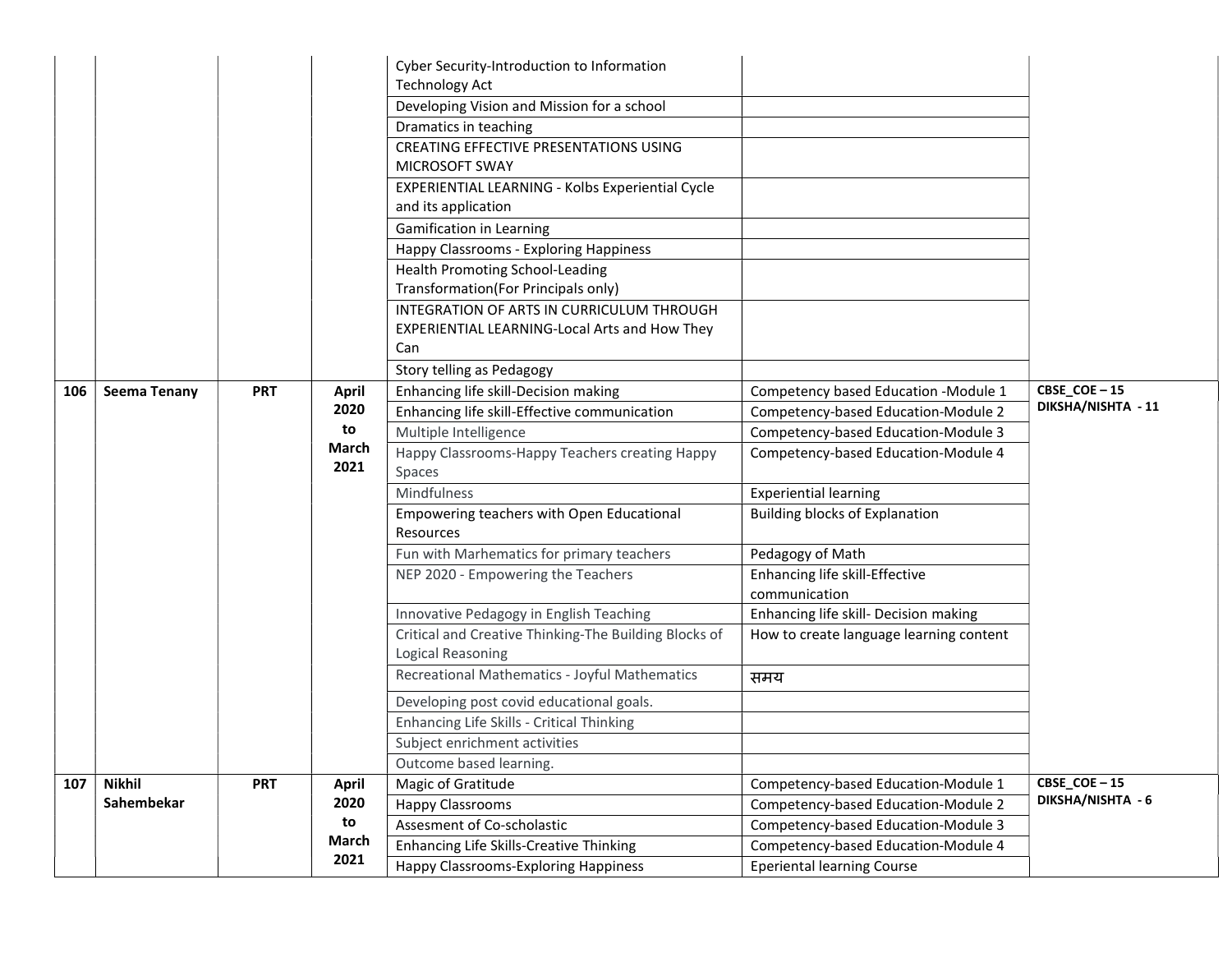|     |                 |            |              | Joyful Learning of Maths-Critical and Creative            | POCSO Act 2012                      |                  |
|-----|-----------------|------------|--------------|-----------------------------------------------------------|-------------------------------------|------------------|
|     |                 |            |              | Thinking in Mathematics                                   |                                     |                  |
|     |                 |            |              | Career Guidance for children with special needs           |                                     |                  |
|     |                 |            |              | Learning from Mistakes                                    |                                     |                  |
|     |                 |            |              | Bloom's Taxonomy and questioning technique in             |                                     |                  |
|     |                 |            |              | assessment                                                |                                     |                  |
|     |                 |            |              | Story telling as Pedagogy                                 |                                     |                  |
|     |                 |            |              | Link Between Learning Outcomes and An Activity of<br>Arts |                                     |                  |
|     |                 |            |              | Innovative Pedagogy in Physics - Experiential learning    |                                     |                  |
|     |                 |            |              | Local Arts and How They Can Be Integrated into            |                                     |                  |
|     |                 |            |              | Teaching a Concep                                         |                                     |                  |
|     |                 |            |              | Mindfulness                                               |                                     |                  |
|     |                 |            |              | <b>Crisis Management</b>                                  |                                     |                  |
|     |                 |            |              |                                                           |                                     |                  |
| 108 | Ashwini         | <b>PPT</b> | <b>April</b> | Creating Conducive Learning environment                   | Competency based Education-Module 1 | CBSE_COE-15      |
|     | <b>Mardikar</b> |            | 2020         | Positive Mindful Mantras for stress                       | Competency based Education-Module 2 | DIKSHA/NISHTA -5 |
|     |                 |            | to           | Innovative teaching with fun-Math                         | Competency based Education-Module 3 |                  |
|     |                 |            | <b>March</b> | Enhancing life skills- Effective communication            | Competency based Education-Module 4 |                  |
|     |                 |            | 2021         | Thinking out of the Box                                   | <b>Experiential Learning Course</b> |                  |
|     |                 |            |              | Pre school teaching                                       |                                     |                  |
|     |                 |            |              | Managing Virtual classes                                  |                                     |                  |
|     |                 |            |              | Enhancing life skills- Creative Thinking                  |                                     |                  |
|     |                 |            |              | Happy teachers creating happy spaces                      |                                     |                  |
|     |                 |            |              | Dramatics in teaching                                     |                                     |                  |
|     |                 |            |              | Story telling Pedagogy                                    |                                     |                  |
|     |                 |            |              | <b>Time Mangement</b>                                     |                                     |                  |
|     |                 |            |              | NEP 2020-The Foundation of learning                       |                                     |                  |
|     |                 |            |              | Multiple Intelligence                                     |                                     |                  |
|     |                 |            |              | Self Awareness - Life skills                              |                                     |                  |
| 109 | Shachi Upadhye  | <b>PPT</b> | <b>April</b> | NEP 2020 - Early Childhood Care and Education             | Competency based Education-Module 1 | CBSE_COE-15      |
|     |                 |            | 2020         | PRE SCHOOLING CURRICULUM                                  | Competency based Education-Module 2 | DIKSHA/NISHTA -5 |
|     |                 |            | to           | <b>Emotional Intelligence</b>                             | Competency based Education-Module 3 |                  |
|     |                 |            | March        | Happy Classrooms - Exploring Happiness                    | Competency based Education-Module 4 |                  |
|     |                 |            | 2021         | Life Skills-Enhancing life skills - Coping with stress    | <b>Experiential Learning Course</b> |                  |
|     |                 |            |              | NEP 2020 - Empowering the Teachers                        |                                     |                  |
|     |                 |            |              | Handling Misbehaviour during online class                 |                                     |                  |
|     |                 |            |              | Magic of Gratitude                                        |                                     |                  |
|     |                 |            |              | Understanding 21st Century skills                         |                                     |                  |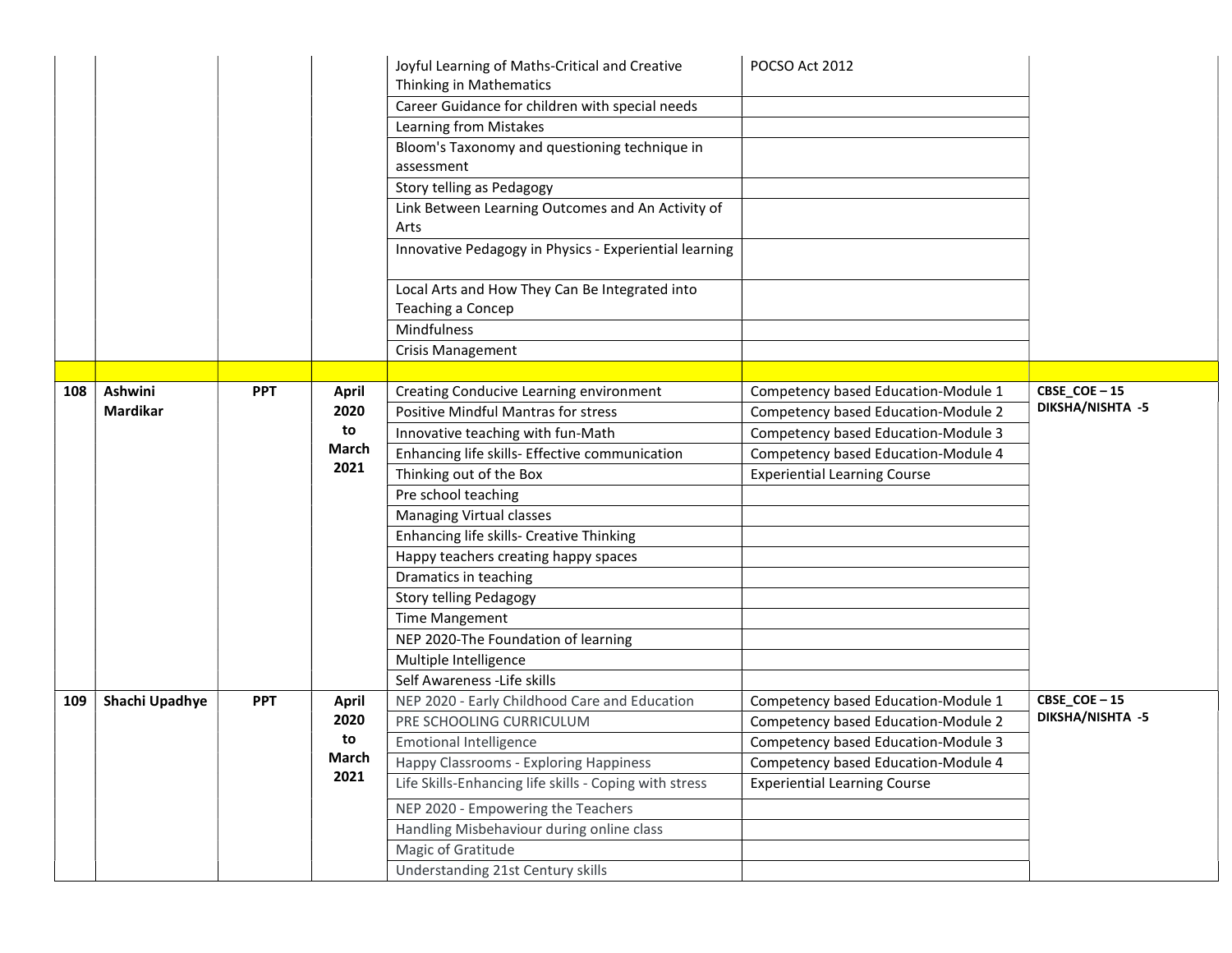|     |               |            |              | Positive Mindful Mantras for Fighting Stress                            |                                     |                  |
|-----|---------------|------------|--------------|-------------------------------------------------------------------------|-------------------------------------|------------------|
|     |               |            |              | <b>Exploring Happiness</b>                                              |                                     |                  |
|     |               |            |              | Effective Lesson Plans - Successful Teaching                            |                                     |                  |
|     |               |            |              | Storytelling in Pedagogy                                                |                                     |                  |
|     |               |            |              | Informal testing for identifying children with learning                 |                                     |                  |
|     |               |            |              | problems                                                                |                                     |                  |
|     |               |            |              | SWASTHYA HI DHAN HAY                                                    |                                     |                  |
| 110 | Meenakshi     | <b>PPT</b> | <b>April</b> | Strategies for a Happy Classroom                                        | Competency based Education-Module 1 | CBSE_COE-15      |
|     | <b>Bansal</b> |            | 2020         | <b>Story Telling as Pedagogy</b>                                        | Competency based Education-Module 2 | DIKSHA/NISHTA -5 |
|     |               |            | to           | Mindfulness                                                             | Competency based Education-Module 3 |                  |
|     |               |            | March        | Ikigai- Art of finding purpose in life                                  | Competency based Education-Module 4 |                  |
|     |               |            | 2021         | Enhancing life skills-Effective Communication                           | <b>Experiential Learning Course</b> |                  |
|     |               |            |              | Magic of Gratitude                                                      |                                     |                  |
|     |               |            |              | Happy Teachers create Happy spaces                                      |                                     |                  |
|     |               |            |              | <b>Gamification in Learning</b>                                         |                                     |                  |
|     |               |            |              | Positive mindful Matras for Fighting Stress                             |                                     |                  |
|     |               |            |              | NEP2020-Early Childhood care and Education                              |                                     |                  |
|     |               |            |              | Teaching Strategies or Methodologies in<br>English(Speaking)            |                                     |                  |
|     |               |            |              | Teaching Strategies or Methodologies in English                         |                                     |                  |
|     |               |            |              | <b>Reading Skills</b>                                                   |                                     |                  |
|     |               |            |              | Introduction to Cyber Crime                                             |                                     |                  |
|     |               |            |              | Innovative Teaching of Mathematics                                      |                                     |                  |
|     |               |            |              | Preschooling Curriculum                                                 |                                     |                  |
| 111 | Sai Ghanekar  | <b>PPT</b> | <b>April</b> | Preschooling Curriculum                                                 | Competency based Education-Module 1 | CBSE_COE-15      |
|     |               |            | 2020         | NEP 2020-Early childhood care and education                             | Competency based Education-Module 2 | DIKSHA/NISHTA -5 |
|     |               |            | to           | Integration of arts in curriculum                                       | Competency based Education-Module 3 |                  |
|     |               |            | March        | Joyful teaching and learning in kindergaten                             | Competency based Education-Module 4 |                  |
|     |               |            | 2021         | Strategies for happy clasrrom                                           | <b>Experiential Learning Course</b> |                  |
|     |               |            |              | Synthesis of life skills education with present day<br>school education |                                     |                  |
|     |               |            |              | <b>Preschool Teaching</b>                                               |                                     |                  |
|     |               |            |              | Content Management in classrooms                                        |                                     |                  |
|     |               |            |              | Values to reckon need of value education                                |                                     |                  |
|     |               |            |              | Dealing with misbehavours in classrooms                                 |                                     |                  |
|     |               |            |              | Understanding 21st Century Skills                                       |                                     |                  |
|     |               |            |              | Story telling as Paedagogy                                              |                                     |                  |
|     |               |            |              | Joyfull assessment of Mathematics                                       |                                     |                  |
|     |               |            |              | Learning of spellings made easy                                         |                                     |                  |
|     |               |            |              | Understanding IQ, EQ and SQ                                             |                                     |                  |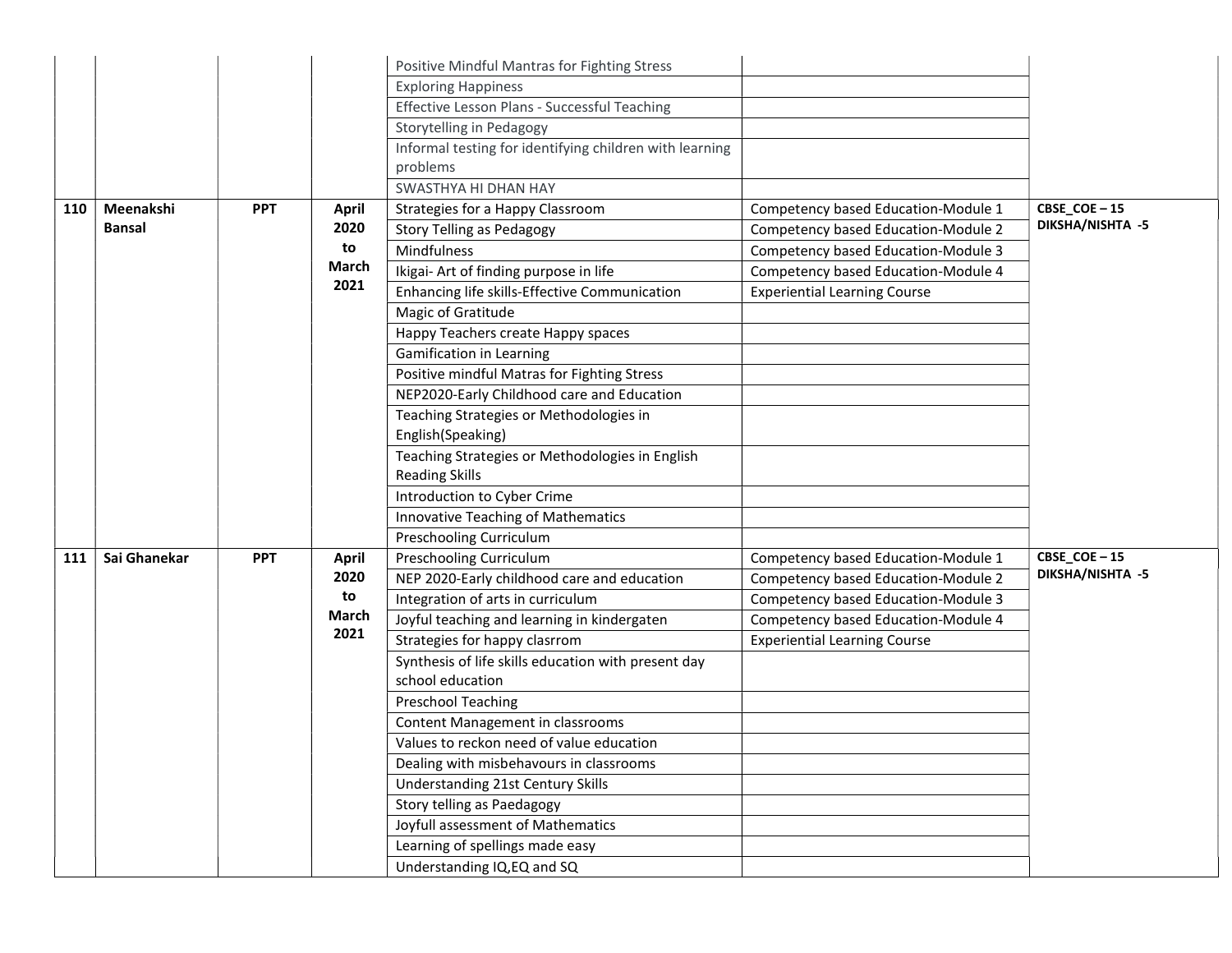| 112 | Anjali Dalal          | <b>PPT</b> | <b>April</b> | Happy Teachers creating a happy spaces                 | Competency based Education-Module 1 | CBSE_COE-15      |
|-----|-----------------------|------------|--------------|--------------------------------------------------------|-------------------------------------|------------------|
|     |                       |            | 2020         | <b>Story Telling as Pedagogy</b>                       | Competency based Education-Module 2 | DIKSHA/NISHTA -5 |
|     |                       |            | to           | Ethics-Teachers and elders as role models              | Competency based Education-Module 3 |                  |
|     |                       |            | March        | NEP2020-Early Childhood care and Education             | Competency based Education-Module 4 |                  |
|     |                       |            | 2021         | Enhancing life skills-Coping with emotions             | <b>Experiential Learning Course</b> |                  |
|     |                       |            |              | Link between learning outcomes activity of arts        |                                     |                  |
|     |                       |            |              |                                                        |                                     |                  |
|     |                       |            |              | <b>Emotional Intelligence</b>                          |                                     |                  |
|     |                       |            |              | Understanding 21st century skills                      |                                     |                  |
|     |                       |            |              | Art Integration in Teaching Learning Science           |                                     |                  |
|     |                       |            |              | Magic of Gratitude                                     |                                     |                  |
|     |                       |            |              | Positive mindful Matras for Fighting Stress            |                                     |                  |
|     |                       |            |              | Effective Lesson Plans-Succesful Teaching              |                                     |                  |
|     |                       |            |              | Introduction of Experiential Learning                  |                                     |                  |
|     |                       |            |              | Ikigai- Art of finding purpose in life                 |                                     |                  |
|     |                       |            |              | Understanding child psychology                         |                                     |                  |
| 113 | <b>Vinutha Shetty</b> | <b>PPT</b> | <b>April</b> | Pre School Curriculum                                  | Competency based Education-Module 1 | CBSE_COE-17      |
|     |                       |            | 2020         | NEP2020-Early Childhood Care And Education.            | Competency based Education-Module 2 | DIKSHA/NISHTA -5 |
|     |                       |            | to           | <b>Stratergies for Happy Classroom</b>                 | Competency based Education-Module 3 |                  |
|     |                       |            | March        | Integration of arts in Curriculum through Experiential | Competency based Education-Module 4 |                  |
|     |                       |            | 2021         | Learning                                               |                                     |                  |
|     |                       |            |              | 21st Century Skills                                    | <b>Experiential Learning Course</b> |                  |
|     |                       |            |              | Pre School Teaching                                    |                                     |                  |
|     |                       |            |              | Reckon need of value education                         |                                     |                  |
|     |                       |            |              | Innovative Teaching(Fun with Mathematics)              |                                     |                  |
|     |                       |            |              | Enhancing Life Skills(Empathy)                         |                                     |                  |
|     |                       |            |              | Happy Classroom                                        |                                     |                  |
|     |                       |            |              | <b>Dramatics in Teaching</b>                           |                                     |                  |
|     |                       |            |              | Early Childhood Care and Education                     |                                     |                  |
|     |                       |            |              | Informal Testing of Identifying Children with learning |                                     |                  |
|     |                       |            |              | problems                                               |                                     |                  |
|     |                       |            |              | Learning of Spellings made easy                        |                                     |                  |
|     |                       |            |              | Dealing with misbehaviour in classroom                 |                                     |                  |
|     |                       |            |              | Story telling as Pedagogy                              |                                     |                  |
|     |                       |            |              | Teaching stratergies/methodoligies in                  |                                     |                  |
|     |                       |            |              | English(Listening)                                     |                                     |                  |
| 114 | Samruddhi             | <b>PPT</b> | <b>April</b> | Mindfulness                                            | Competency based Education-Module 1 | CBSE_COE-15      |
|     | <b>Depolkar</b>       |            | 2020         | Parent teacher Communication                           | Competency based Education-Module 2 | DIKSHA/NISHTA -5 |
|     |                       |            | to           | Pre schooling curriculum                               | Competency based Education-Module 3 |                  |
|     |                       |            | March        | Early Childhood Care and Education                     | Competency based Education-Module 4 |                  |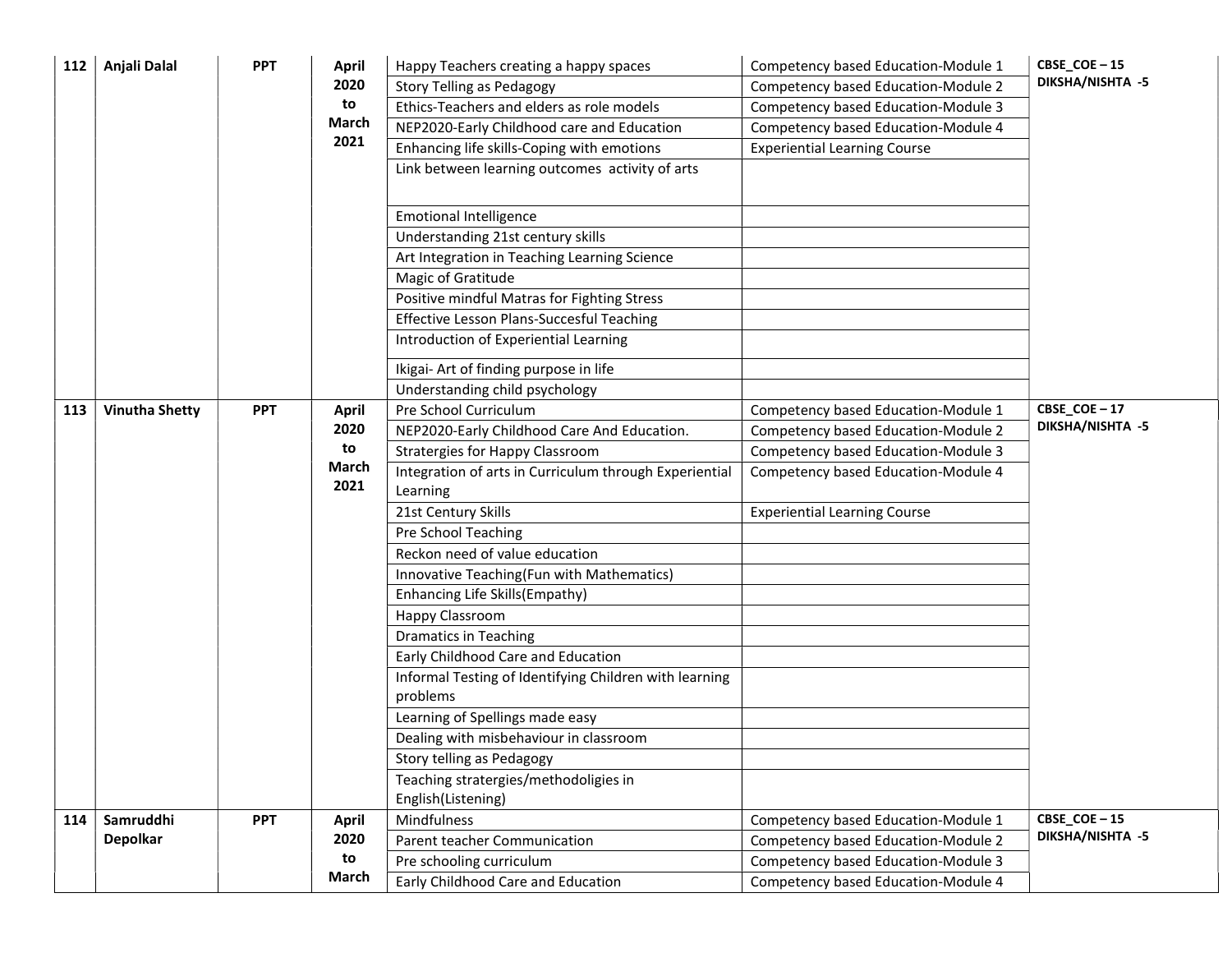|     |                       |            | 2021         | Empowering your team                                               | <b>Experiential Learning Course</b> |                         |
|-----|-----------------------|------------|--------------|--------------------------------------------------------------------|-------------------------------------|-------------------------|
|     |                       |            |              | Strategies for Happy Classroom                                     |                                     |                         |
|     |                       |            |              | Pre School Teaching                                                |                                     |                         |
|     |                       |            |              | <b>Successful Teaching</b>                                         |                                     |                         |
|     |                       |            |              | <b>Effective Communication</b>                                     |                                     |                         |
|     |                       |            |              | Tools and Techniques to make Classroom Interesting                 |                                     |                         |
|     |                       |            |              | The way forward                                                    |                                     |                         |
|     |                       |            |              | Twenty first Century Skills                                        |                                     |                         |
|     |                       |            |              | Storytelling in Pedagogy                                           |                                     |                         |
|     |                       |            |              | The new way of Teaching                                            |                                     |                         |
|     |                       |            |              | Leading from front                                                 |                                     |                         |
| 115 | <b>Kanisha Sapare</b> | <b>PPT</b> | <b>April</b> | Mindfulness                                                        | Competency based Education-Module 1 | CBSE_COE-17             |
|     |                       |            | 2020<br>to   | Stress Manangement -Positive Mindful mantra for<br>fighting stress | Competency based Education-Module 2 | DIKSHA/NISHTA -5        |
|     |                       |            | March        | Strategies for a Happy classroom                                   | Competency based Education-Module 3 |                         |
|     |                       |            | 2021         | Happy classroom- Exploring Happiness                               | Competency based Education-Module 4 |                         |
|     |                       |            |              | Preschool Teaching                                                 | <b>Experiential Learning Course</b> |                         |
|     |                       |            |              | Strategies of Effective Annual curriculum                          |                                     |                         |
|     |                       |            |              | Enhancing Life skills- coping with Emotions                        |                                     |                         |
|     |                       |            |              | <b>Stress Management</b>                                           |                                     |                         |
|     |                       |            |              | Story Telling as Pedagogy                                          |                                     |                         |
|     |                       |            |              | Enhancing Life skills- Effective Communication                     |                                     |                         |
|     |                       |            |              | Early Childhood Care and Education NEP 2020                        |                                     |                         |
|     |                       |            |              | Joyful Mathematics Teaching Mathematics with                       |                                     |                         |
|     |                       |            |              | Technology                                                         |                                     |                         |
|     |                       |            |              | Teaching strategies or Methodolgies in English                     |                                     |                         |
|     |                       |            |              | <b>Reading Skills</b>                                              |                                     |                         |
|     |                       |            |              | Pathways To Critical Thinking                                      |                                     |                         |
|     |                       |            |              | Experential Learning - Planning and Implementation                 |                                     |                         |
|     |                       |            |              |                                                                    |                                     |                         |
|     |                       |            |              | Innovative Pedagogy in English -Experiential Learning              |                                     |                         |
|     |                       |            |              | Primary Maths-Fun with Maths                                       |                                     |                         |
| 116 | Pradnya Kannal        | <b>PPT</b> | April        | Pre School Curriculum                                              | Competency based Education-Module 1 | CBSE COE-16             |
|     |                       |            | 2020         | Early Childhood Care and Education                                 | Competency based Education-Module 2 | <b>DIKSHA/NISHTA -5</b> |
|     |                       |            | to           | Joyful Mathematics- Creating a Culture of                          | Competency based Education-Module 3 |                         |
|     |                       |            | March        | <b>Mathematics Learning</b>                                        |                                     |                         |
|     |                       |            | 2021         | Pre School Teaching                                                | Competency based Education-Module 4 |                         |
|     |                       |            |              | <b>Competency Based Education</b>                                  | <b>Experiential Learning Course</b> |                         |
|     |                       |            |              | Happy Classrooms-Exploring Happiness                               |                                     |                         |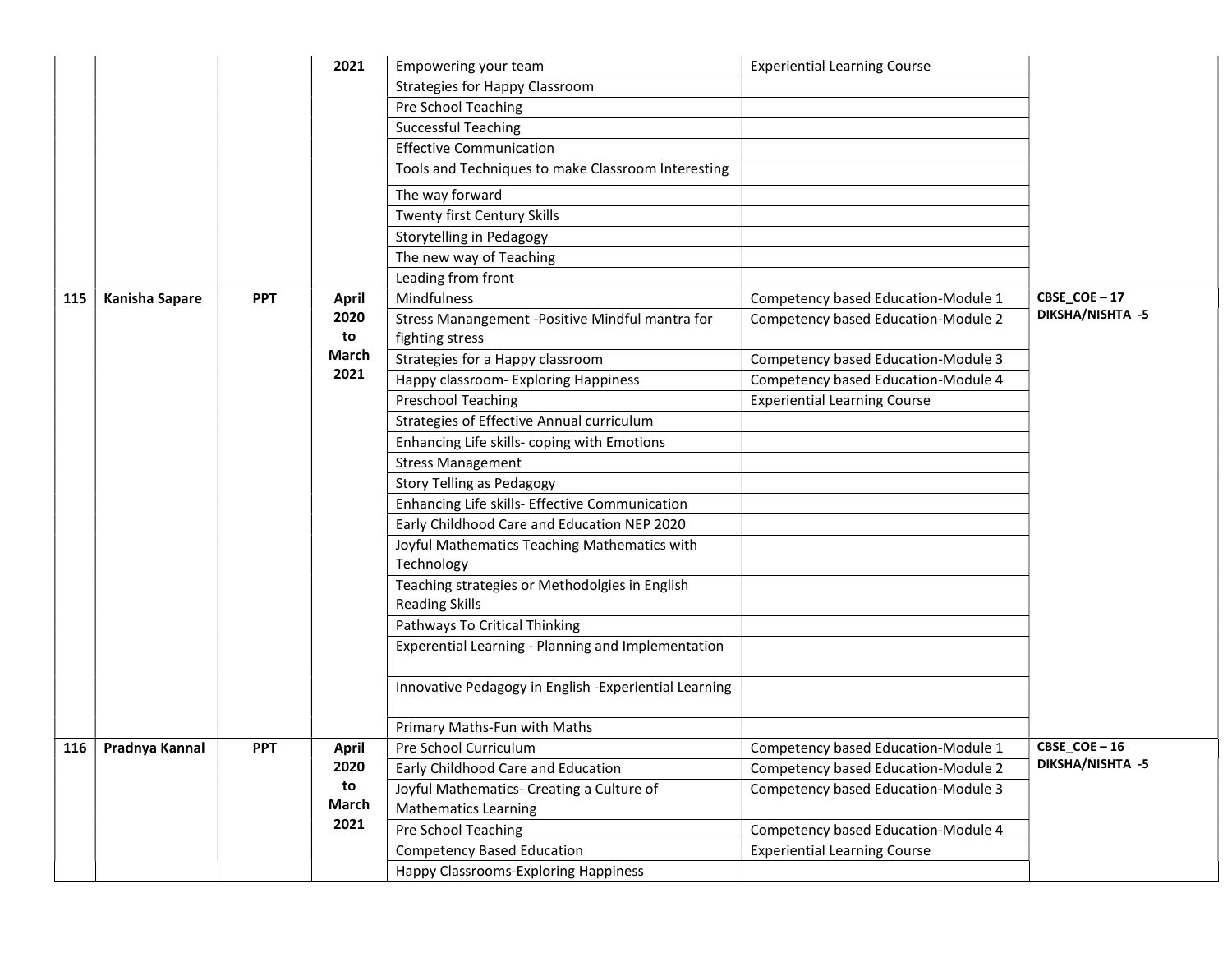|     |                     |            |              | Learning from Mistakes                              |                                     |                                 |
|-----|---------------------|------------|--------------|-----------------------------------------------------|-------------------------------------|---------------------------------|
|     |                     |            |              | Career Guidance for children with special needs     |                                     |                                 |
|     |                     |            |              | <b>Outcome Based Learning</b>                       |                                     |                                 |
|     |                     |            |              | Enhancing life skills- Decision Making              |                                     |                                 |
|     |                     |            |              | Enhancing Life Skills - Critical Thinking           |                                     |                                 |
|     |                     |            |              | Classroom Mangement-Understanding Classroom         |                                     |                                 |
|     |                     |            |              | Management and its components                       |                                     |                                 |
|     |                     |            |              | Strategies of Effective Annual Curriculum Plans     |                                     |                                 |
|     |                     |            |              | Multidisciplinary team and National Institutes for  |                                     |                                 |
|     |                     |            |              | Inclusivity                                         |                                     |                                 |
|     |                     |            |              | <b>Empowering the Teachers</b>                      |                                     |                                 |
|     |                     |            |              | Story telling as Pedagogy                           |                                     |                                 |
| 117 | Shruti Limbkar      | <b>PPT</b> | <b>April</b> | Sustainable Green School.                           | Competency based Education-Module 1 | CBSE_COE-15                     |
|     |                     |            | 2020         | Understanding the basics of English pronunciation   | Competency based Education-Module 2 | DIKSHA/NISHTA -5                |
|     |                     |            | to           | part 3                                              |                                     |                                 |
|     |                     |            | <b>March</b> | Story telling as Pedagogy                           | Competency based Education-Module 3 |                                 |
|     |                     |            | 2021         | Synthesis of life skills education with present day | Competency based Education-Module 4 |                                 |
|     |                     |            |              | school education                                    |                                     |                                 |
|     |                     |            |              | <b>SELF AUDITING</b>                                | <b>Experiential Learning Course</b> |                                 |
|     |                     |            |              | 21st Century Skills                                 |                                     |                                 |
|     |                     |            |              | Classroom Management - Virtual                      |                                     |                                 |
|     |                     |            |              | Enhancing Life Skills - Creative Thinking           |                                     |                                 |
|     |                     |            |              | Enhancing Life Skills - Effective Communication     |                                     |                                 |
|     |                     |            |              | Dealing with Misbehaviour in Classrooms             |                                     |                                 |
|     |                     |            |              | Enhancing Life Skill - Self Awareness               |                                     |                                 |
|     |                     |            |              | Pre School Teaching                                 |                                     |                                 |
|     |                     |            |              | Happy Classroom                                     |                                     |                                 |
|     |                     |            |              | Understanding IQ, EQ, AQ and SQ                     |                                     |                                 |
|     |                     |            |              | <b>Gamification in Learning</b>                     |                                     |                                 |
| 118 | <b>Shriya Dixit</b> | <b>PPT</b> | April        | Understanding child psychology                      | Competency based Education-Module 1 | CBSE_COE-15<br>DIKSHA/NISHTA -5 |
|     |                     |            | 2020         | Connecting and communicating with parents of        | Competency based Education-Module 2 |                                 |
|     |                     |            | to<br>March  | students                                            |                                     |                                 |
|     |                     |            | 2021         | Storytelling in pedagogy                            | Competency based Education-Module 3 |                                 |
|     |                     |            |              | 21st century skills                                 | Competency based Education-Module 4 |                                 |
|     |                     |            |              | Life skills-Enhancing skills-Problem solving        | <b>Experiential Learning Course</b> |                                 |
|     |                     |            |              | Adolescence in present scenario (Social and         |                                     |                                 |
|     |                     |            |              | emotional characteristics)                          |                                     |                                 |
|     |                     |            |              | <b>Exploring happiness</b>                          |                                     |                                 |
|     |                     |            |              | Effective lesson plans-Sucessful teaching           |                                     |                                 |
|     |                     |            |              | Preschool teaching                                  |                                     |                                 |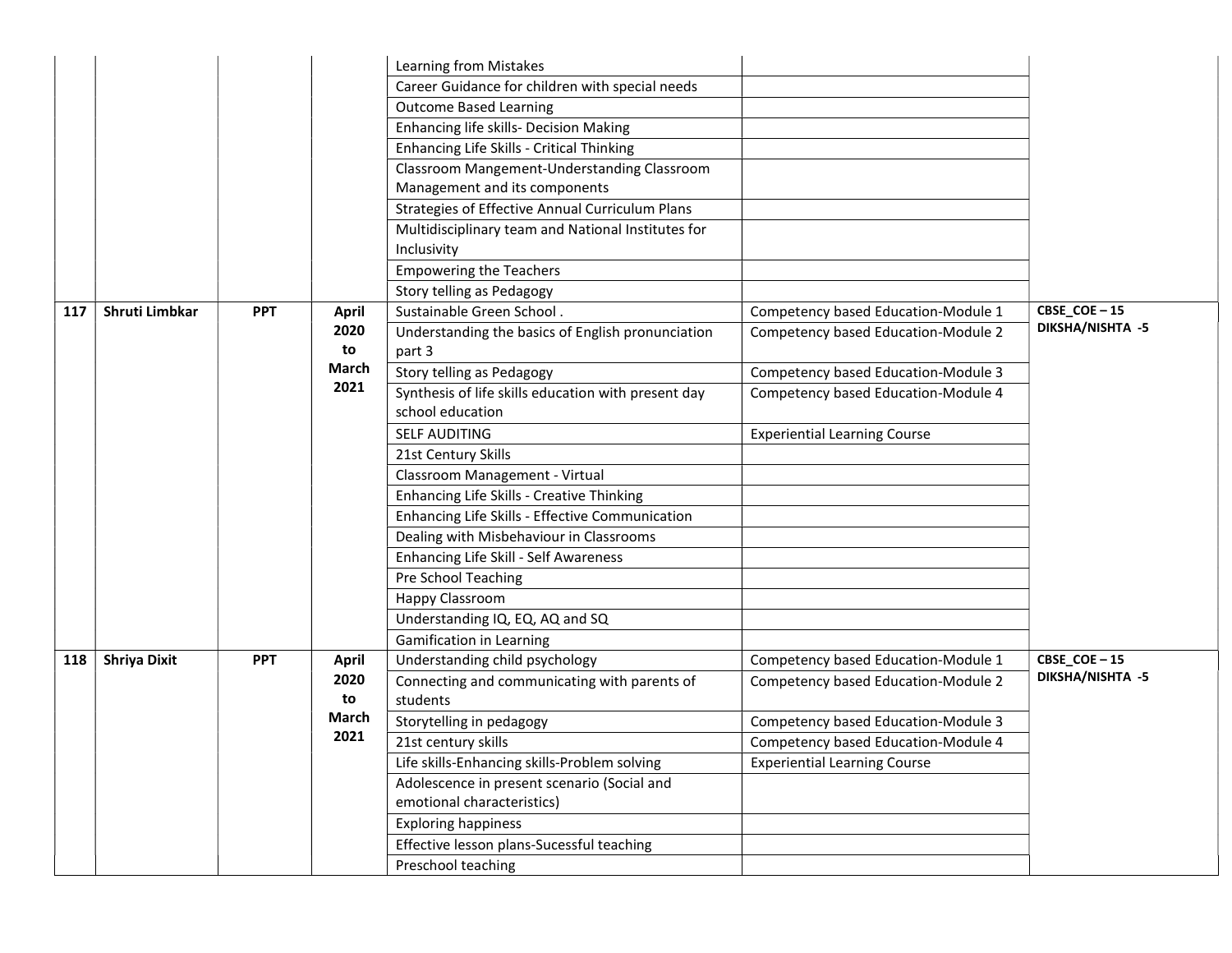|     |                               |            |                      | Positive mindful mantras for fighting stress          |                                     |                                                    |
|-----|-------------------------------|------------|----------------------|-------------------------------------------------------|-------------------------------------|----------------------------------------------------|
|     |                               |            |                      | Strategies for Happy classroom                        |                                     |                                                    |
|     |                               |            |                      | Teaching strategies in English (Speaking)             |                                     |                                                    |
|     |                               |            |                      | NEP 2020-Early childhood care and education           |                                     |                                                    |
|     |                               |            |                      | Learning style                                        |                                     |                                                    |
|     |                               |            |                      | Pre schooling curriculum                              |                                     |                                                    |
| 119 | Meena Behara                  | <b>PPT</b> | <b>April</b>         | Happy Teachers create Happy Classrooms                | Competency based Education-Module 1 | CBSE_COE-15                                        |
|     |                               |            | 2020                 | <b>Emotional Intelligence</b>                         | Competency based Education-Module 2 | DIKSHA/NISHTA -5                                   |
|     |                               |            | to                   | Pre School Teaching                                   | Competency based Education-Module 3 |                                                    |
|     |                               |            | March                | Magic of Gratitude                                    | Competency based Education-Module 4 |                                                    |
|     |                               |            | 2021                 | Career Guidance for children with special needs       | <b>Experiential Learning Course</b> |                                                    |
|     |                               |            |                      | Enhancing life skills - Coping with stress            |                                     |                                                    |
|     |                               |            |                      | Developing Resilience in Children                     |                                     |                                                    |
|     |                               |            |                      | Creating Conducive Learning Environment               |                                     |                                                    |
|     |                               |            |                      | Storytelling in Pedagogy                              |                                     |                                                    |
|     |                               |            |                      | Dramatics in teaching                                 |                                     |                                                    |
|     |                               |            |                      | Digital Technology for Adolescents is a Boon or Bane  |                                     |                                                    |
|     |                               |            |                      | NEP 2020 - Empowering the Teachers                    |                                     |                                                    |
|     |                               |            |                      | Learning from Mistakes                                |                                     |                                                    |
|     |                               |            |                      | Understanding IQ, EQ, AQ and SQ                       |                                     |                                                    |
|     |                               |            |                      | Gender Sensitive Pedagogy (Languages)                 |                                     |                                                    |
| 120 | Janhavi<br><b>Karambelkar</b> | <b>PPT</b> | <b>April</b><br>2020 | Multiple Intelligence                                 | Competency based Education-Module 1 | $CBSE$ <sup>_</sup> $COE - 14$<br>DIKSHA/NISHTA -5 |
|     |                               |            | to                   | Developing Resilience in Children                     | Competency based Education-Module 2 |                                                    |
|     |                               |            | March                | Dramatics in teaching                                 | Competency based Education-Module 3 |                                                    |
|     |                               |            | 2021                 | Special Care of Slow Learners                         | Competency based Education-Module 4 |                                                    |
|     |                               |            |                      | Introductions to Cyber Security and safety            | <b>Experiential Learning Course</b> |                                                    |
|     |                               |            |                      | <b>Re creative Maths</b>                              |                                     |                                                    |
|     |                               |            |                      | <b>Managing Virtual Classes</b>                       |                                     |                                                    |
|     |                               |            |                      | Data file handling in Python - an orientation for the |                                     |                                                    |
|     |                               |            |                      | project work                                          |                                     |                                                    |
|     |                               |            |                      | Pre Primary Teaching                                  |                                     |                                                    |
|     |                               |            |                      | Story telling as Pedagogy                             |                                     |                                                    |
|     |                               |            |                      | Know your Classroom Management Style                  |                                     |                                                    |
|     |                               |            |                      | PRE SCHOOLING CURRICULUM                              |                                     |                                                    |
|     |                               |            |                      | Parent teacher communication                          |                                     |                                                    |
|     |                               |            |                      |                                                       |                                     |                                                    |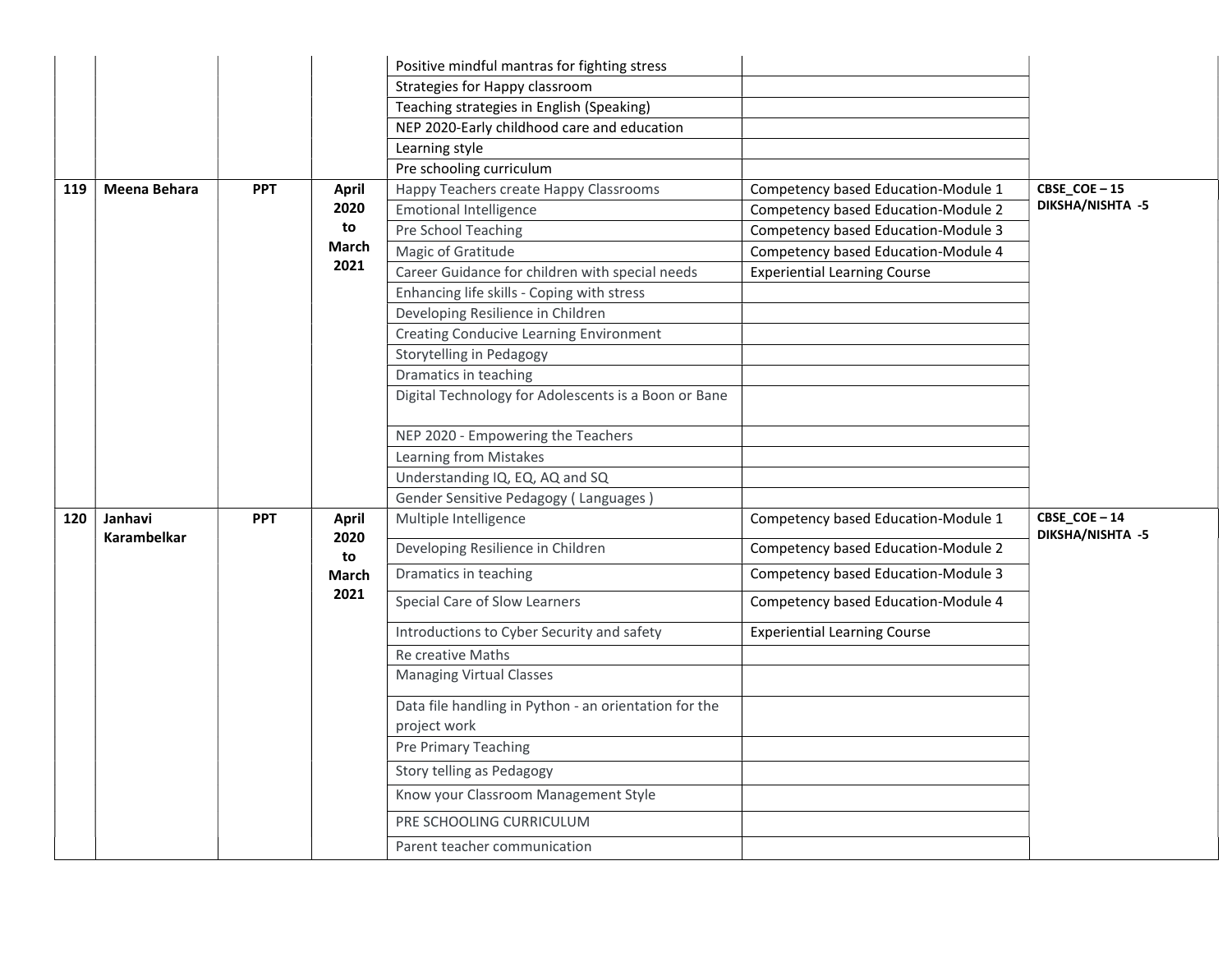|     |             |            |              | Stress Management-Positive Mindful Mantras for                    |                                     |                  |
|-----|-------------|------------|--------------|-------------------------------------------------------------------|-------------------------------------|------------------|
|     |             |            |              | <b>Fighting Stress</b>                                            |                                     |                  |
| 121 | Indrayani   | <b>PPT</b> | <b>April</b> | Pre School Curriculum                                             | Competency based Education-Module 1 | CBSE_COE-13      |
|     | Kulkarni    |            | 2020         | Pre School Teaching                                               | Competency based Education-Module 2 | DIKSHA/NISHTA -5 |
|     |             |            | to           | Understanding school as learning organization                     | Competency based Education-Module 3 |                  |
|     |             |            | March        | NEP 2020 - Early Childhood Care and Education                     | Competency based Education-Module 4 |                  |
|     |             |            | 2021         | Dealing with Misbehaviour in Classrooms                           | <b>Experiential Learning Course</b> |                  |
|     |             |            |              | Adapting to post Covid in School Education                        |                                     |                  |
|     |             |            |              | Pathways to Critical Thinking                                     |                                     |                  |
|     |             |            |              | Happy Classrooms-Happy Teachers creating Happy                    |                                     |                  |
|     |             |            |              | Spaces                                                            |                                     |                  |
|     |             |            |              | Mindfulness                                                       |                                     |                  |
|     |             |            |              | CRITICAL AND CREATIVE THINKING-The Creative                       |                                     |                  |
|     |             |            |              | Building Blocks of Problem-Solving                                |                                     |                  |
|     |             |            |              | Story telling as Pedagogy                                         |                                     |                  |
|     |             |            |              | <b>BUILDING RESILIENCE IN CHILDREN</b>                            |                                     |                  |
|     |             |            |              | Dramatics in teaching                                             |                                     |                  |
| 122 | Sugatha     | <b>PPT</b> | <b>April</b> | Pre-School Curriculam                                             | Competency based Education-Module 1 | CBSE_COE-14      |
|     | Panickar    |            | 2020         | Early Childhood Care                                              | Competency based Education-Module 2 | DIKSHA/NISHTA -5 |
|     |             |            | to           | Learning from Mistakes                                            | Competency based Education-Module 3 |                  |
|     |             |            | March        | Pre-School Teaching -1                                            | Competency based Education-Module 4 |                  |
|     |             |            | 2021         | Teaching Strategies and methodologies in English                  | <b>Experiential Learning Course</b> |                  |
|     |             |            |              | Story telling as Pedagogy                                         |                                     |                  |
|     |             |            |              | Mindfullness                                                      |                                     |                  |
|     |             |            |              | <b>Becoming Favourite Teacher</b>                                 |                                     |                  |
|     |             |            |              | Life Skills enhancing lifeskills                                  |                                     |                  |
|     |             |            |              | Happy Classroom-Exploring Happiness                               |                                     |                  |
|     |             |            |              | Stress Management-Positive mindful                                |                                     |                  |
|     |             |            |              | Joyful Teaching and Learning Kintergarden                         |                                     |                  |
|     |             |            |              | Pre School Teaching, 2                                            |                                     |                  |
|     |             |            |              | <b>Dramatics of Teaching</b>                                      |                                     |                  |
| 123 | Pooja Joshi | <b>PPT</b> | <b>April</b> | Strategies of happy classroom                                     | Competency based Education-Module 1 | CBSE_COE-14      |
|     |             |            | 2020         | Pre school curriculum                                             | Competency based Education-Module 2 | DIKSHA/NISHTA -5 |
|     |             |            | to           | Earlychildhood care and Education                                 | Competency based Education-Module 3 |                  |
|     |             |            | March        | Stess managenent at work place                                    | Competency based Education-Module 4 |                  |
|     |             |            | 2021         | Revisiting the role of teachers in career Guidance                | <b>Experiential Learning Course</b> |                  |
|     |             |            |              | Flipped classroom                                                 |                                     |                  |
|     |             |            |              | Pre school teaching                                               |                                     |                  |
|     |             |            |              | Stress management positive mindfull Mantras for<br>fighting sress |                                     |                  |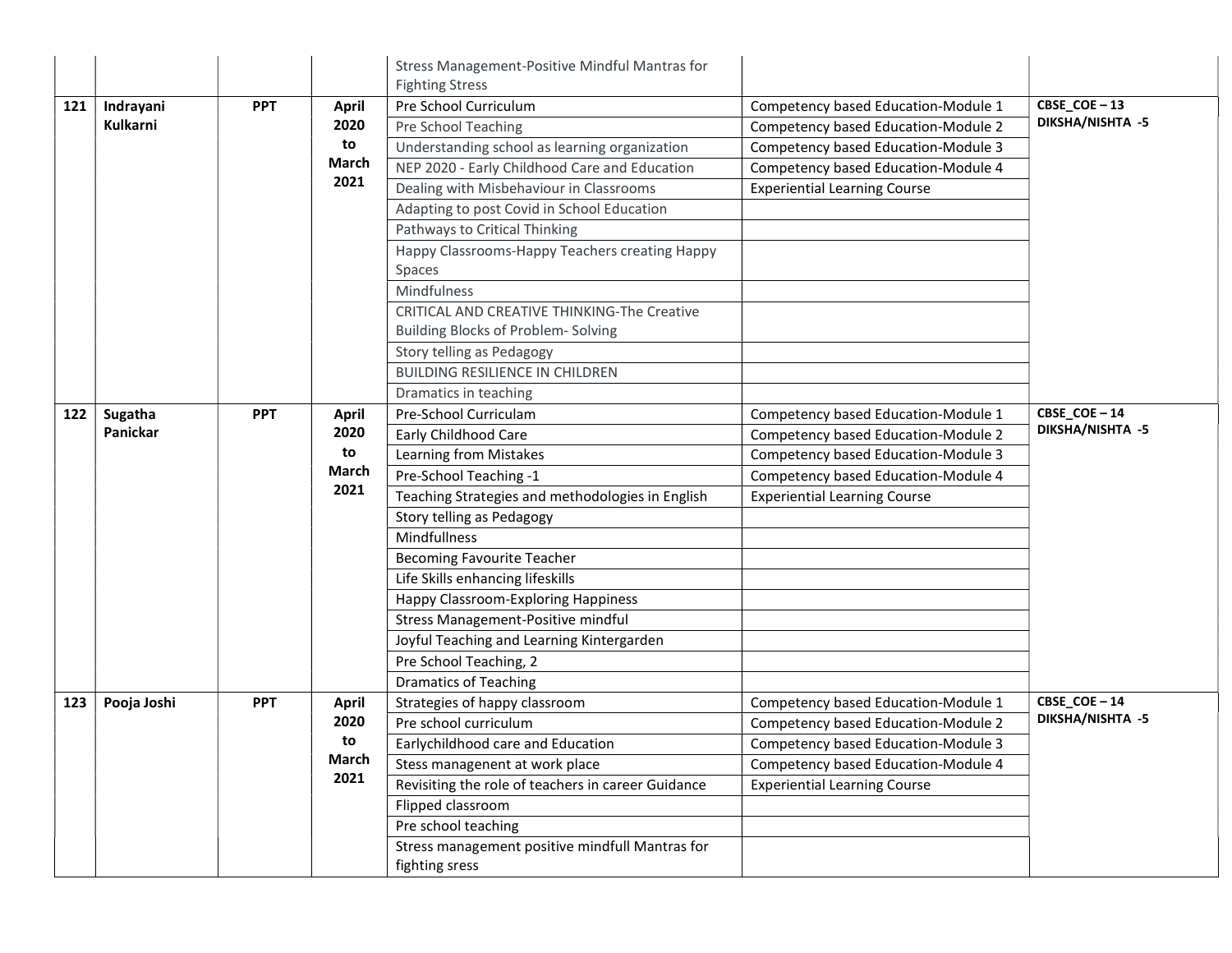|     |                      |            |              | Managing virtual classes                              |                                     |                             |
|-----|----------------------|------------|--------------|-------------------------------------------------------|-------------------------------------|-----------------------------|
|     |                      |            |              | Understanding child psychology                        |                                     |                             |
|     |                      |            |              | Twenty First century skills                           |                                     |                             |
|     |                      |            |              | Happy teachers creating happy spaces                  |                                     |                             |
|     |                      |            |              | Gamification in learning                              |                                     |                             |
|     |                      |            |              | Magic of Gratitude                                    |                                     |                             |
| 124 | Radhika              | <b>PPT</b> | <b>April</b> | <b>NEP 2020 ECCE</b>                                  | Competency based Education-Module 1 | CBSE_COE-14                 |
|     | <b>Deshmukh</b>      |            | 2020         | Happy Teachers creat Happy classroom                  | Competency based Education-Module 2 | DIKSHA/NISHTA -5            |
|     |                      |            | to           | Managing virtual classroom                            | Competency based Education-Module 3 |                             |
|     |                      |            | March        | story telling as Pedagogy                             | Competency based Education-Module 4 |                             |
|     |                      |            | 2021         | Pre school teaching                                   | <b>Experiential Learning Course</b> |                             |
|     |                      |            |              | mental wellbeing of students duraing covid19          |                                     |                             |
|     |                      |            |              | pandamic                                              |                                     |                             |
|     |                      |            |              | Happy Classrooms-Stratagies for Happy Classrooms      |                                     |                             |
|     |                      |            |              | Stress management-Positive Mind Full Mantras for      |                                     |                             |
|     |                      |            |              | <b>Fightinf Stress</b>                                |                                     |                             |
|     |                      |            |              | Happy Classrooms-Exploring Happiness                  |                                     |                             |
|     |                      |            |              | Pathways to critical thinking                         |                                     |                             |
|     |                      |            |              | Dramatics in teachimg                                 |                                     |                             |
|     |                      |            |              | Becoming a favourite teacher                          |                                     |                             |
|     |                      |            |              | understanding child psycology                         |                                     |                             |
|     |                      |            |              | Ethics-teachers or eleders as role models             |                                     |                             |
| 125 | Ameeta               | <b>PPT</b> | April        | 1.Pre Schooling Curriculum                            | Competency based Education-Module 1 | CBSE_COE-15                 |
|     | Kulkarni             |            | 2020         | 2. Top 10 Priorities of a Teacher                     | Competency based Education-Module 2 | DIKSHA/NISHTA -5            |
|     |                      |            | to           | 3.NEP-ECCE                                            | Competency based Education-Module 3 |                             |
|     |                      |            | March        | 4.NEP-Empowering Teachers                             | Competency based Education-Module 4 |                             |
|     |                      |            | 2021         | 5.Pre School Teaching                                 | <b>Experiential Learning Course</b> |                             |
|     |                      |            |              | 6. Enhancing Life Skills- Effective Communication     |                                     |                             |
|     |                      |            |              | 7. Thinking Out of the Box                            |                                     |                             |
|     |                      |            |              | 8. Managing Virtual Classrooms                        |                                     |                             |
|     |                      |            |              | 9.NEP-The Way Forward                                 |                                     |                             |
|     |                      |            |              | 10. Happy Teachers Creating Happy Space               |                                     |                             |
|     |                      |            |              | 11. Leadership-Leading from the front                 |                                     |                             |
|     |                      |            |              | 12. Team Building                                     |                                     |                             |
|     |                      |            |              | 13. Story Telling Pedagogy                            |                                     |                             |
|     |                      |            |              | 14. Concept of Inclusive Education                    |                                     |                             |
|     |                      |            |              | 15. Enhancing Life Skills-Interpersonal Relationships |                                     |                             |
| 126 | <b>Amruta Gadgil</b> | <b>PPT</b> | <b>April</b> | Mindfulness                                           | Competency based Education-Module 1 | $CBSE$ <sub>COE</sub> $-11$ |
|     |                      |            | 2020         | Multiple Intillegence                                 | Competency based Education-Module 2 | DIKSHA/NISHTA -5            |
|     |                      |            | to           | Self Auditing                                         | Competency based Education-Module 3 |                             |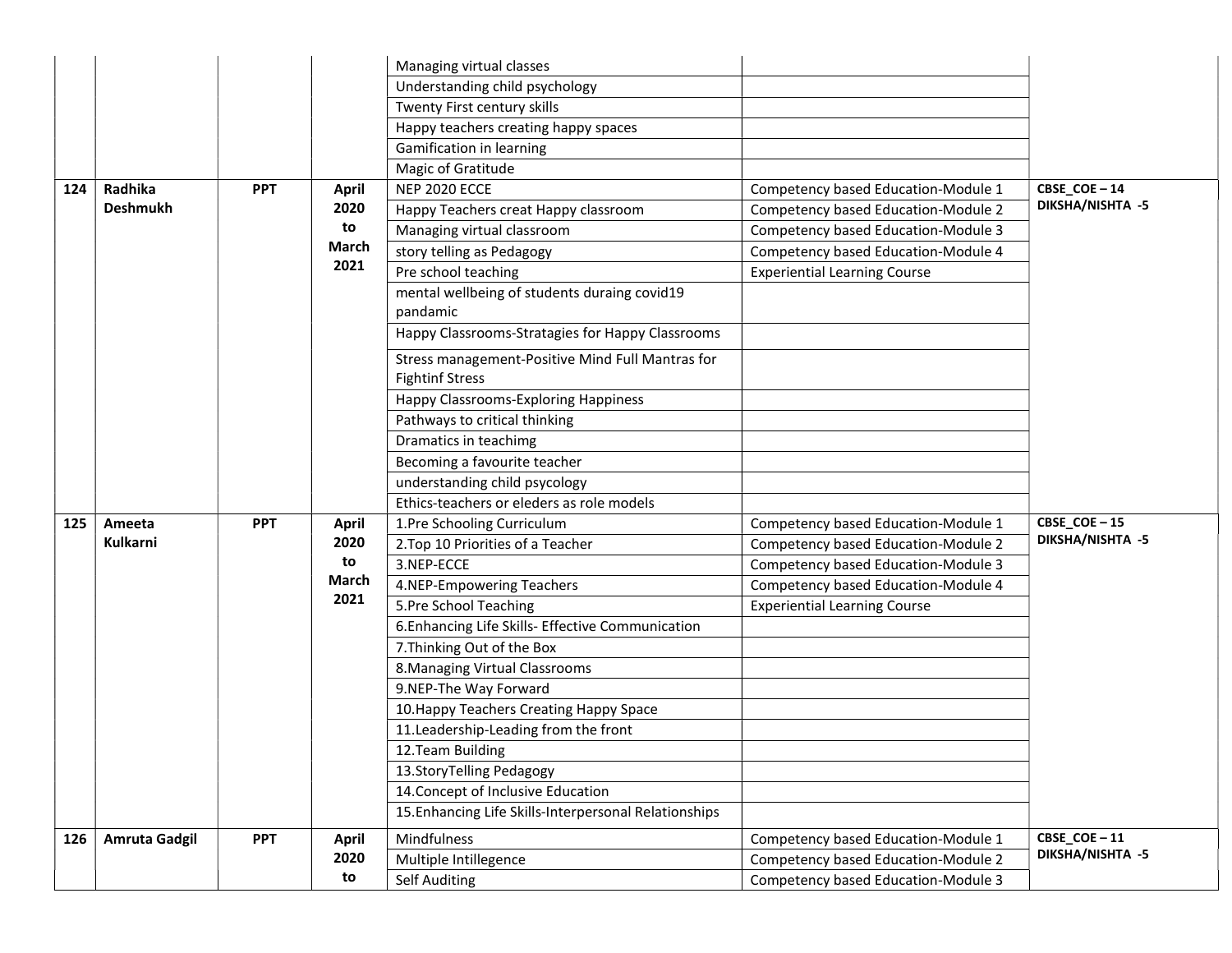|     |                    |            | March        | Enhancing Life Skill - Self Awareness                               | Competency based Education-Module 4 |                  |
|-----|--------------------|------------|--------------|---------------------------------------------------------------------|-------------------------------------|------------------|
|     |                    |            | 2021         | Pre School Teaching                                                 | <b>Experiential Learning Course</b> |                  |
|     |                    |            |              | Happy Classrooms-Strategies for a Happy classroom                   |                                     |                  |
|     |                    |            |              | Stress Management-Stress Management Techniques                      |                                     |                  |
|     |                    |            |              | Crisis Management                                                   |                                     |                  |
|     |                    |            |              | Enhancing Life Skills - Critical Thinking                           |                                     |                  |
|     |                    |            |              | Peer relations                                                      |                                     |                  |
|     |                    |            |              | <b>Change Management</b>                                            |                                     |                  |
| 127 | <b>Mukta Gothe</b> | <b>PPT</b> | <b>April</b> | <b>Recreational Mathematics.</b>                                    | Competency based Education-Module 1 | CBSE_COE-15      |
|     |                    |            | 2020         | Pre School Teaching                                                 | Competency based Education-Module 2 | DIKSHA/NISHTA -5 |
|     |                    |            | to<br>March  | Strategies to improve student learning in the class<br>room         | Competency based Education-Module 3 |                  |
|     |                    |            | 2021         | Thinking out of the Box                                             | Competency based Education-Module 4 |                  |
|     |                    |            |              | Understanding And Developing Higher Order<br>Thinking Skills (HOTS) | <b>Experiential Learning Course</b> |                  |
|     |                    |            |              | Informal testing for identifying children with learning<br>problems |                                     |                  |
|     |                    |            |              | Life skills (online)                                                |                                     |                  |
|     |                    |            |              | <b>Gamification in Learning</b>                                     |                                     |                  |
|     |                    |            |              | Intellectual Disabilities-Nature and Strategies for                 |                                     |                  |
|     |                    |            |              | Inclusion                                                           |                                     |                  |
|     |                    |            |              | Classroom Management (Online)                                       |                                     |                  |
|     |                    |            |              | 360 degree holistic report card                                     |                                     |                  |
|     |                    |            |              | Multiples Intelligence                                              |                                     |                  |
|     |                    |            |              | Dramatics in teaching                                               |                                     |                  |
|     |                    |            |              | <b>Priority Management</b>                                          |                                     |                  |
|     |                    |            |              | Connecting and Communicating with Parents                           |                                     |                  |
| 128 | Piyusha Das        | <b>PPT</b> | <b>April</b> | Pre school teaching                                                 | Competency based Education-Module 1 | CBSE_COE-10      |
|     |                    |            | 2020         | Learning from mistakes                                              | Competency based Education-Module 2 | DIKSHA/NISHTA -5 |
|     |                    |            | to           | Story telling as pedagogy                                           | Competency based Education-Module 3 |                  |
|     |                    |            | March        | <b>Stress Management</b>                                            | Competency based Education-Module 4 |                  |
|     |                    |            | 2021         | Pathways of critical thinking                                       | <b>Experiential Learning Course</b> |                  |
|     |                    |            |              | Multiple intelligence                                               |                                     |                  |
|     |                    |            |              | <b>Priority Management</b>                                          |                                     |                  |
|     |                    |            |              | Enhancing the life skills -Problem Solving                          |                                     |                  |
|     |                    |            |              | Helth and wellness for Effective teaching                           |                                     |                  |
|     |                    |            |              | <b>Classroom Management</b>                                         |                                     |                  |
| 129 | Savita Ananth      | <b>PPT</b> | <b>April</b> | <b>NEP 2020</b>                                                     | Competency based Education-Module 1 | CBSE_COE-13      |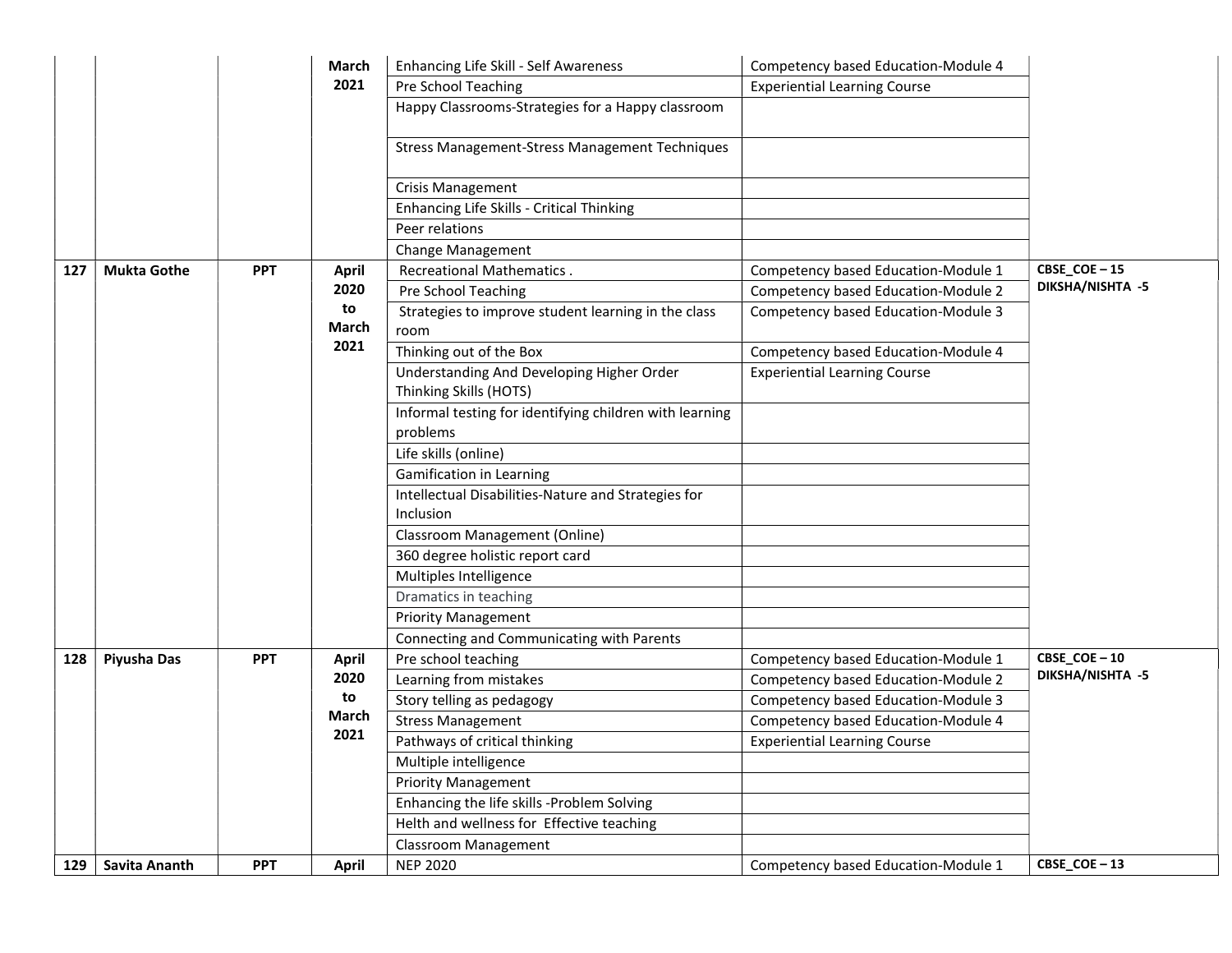|     |             |            | 2020          | Magic of gratitude                                     | Competency based Education-Module 2 | DIKSHA/NISHTA -5 |
|-----|-------------|------------|---------------|--------------------------------------------------------|-------------------------------------|------------------|
|     |             |            | to            | <b>Preschool Teaching</b>                              | Competency based Education-Module 3 |                  |
|     |             |            | March         | School approch towards value education                 | Competency based Education-Module 4 |                  |
|     |             |            | 2021          | <b>Gender Constructs</b>                               | <b>Experiential Learning Course</b> |                  |
|     |             |            |               | Understanding school library                           |                                     |                  |
|     |             |            |               | Mindfullness                                           |                                     |                  |
|     |             |            |               | Gender sessitivity Key terms                           |                                     |                  |
|     |             |            |               | Story telling as padegogy                              |                                     |                  |
|     |             |            |               | <b>Emotional intelligence</b>                          |                                     |                  |
|     |             |            |               | <b>Experientiall learning</b>                          |                                     |                  |
|     |             |            |               | Enhancing life skills                                  |                                     |                  |
|     |             |            |               | Life skills-Interpersonal relationship                 |                                     |                  |
| 130 | Yugandhara  | <b>PPT</b> | <b>April</b>  | Life skills- Enhancing life skills- Coping with stress | Competency based Education-Module 1 | CBSE_COE-14      |
|     | Parkhe      |            | 2020          | Learning Outcomes                                      | Competency based Education-Module 2 | DIKSHA/NISHTA -5 |
|     |             |            | to<br>March   | Magic of Gratitude                                     | Competency based Education-Module 3 |                  |
|     |             |            | 2021          | Happy Classroom- Exploring Happiness                   | Competency based Education-Module 4 |                  |
|     |             |            |               | Learning from Mistakes                                 | <b>Experiential Learning Course</b> |                  |
|     |             |            |               | Classroom Management-Understanding classroom           |                                     |                  |
|     |             |            |               | management and its components                          |                                     |                  |
|     |             |            |               | Pre School Teaching                                    |                                     |                  |
|     |             |            |               | Adolescents in present scenario (social and            |                                     |                  |
|     |             |            |               | emotional characteristics)                             |                                     |                  |
|     |             |            |               | Story telling as a Pedagogy                            |                                     |                  |
|     |             |            |               | <b>Dramatics in Teaching</b>                           |                                     |                  |
|     |             |            |               | Adapting to post covid in school education             |                                     |                  |
|     |             |            |               | Innovative Pedagogy in English Teaching                |                                     |                  |
|     |             |            |               | Empathy and Equity in classroom                        |                                     |                  |
|     |             |            |               | Multiple Intelligence                                  |                                     |                  |
| 131 | Pushpa Mani | <b>PPT</b> | <b>April</b>  | <b>NEP 2020</b>                                        | Competency based Education-Module 1 | $CBSE\_COE - 16$ |
|     |             |            | 2020          | Learning from Mistakes                                 | Competency based Education-Module 2 | DIKSHA/NISHTA -5 |
|     |             |            | to            | Life Skills- Integration with subjects                 | Competency based Education-Module 3 |                  |
|     |             |            | March<br>2021 | <b>Crisis Management</b>                               | Competency based Education-Module 4 |                  |
|     |             |            |               | Multiple Intelligence                                  | <b>Experiential Learning Course</b> |                  |
|     |             |            |               | Pre School Teaching                                    |                                     |                  |
|     |             |            |               | Self Auditing                                          |                                     |                  |
|     |             |            |               | <b>Happy Classrooms- Strategies</b>                    |                                     |                  |
|     |             |            |               | Magic of Gratitude                                     |                                     |                  |
|     |             |            |               | Gamification in learning                               |                                     |                  |
|     |             |            |               | Value Education- Mass Media and Values                 |                                     |                  |
|     |             |            |               | <b>Adolescence Education</b>                           |                                     |                  |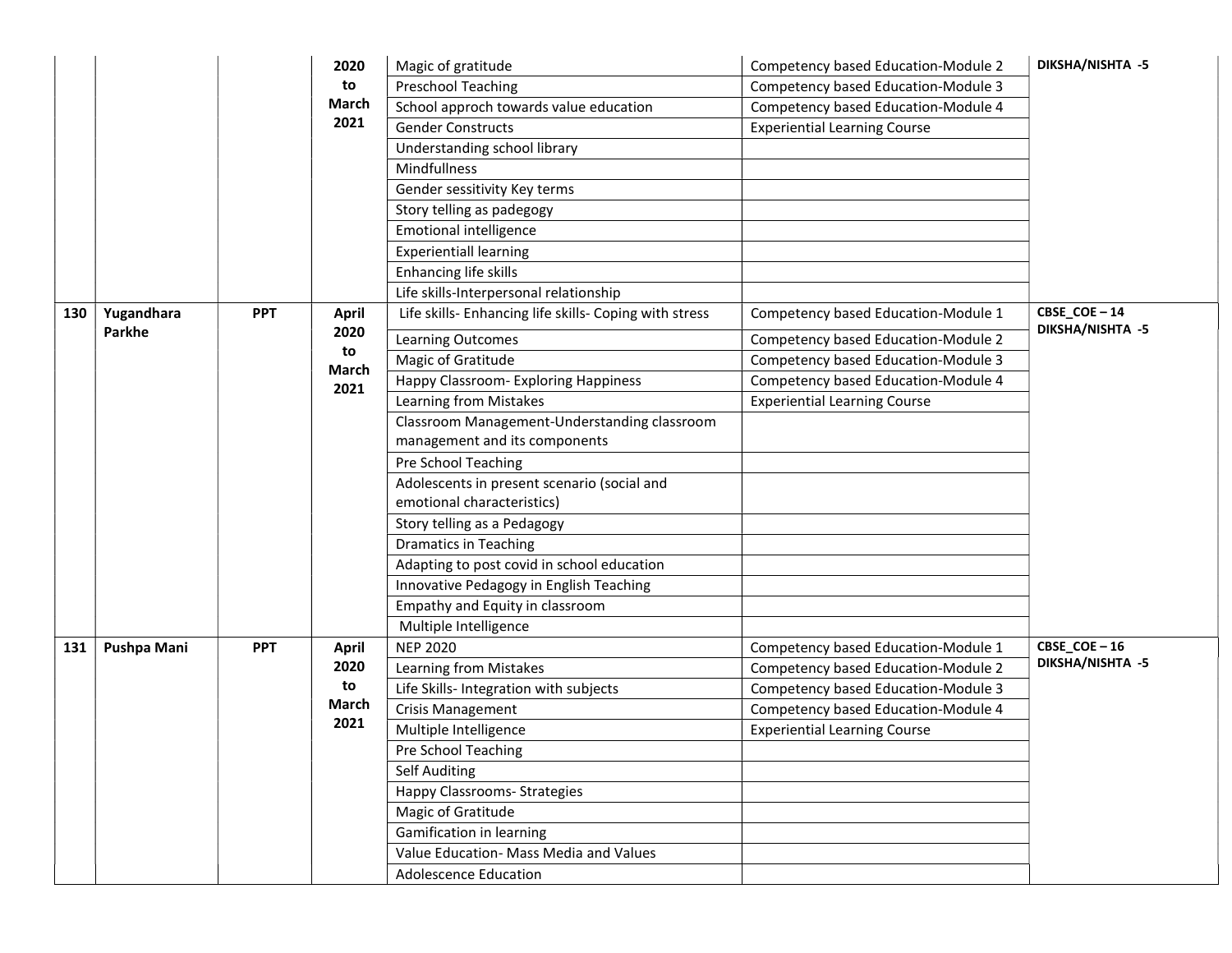|     |                       |            |                                 | Stress Management- Stress Management at Work.             |                                     |                                 |
|-----|-----------------------|------------|---------------------------------|-----------------------------------------------------------|-------------------------------------|---------------------------------|
|     |                       |            |                                 | Happy Classrooms- Happy Teachers creating Happy<br>Spaces |                                     |                                 |
|     | Sampada<br><b>PPT</b> |            | <b>Dramatics in Teaching</b>    |                                                           |                                     |                                 |
|     |                       |            |                                 | Introduction - Understanding Ethics and Integrity         |                                     |                                 |
| 132 |                       |            | <b>April</b>                    | Life Skills-Enhancing life skills - Coping with stress    | Competency based Education-Module 1 | CBSE_COE-19<br>DIKSHA/NISHTA -5 |
|     | Chandrashekhar        |            | 2020<br>to                      | Self Auditing                                             | Competency based Education-Module 2 |                                 |
|     |                       |            | March                           | Classroom Management - Virtual                            | Competency based Education-Module 3 |                                 |
|     |                       |            | 2021                            | Magic of Gratitude                                        | Competency based Education-Module 4 |                                 |
|     |                       |            |                                 | <b>Effective Communication with Parents</b>               | <b>Experiential Learning Course</b> |                                 |
|     |                       |            |                                 | Becoming a Favourite Teacher                              |                                     |                                 |
|     |                       |            |                                 | Happy Classrooms-Exploring Happiness                      |                                     |                                 |
|     |                       |            |                                 | Multiple Intelligence                                     |                                     |                                 |
|     |                       |            |                                 | Learning from Mistakes                                    |                                     |                                 |
|     |                       |            |                                 | Pre - School Education                                    |                                     |                                 |
|     |                       |            |                                 | Pre School Teaching                                       |                                     |                                 |
|     |                       |            |                                 | Digital Learning and Management                           |                                     |                                 |
|     |                       |            | Strategies for Happy Classroom. |                                                           |                                     |                                 |
|     |                       |            |                                 | Dramatics in teaching                                     |                                     |                                 |
|     |                       |            |                                 | Enhancing life skills- Problem Solving                    |                                     |                                 |
|     |                       |            |                                 | Values Education-Mass Media and Values                    |                                     |                                 |
|     |                       |            |                                 | Story telling as Pedagogy                                 |                                     |                                 |
|     |                       |            |                                 | Adapting to post Covid in School Education                |                                     |                                 |
|     |                       |            |                                 | Common Grammtical Mistakes in English Language            |                                     |                                 |
| 133 | <b>Mukta</b>          | <b>PPT</b> | <b>April</b>                    | Pre School Teaching                                       | Competency based Education-Module 1 | CBSE_COE-14                     |
|     | Deshpande             |            | 2020                            | Joyful Teaching and Learning in Kindergarten              | Competency based Education-Module 2 | DIKSHA/NISHTA -5                |
|     |                       |            | to                              | Strategies for Happy Classroom.                           | Competency based Education-Module 3 |                                 |
|     |                       |            | March                           | Multiple Intelligence                                     | Competency based Education-Module 4 |                                 |
|     |                       |            | 2021                            | Learning Style                                            | <b>Experiential Learning Course</b> |                                 |
|     |                       |            |                                 | Thinking out of the Box                                   |                                     |                                 |
|     |                       |            |                                 | Re creative Maths                                         |                                     |                                 |
|     |                       |            |                                 | FIRST AID-FAST APP                                        |                                     |                                 |
|     |                       |            |                                 | Life skills (online)                                      |                                     |                                 |
|     |                       |            |                                 | Enhancing life skills- Decision Making                    |                                     |                                 |
|     |                       |            |                                 | Storytelling in Pedagogy                                  |                                     |                                 |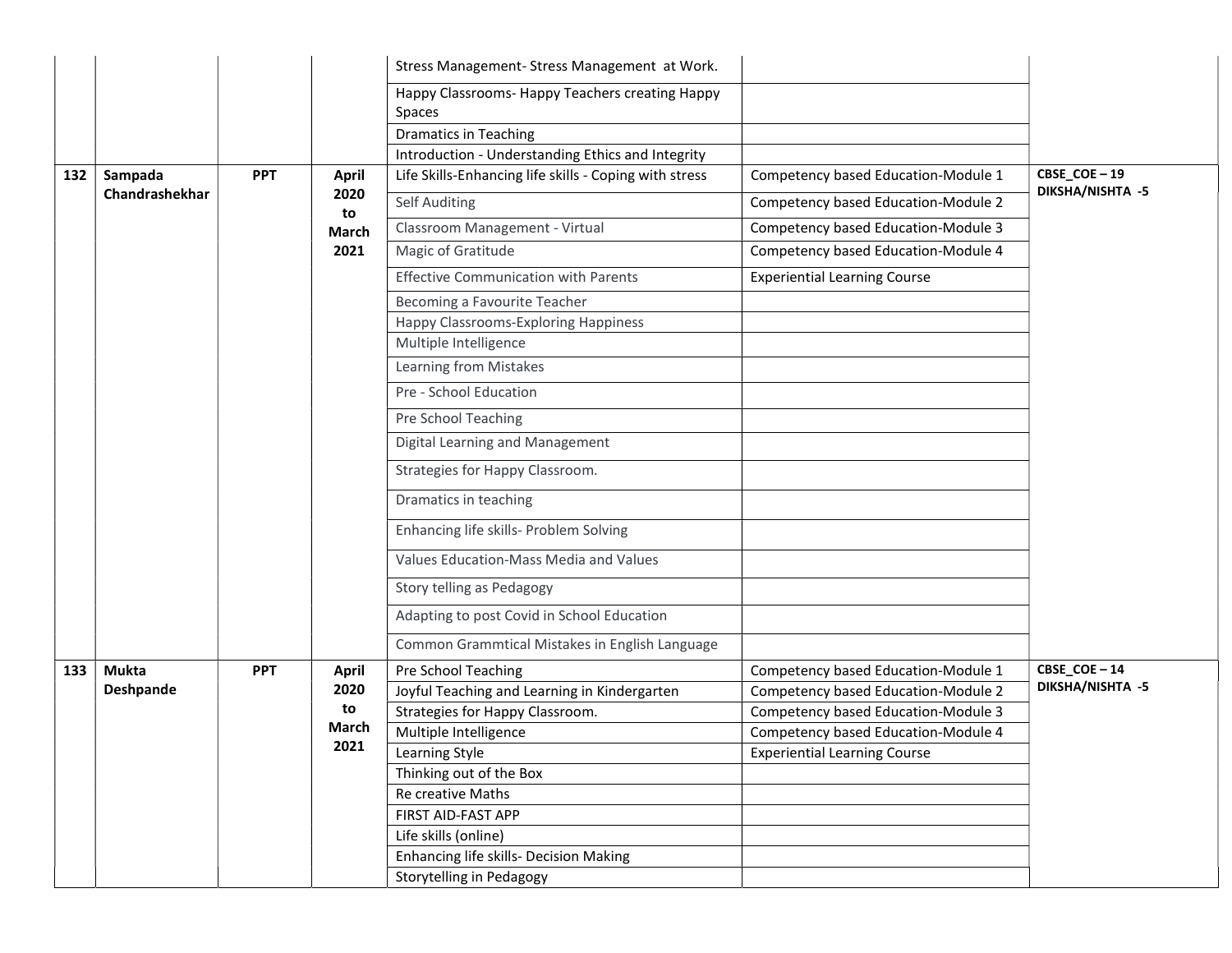|     |                    |            |                                                     | Application of life skills in day to day life                    |                                                                            |                                 |
|-----|--------------------|------------|-----------------------------------------------------|------------------------------------------------------------------|----------------------------------------------------------------------------|---------------------------------|
|     |                    |            |                                                     | TIPS FOR IMPROVING SCORES IN ACADEMICS                           |                                                                            |                                 |
|     |                    |            |                                                     | Dramatics in teaching                                            |                                                                            |                                 |
| 134 | Anjum Pathan       | <b>PPT</b> | <b>April</b>                                        | Life Skills-Enhancing life skills - Coping with stress           | Competency based Education-Module 1                                        | CBSE_COE-15<br>DIKSHA/NISHTA -5 |
|     |                    |            | 2020                                                | <b>Emotional Intelligence</b>                                    | Competency based Education-Module 2                                        |                                 |
|     |                    |            | to<br>March                                         | Magic of Gratitude                                               | Competency based Education-Module 3                                        |                                 |
|     |                    | 2021       | Developing skills of decision making in adolescents | Competency based Education-Module 4                              |                                                                            |                                 |
|     |                    |            |                                                     | Story telling in pedagogy                                        | <b>Experiential Learning Course</b>                                        |                                 |
|     |                    |            |                                                     | Pre school teaching                                              |                                                                            |                                 |
|     |                    |            |                                                     | Re creative Maths                                                |                                                                            |                                 |
|     |                    |            |                                                     | Enhancing Life skills critical thinking                          |                                                                            |                                 |
|     |                    |            |                                                     | Special Care of Slow Learners                                    |                                                                            |                                 |
|     |                    |            |                                                     | Stratergies for happy classroom                                  |                                                                            |                                 |
|     |                    |            |                                                     | NEP 2020 Early Childhood Education                               |                                                                            |                                 |
|     |                    |            |                                                     | Time management                                                  |                                                                            |                                 |
|     |                    |            |                                                     | Adapting post covid in school education                          |                                                                            |                                 |
|     |                    |            |                                                     | Dramatics in teaching                                            |                                                                            |                                 |
|     |                    |            |                                                     | Dealing with misbehavior in classroom                            |                                                                            |                                 |
| 135 | Anjali             | <b>PPT</b> | <b>April</b>                                        | Thinking out of the Box                                          | Competency based Education-Module 1                                        | CBSE_COE-15                     |
|     | Ambhorkar          |            | 2020                                                | Pre School Teaching                                              | Competency based Education-Module 2                                        | DIKSHA/NISHTA -5                |
|     |                    |            | to                                                  | Adolescence in present scenario (social and                      | Competency based Education-Module 3                                        |                                 |
|     |                    |            | March                                               | emotional characteristics)                                       |                                                                            |                                 |
|     |                    |            | 2021                                                | Digital Technology for Adolescents is a Boon or Bane             | Competency based Education-Module 4                                        |                                 |
|     |                    |            |                                                     | Life skills (online)                                             | <b>Experiential Learning Course</b>                                        |                                 |
|     |                    |            |                                                     | Happy Teachers Creating Happy Spaces                             |                                                                            |                                 |
|     |                    |            |                                                     | Storytelling in Pedagogy                                         |                                                                            |                                 |
|     |                    |            |                                                     | <b>Gamification in Learning</b>                                  |                                                                            |                                 |
|     |                    |            |                                                     | Intellectual Disabilities-Nature and Strategies for<br>Inclusion |                                                                            |                                 |
|     |                    |            |                                                     | Connecting and Communicating with Parents of                     |                                                                            |                                 |
|     |                    |            |                                                     | Students                                                         |                                                                            |                                 |
|     |                    |            |                                                     | Enhancing life skills - Coping with stress                       |                                                                            |                                 |
|     |                    |            |                                                     | Multiples Intelligence                                           |                                                                            |                                 |
|     |                    |            |                                                     | <b>Exploring Happiness</b>                                       |                                                                            |                                 |
|     |                    |            |                                                     | Dramatics in teaching                                            |                                                                            |                                 |
|     |                    |            |                                                     | Art Crafty Maths-Fun with Maths                                  |                                                                            |                                 |
| 136 | <b>Sindu Patil</b> | Vice       | <b>April</b>                                        |                                                                  | Competency based Education-Module 1                                        | DIKSHA/NISHTA -5                |
|     |                    |            |                                                     |                                                                  |                                                                            |                                 |
|     |                    | Principal  | 2020<br>to                                          |                                                                  | Competency based Education-Module 2<br>Competency based Education-Module 3 |                                 |